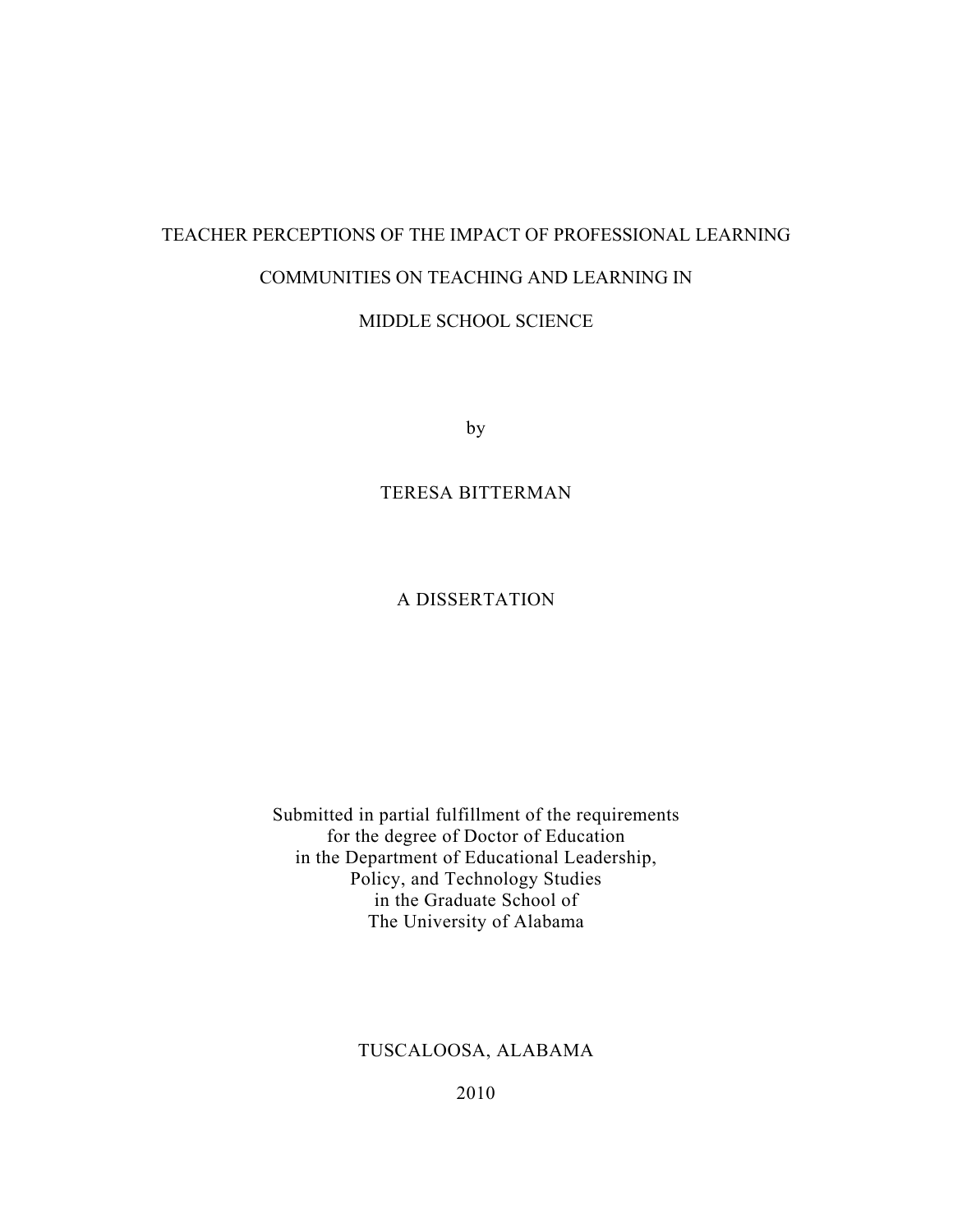Copyright Teresa A. Bitterman 2010 ALL RIGHTS RESERVED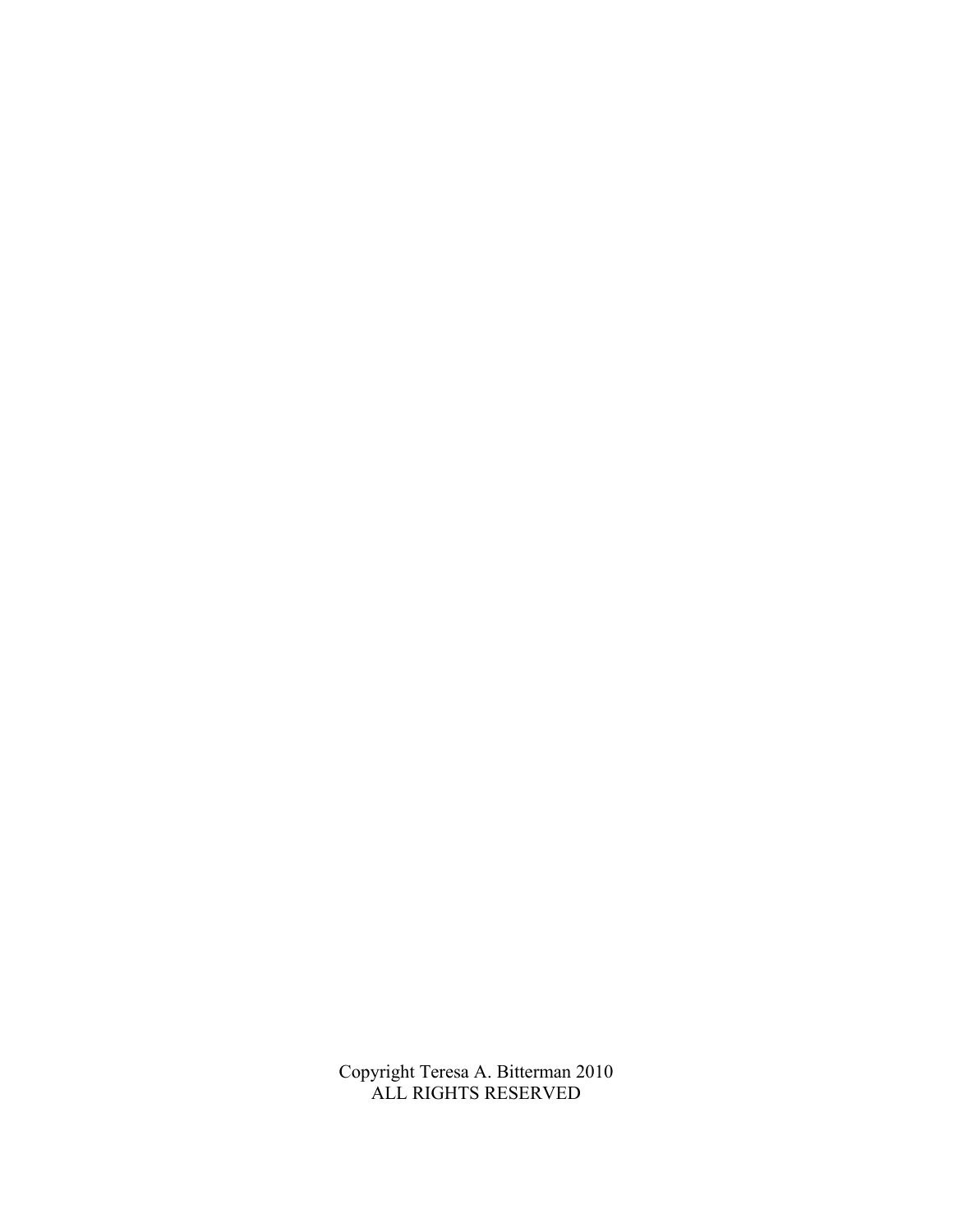#### ABSTRACT

The purpose of this study was to examine teacher perceptions of professional learning communities in three middle schools. This research examined the perceived impact of professional learning communities on teaching and on student learning. One question guided this research. "What are the teachers' perceptions of seventh grade learning communities' impact on teaching and on student learning in science?"

This study used a multiple methods design to examine evidence about relationships among professional learning communities and teaching and student learning. A survey modified from an earlier research study was used (Bolam, McMahon, Stoll, & Thomas 2005). This survey was administered to the teachers who are part of seventh grade science learning communities from each of three participating middle schools. The results from this survey were used to describe teacher perceptions about the use of learning communities within each school. A purposeful sample of candidates was then selected for interviews. Through the use of the two data sources, surveys (see Appendix A) and interviews (see Appendix B), the researcher found four common themes that support the idea of a professional learning community and the effects teachers perceived as contributing to successful teaching and learning. The four themes that emerged included the importance of learning trends, organizational support for a learning community, enquiry orientation, and the need for provision of planning and development.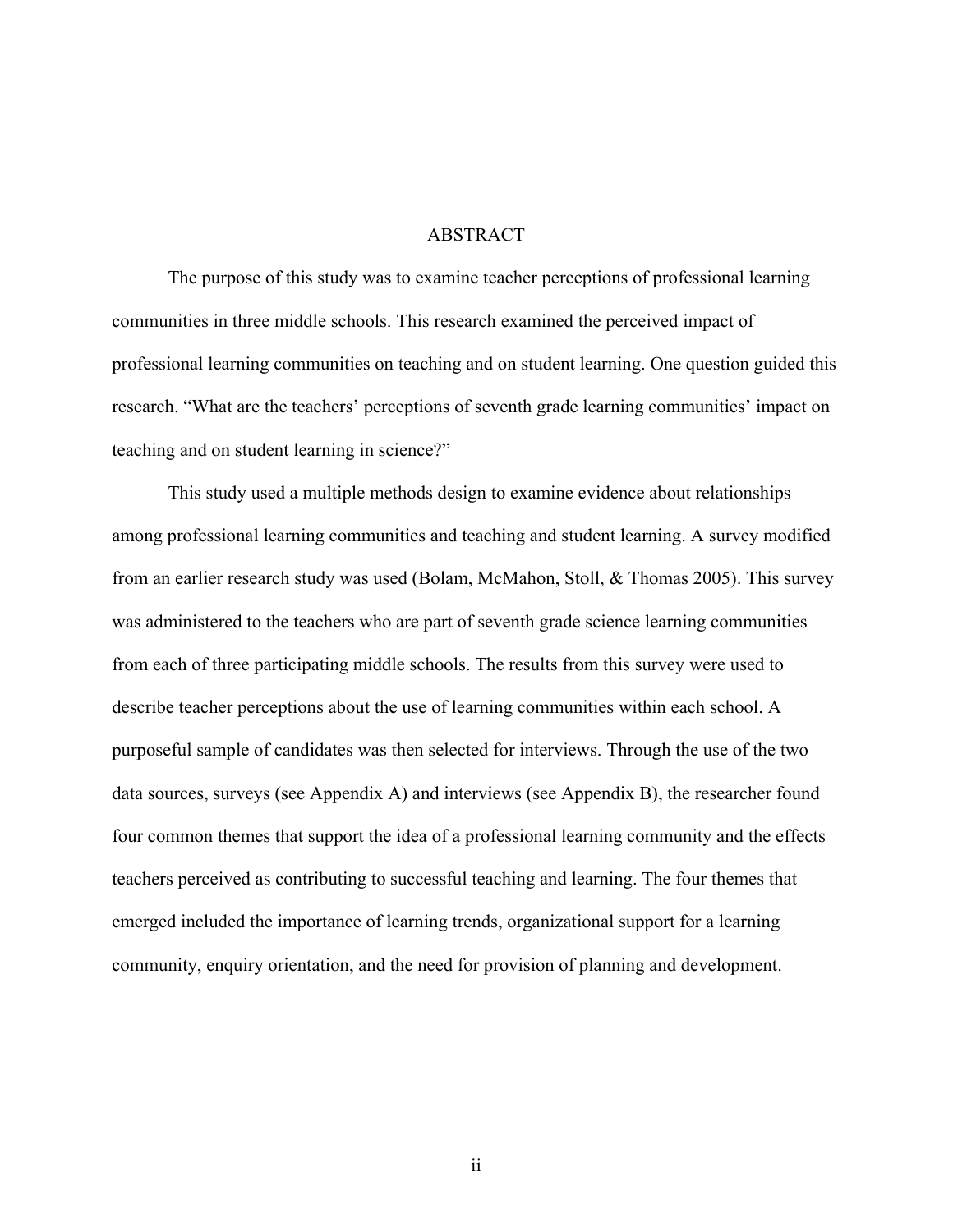#### ACKNOWLEDGMENTS

 The completion of my dissertation has taken me on a journey that has consisted of many phases. Early on I thought this process would be quick and easy very much like other graduate courses that I had experienced. As I began this process, it became clear to me that I was heading down a path of the unknown. As I am coming up on the end of my journey, I have learned many things about myself that I did not realize before. I can be a mom, a wife, a teacher, and a student at the same time. So many times I wondered if I would ever see the light at the end of the tunnel. With the help of many individuals, including my friends and family with their constant encouragement, I have been able to make this dream a possibility.

 I would like to thank Dr. Daisy Arredondo-Rucinski for supporting me and being my chairperson through this journey. I appreciate her fitting me into her schedule, encouraging me to push through, and ensuring that I stick with it and to continue to work hard to finish.

 I also would like to thank the members of my dissertation committee, Dr. David Dagley, Dr. John Dantzler, Dr. Jane Newman, and Dr. Rose Mary Newton, for their continued support, encouragement, and expertise. I am so very grateful for their willingness to give me suggestions and guidance through this long journey.

 Next, I would like to especially thank my parents, Sam and Yvonne Allen. I am so blessed to have such wonderful, supportive parents. They have given me so many opportunities and have opened so many doors throughout my life. I appreciate all that they have done and continue to do for me. I will always cherish their love and support. They have always encouraged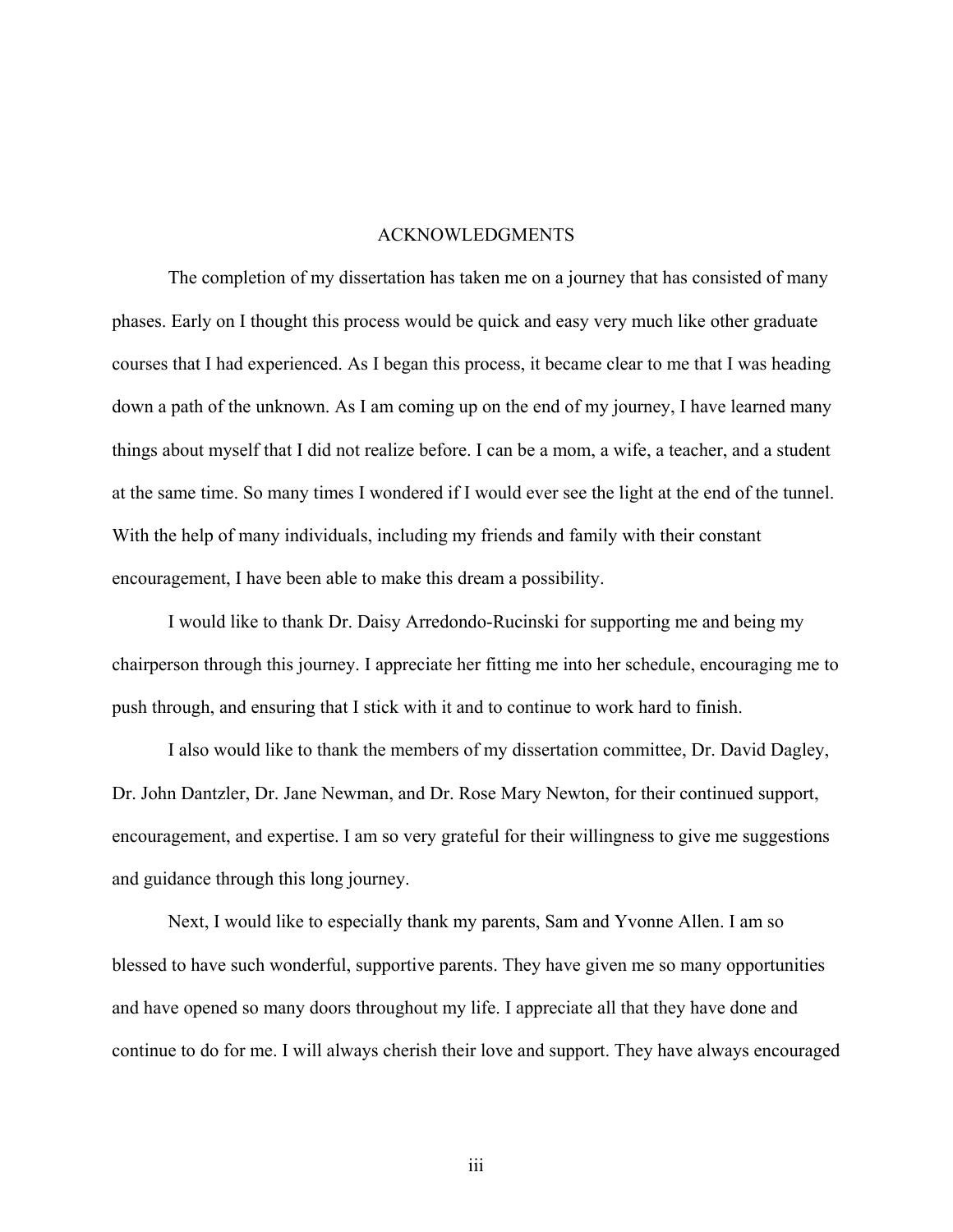me to follow my heart and my dreams and have told me countless times how proud they are of me. I am so proud and grateful to have such wonderful parents and I love them very much.

 In addition, these acknowledgements would not be complete if I did not mention my three beautiful children, Addie, Kaylie, and Banks. Their constant love and cheerfulness gave me an outlet and kept me focused on what I was working for and why I was on this journey. I began this journey when Addie was 6, Kaylie was 3, and Banks was 1. I am so grateful for each of my wonderful children and the happiness they give me every day. I love watching them grow and work toward accomplishing their dreams. I love you all so very much. Thank you for making my life so wonderful and joyous.

 Last, but certainly not least, I must acknowledge my husband, Dr. Banks Bitterman. I am so thankful for my husband and for the constant encouragement to work harder and push harder to accomplish this dream. Banks and I began this journey at the same time. I watched this journey unravel as I watched my Banks complete his dissertation. I am happy to say that as my journey is now coming to an end that we have both made it through and are still married. Banks has been strong for me through the ups and downs, the bumps in the road, the tears, and other unpleasant moments of this journey and has still managed to find the words to encourage me to stay the course. With his constant support and encouragement I have been able to complete this journey. I appreciate his "just get it done" attitude that has pushed me to just want to get it done. Banks has given me confidence and the motivation that I needed. I cannot begin to express the gratitude, appreciation, and love that I have for all that you have done for me. I am so blessed to have you in my life and thank you with all of my heart. I love you forever.

iv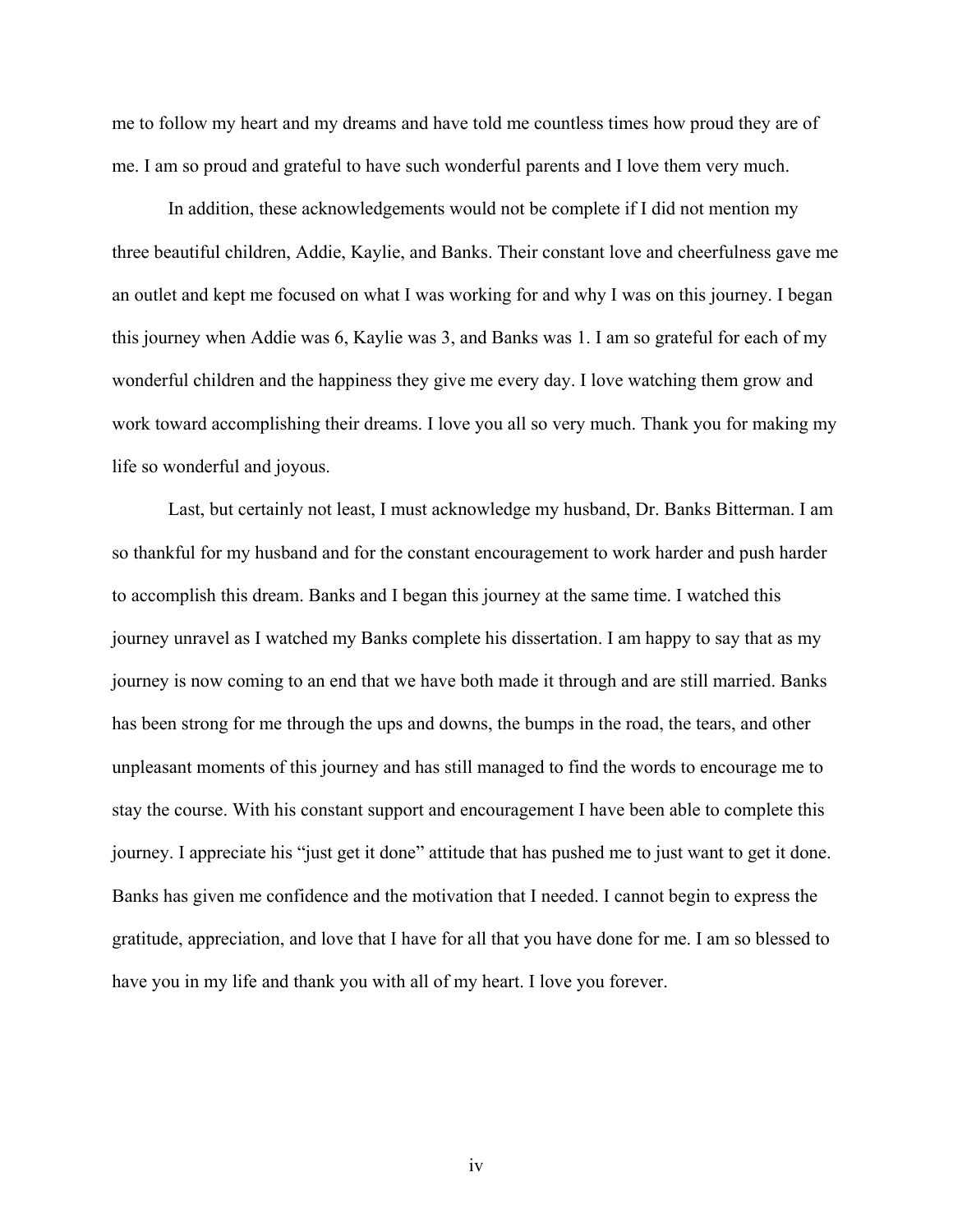# **CONTENTS**

| $\bf{I}$     |  |  |  |
|--------------|--|--|--|
|              |  |  |  |
|              |  |  |  |
|              |  |  |  |
|              |  |  |  |
|              |  |  |  |
|              |  |  |  |
|              |  |  |  |
|              |  |  |  |
|              |  |  |  |
|              |  |  |  |
|              |  |  |  |
|              |  |  |  |
|              |  |  |  |
|              |  |  |  |
| $\mathbf{H}$ |  |  |  |
|              |  |  |  |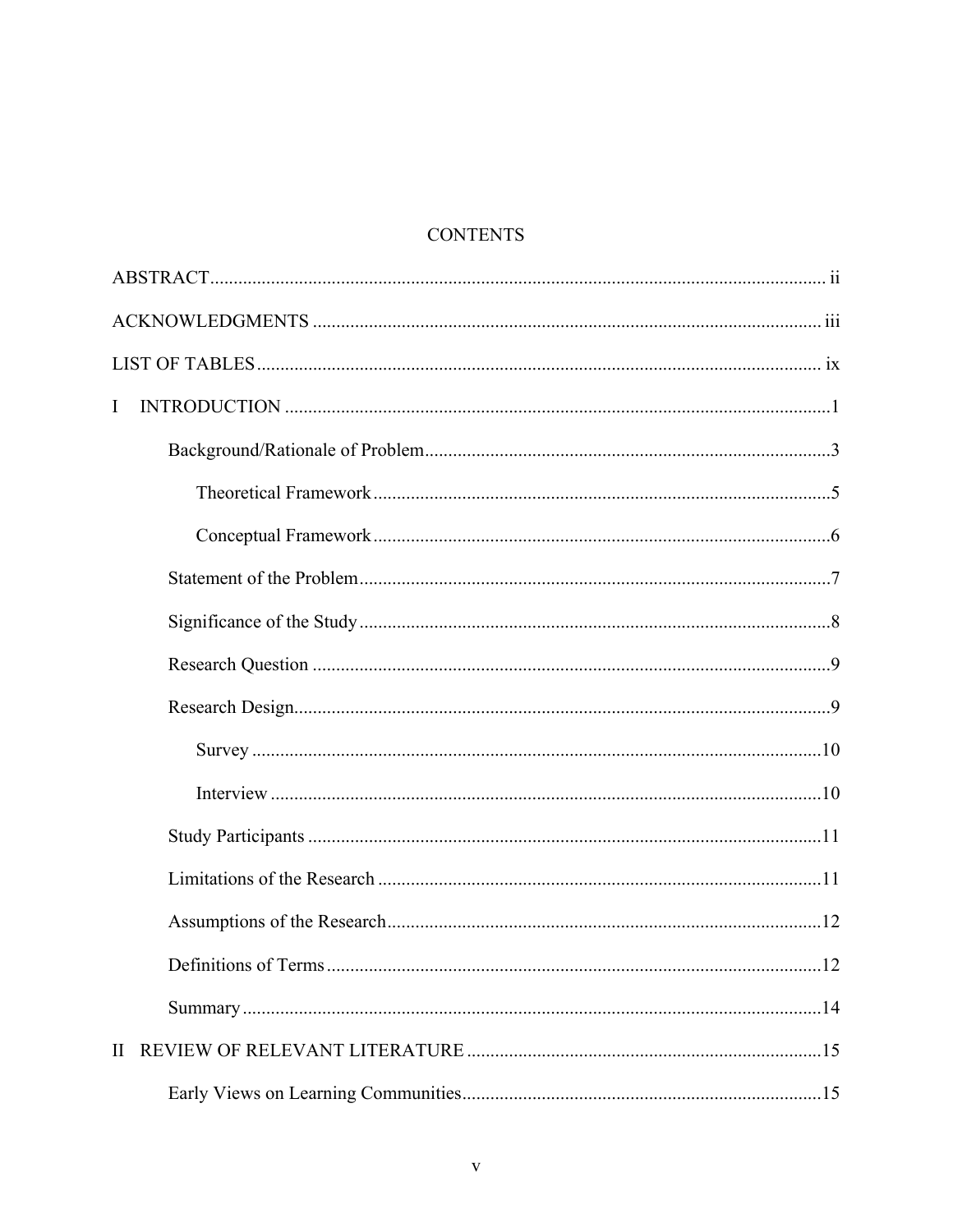| Professional Learning Communities and School Climate and Culture 21 |  |
|---------------------------------------------------------------------|--|
|                                                                     |  |
|                                                                     |  |
|                                                                     |  |
|                                                                     |  |
|                                                                     |  |
|                                                                     |  |
|                                                                     |  |
|                                                                     |  |
|                                                                     |  |
|                                                                     |  |
|                                                                     |  |
|                                                                     |  |
|                                                                     |  |
|                                                                     |  |
|                                                                     |  |
|                                                                     |  |
|                                                                     |  |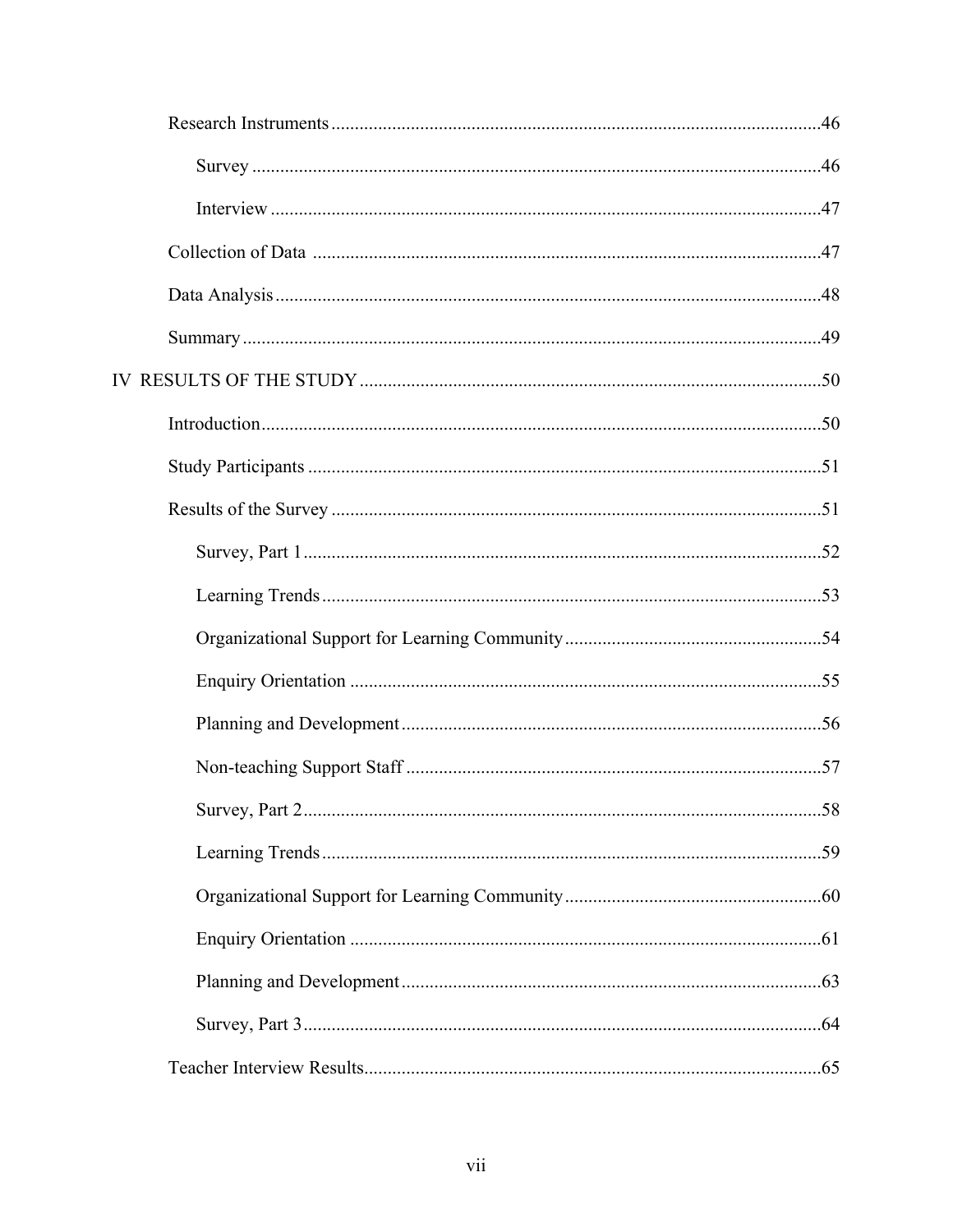|               | <b>APPENDICES:</b>                                       |  |
|---------------|----------------------------------------------------------|--|
|               |                                                          |  |
| B             |                                                          |  |
| $\mathcal{C}$ | LETTER INVITING TEACHERS TO PARTICIPATE IN THE STUDY 103 |  |
| D             |                                                          |  |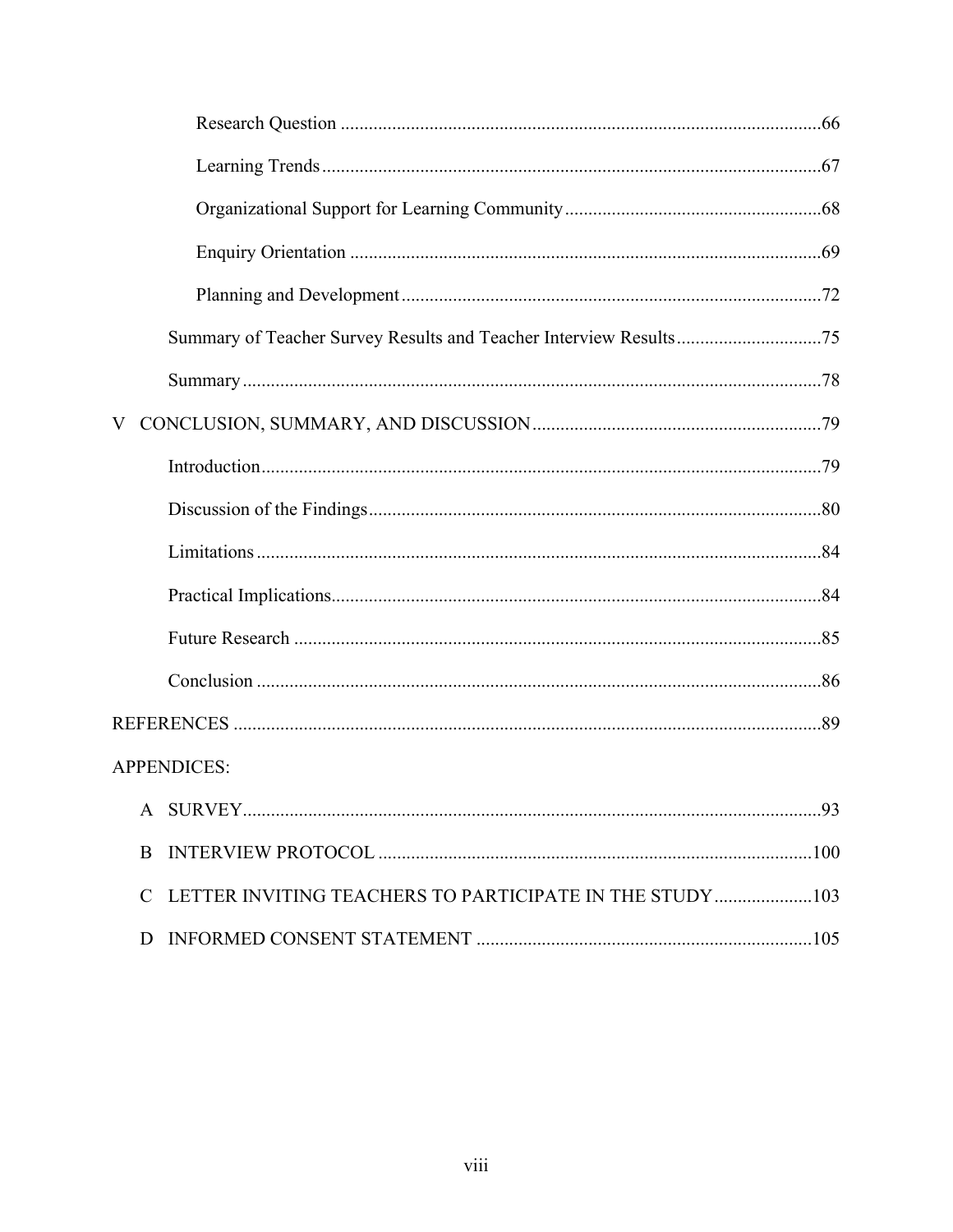# LIST OF TABLES

| $\mathbf{1}$ | Percentage of Teachers Who Identified Learning Trends as Important to Their    |  |
|--------------|--------------------------------------------------------------------------------|--|
|              | 2 Percentage of Teachers Who Identified Organizational Support as Important to |  |
| 3            | Percentage of Teachers Who Identified Enquiry Orientation as Important to      |  |
|              | 4 Percentage of Teachers Who Identified Planning and Development as            |  |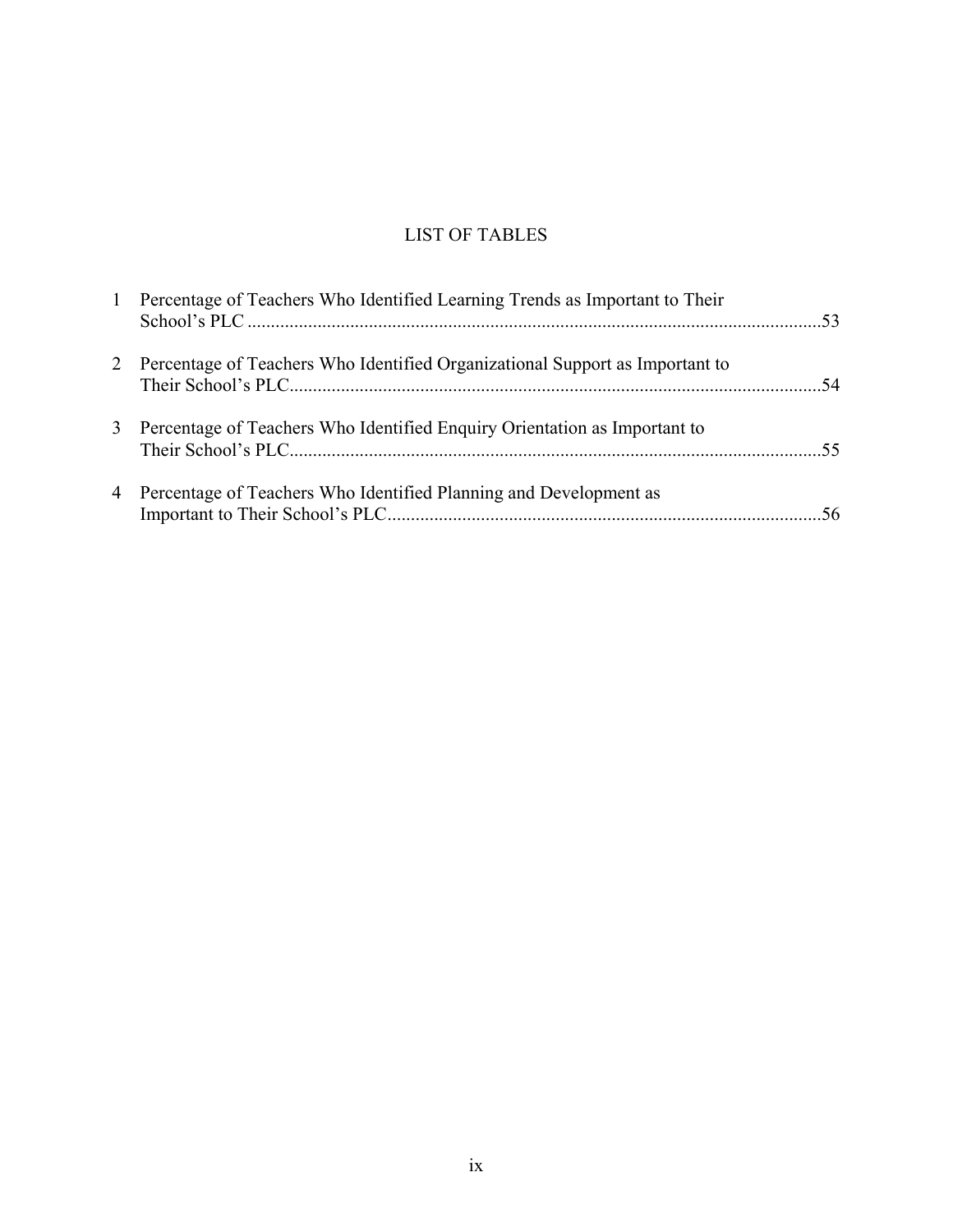#### CHAPTER I

#### INTRODUCTION

Professional learning communities are believed by some to be a necessity in order to promote student learning (DuFour, 2004). According to the advocates, teachers and staff members must collaborate and work together as teams to discuss, create, plan, and implement curriculum that will impact student learning. According to Hord (1997), professional learning communities are designed with student learning as the primary focus. Usually a school attempting to develop a professional learning community is set up so that teachers work in collaborative teams to develop, plan, and implement lessons that are innovative and promote student learning. Hord contended that it is important for professional learning communities to work closely with the administrative team as a support system in order to ensure that effective planning and implementation are taking place.

King (2002) described learning communities as consisting of (1) a clear shared purpose for student learning, (2) collaboration among staff to achieve the purpose, (3) professional inquiry by the staff to address the challenges they face, and (4) opportunities for staff to influence the school's activities and policies (p. 244). A cyclical process is thought to facilitate growth and development, and research suggests the process should take place on a consistent basis. According to DuFour (2004), professional learning communities are designed to include an administrative team member that provides support for the teachers and staff members. The administrative team members assist teachers and staff members by providing assistance and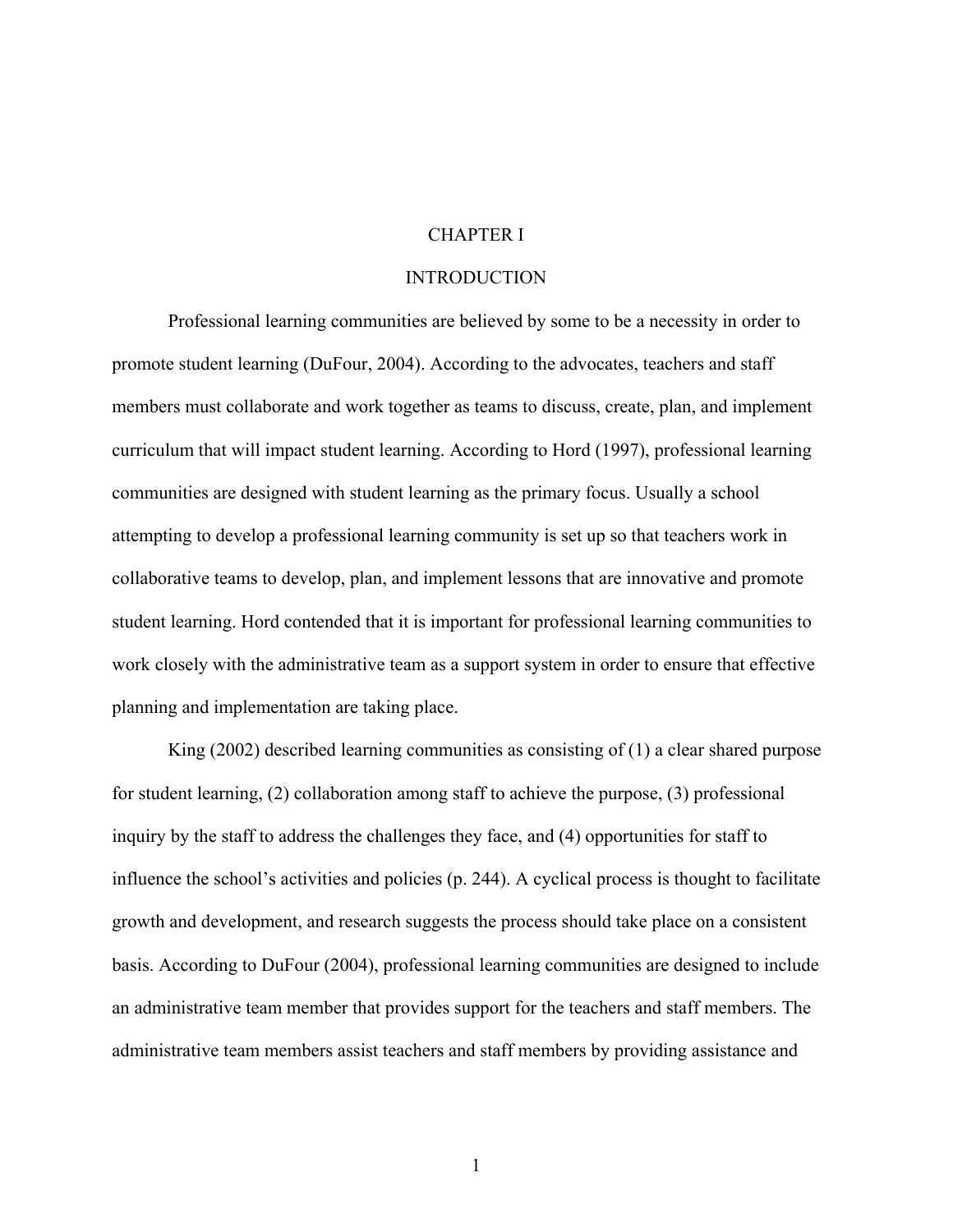guidance with the planning, implementation and problem solving of the designed curriculum for each subject area (DuFour, 2004).

DuFour (2004) explained the importance of providing support for every member of the professional learning community. He argued that most teachers and faculty members both want, and need to feel that they are important and that their opinions matter. They, in turn, feel empowered when they are supported in their endeavors to promote student learning. Professional learning communities are often constructed of several teams throughout the school. The staff is divided into subject areas, with each area including administrators, teachers, office staff, custodial staff, and cafeteria staff. Schmoker (2006) explained the importance of every member of the learning community accepting responsibility for fostering student learning in order to ensure students are academically successful.

As teachers work together in a collaborative environment, it is the purpose of the learning community to enable teachers to have a significant role in the planning process (Senge, 1993). Hoy and Hoy (2006) suggested that the importance of planning an effective curriculum is due to the impact it has on student learning. According to Hoy and Hoy (2006), the main focus of the professional learning community is to ensure students are given as many opportunities as possible to achieve academic success. Planning, as part of a professional learning community, will better prepare teachers for the classroom and will provide them with the tools they need to ensure student learning is taking place. This study examined seventh grade science learning communities and how they are perceived to impact teaching and learning for students in the classroom at three participating middle schools.

In professional learning community schools, the administrative team acts as a resource for the learning communities throughout the school, as described by Hoy and Hoy (2006). When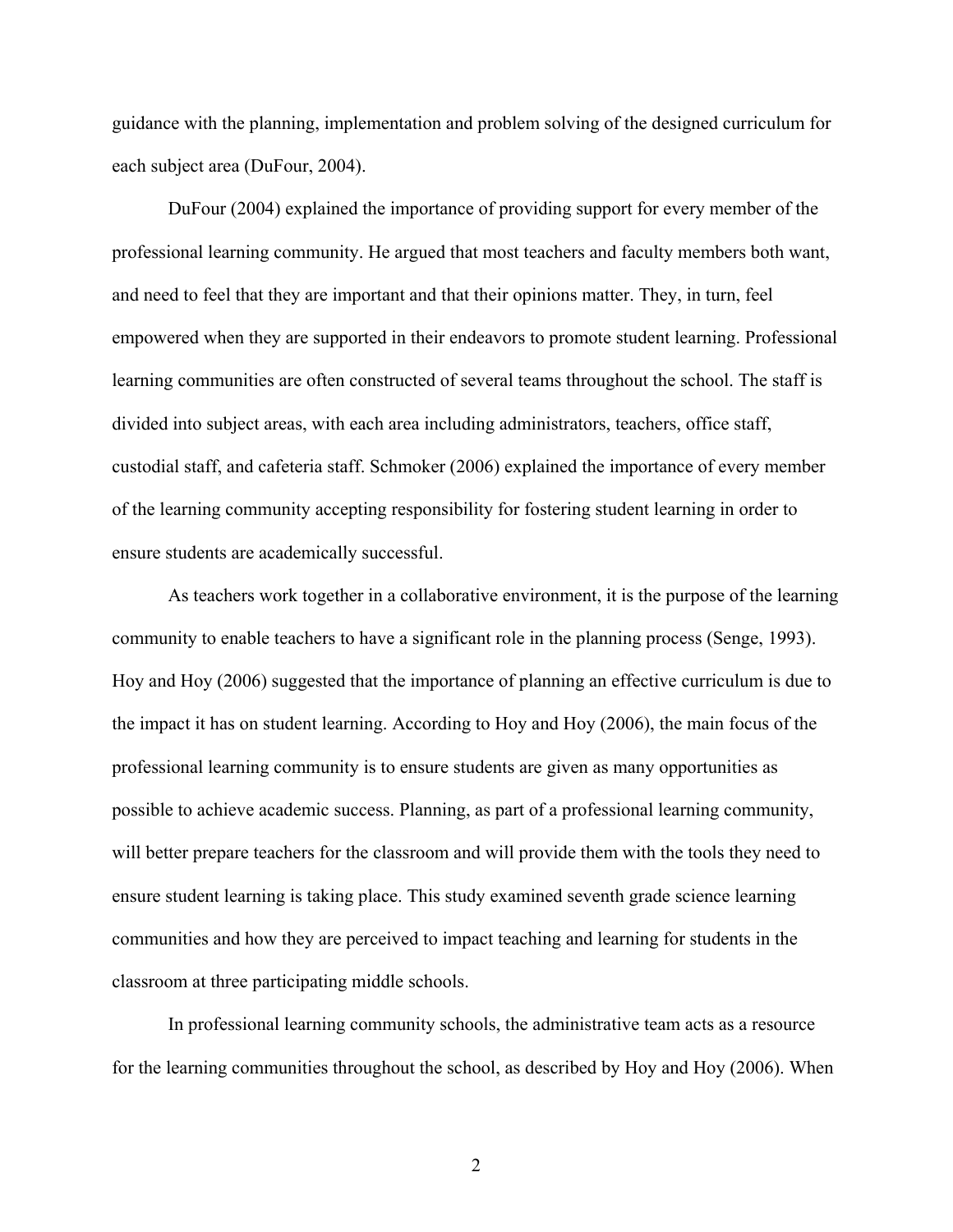issues arise, the administrative team provides support to ensure that problems are dealt with quickly and effectively. This enables teachers to focus on the best methods for impacting student learning. The DuFour model of a professional learning community includes weekly team meetings (DuFour, 2004). During these team meetings, teachers work together and collaboration takes place about current issues or challenges with the curriculum, common assessments, and teaching strategies that are impacting student learning.

According to Little (2003), the most important aspect of a learning community should be the focus on student work. Teachers should examine student work to ensure that learning is taking place within the classrooms. Teachers should meet on a regular basis to discuss how and why student work drives classroom instruction. Common assessments need to be analyzed and discussed in order for teachers to have the necessary and appropriate data that are needed to effectively mold and shape future curricula and instruction. Another component explained by Little (2003) was the use of structured conversation. During the meeting, it is important to structure the conversation by use of a specific protocol designed for the meeting. The protocol helps keep the group on topic and ensures that the agenda addresses student learning issues.

#### Background/Rationale of Problem

 According to DuFour (2004), learning communities of the 20th century provide more support to students and teachers in the classroom. King (2004) described how teachers are more aware and more focused on the methods and techniques that provide students with academic support that ensures student learning. Teachers learn new methods and techniques for teaching through collaboration with other teachers and experts within their field of education. Schmoker (2006) explained how teachers who function as part of a learning community should discuss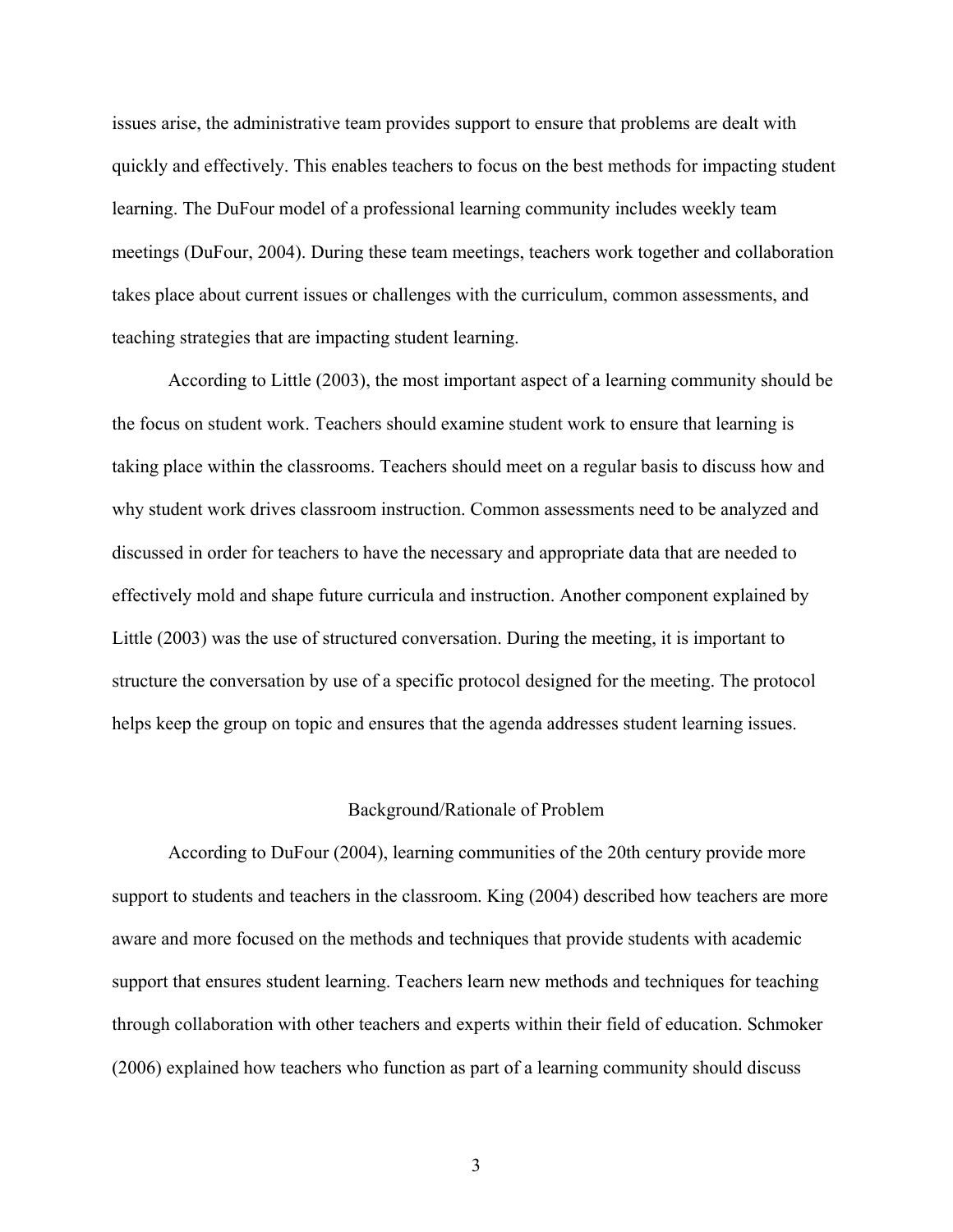these methods and techniques collaboratively. They should constantly work together to develop, plan, implement, assess, and solve problems about issues in the curriculum. DuFour (2004) argued that improved student learning is one of the primary goals of a learning community.

 Learning communities, according to DuFour (2004), give teachers and staff members the support that is necessary in order for them to successfully impact teaching and learning. King (2002) described how teachers in learning communities have many opportunities to engage in learning through their studies, experimentation, and helpful feedback. Eaker, DuFour, and DuFour (2002) explained how it is important for teachers to feel that they have a say in the planning process when it comes to teaching and learning in the classroom. Allowing teachers to participate in the planning process provides teachers with more ownership and control over the material that will be introduced and implemented in the classroom. Little (2003) described how student work is what drives teacher discussions during team meetings. Many school systems have a scope and sequence and descriptions of an academic knowledge and skills that teachers should follow; however, learning communities discuss the methods and techniques that will be used to implement the curriculum in order to more directly impact student learning.

The study was a multiple methods study that included a total of three middle schools from the Gwinnett County School System. Both qualitative and quantitative data collection and analysis procedures were used in this study. The researcher used a survey instrument (Bolam et al., 2005) previously designed by a group of researchers for a large study on professional learning communities in England. The instrument was modified slightly and administered to the seventh grade science teachers at each school and the data collected were used to describe the teachers' perceptions of the effects of the learning communities at each middle school. In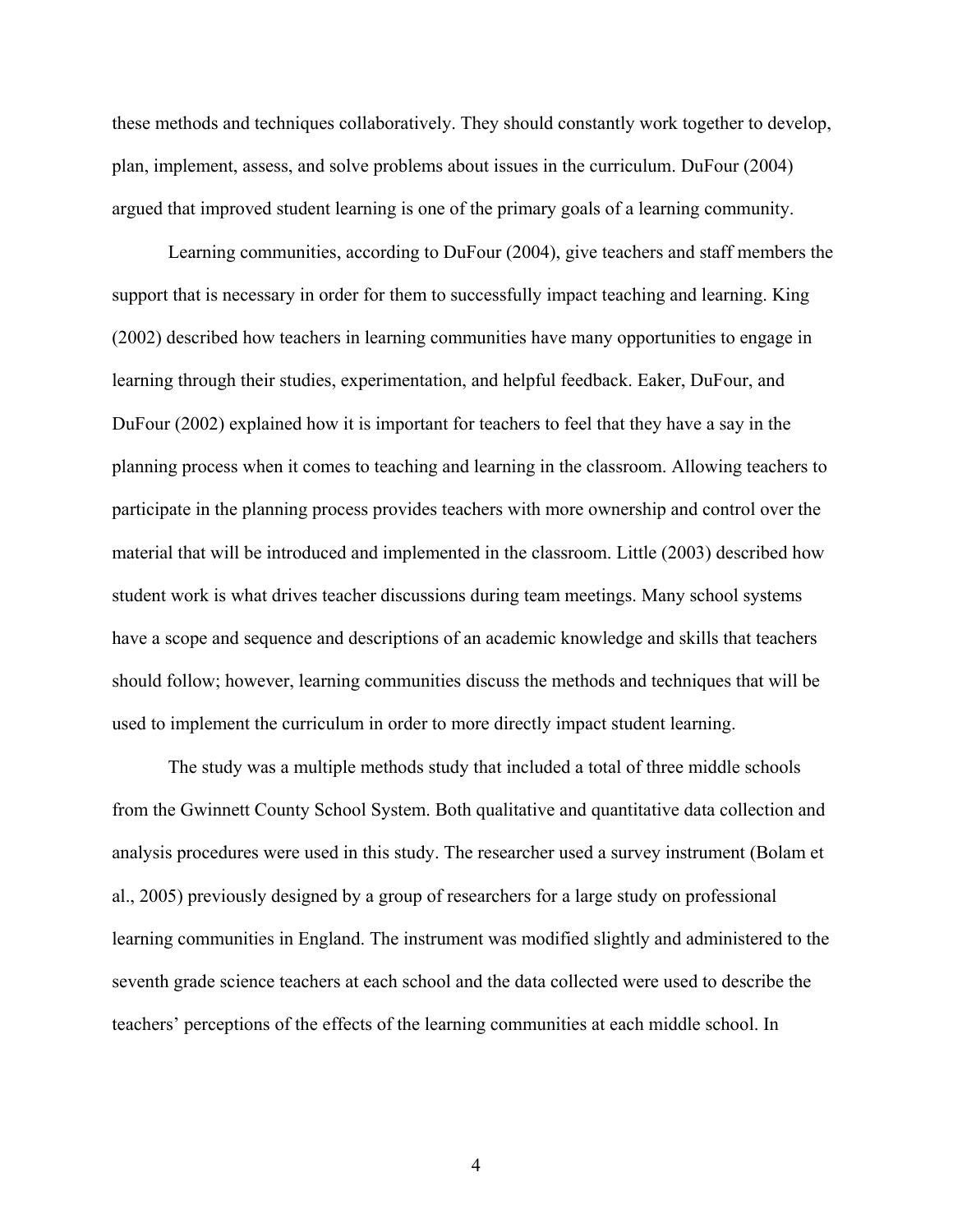addition to the survey, the researcher conducted interviews with purposefully selected participants in order to enrich the data collected.

#### *Theoretical Framework*

 The term learning communities has evolved into professional learning communities that provide an opportunity for collaboration and support to consistently take place for teachers, so curriculum and instruction can be better designed and delivered to students resulting in improved learning. Over the course of several decades, key individuals have helped to define the principles of professional learning communities. For example, Dewey, Meiklejohn, and Cox are some of the key individuals. Dewey (1933) suggested that learning should be student focused and should include shared decision making, but did not actually call them professional learning communities. Meiklejohn (1932) described how collaboration was important when developing effective curriculum. However, the term professional learning community was still not used to describe this collaboration process being used. Cox (2001) examined the concept of faculty learning communities during the 1970s. During that time, the focus of learning communities changed from being student-focused to faculty focused. Later, DuFour (2004) argued for the significance of the school culture and how culture plays a major role in student learning. Dufour (2004) has written about his experiences with professional learning communities and has argued that professional learning communities positively affect student learning. He argued that professional learning communities require teachers to discuss, create, plan, implement, and solve problems related to curriculum. King (2004) reviewed research about school reform. In his review, he argued for the importance of providing teachers with numerous opportunities to experience and learn effective teaching strategies through collaboration. In some of the more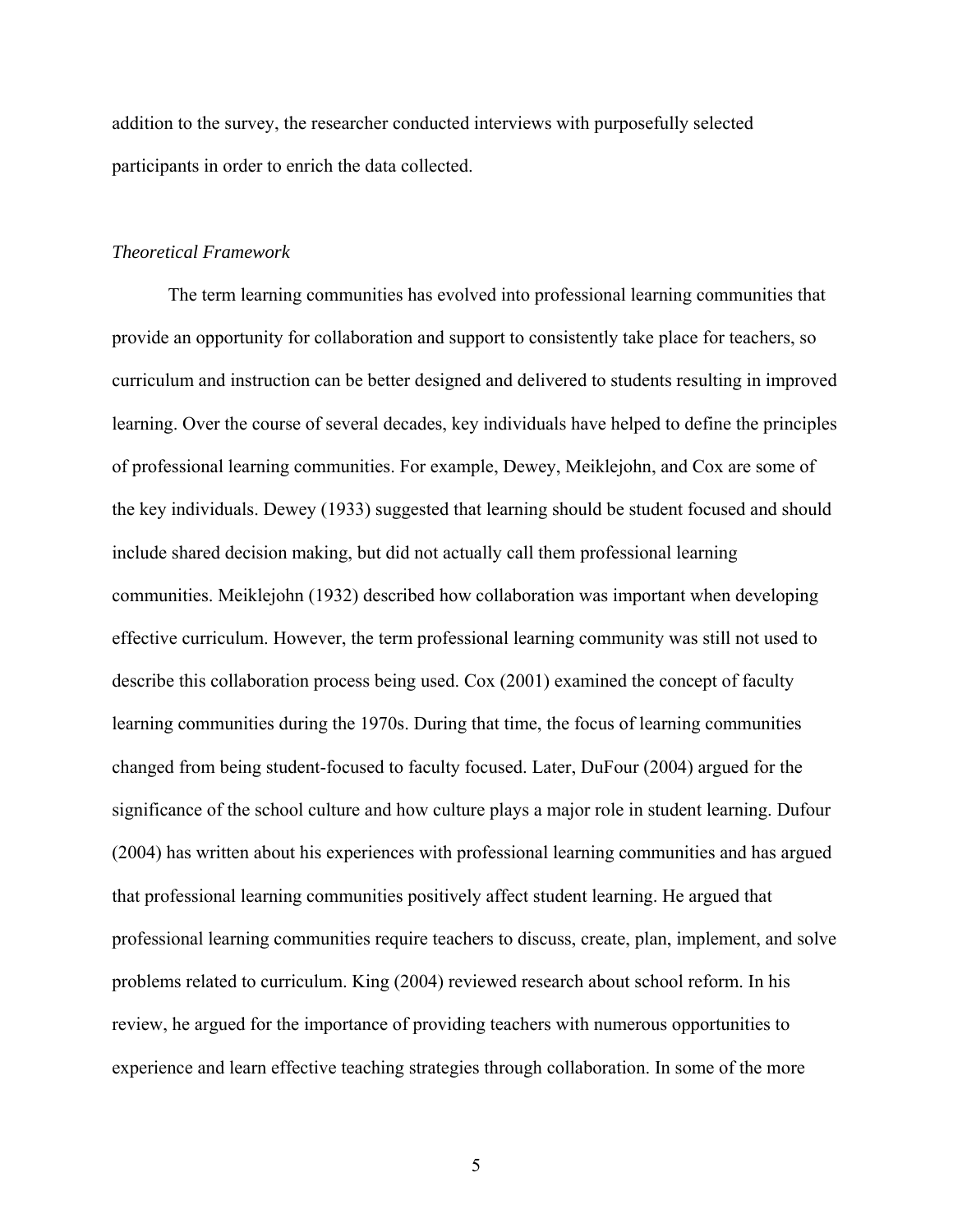recent work, for example, Schmoker (2006) argued that professional learning communities can have a positive impact on teaching and learning. Professional learning communities, according to Schmoker (2001), produced the fastest outcomes and results for student learning. According to Schmoker (2001), these outlined strategies were the most effective ones for improving student learning; however, less research has attempted to connect student learning with professional learning communities.

#### *Conceptual Framework*

 The study by Bolam et al. (2005) shows a conceptual framework on professional learning communities that was used to help guide this study. The study conducted by Bolam et al. (2005) provided data that supports professional learning communities and how they are driving teaching and student learning. Bolam et al. (2005) discussed how groups of teachers need to collaborate about developing goals in order to promote high levels of learning. Collaborative teams are necessary in order for teachers to develop, implement, and monitor strategies that will promote student learning. The primary focus of the collaborative learning community is student learning. The Bolam et al. study discussed the themes that seem to contribute to the operation of an effective professional learning communities. The themes that were evident from the research in the Bolam et al. study are discussed further and include the following: learning trends, organizational support for learning communities, and enquiry orientation.

Learning trends as discussed in the Bolam et al. (2005) study consists of, but are not limited to, professional development and learning about subject knowledge and student learning.. Organizational support for professional learning communities, as discussed by Bolam et al. (2005), consists of shared values and visions and looks at the organization as a whole to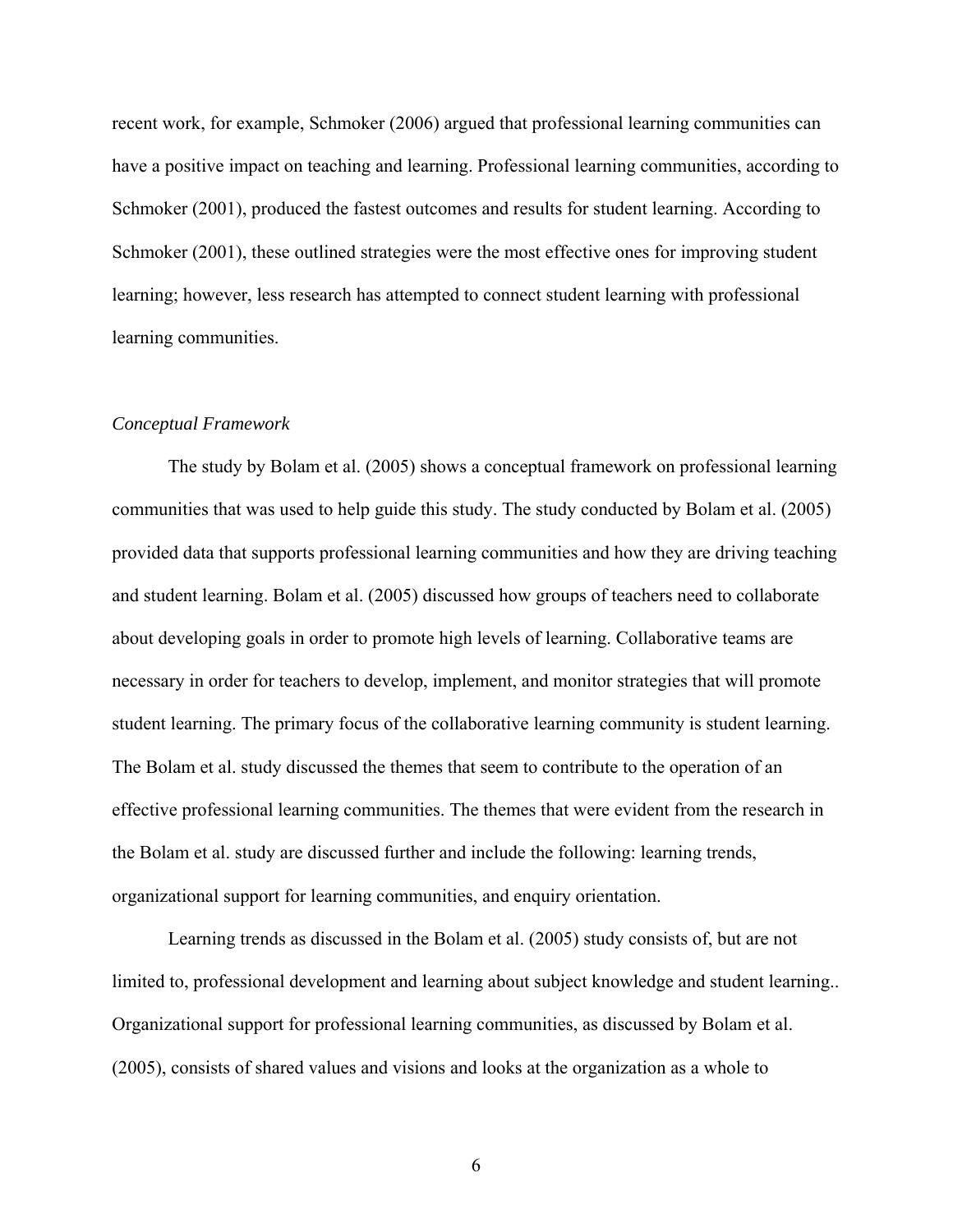understand how the professional learning community operates and functions. Enquiry orientation includes aspects of the learning community that ensure student learning is consistently taking place. This also includes how learning communities are staying up to date and consistent with teaching strategies that ensure students are learning. This theme also includes collaboration, which has been described as one of the most important characteristics of a professional learning community.

DuFour (2003) described the importance of collaboration among professional learning communities and he identified three strategic questions used to help guide the learning community. His critical questions were as follows:

- 1. What do we want students to learn?
- 2. How do we know that they have learned it?
- 3. How do we respond when they do not learn? (p. 14)

The focus of professional learning communities is continuous improvement through constantly looking at student learning. Learning communities are used in developing and clarifying shared understanding of instructional leadership, identifying practical ways to improve the quality of student work, to critique one another's school improvement efforts, to increase content knowledge, to maximize instructional strategies, and to increase student learning.

#### Statement of the Problem

In recent years, an increased interest in accountability and school reform in education has been on the rise. Educators are trying to find effective ways to provide common teaching practices that are working to improve student learning. According to Little (2003), it is the ultimate goal of a school system to ensure that students are learning. This study investigated how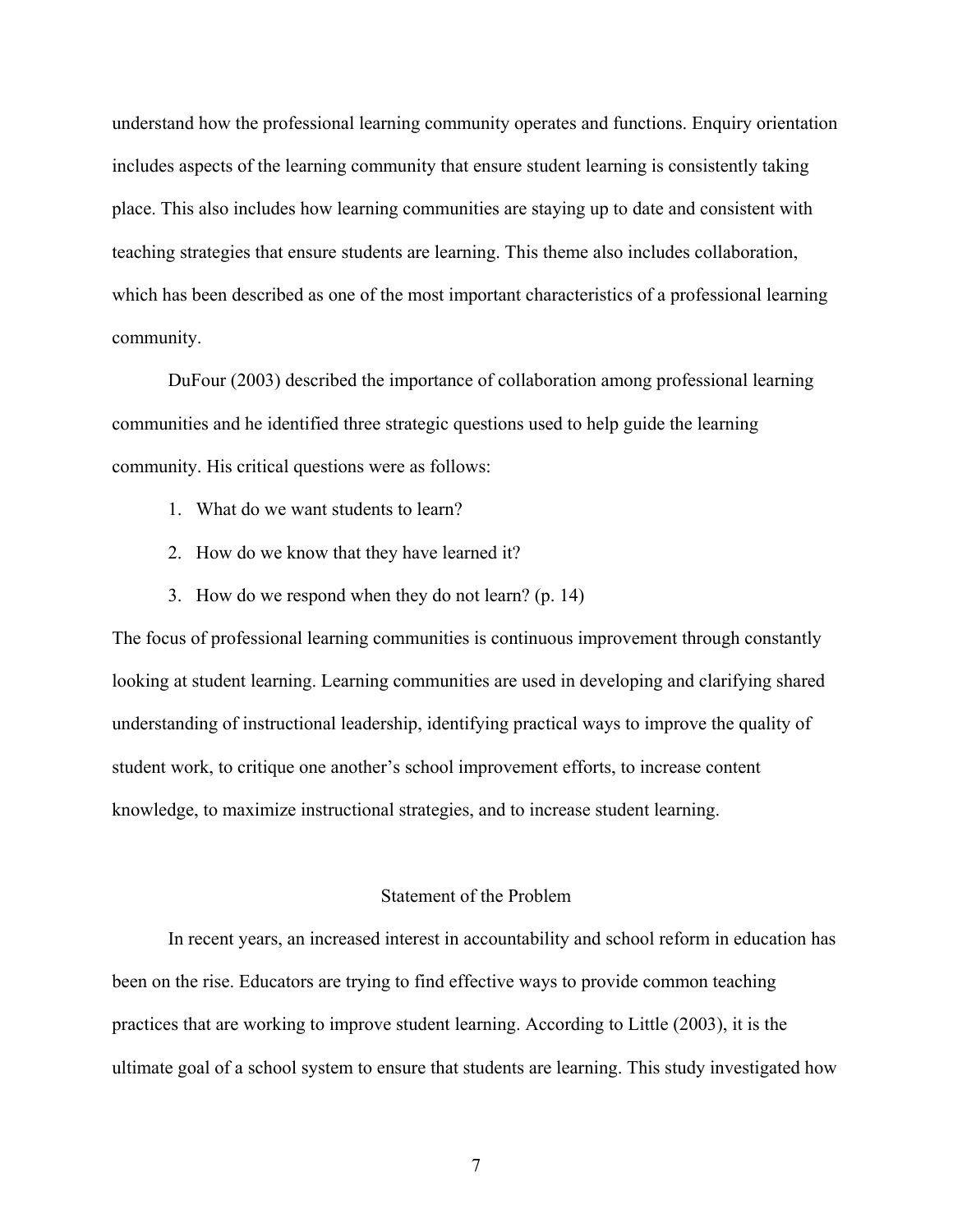professional learning community models may affect teaching strategies that, in turn, may impact student learning. The research was based on the theoretical contributions of scholars and authors including Meiklejohn (2003), DuFour (2004), Little (2003), and King (2004).

#### Significance of the Study

This study focused on how seventh grade science learning communities are perceived to impact student learning in science. The study examined the importance of professional learning communities as described by DuFour (2004), Schmoker (2006), and others. The interest in professional learning communities has become increasingly popular over the past several years. School reform has pushed educators into a new world of accountability along with the implementation of new guidelines and procedures. This push is forcing schools and teachers to find ways to ensure teaching and student learning are taking place. In the science classroom it is important to provide students with knowledge and skills that they will carry with them throughout their education career and into life. The future especially depends on some of these students as they will be leading the studies of science in the fields of genetics, medicine, and other significant areas. I was interested in (1) describing the specific areas of the seventh grade science professional learning communities, which may contribute to student learning; (2) determining how the learning community models are designed to show that teaching and learning are the primary focus, and (3) describing to what extent the methods used appear to be working to produce positive results. This research probed faculty perceptions of the impact of professional learning communities on teaching and student learning.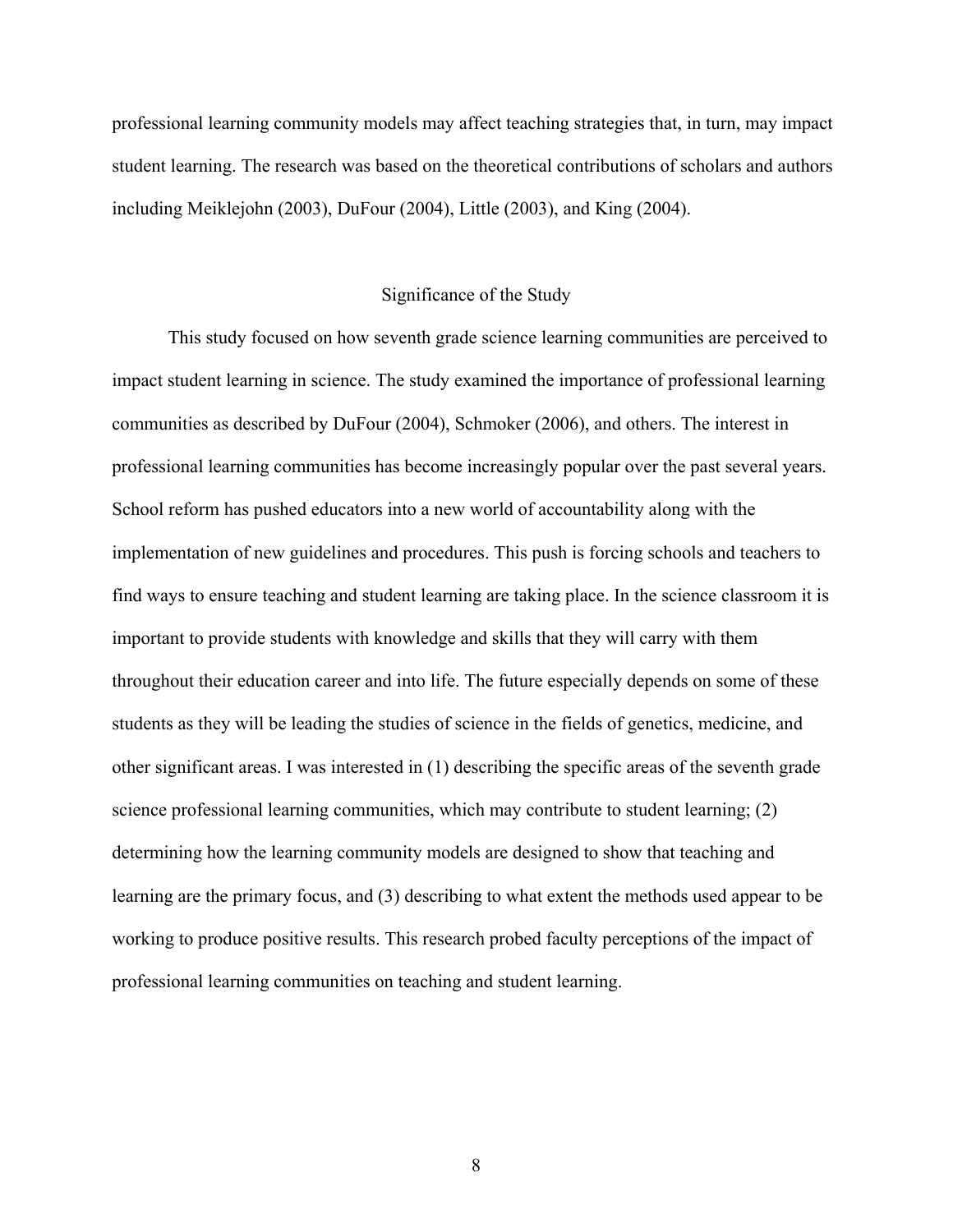#### Research Question

The following question guided the study about the impact of professional learning communities and student learning: What are the teachers' perceptions of seventh grade learning communities' impact on teaching and on student learning in science?

#### Research Design

The study was a multiple methods study that included three middle schools from the Gwinnett County School System. Both qualitative and quantitative methods were used for this study. The quantitative data for this study included demographic information about teacher background, education, and experiences as well as teacher ratings of their perceptions of the impact of the professional learning community on student learning. The survey research instrument (Bolam et al., 2005) was used to help the researcher identify specific themes that are consistent throughout each survey. The data helped the researcher determine which individuals would be interviewed. The qualitative portion of the study consisted of questions from the instrument that were used to collect teachers' perceptions of their school as a professional learning community and from interviews with a sample of the participants. The survey instrument was administered to the seventh grade science teachers at each school. The data collected described the teachers' perceptions of the effects of learning communities at each of the middle schools. Because educational experiences varied from teacher to teacher within each school, the data collected included questions; responses to those questions were used to capture the emerging themes about professional learning communities and how they are perceived to affect teaching and student learning.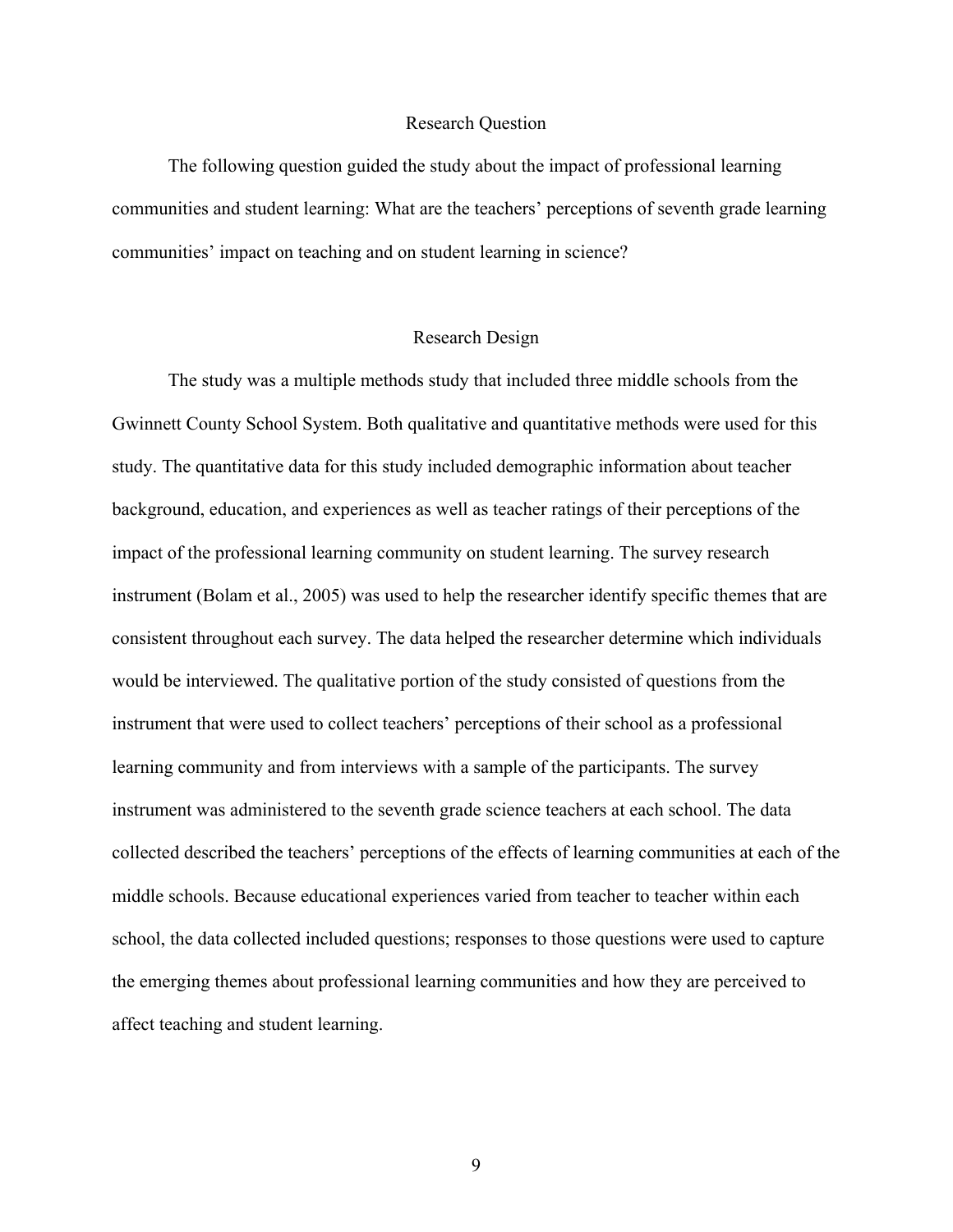*Survey*

Part one of the survey items used a Likert-type scale. In this section of the survey, five possible choices were based on teacher agreements with statements about their school as a professional learning community. In the second section of the survey, five possible choices were based on the extent to which the teacher believed the statement had changed over the past 2 years. This section of the survey included an open-ended set of questions that allowed for teacher comments. The final section of the survey, part three, included demographic data that were used to examine patterns among differences between responses and certain teacher characteristics. Teacher responses to the open-ended questions were used to determine the purposeful sample of teachers invited to participate in the interviews.

The researcher provided letters and consent forms to all members of the seventh grade science teachers of each participating school. The researcher distributed the instruments to each school's science department. Teachers who decided to participate were given a letter, along with the survey, which indicated the purpose of the research. Teachers were also informed that their participation was completely voluntary, and participants could opt out of the study at anytime. Instruments were color coded by school. The purpose of color coding the instrument for each school was to help ensure confidentiality for each teacher and school as well as to keep information organized between schools (e.g., Color A, Color B, and Color C).

#### *Interview*

Interview data were collected from eight purposefully selected participants to explain and support why and how professional learning communities may be impacting teaching and student learning. One-on-one in-person or telephone teacher interviews took place after the survey had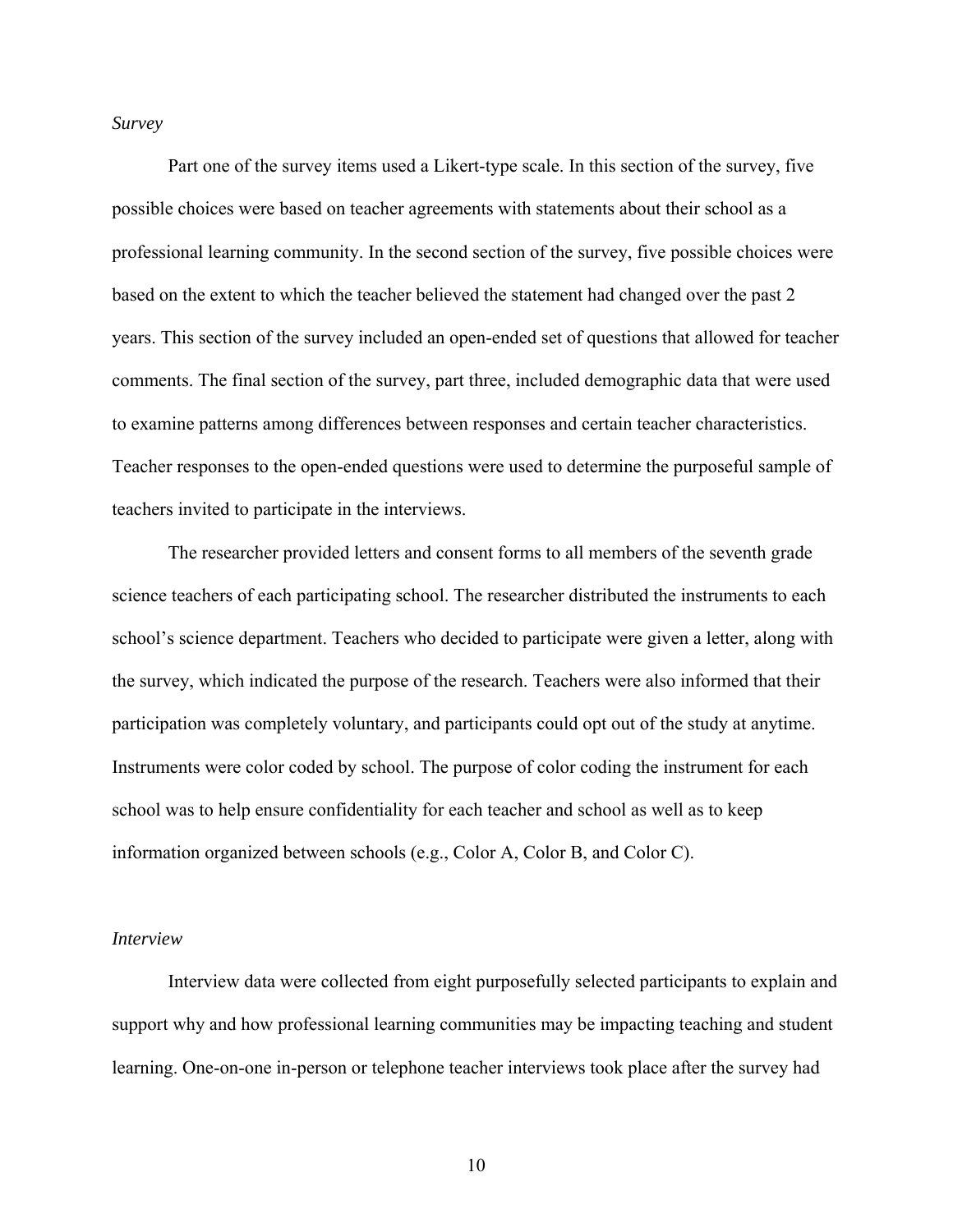been collected. Interviews were approximately 15-20 minutes in length. Teachers interviewed were selected based on whether they had been department chairs, how long they had taught science, how many years of teaching experience they had, and/or by their responses on the questions from the survey items. Department chairs tend to work closely with the teachers within the department, as well as the administration to ensure that curriculum, instruction, and student learning are the focus during scheduled meetings.

#### Study Participants

Participants in this study were selected from three middle schools in the Gwinnett County School System. Participants that comprised the study were 21 science teachers who were working in professional learning communities. The schools studied had similar characteristics, including the curriculum that was being taught and student socioeconomic levels. Schools were selected based on the size and demographics that made up their school culture. Each of the schools had similar demographics and school size. The researcher wanted to show the themes and categories that emerged by studying three schools that had used a professional learning community's model.

#### Limitations of the Research

 The research has limitations that may have affected the outcomes of the study. Participants for this study had a variety of teaching experiences. The teaching experiences and years of teaching in their subject areas varied from school to school. These experiences may have had an effect on the knowledge and understanding each teacher had about professional learning communities, including specific instructional strategies that affect student learning in science.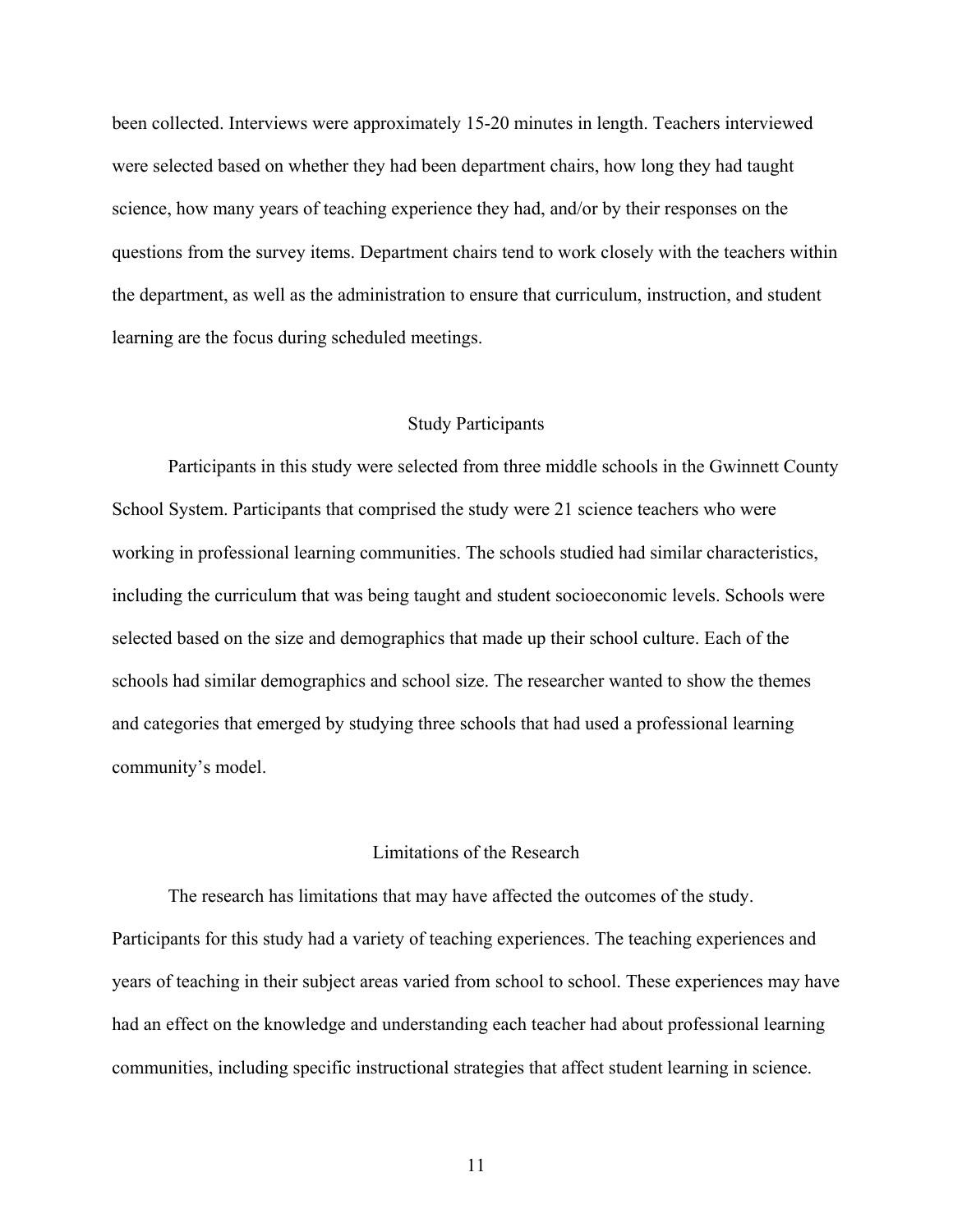Another limitation is that the surveys and interviews collected only teacher perceptions, which may differ from what actually happened.

#### Assumptions of the Research

The following assumptions were made about the research:

1. Students were receiving the same curriculum and instruction in the seventh grade science classrooms in the district.

2. Teachers were meeting as teams and planning instructional practices and providing common assessments throughout the three schools studied.

3. Students were being assessed on their knowledge of the science material through common assessments throughout the department.

4. Student data were being collected in order to demonstrate mastery of specific knowledge and skills in the science curriculum.

5. Teachers accurately described their perceptions of their professional learning community.

#### Definitions of Terms

The following is a list of terms and definitions that are relevant to this study.

*Academic knowledge and skills* (AKS): The essential items that students are expected to know and are able to do within their grade or subject.

*Backward approach*: Teams focus on where they are going by starting at the desired end of the curriculum and working backwards. Common assessments should be developed first and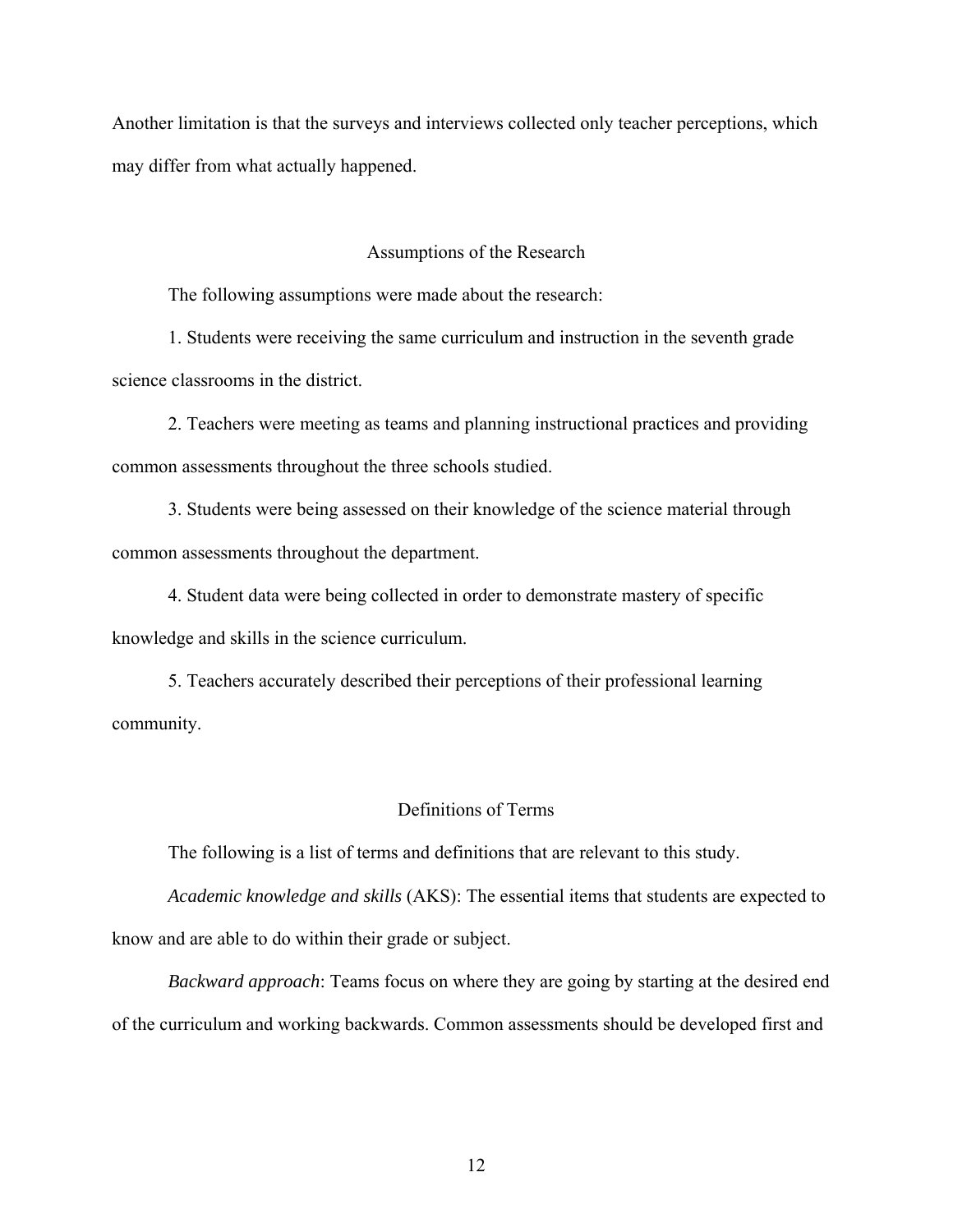then an outline is developed of how the learning community will get to that point by looking at what will be taught from the beginning to the end.

*Collaboration*: When two or more people are working together to accomplish a set of common goals through the process of sharing, learning, and building consensus among the group.

*Scope and sequence*: An outline of curriculum that describes major content on the curriculum and is used by teachers to align curriculum and instruction with state and county standards.

*Common assessments*: In order to help provide comparability and reliability across each grade level, departments/teams work together to develop a test for each unit being studied. Departments/teams agree to use the test in all classrooms. The test is designed to assess each student on the material that has been taught for a specific unit. Each common assessment must be common across the grade level and include a common scoring scale. However, this does not mean that the assessment has to be identical from one class to the next. Instead, tests should have common academic subject matter that covers the information that is discussed and taught for the specific subject matter. The tests may need to be varied in their presentation depending on the individual student that will be assessed, for example, gifted, special education, or regular education students will all be tested over the same content of the curriculum; however, the test may vary to ensure each student's ability levels are being meet.

*Professional learning communities*: A group of individuals working together as teams to discuss, create, plan, and implement curricula on a regular and consistent basis that is working to impact teaching and student learning.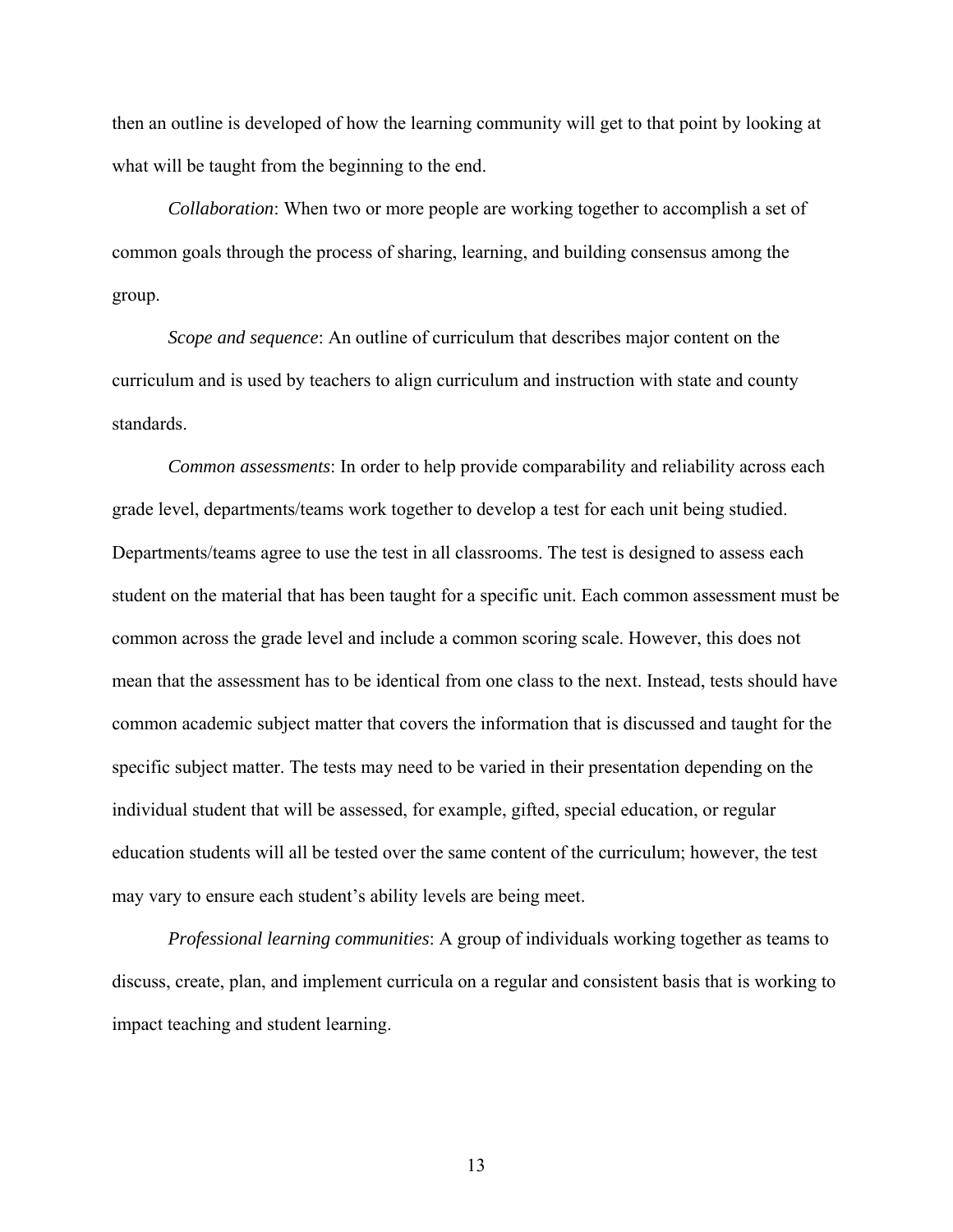*Student-focused learning*: Teaching strategy that places the strongest emphasis on student learning and works to keep the student as the main focus of teaching and student learning.

#### Summary

This chapter described the background information that plays a significant role in learning and understanding how professional learning communities have evolved over the years. King (2004) and Little (2003) described the importance of educators having the ability to assess the resources that will enable them to successfully impact student learning. The purpose of this chapter was to provide a review of professional learning communities and show how and to what extent learning communities affect teaching and student learning. The research was based on the theoretical contributions of scholars and authors, including Meiklejohn (1932), DuFour (2004), Schmoker (2006), and other significant works. This chapter reviewed the characteristics of a professional learning community as to provide clarification and a better understanding about professional learning communities. The results from the study may identify changes in student learning, which teachers believe are based on the impact of learning communities. Chapter II will provide a more in-depth review of the literature on professional learning communities and how learning communities have changed over the past 2 decades.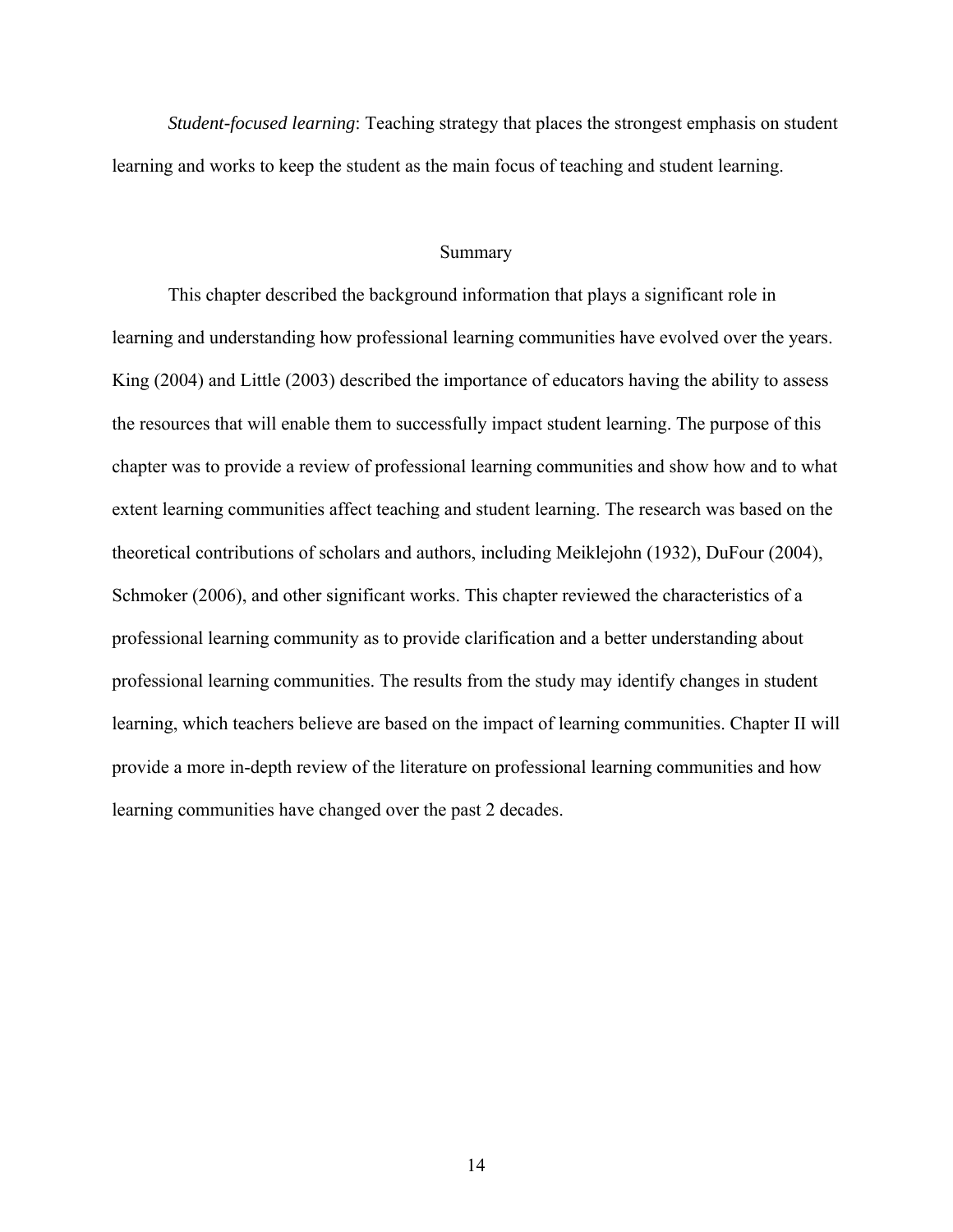#### CHAPTER II

#### REVIEW OF RELEVANT LITERATURE

 Learning communities have become increasingly more popular over the past 10 years in education. However, the first ideas about learning communities were discussed early in the 19th century by Dewey and Meiklejohn. The early works of these scholars helped to pave a road to what are today professional learning communities. This chapter reviews the historical background on learning communities and presents the theories of significant individuals. Fullan (1991) suggested that learning how and when to change is often challenging for some individuals. The process of change and how change should be implemented in a school is described to provide a better understanding of its importance. This chapter examines how teachers are learning in order to become better teachers through professional development as discussed by Hammond and McLaughlin (1995). The chapter describes how professional learning communities impact both teaching practices and student learning as well as how they are working to ensure that teachers provide students with curriculum and instruction that enables them to master the necessary knowledge and skills that are needed for academic success.

#### Early Views on Learning Communities

In the early 1920s and 1930s, the idea of shared problem solving was described by Dewey (1933) and Meiklejohn (1932). These scholars focused on shared problem solving for students with guidance from their teachers. Dewey (1933) presented the shared problem solving idea as a process where individual students would come together to collaboratively solve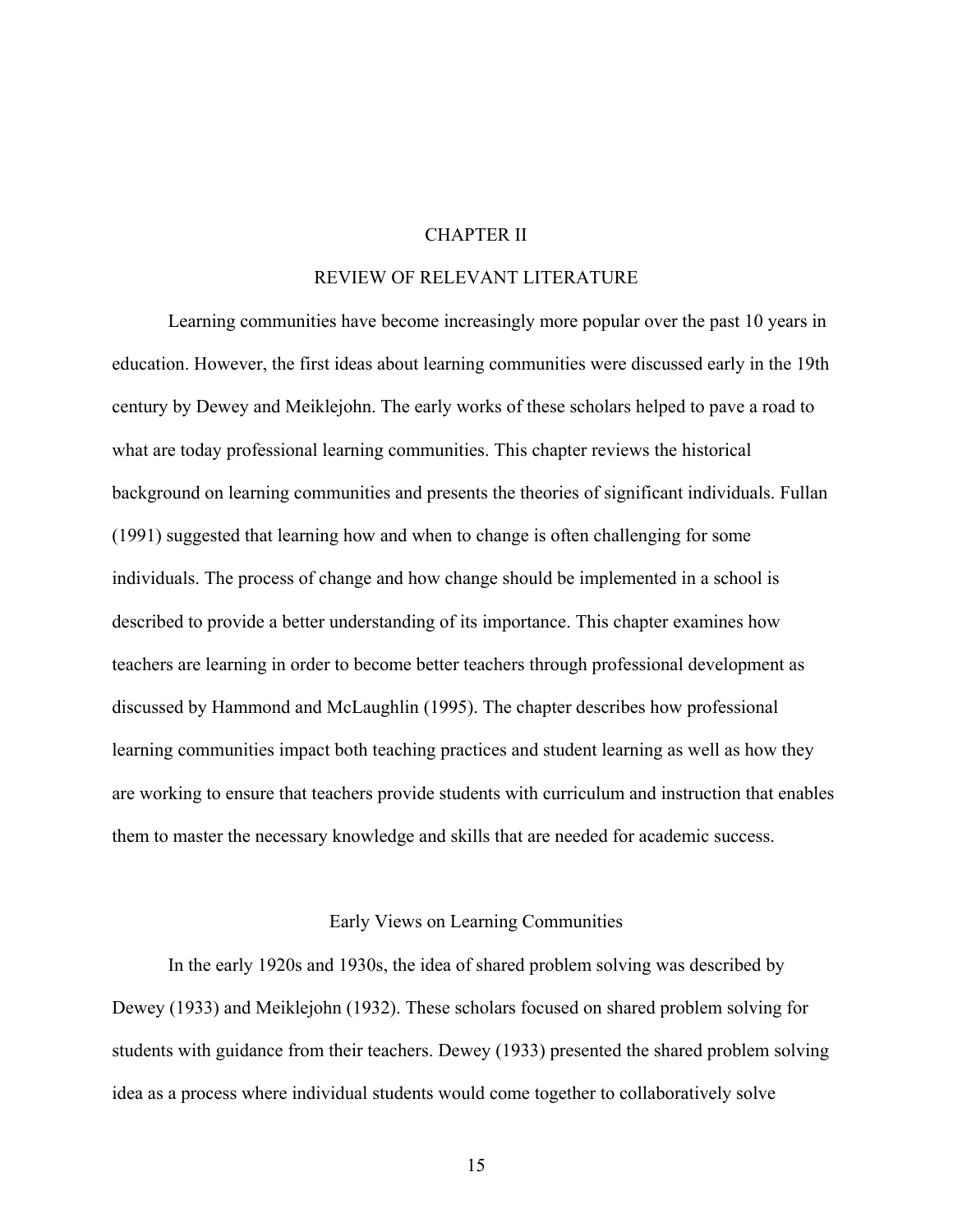problems. Dewey (1933) stated that learning should be active, student focused, and consist of shared decision making among students and teachers. Meiklejohn (1932) proposed that teachers would work in a collaborative effort in order to develop curriculum that would be consistent and logical for the student to learn.

#### *John Dewey*

Dewey (1933) was not an advocate for teaching designs that consisted of students working on assignments without peer interaction or without group discussions. He stated that this type of education lacked meaning and did not provide students with a variety of learning experiences. Instead, Dewey (1933) advocated for students to be involved in activities that were meaningful and significant to the concepts that were being taught. He argued that engaging students in these types of activities provided them with the necessary experiences that were essential for academic success and lifelong learning. Dewey (1933) explained how these experiences were an essential part of the learning process. Such experiences were needed in order for students to continue to build on the knowledge and skills they had already acquired. Although Dewey did not use the specific term of "learning communities," his ideas of teaching and learning through experience and collaboration are consistent with what many believe makes a learning community successful today.

#### *Alexander Meiklejohn*

Meiklejohn (1932) was best known for his experiment with student-focused learning communities during the early 1920s: the Experimental College. The focus of the experimental college was to bring students together in a collaborative setting to discuss curriculum ideas and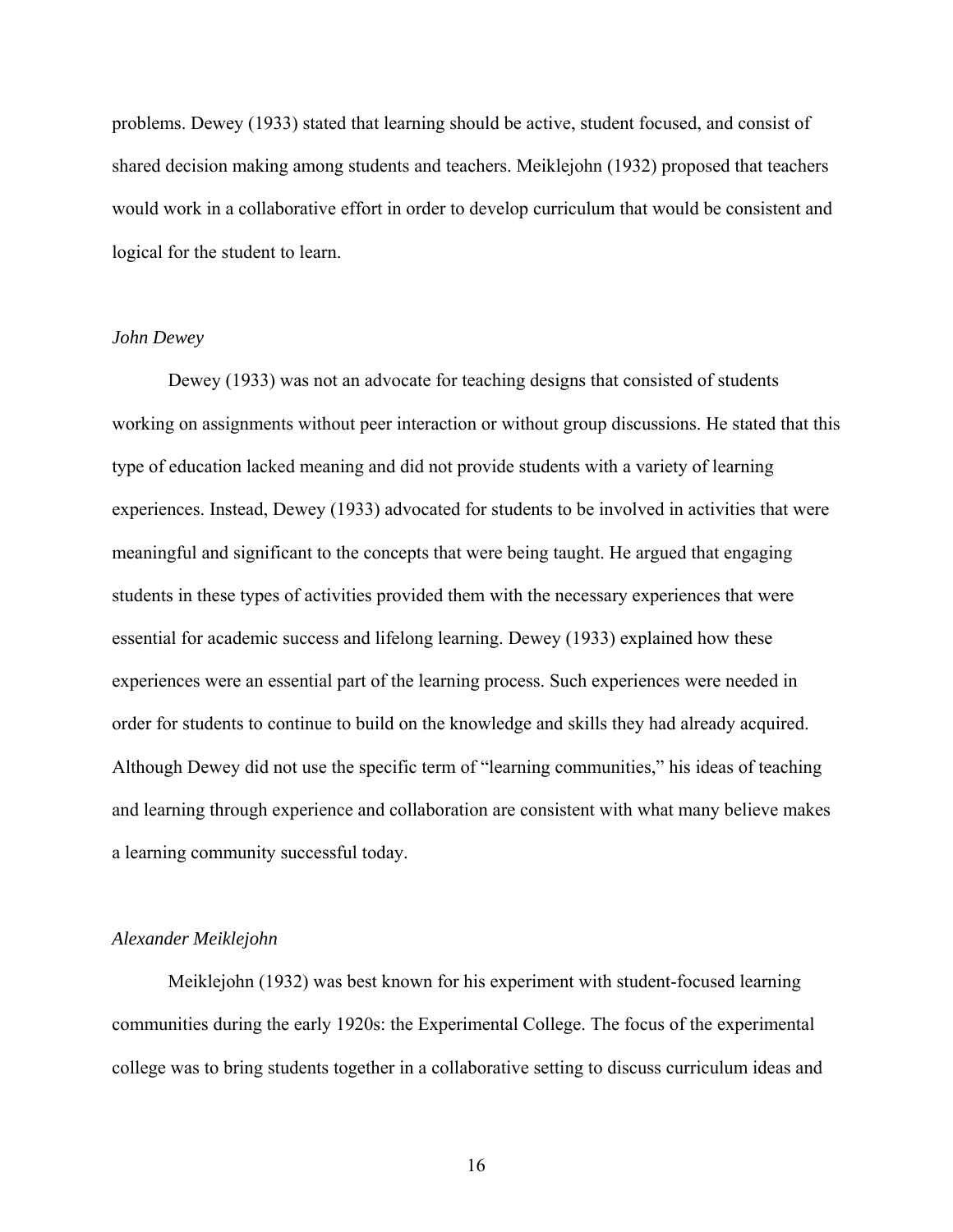work as a unified group to make sense of the material that was being studied. Meiklejohn (1932) explained how group conferencing was one of the major components of the learning community (pp. 39-44). Conferencing brought the students and the faculty closer together. Meiklejohn (1932) argued for the importance of providing students with appropriate and meaningful instruction. According to him, when instruction was combined with group conferencing, it provided students with educational opportunities that enabled them to gain knowledge and understanding about relevant subject matter.

#### *Milton Cox*

According to Cox (2001), learning communities have evolved over the past century. The first idea of the learning community primarily focused on the student. During the 1970s, Cox focused on learning communities called faculty learning communities. Faculty learning communities were then teacher-focused rather than student-focused. This may have been the first time learning communities were called faculty learning communities.

Cox (2001) explained how faculty-learning communities were used to bring the staff together by providing them with common experiences and practices. Faculty members obtained these experiences in a collaborative setting, using a variety of teaching methods. The learning community, according to Cox (2001), was a place where individuals would constantly learn, discuss, and plan ways to use new ideas and teaching methods. He said that once the teachers were able to learn the key ideas, they would then be able to create common threads in curriculum with learning focused connections that would have a greater impact on student learning. The goal of the faculty learning community was to better influence student learning.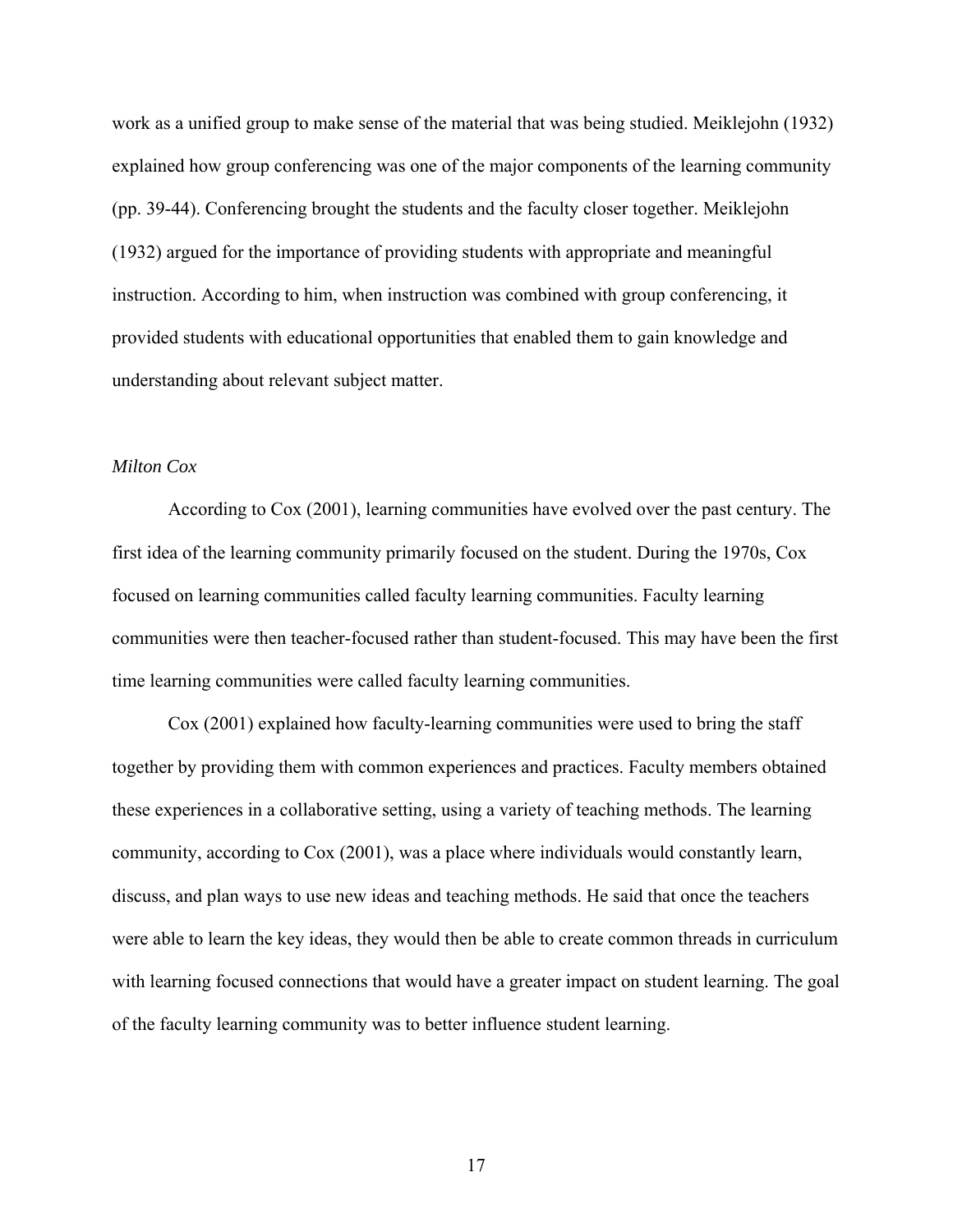#### *Richard DuFour*

During the early 1980s and 1990s, learning communities became known in education as professional learning communities, and they began to take on a shape of their own. DuFour created one of the early models of what he described as the modern day professional learning communities, in the 1980s. At that time, DuFour was known for implementing professional learning communities at Adlai Stevenson High School in Lincolnshire, Illinois. DuFour worked as the principal of Stevenson High, where he implemented professional learning communities into the school system. He claimed the results supported the idea that professional learning communities have a significant impact on student learning.

Schmoker (2001) stated that several factors played a major role in the success of Adlai Stevenson High School including frequent, focused, data-driven teamwork, high-quality lessons and instructional units developed by teams, and recognition and praise of individuals and teams. All of these components were essential to the establishment of Adlai Stevenson High School. One of the challenges that Stevenson faced was that the school was already a high-achieving school. Schmoker said that with the tenets of professional learning communities, DuFour and the staff at Stevenson were able to improve student performance.

#### Professional Learning Communities and Data Analysis

According to DuFour and Eaker (1998), implementation of professional learning communities was the key component for improving student learning and academic success. DuFour (2002) described how to go from a focus on teaching to a focus on learning with the use of professional learning communities. The collaborative teams were a huge part of the Stevenson schedule. The schedule was very structured and called for weekly meetings. Schmoker (2001)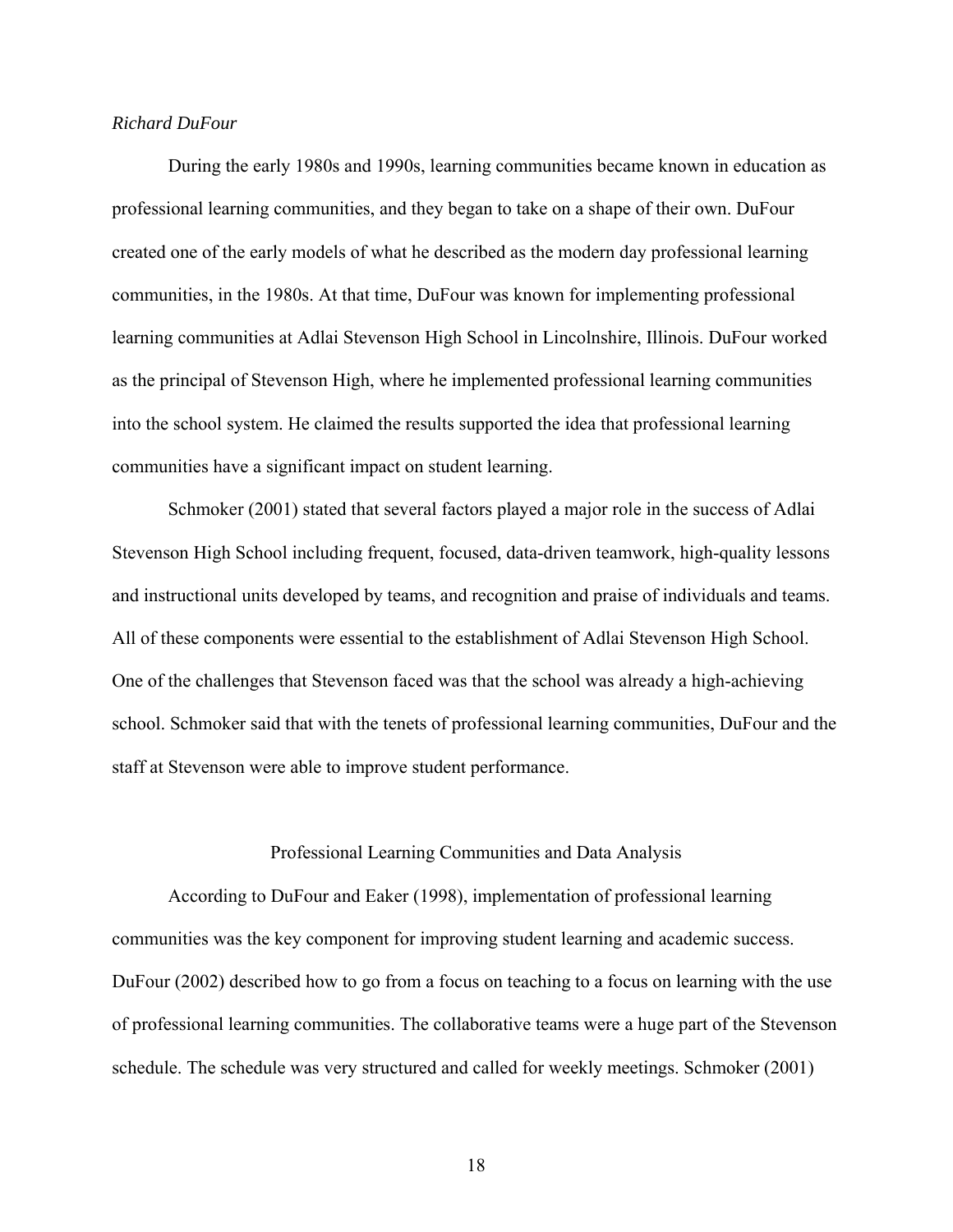described how DuFour used a collaboration process to teach teachers to use a variety of techniques for improving student learning. According to Schmoker, one of the most effective measures of success was through use of a common assessment.

Schmoker (2003) suggested that data analysis was one of the most important aspects of a successful professional learning community school. The data that are gathered should be used to show areas that are in need of improvement. The data enable teachers to establish goals that will focus on the areas of low performance. DuFour (2004) suggested that data should come from a number of resources, including Criterion Referenced Tests (CRT) that gives performance information on specific content knowledge. Common assessments enable teachers to continually check for student mastery and understanding of content knowledge. According to Little (2003), the process of analyzing student work during collaborative team meetings enables teachers to pinpoint specific areas that are in need of improvement. This process also allows teachers to check the effectiveness of their teaching strategies when providing students with the necessary information needed in order to be successful.

According to DuFour (2004), common assessments are promoted because they provide for the collecting of reliable data. Establishing consistent data enables teachers to focus on the standards of the curriculum and to identify areas that are in need of improvement. Schmoker (2001) described DuFour's model of a curriculum development process, which includes several significant activities:

- 1. Focused instruction in each curriculum.
- 2. Identification of common core curriculum of student outcomes for each course.
- 3. Focus learning for students.
- 4. Analysis by the team and areas that need attention.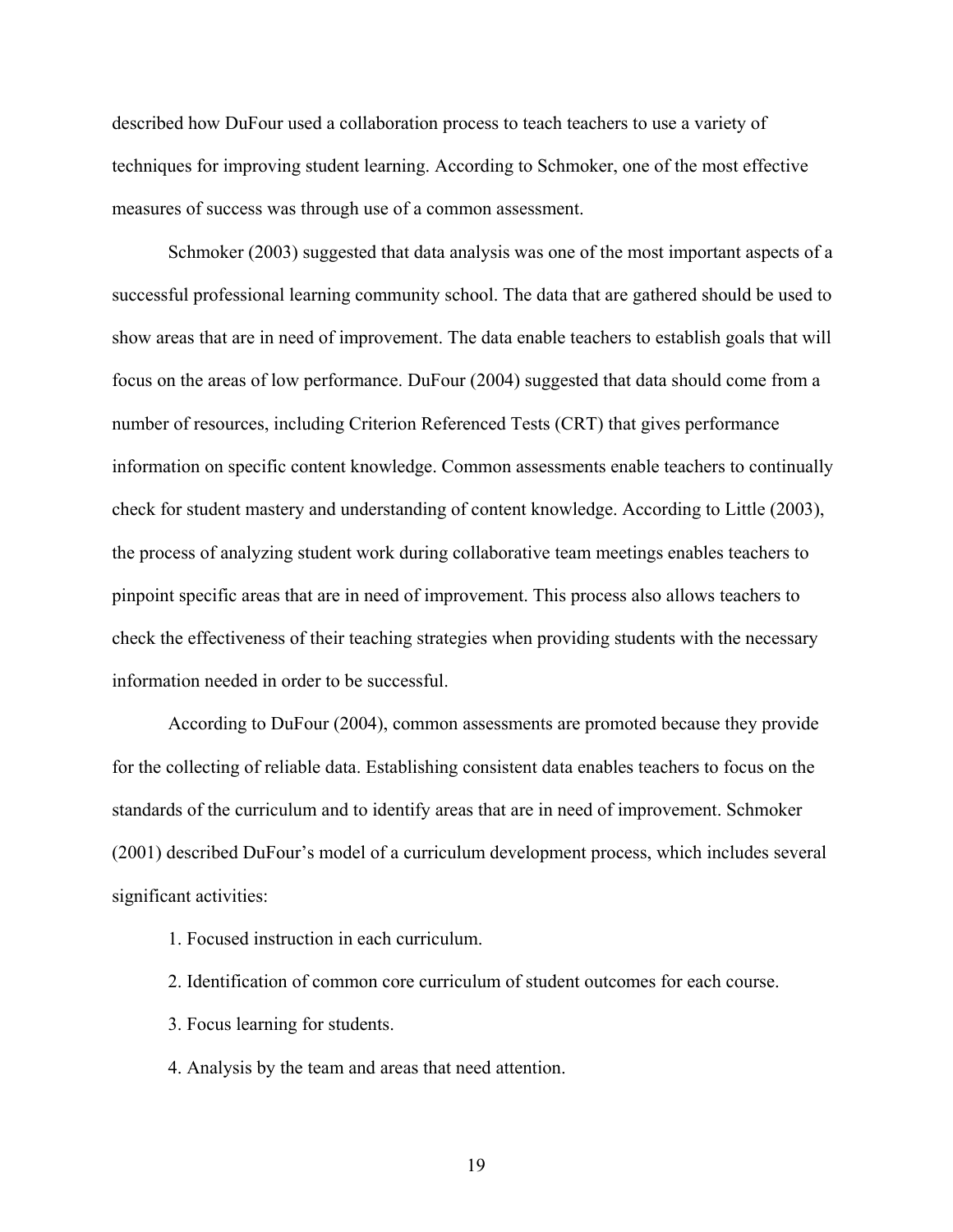5. Provision of external indicators of effectiveness for teachers.

6. Insistence on collaboration. (p. 15)

The plan for improvement, according to DuFour, should consist of these six processes. It is important to develop only a few set goals per teacher. The curriculum, as Schmoker (1999) explained, was more beneficial to students when the content did not try to cover so much material. Teachers would be better able to implement content and knowledge when the information is on a more manageable level. Schmoker (2001) described how DuFour's idea of learning more by teaching less, for example, learning communities should decrease the content of study and develop ways to improve teaching strategies and student learning. He argued that one of the most significant ways to improve learning was through use of questioning strategies.

 DuFour and Eaker (1998) established a set of questions that a principal might ask teachers about their instructional strategies to ensure that teachers are assessing how and what they are teaching. This should be done at the end of a chapter or unit and can help with assessing what curriculum items may need to be re-taught. The instructional strategy questions include the following:

- 1. Why did you teach this content?
- 2. How did it fit into the major outcomes of the course?
- 3. Why did you use these instructional strategies?
- 4. What worked and what didn't work?
- 5. How might you change or improve the lesson the next time the lesson is taught?
- 6. How can you and your team improve the instruction and how students are learning the material? (pp. 176-178)

Schmoker (2001) explained how Adlai Stevenson High School required every member of the faculty to question the way he or she was teaching on a regular basis. He said that continually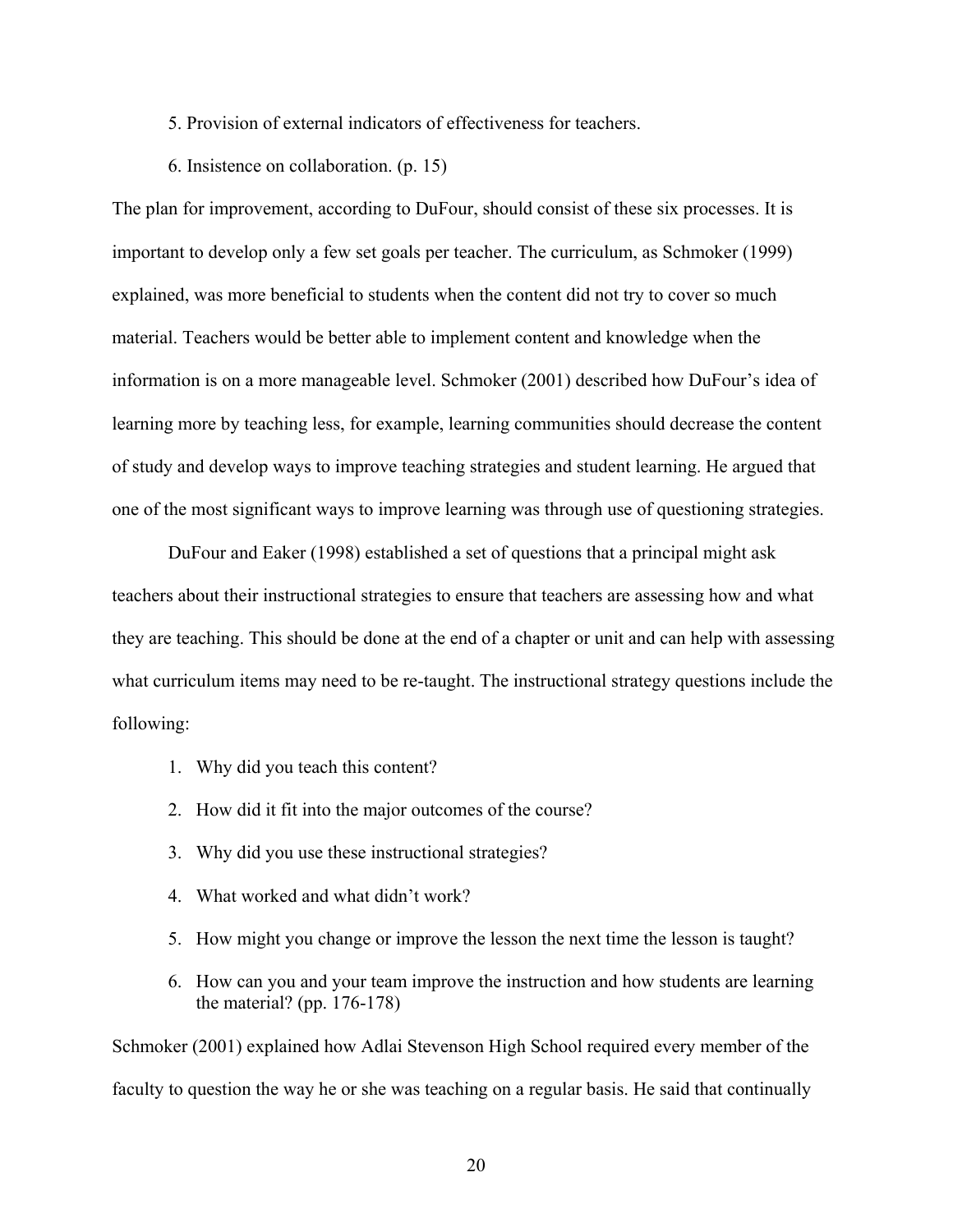analyzing how things are done helps revise and improve instructional strategies that can enhance student learning.

#### Professional Learning Communities and School Climate and Culture

 Hoy and Hoy (2006) explained how climate and culture work together to make up the atmosphere of the school. They are both an important part of how the school operates on a dayto-day basis. Culture refers to the shared beliefs that are displayed within the school, and climate is the patterns of behavior that take place within the school. According to Hoy and Hoy, school climate is easier to manage than culture. The climate and culture are two aspects used by the principal to analyze, understand, and improve teaching and learning (p. 312).

#### *School Climate*

 Hoy and Hoy (2006) described how organizational climate analyzes two types of behaviors as principals interact with teachers and as teachers interact with principals. The first type of behavior analyzes the principal as being supportive, directive, and restrictive. The second type of behavior analyzes the teacher as being collegial, intimate, and disengaged. These six features are key components for developing a positive school climate. Hoy and Hoy explained how the use of professional learning communities helps when establishing the climate within the school by the way the learning communities are running and operating.

Dufour and Eaker (1998) described the components of a professional learning community as including a shared sense of purpose and values, norms of continuous learning and improving, a commitment and sense of responsibility for all students, collaboration, and an opportunity for the members of the learning community to share ideas and inquire about problems and concerns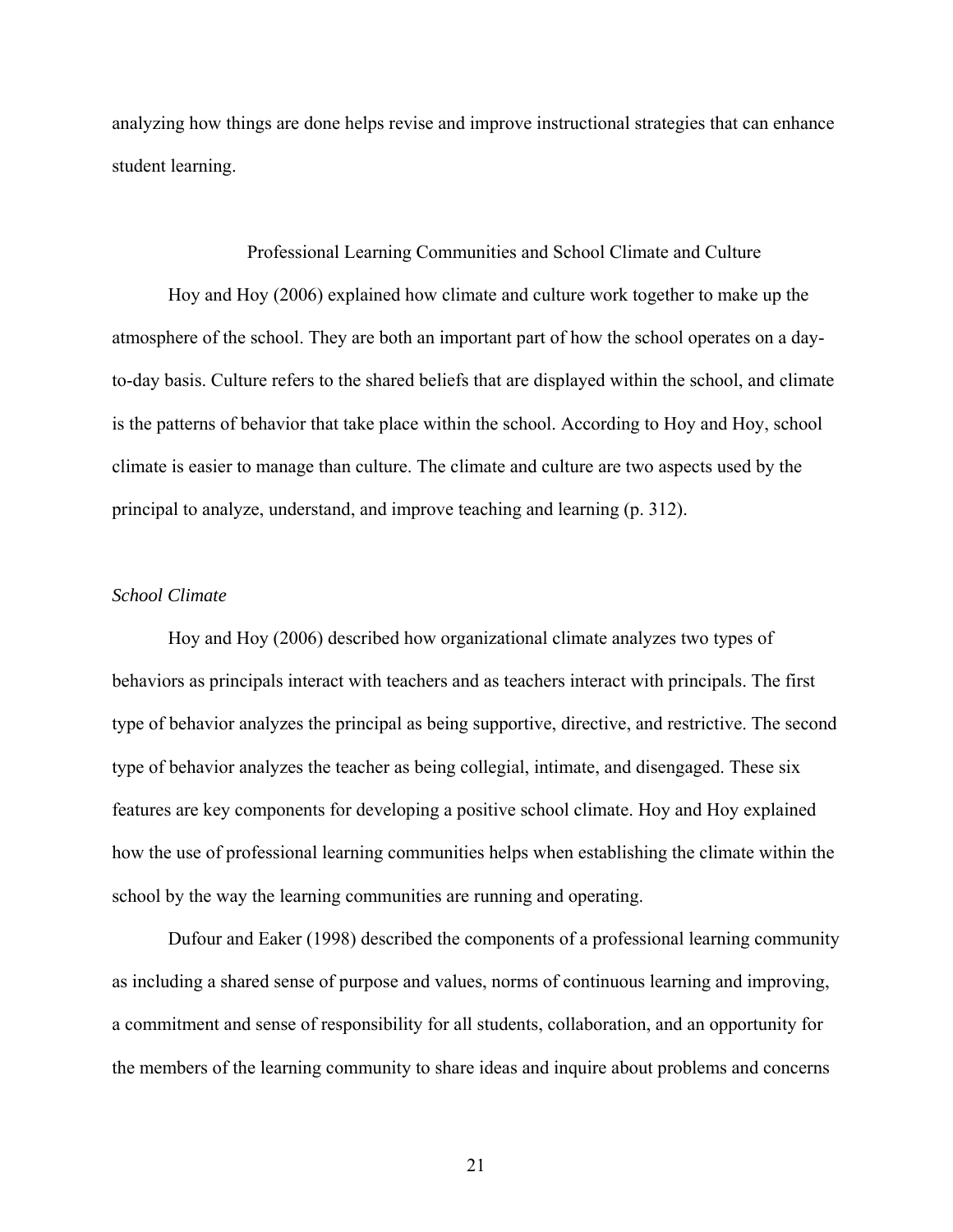(p. 84). In a study conducted by Snow-Gerono (2005), teachers expressed their value of collaboration and community. In traditional school systems where professional learning communities did not exist, the isolation of teachers was more of the norm. Hobson (2001) explained that isolation is often a means of protection for teachers. Schools that are not designed as professional learning communities tend to force teachers into isolation, since time for collaboration and community do not exist. Snow-Gerono (2005) explained how teachers participating in the study reported that the professional learning community gave them a sense of a safe environment where they could freely question practice and policy.

Schmoker (2006) argued that professional learning communities promote collaboration that takes place on a regular basis. He argued that learning communities have to have a scheduled time that is built into a weekly agenda. Setting the meeting schedule helps to develop a consistency that becomes part of the norm and sets a tone within the climate of the school. Peterson (2002) explained how the committee members become dependent on these meetings, because they help to ensure that the school is running and operating according to the vision and mission that has been designed and set into play by all of the stakeholders of the school. He said that sometimes the teams within the learning community are challenging for some individuals and that they may require assistance to ensure that positive, effective meetings are taking place.

Riley and Stoll (2004) described the importance of providing teachers with as many opportunities to become part of the learning community as possible. They explained that developing trust and support provide the major components in designing successful learning communities. Once members of the community feel that they are part of the community, Riley and Stoll (2004) argued that collaboration and teamwork will become key components that will ensure success of the learning community and of the members themselves. King (2002)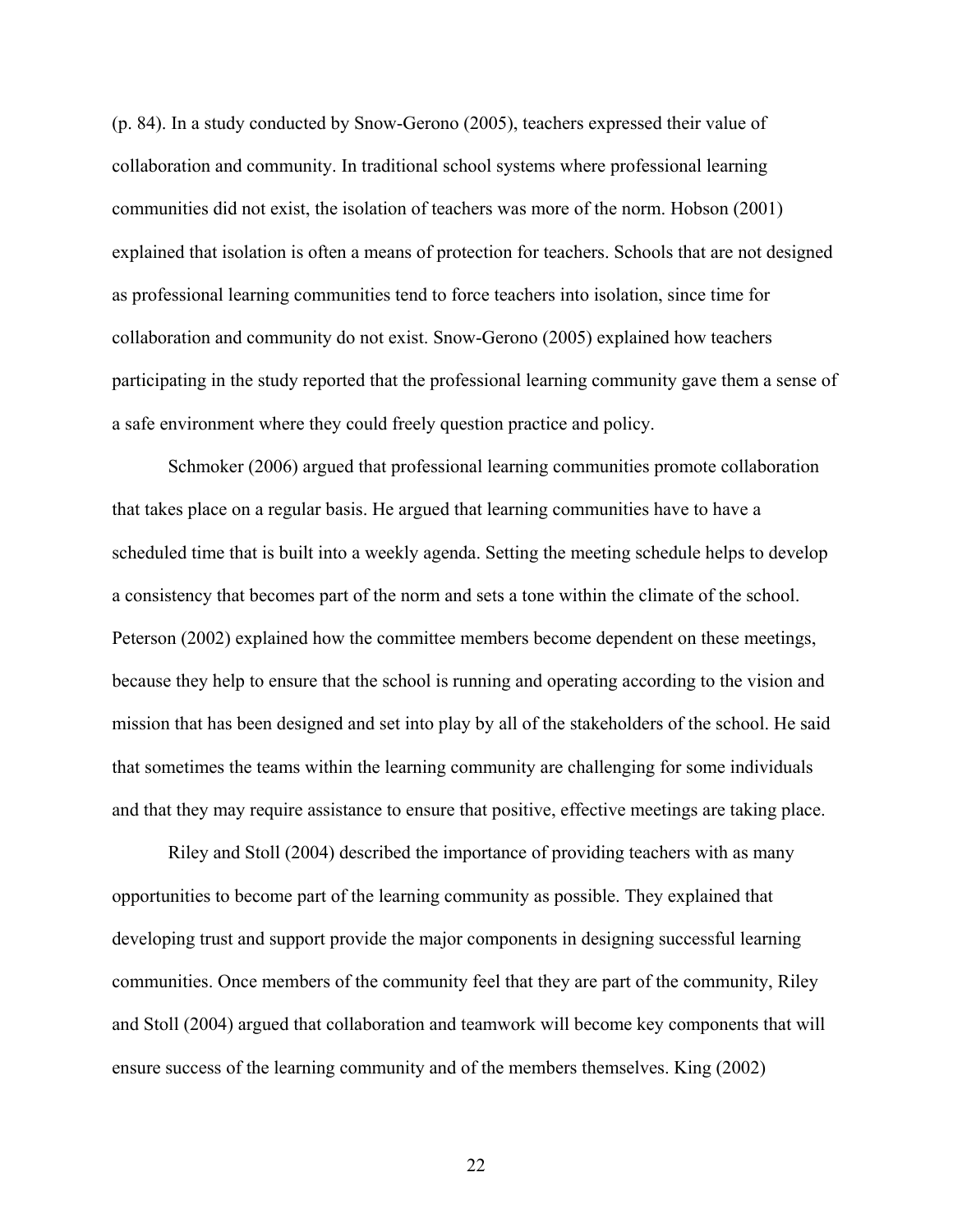concluded that the inquiry that takes place within the learning community enables teachers to stay focused yet strong in their community. He further argued that a consistent, strong community is better able to commit to the goals that are set in place and are open to the changes that are necessary in a successful professional learning community.

According to Achinsdtein (2002), one key element that is a necessary part of a professional learning community is conflict. She described how conflict can be one of the driving forces within a learning community setting off new ideas that can, in turn, promote organizational learning. Organizational learning can be defined in several ways including (1) using past events to transfer knowledge for future decisions, (2) identifying and correcting errors, (3) routinely questioning values that guide organizational actions, and (4) generating new insights through gathering information and making sense of the information to change behavior (p. 424). Achinstein (2002) stated that understanding conflict enables teachers within their learning community to ensure that collaboration and consensus are taking place within the learning community. It is possible for conflict to arise when effective group discussions are taking place on a regular basis. According to Anchinstein (2002), when conflict occurs within a learning community it is important that teachers are able to manage conflict, negotiate borders, and define ideologies within the group. She explained that dilemmas are associated when groups are working without conflict as a key component of the learning community. Grossman (2001) explained the importance of seeing differences within the learning community as a resource and a way of coming to a consensus among the group. She states that community is a journey rather than a means to an end and does not go without bumps along the road. Grossman described the difficulties that are associated with group dynamics. However, she argued these difficulties are a key component to a successful learning community and can be worked through by establishing a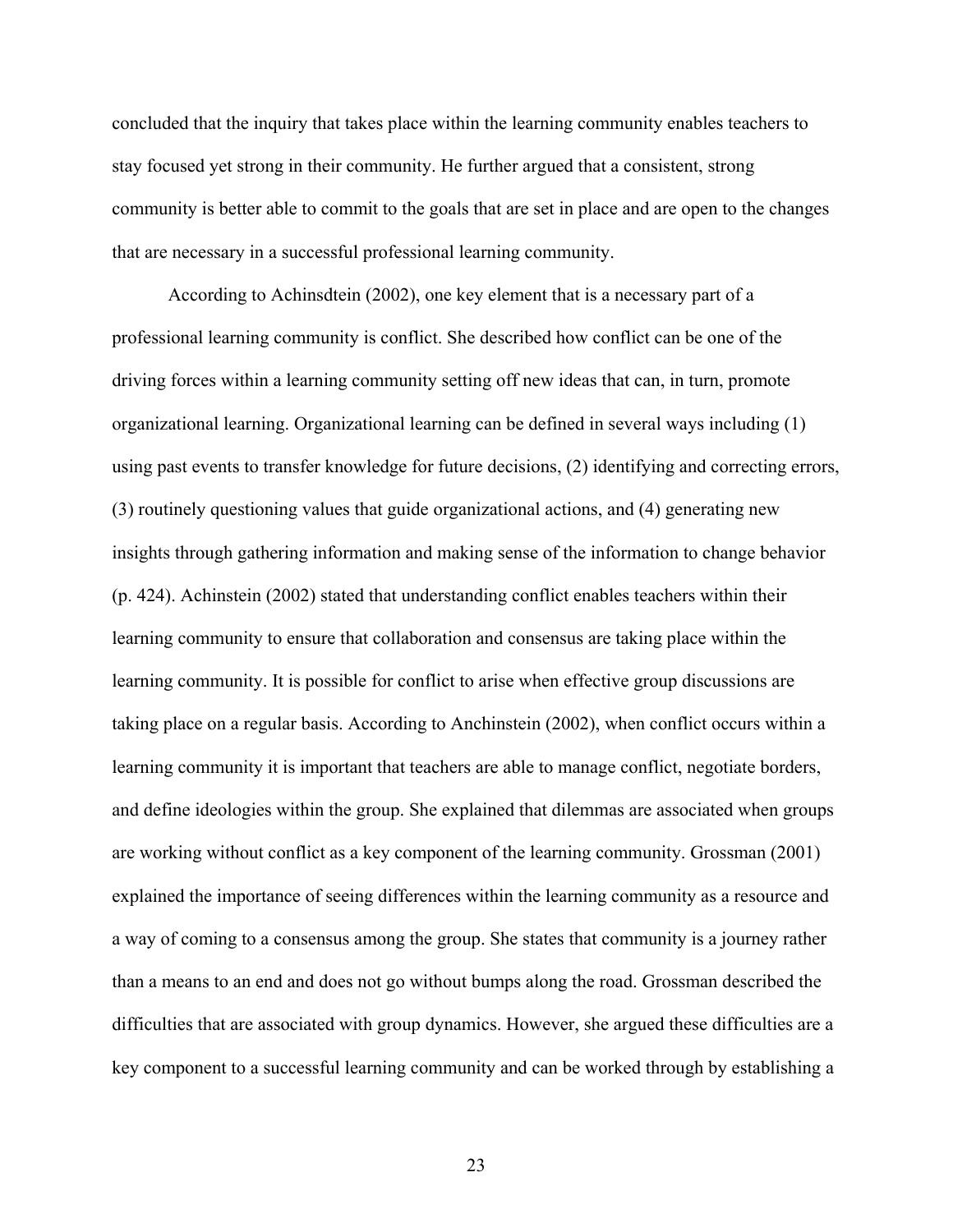learning community that is conducive to collaboration by allowing for open debate and consensus building that focuses on teaching and student learning. Anchinstein (2002) described how often learning communities are unable to challenge their own designs and practices when conflict is missing from the equation. She stated that collaboration and conflict are a vital component of professional learning communities where teaching makes an impact on student learning.

Schmoker (2001) provided evidence to show how DuFour utilized the power of recognition and rewards. He argued that small gestures go a long way in the organizational behaviors of the school. According to Schmoker, teachers are more likely to perform better when the school as a whole takes part in the recognition of teachers and staff members and the impact they have on students. He further argued that rewarding teachers and staff members with coupons, coffee, and simple surprises can help create a positive climate that focuses on student learning. According to Schmoker, DuFour's vision has enabled other schools to successfully impact student learning through use of a professional learning community design.

## *School Culture*

DuFour (2004) described the importance of the school culture when working to transform a school into a learning community. According to him, the school culture requires constant molding and shaping by the leader and/or leaders within the school. Culture is one of the components that DuFour identified as a key element in a professional learning community. According to Peterson (2002), "School culture enhances or hinders professional learning. Culture enhances the professional learning when teachers believe professional development is important and valued" (p. 12). Schmoker (2006) later wrote about the importance of principals setting the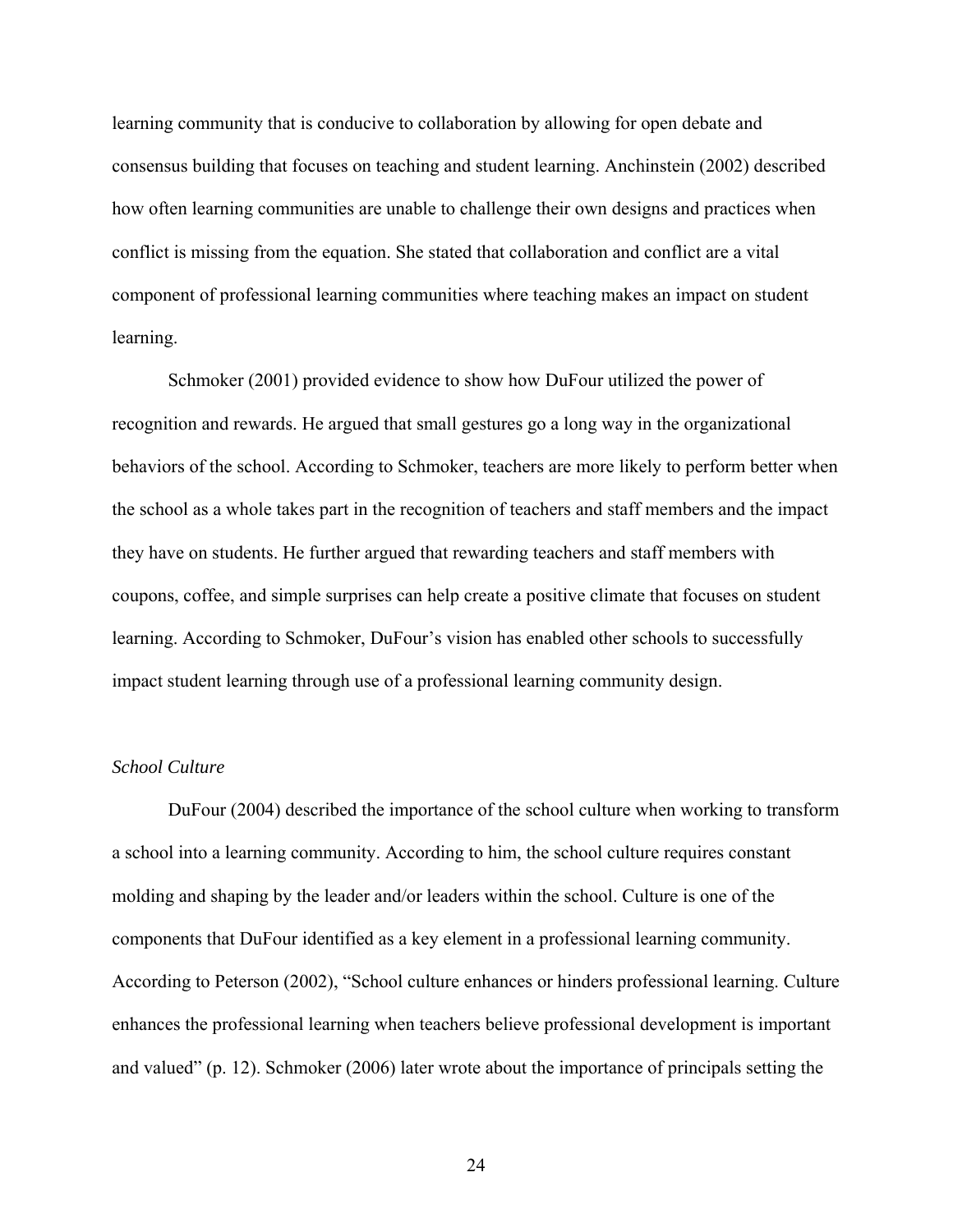tone for how the school will operate. He also said it is important that teachers be given the opportunity to collaboratively learn and solve problems with their colleagues about teaching and learning.

Developing new, innovative programs is not always embraced in education. In many classrooms, it is common to find educators doing what they have always done, year after year. According to DuFour and Eaker (1998), negative attitudes are often apparent when "change" is discussed among educators. The resistance to change is often due to fears of not knowing what might come once changes have been started. However, it is undeniable that schools are changing. DuFour (2004) argued that schools have been using variations of the same programs for decades, and that educators cannot continue to teach the same way they have always taught and expect different results. He said it is important to examine common teaching practices, in order to improve student learning. According to DuFour, developing a positive school culture is an ongoing process that takes place when collaboration between teachers, groups of teachers, administrators, and others, is combined along with the common perceptions of these groups, working to identify the combined beliefs, attitudes, and values of the school.

*Change*. According to Hoy and Hoy (2006), change does not just happen in an individual classroom. Instead, it happens throughout the entire school and even the school system as a whole. Hoy and Hoy described how organizational culture is something that can be examined through four levels including artifacts, shared norms, core values, and tacit assumptions (p. 18). These four levels work together to give a school its identity. In order for a school to be successful, the levels must be understood and a connection needs to be made to student learning. DuFour and Eaker (1998) suggested that individuals work more closely together in order to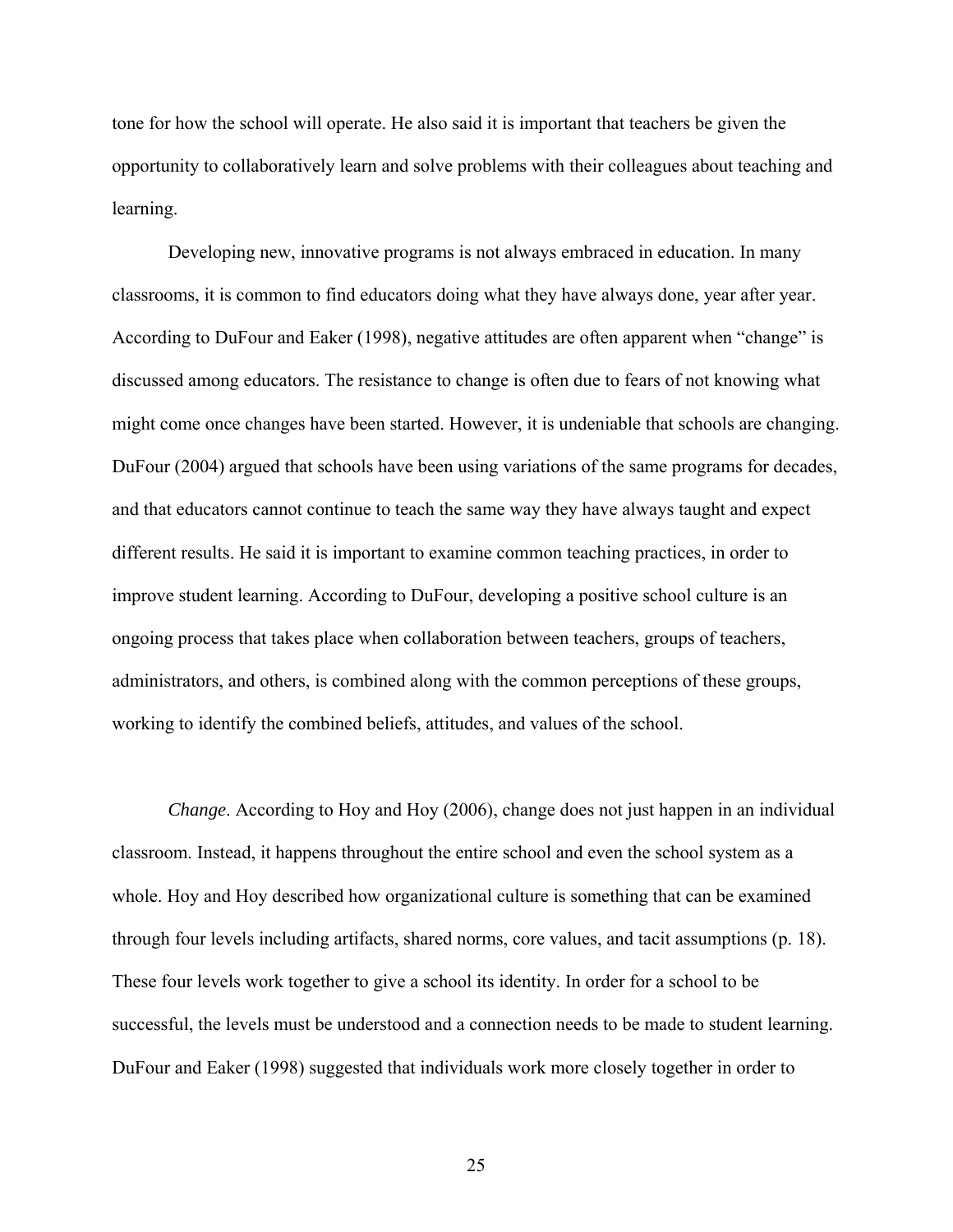maximize the advancements that are being made in how data are being used within schools and school systems to make better decisions about desired results. The availability of data and use of data to drive decisions, have recently become more prevalent within schools and school systems in order to assess student learning. As Hoy and Hoy noted (2006), the use of data should happen throughout the entire school and teachers should use the data to present a specific focus on the knowledge and skills that will most effectively impact teaching and student learning.

 Supovitz and Christman (2003) described how learning communities focused on instructional discussions that are consistent, structured, and supportive and are working to consistently investigate the relationships that exist between instructional practices and student work noticed an increase in student learning. However, they explained that learning communities that fail to expand the practices that are necessary for learning new information and knowledge fall victim to failure. The lack of knowledge development is usually the reason that reforms do not succeed because they are not increasing the level of instruction and giving new insight and direction for the learning community to follow. Supovitz and Christman (2003) explained the importance of learning communities that build on their instructional practices in order for the learning community to successfully move into more sophisticated levels of teaching, including: collective analysis of teaching and/or review of student work (p. 5). Hipp, Huffman, Pankake, and Olivier (2007) stated that teachers and administrators who work together in a culture that is defined based on a collaborative setting, defined shared visions, and values based on student learning, and encourages risks and experimentation is an organization that works to ensure teaching and student learning is occurring on a regular basis.

Fullan (2006) described the importance of bridging the gap between changes within the school as well as system transformation by primarily focusing on the existing gaps in education.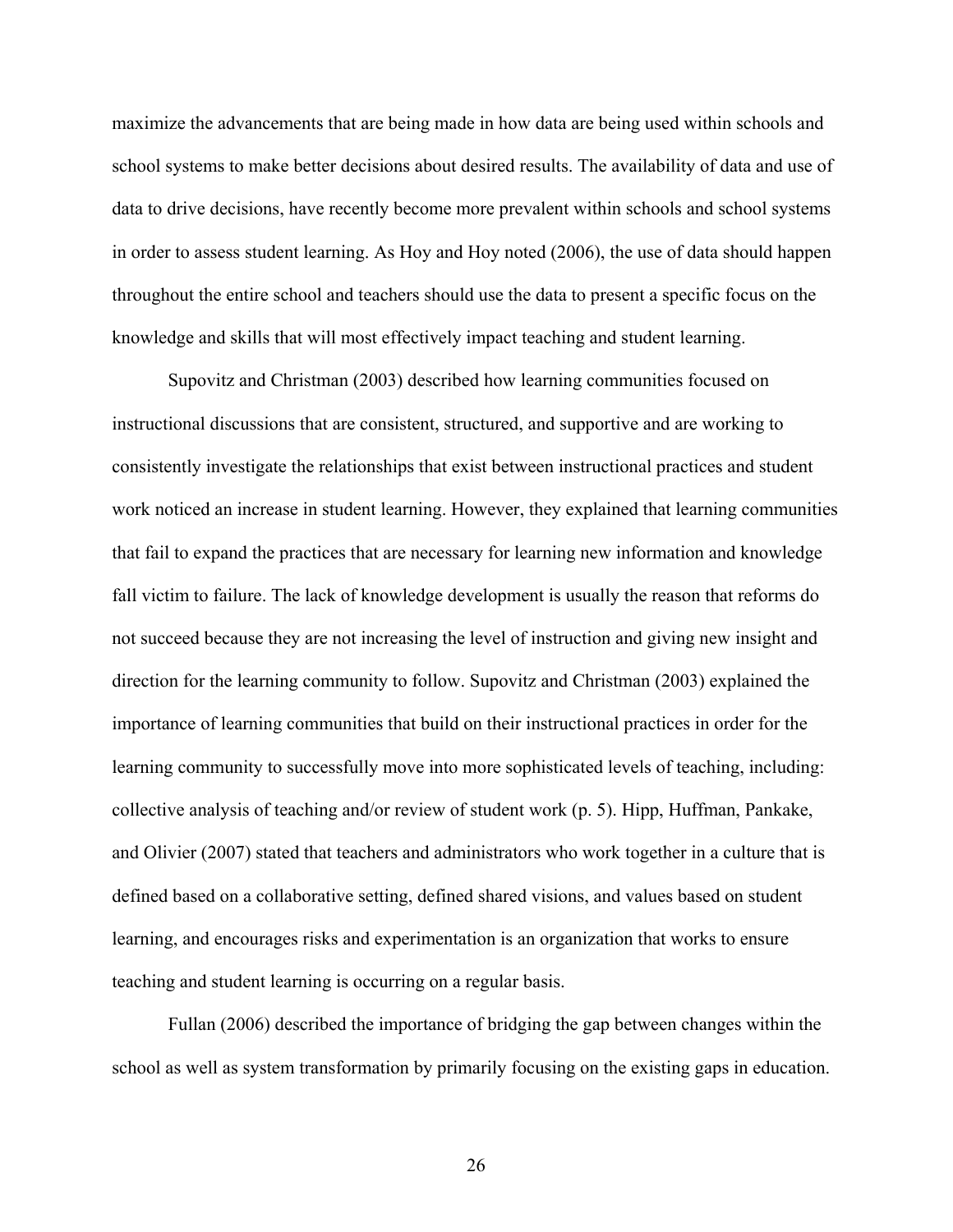He expressed how important it is to have strategies in place in order to become a successful school where teachers are implementing instruction and students are learning. There are several key components that he believes are necessary for change to happen successfully within the school including the following: (1) new leadership, (2) closer attention to assessment, (3) support from experts, and (4) an accelerated adoption of new programs, projects, or strategies. Fullan supported Kanter's (2004) solution that identified accountability, collaboration, and initiative as essential elements for school improvement. The goal is to work on continued improvement and reform by understanding how people and systems change (p. 33). Fullan (2006) stated it is necessary to make the change process a permanent mindset throughout the entire organization. Everyone within the organization needs to be on board in order for the implementation of change to be effective.

DuFour and Eaker (1998) argued that it is necessary for everyone undergoing organizational change to understand why the change is taking place and what significant reasons have led to the need for change. Once the administrator has presented data and explained the reason for change, it is important to develop the culture of the school. Peterson (2002) explained how the use of three key methods could shape the culture of a school. The first step is to understand the history of the culture and to learn and understand the vision of the school. Once the culture is explained, it should then be assessed in order to see what supports the vision and mission as well as what is hindering the vision and mission. He argued that properly assessing the culture will lead to molding and shaping the culture into one that enables students to be successful. Hoy and Hoy (1996) described why it is important for teachers to have a clear, concise vision of what the change will encompass and what the results might entail. They said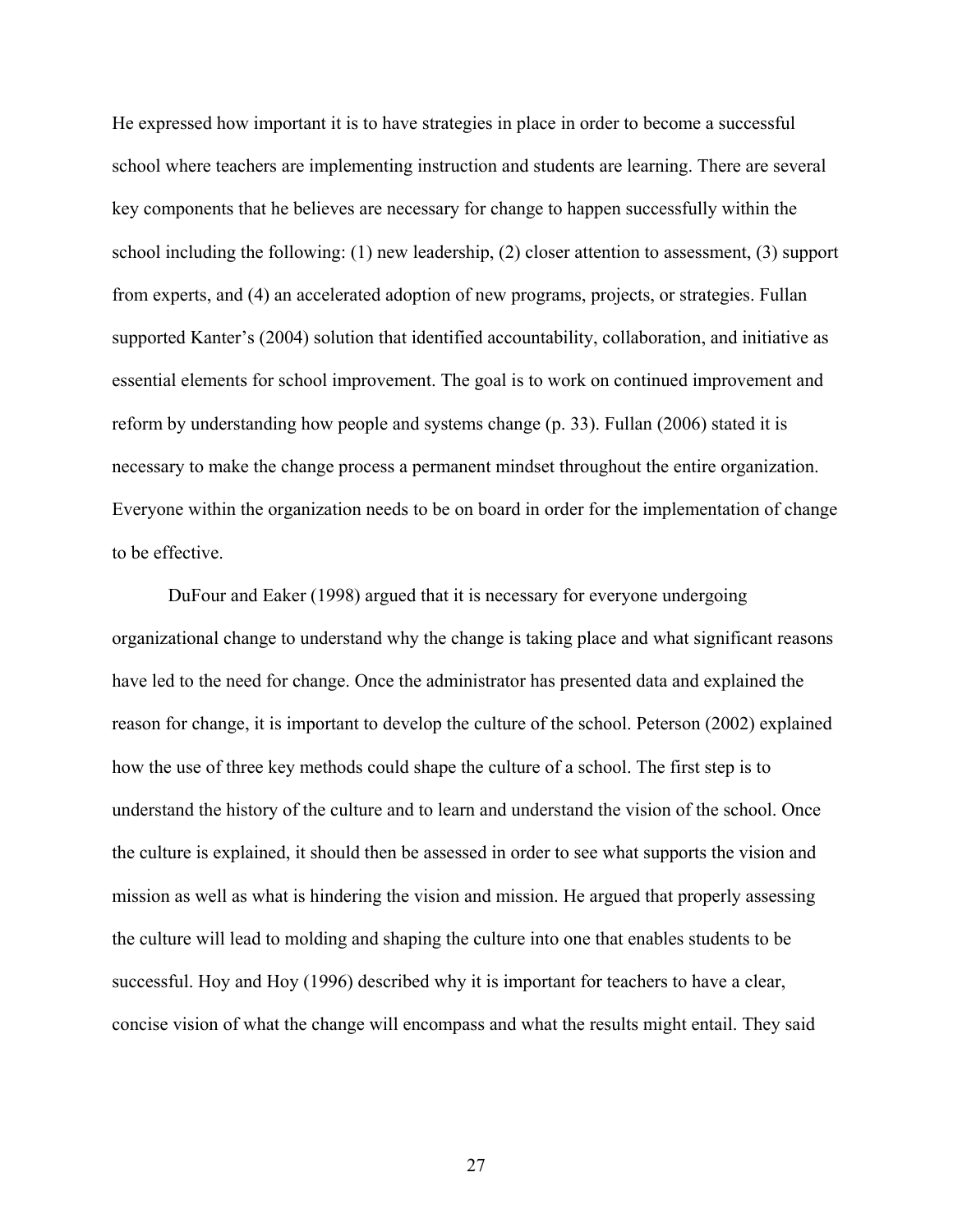teachers need to see where they are going and how they will get there. It is also important to provide specific evidence about successful results.

*Implementation of structural change.* Fullan (1991) explained the challenges that many administrators face when they are developing programs designed to increase knowledge and skills, which are essential in order for students to be successful in the classroom. "Sustained improvement in schools will not occur without changes in the quality of learning experiences on the part of those who run the schools" (Fullen, 1991, p. 344). The administrator should have a clear, concise vision and understanding about the program that will be implemented. According to Murphy (2001), the administrator must ensure that staff members are provided with the necessary time and tools that will be needed in order for learning communities to be successful. Murphy argued that in order for successful implementation, the entire staff must understand the vision and mission of the program that is to be implemented.

DuFour and Eaker (1998) expressed the importance for the administrator to lead the faculty throughout the entire process of implementation and organizational change. They stated that teachers should be supported and encouraged during the transition into a new program, and they argued that when changes take place in an organization, individuals require growth in their feelings about the change, as well as their knowledge about the innovation. According to King (2004), it is important to recognize that every school will not fit into one specific model. Schools vary in many ways and require different support depending on the needs and development of the school. DuFour and Eaker (1998) contended that support should include training for teachers, which gives them the ability to express concerns with other members of the staff. DuFour (2001) said that collaboration must be well-established within the structure of the school in order for it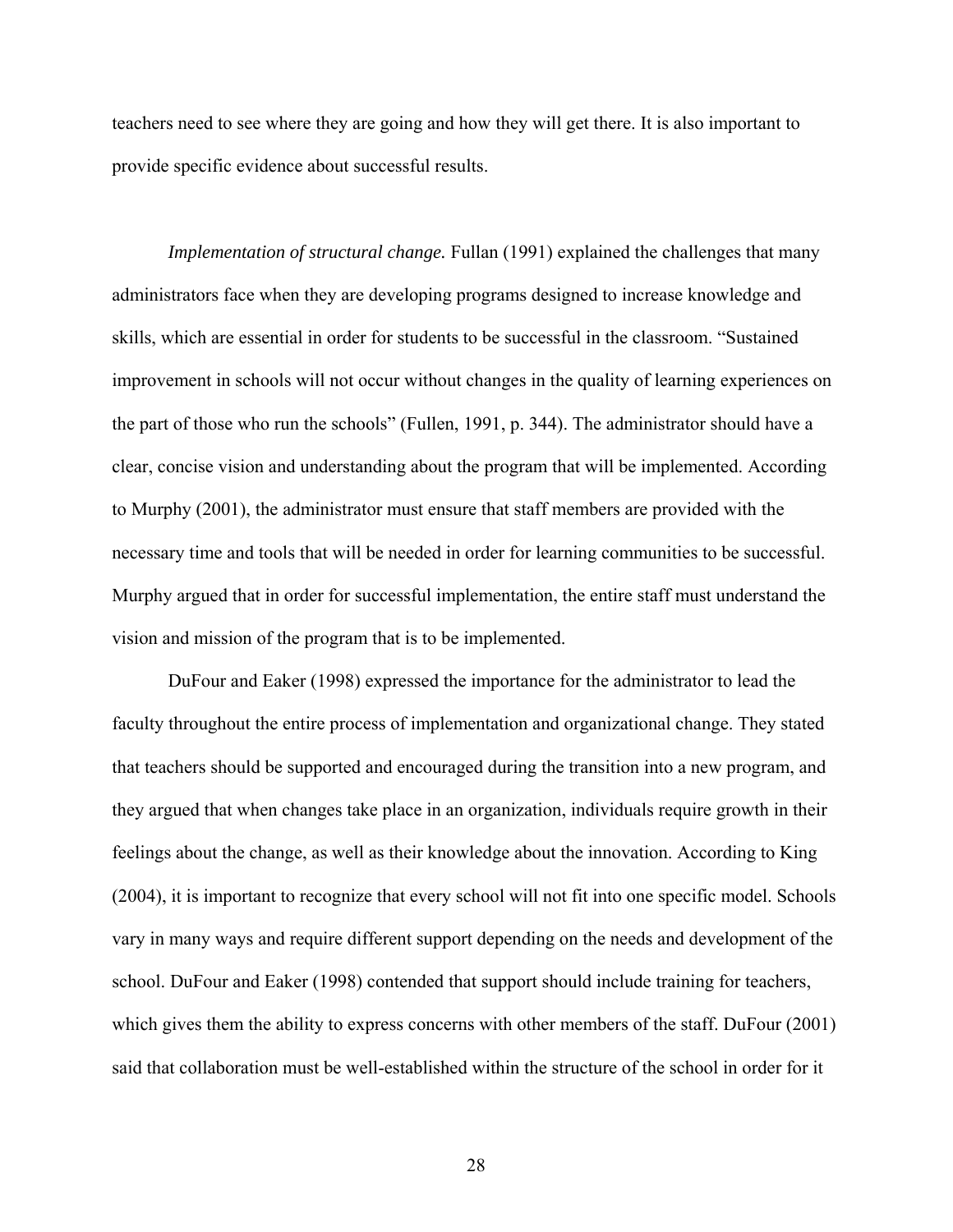to be successful. He said that modeling could give teachers a hands-on approach as to how the collaboration process should work. Teachers are then able to see firsthand the tools that are needed to implement successful collaboration in planning and solving learning problems.

According to Murphy (2001), motivation is also a major factor for ensuring that organizational change takes place smoothly and successfully. Murphy (2001) suggested that teachers have the support from the administrator to ensure that they are doing a good job and that their efforts are being noticed. However, collaboration allows for necessary adjustments to be made when things are not running smoothly. Both Murphy (2001) and DuFour (2001) have argued that the administrator should be involved and aware of all challenges and successes in order to ensure that all aspects of the program are adhering to the plan for success.

*Collaboration*. According to Joyce, Murphy, Showers, and Murphy (1989), implementing a successful program requires teachers to be prepared for the changes that will take place. Joyce et al. (1989) explained the significance of collaborative team meetings and the impact they have on student learning. The focus of their work was on the student and how to provide students with teaching strategies that were beneficial to student learning. DuFour and Eaker (1998) emphasized staff development as a necessity for teachers to feel knowledgeable and prepared about the program and the changes to come. They argued that an identified timeframe is often helpful so members of the professional learning community can envision where they are going and how they will get there.

King (2004) and Little (2003) reinforced the ideas on staff development and how important it is to enhance teaching by providing professional development that is meaningful and focused on teaching and learning. King explained how Lowry established five ways that helped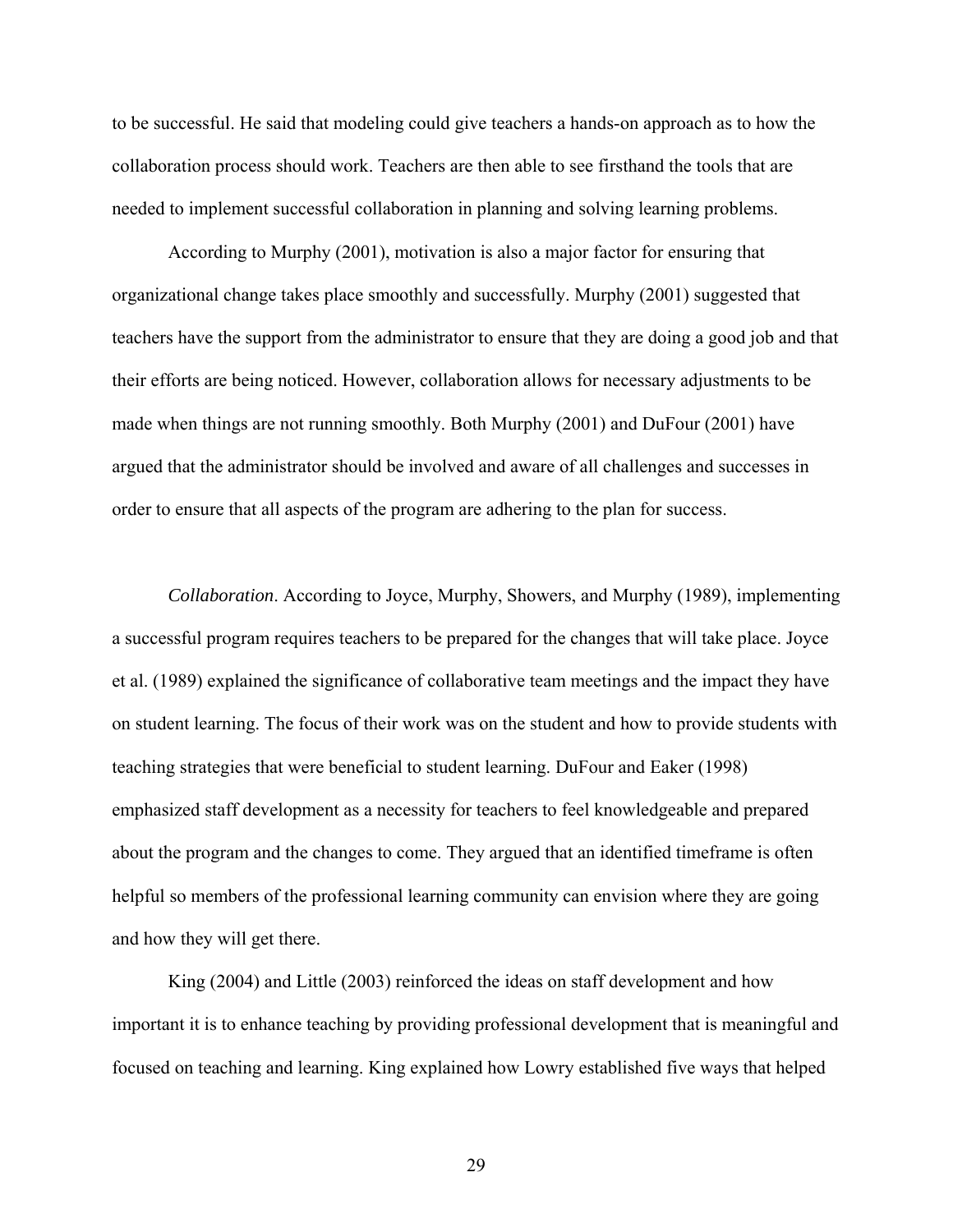improve teaching in the early 1900s, including supervision, work required of teachers, and rewards. In the late 1900s, the idea of improving teaching as described by Goertz, Floden, and O'Day (1996) became more prevalent and offered ideas that included (1) articulate a vision for reform, (2) provide instructional guidance to help realize the vision, (3) restructure governance and other organizational structures to facilitate leaning, (4) provide necessary resources, and (5) establish evaluation and accountability measures that help provide incentives and address barriers to change.

*Professional development.* Providing teachers with an opportunity to work collaboratively and to discuss what they are teaching and how they are teaching is a way for teachers to focus their attention on meeting the needs of the student, as well as on making decisions about appropriate professional development that will provide the necessary skills and information to enable them to improve their teaching strategies (King, 2004). In his review, King noted concerns of leadership that neglected to take part in teaching and teacher learning. King referred to Elmore (2000) and Cuban (1988) and their accounts in regard to the lack of leaders getting involved in ongoing instruction within their building. King suggested many schools are still working under the same leadership designs that Cuban (1988) described as being key components of leadership. He explained that many leaders use managerial and political components of their leadership roles; and they lack the instructional component that is necessary for successful leadership.

According to Grossman (2001), learning communities should consist of two key aspects including continuing essential tension of teacher community and continuing intellectual development. Continuing essential tension consists of groups of teachers coming together to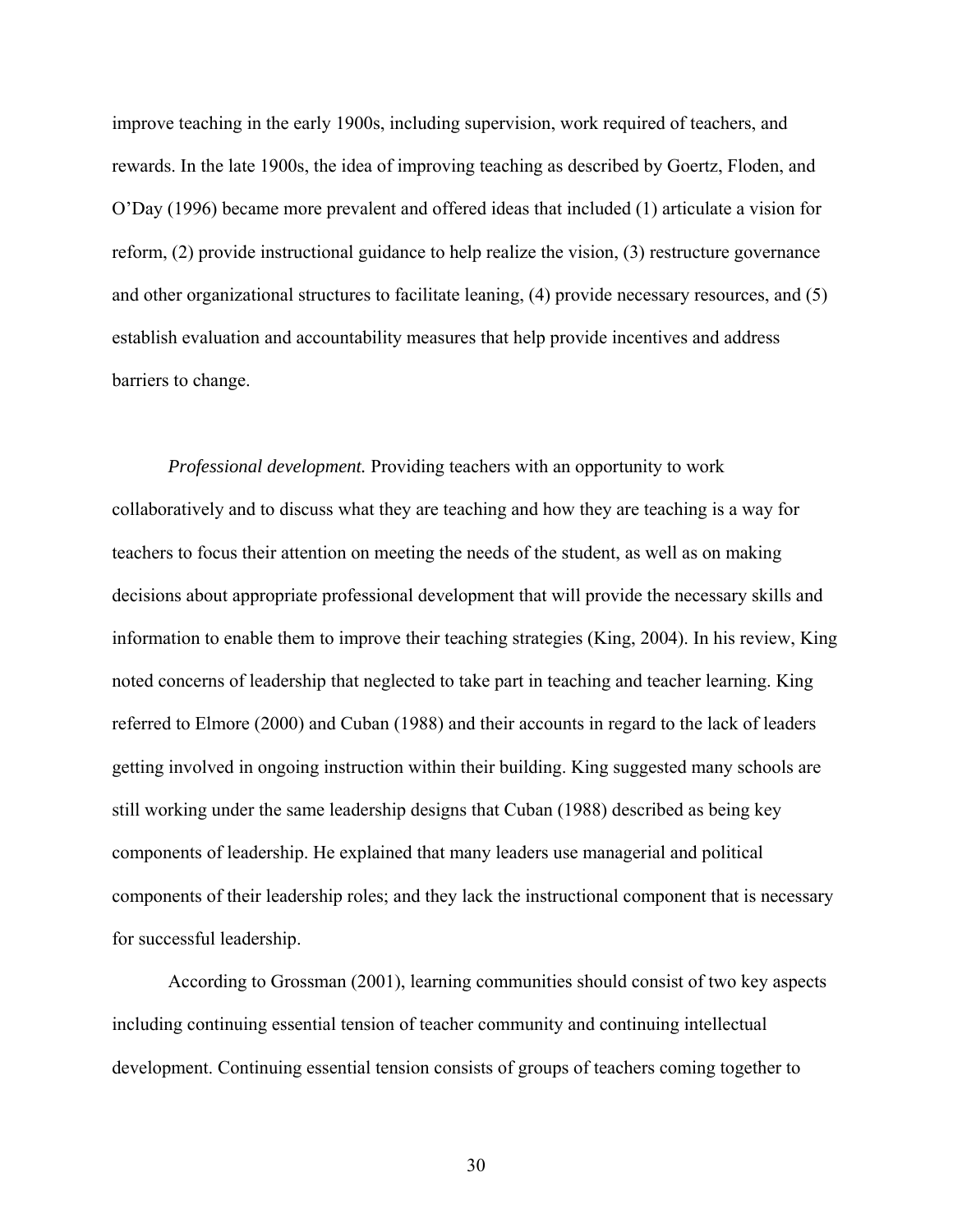write new curriculum, create new assessments, and enhance student learning. The second component explained by Grossman looks at the continuing intellectual development of individual teachers in their specific content area. This aspect of learning communities focuses on teachers as lifelong learners within their subject area by becoming the content specialist. Grossman states that leaning communities for teachers must be focused on both teaching and learning in order for them to be effective and successful.

Professional development is an important part of implementing a successful program, because it helps ensure the successful implementation of a program. The National Staff Development Standards for Staff Development (2001) consist of three types of standards that help to ensure student learning is taking place. The three types of standards include context standards, process standards, and content standards. The context standards work to bring adults together to ensure that the teacher goals are aligned with those of the school and district. The National Staff Development Standards for Staff Development present several important components that help to ensure student learning, including date-driven results, evaluation, research-based, design, learning, and collaboration. Process standards are focused on how an organization provides teachers and staff members with a variety of ways to learn new teaching strategies that affect student learning. Context standards describe how the necessary knowledge and skills will provide teachers with strategies for quality teaching, as well as equity and family involvement. Using these standards is an important part of planning staff development for professional learning communities. According to Eaker et al. (2002), administrators, teachers, and faculty members should be provided with a number of staff development opportunities throughout the entire program, during implementation, and even thereafter. They also stated that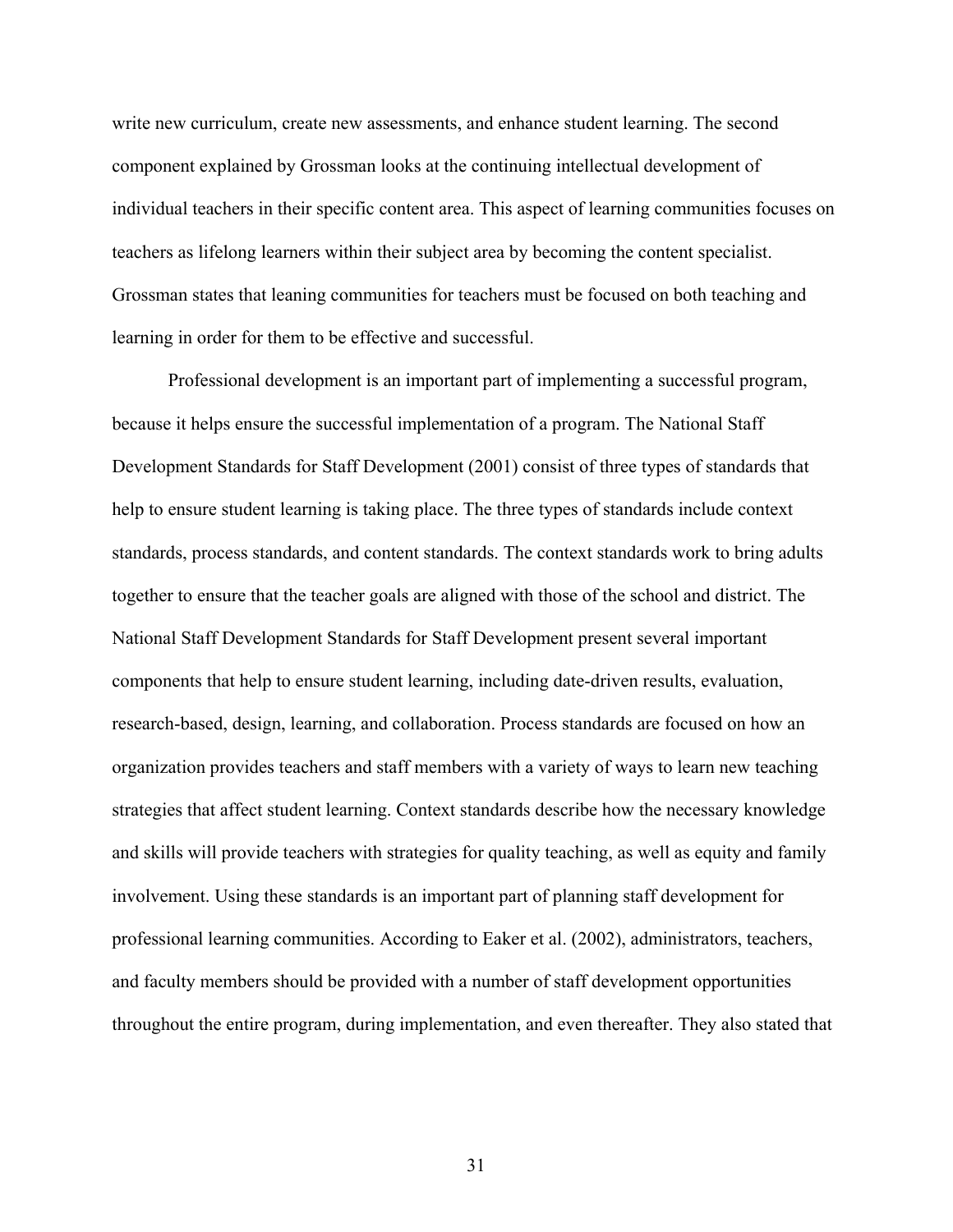when professional development is designed consistent with the NSDC standards, it is more likely to produce successful results.

Professional development, as explained by DuFour and Eaker (1998), should provide faculty members with an understanding of the process of change, provide teachers who are credible to the practice, and should take place on more than one occasion. Joyce (2004) explained how teachers often lack the appropriate tools that are needed to properly take part in learning communities. The professional development sessions should include content that is geared toward developing explicit skills and knowledge.

According to Sparks (1983), it is necessary to look at the process of professional development and consider what the content should include. The professional development plan includes the content in relation to the training process and also the implementation of goals. Content should be structured based on program related material. DuFour and Eaker (1998) added that it is important for the content to be research-based and connected to student performance. Research data enable teachers to see how the program may produce desired changes. When teachers can envision the results, they gain clarification that allows them to review how the program impacts student learning through effective teaching strategies.

DuFour and Eaker (1998) explained how teachers might begin transitioning into the responsibilities for the implementation of the program once it begins. They stated that any time there is an organizational change, problems and concerns may arise. Riley and Stoll (2004) described how trust allows members of the learning community to develop the necessary relationships within the learning community. The trust within the community lends itself to learning about knowledge and skills that will impact student learning. This is why it is important to ensure teachers are being provided with necessary and appropriate staff development. The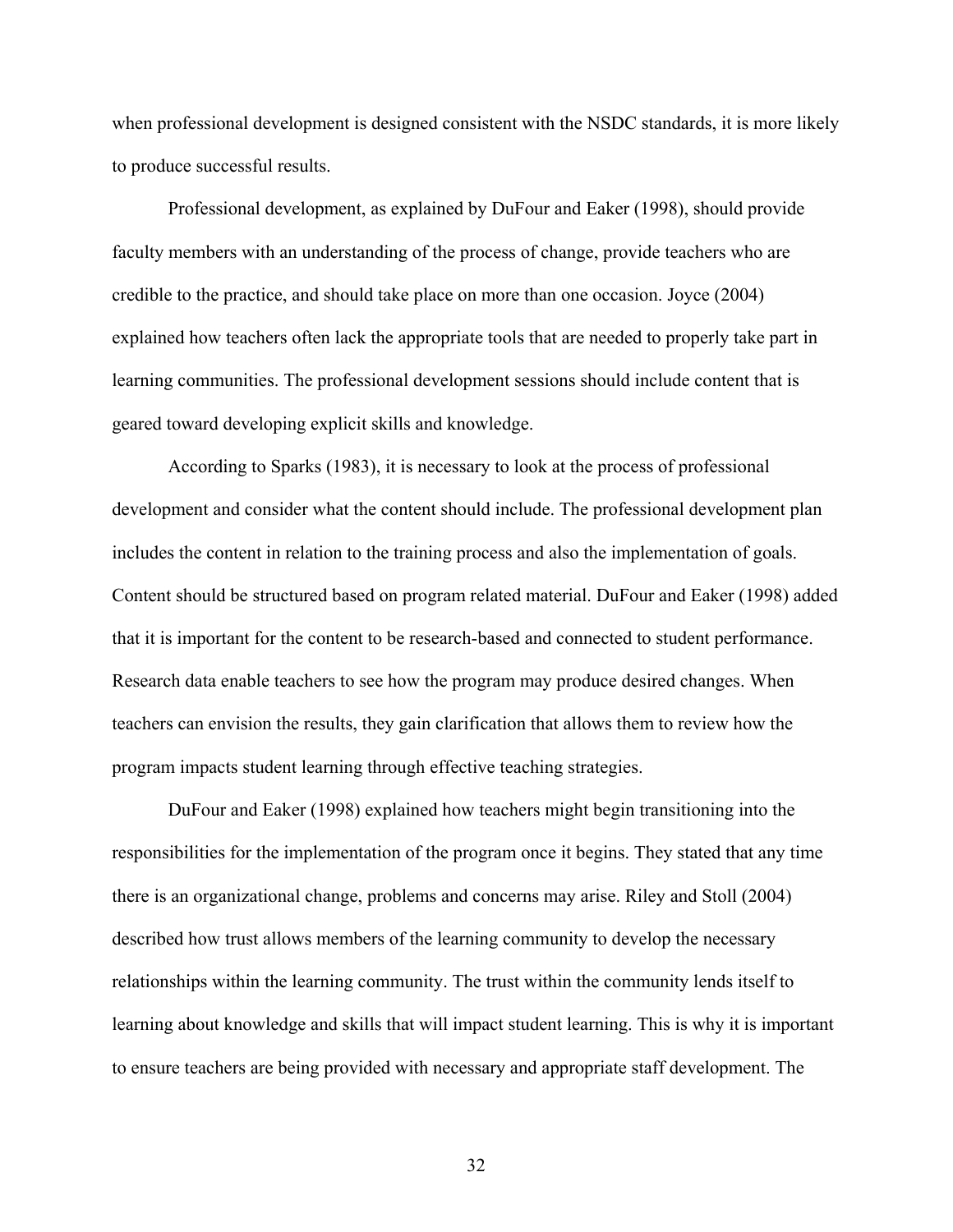staff development will also include continued follow-up and re-teaching strategies for specific curriculum and instruction (DuFour & Eaker, 1998).

According to DuFour and Eaker (1998), the follow-up portion of professional development provides the necessary support and assistance for teachers as they experience challenges during the implementation of the program. Riley and Stoll (2004) suggested that meeting throughout the implementation process gives faculty members the opportunity and support that is needed to properly apply the acquired knowledge and skills in their classrooms. Teachers then meet for collaborative discussions about what difficulties and successes may or may not be taking place. According to them, it is critical that knowledge and skills be implemented and maintained, in order to know how the program is working. Eaker et al. (2002), reported that the staff development process was what provided the school or school system with the appropriate knowledge necessary for solving problems when implementing a new program successfully.

#### Successful Professional Learning Communities

Fullan (1991) explained how it is important for an administrative team to continue to provide support and guidance for each learning community within the school during the implementation process. Fullan described the importance of team planning, team teaching, and developing new policies, which he contended all work together to promote the school improvement. According to Fullan, collaboration among the administration, teachers, and support staff during the implementation process is a critical component to the success of the program.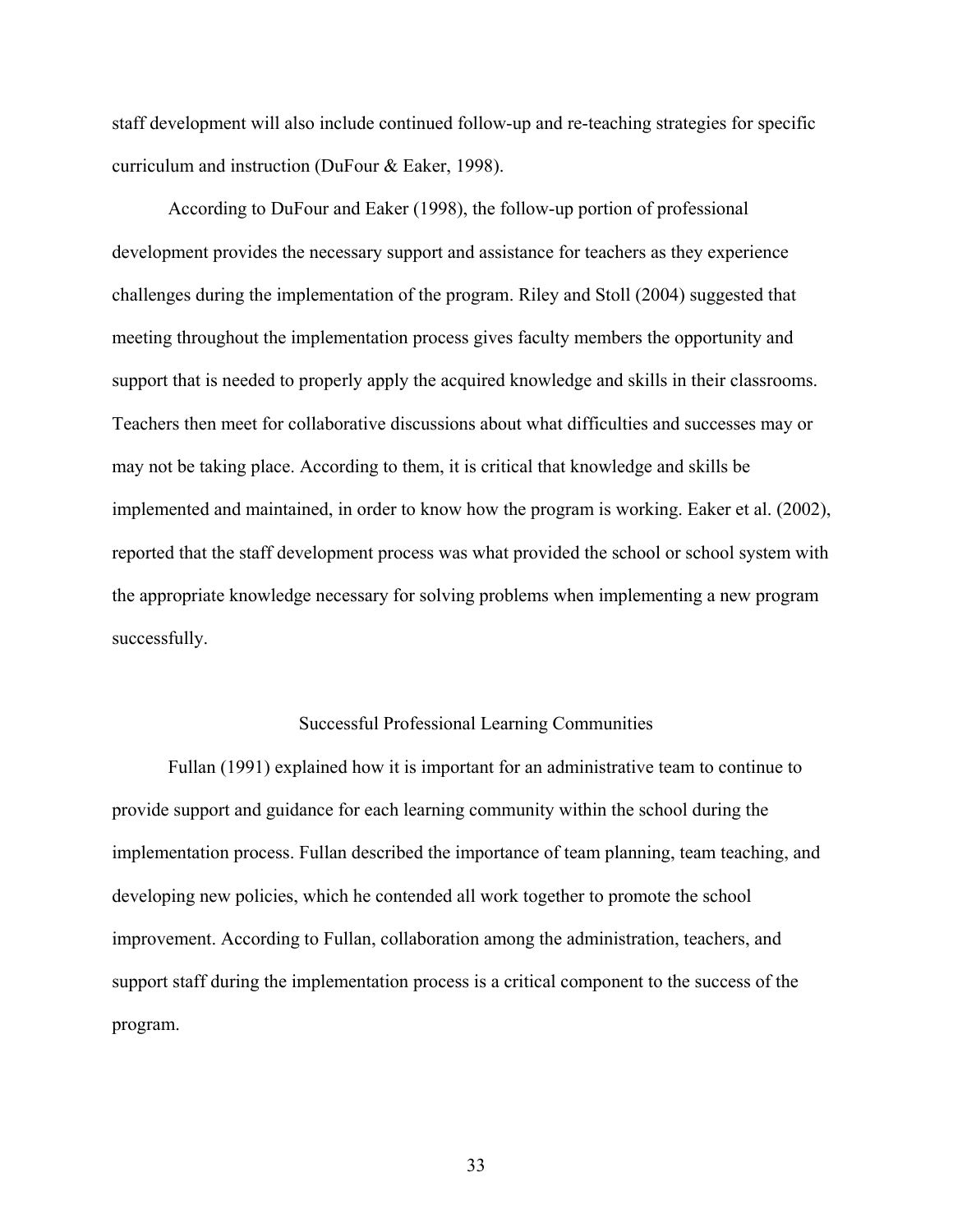# *Types of Te*am *Meetings*

Eaker et al. (2002) explained the importance of finding and allotting time during the school day to enable teachers to meet and collaborate on a regular basis. During collaborative meetings, the focus must be on improved teaching and learning. Guskey (2001) advised the use of collaborative team meetings to use a "backward approach" to planning. The backward planning approach simply means that teachers focus on where they are going by starting at the end and working backwards. He argued that when staff development is involved with student learning, it is necessary to first begin with what you want students to learn. Further, he said, every member of the learning community should contribute during the meeting. Schmoker (2001) explained how DuFour used several design methods within a professional learning community; including curriculum/interdisciplinary teams, peer observation, study groups, action research, professional sharing, and job-embedded learning. Each one of these design methods is structured to support teachers in their endeavors to maximize student learning.

Curriculum/interdisciplinary teams, according to Schmoker (2001), include teachers who share the same teaching assignment or same students. Peer observations are teacher observations that take place among peers. Teachers observe other teachers in their classroom setting during classroom instruction. Training is provided for teachers on classroom observations, instructional analysis, and conferencing skills in order to help them function better as effective peer observers. Study groups consist of teachers who are expected to participate in a group that conducts action on a research topic of interest to them, discuss its application to the school, and share questions and concerns as they experiment with that topic.

Action research is accomplished by groups who agree on an area of study, develop a hypothesis, collect, organize, categorize, analyze data, draw conclusions, and develop an action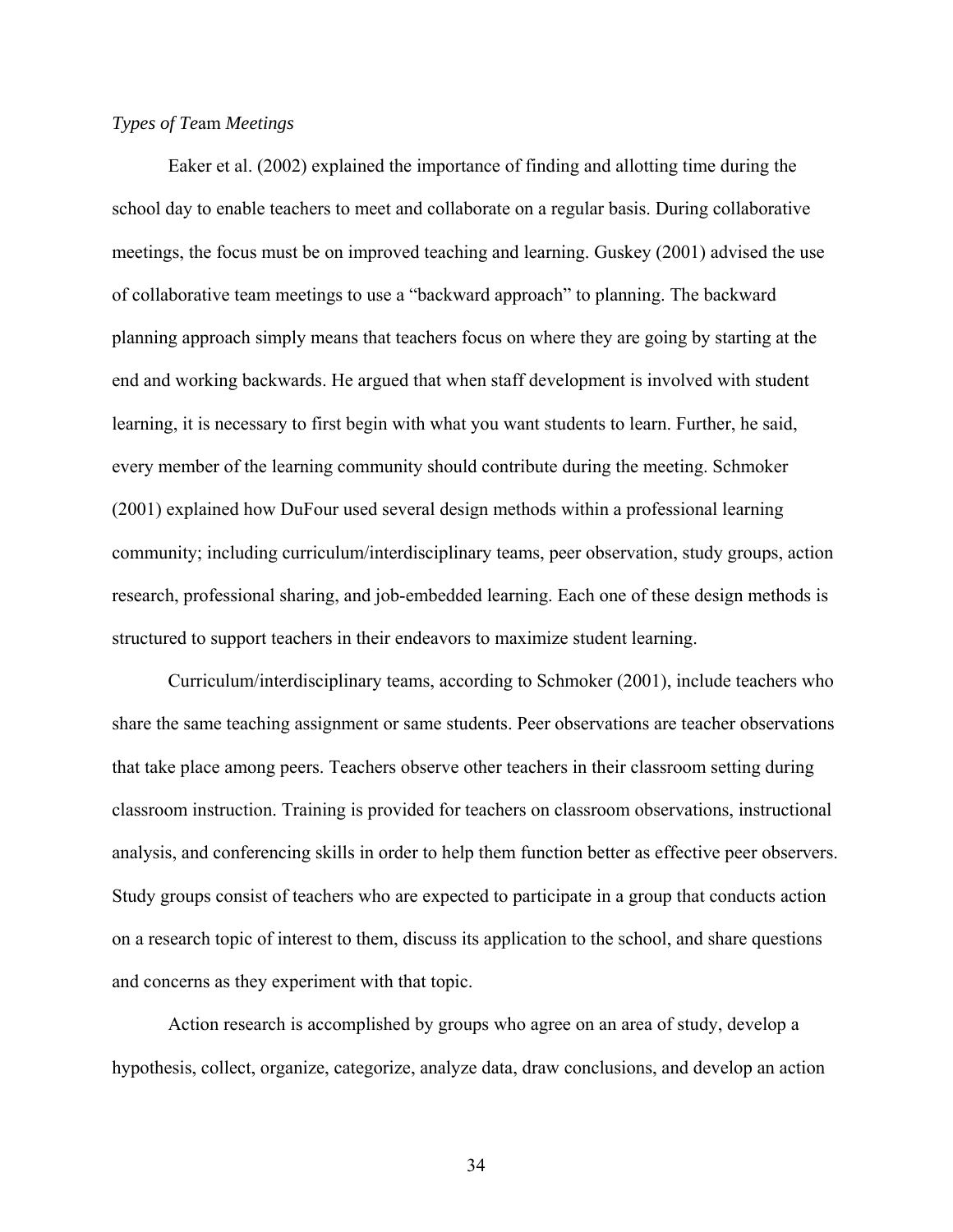plan based on their findings (Schmoker, 2001). Further, professional sharing consists of teachers providing their insights and findings regarding teaching and learning with their colleagues. Jobembedded professional growth consists of providing opportunities for learning and growth during an actual school or workday. Much of the research and writing by DuFour, Eaker, and Schmoker on professional learning communities has supported the idea that school collaboration should become the norm for a school that wants to successfully increase student learning.

 In 2003, Little described learning communities or teacher groups that have worked as learning communities as teachers in which the primary focus is on student learning. One program that Little described is the "Evidence Project." The idea behind the Evidence Project is that teachers look at student work to show how students are thinking and learning. Teachers meet within the learning community to define the elements (based on student work) that will assist them in school improvement. According to Little, the Evidence Project was an opportunity that gave teachers ample time to collaborate and learn through their discussions about teaching and learning as a whole (p.186).

 Another program that Little (2003) examined is the Academy for Educational Development (AED) in which middle schools put teachers in small groups within their grade levels where they designed interdisciplinary learning goals. The idea was to provide a guide for teachers in the various ways they viewed student work. One aspect of the AED design was that cross-district meetings took place to review portfolios of student work to ensure that the schools were meeting their goals. Little (2003) also described the Instructional Improvement through Inquiry and Collaboration Project, which was developed to ensure that teacher learning communities were primarily focused on teaching and learning. This development was added to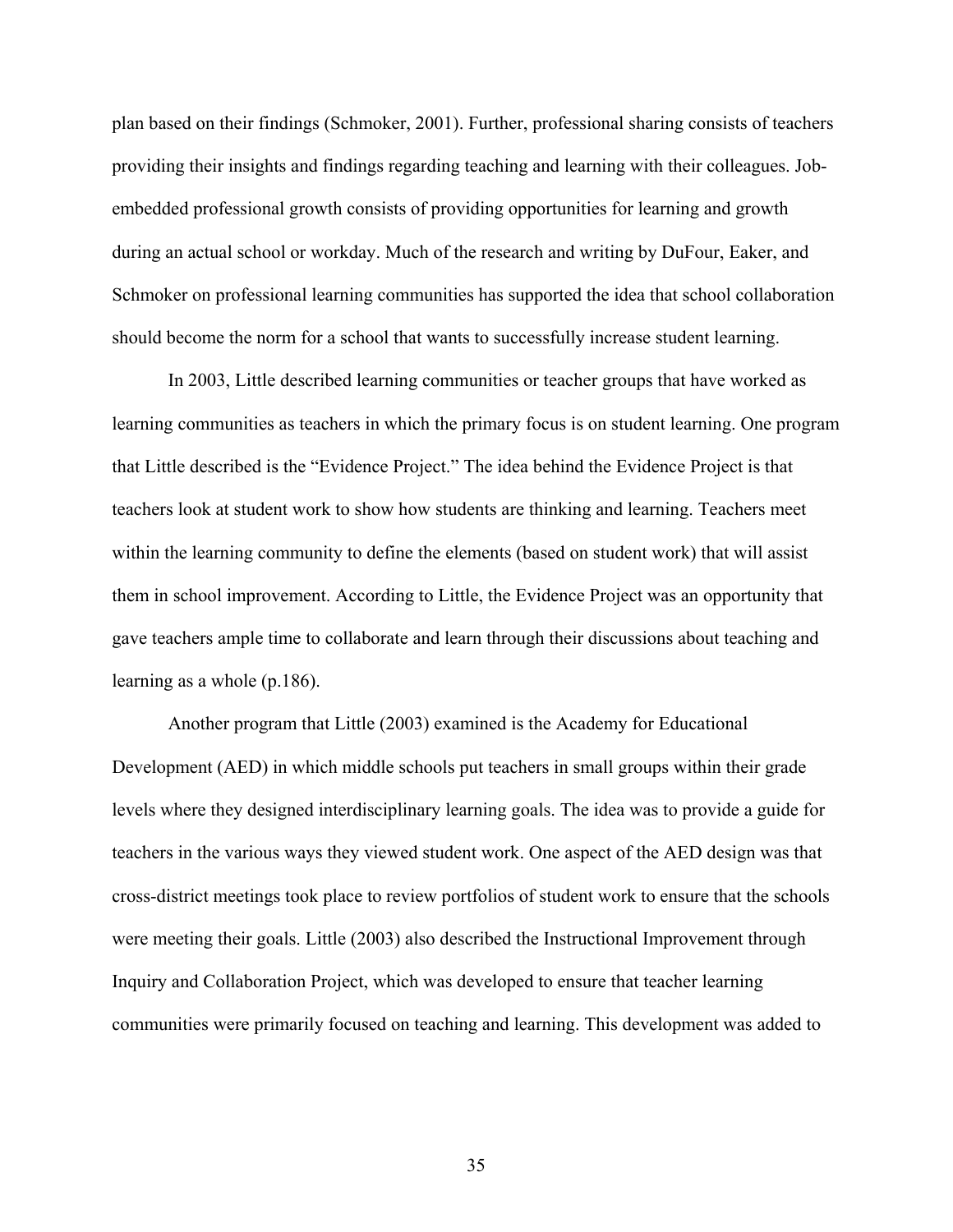the already existing elements designed by the Coalition of Essential Schools for school reform as described by Little (2003).

According to Little (2003), there are several components that are essential when working to ensure that teaching and learning are the primary foci of the learning community. These components include (1) flexible, creative use of tools for local purposes; (2) ability to exploit subject expertise and examine subject issues; (3) a balance between comfort and challenge; and (4) facilitation to build a group and deepen a conversation. Overall, these individual components were designed to keep the group focused on student work and on how teaching impacts student outcomes through classroom instruction.

In 2004, the Annenberg Institute for School Reform conducted a study through Brown University. The institute worked with many school systems throughout the country that were working to improve education within their districts by creating professional learning communities as the primary component that was being used for school improvement. According to the study, professional learning communities have the ability to build productive relationships needed for school improvement, engaging educators in all levels of specified learning styles, providing support for teachers who are teaching students that need additional assistance through teaching and learning opportunities, and by consistently supporting efforts to improve culture, teacher practice, and student learning (p. 2). These key elements can be highly effective when professional learning communities are implemented into a school and teachers are regularly analyzing teaching strategies that are being used to improve student learning.

Wood (2007) discussed a Learning Communities Project that defined the major themes needed to sustain a professional learning community. Four themes were developed, including defining and fostering teacher agency, determining purposes for teacher collaboration, tracking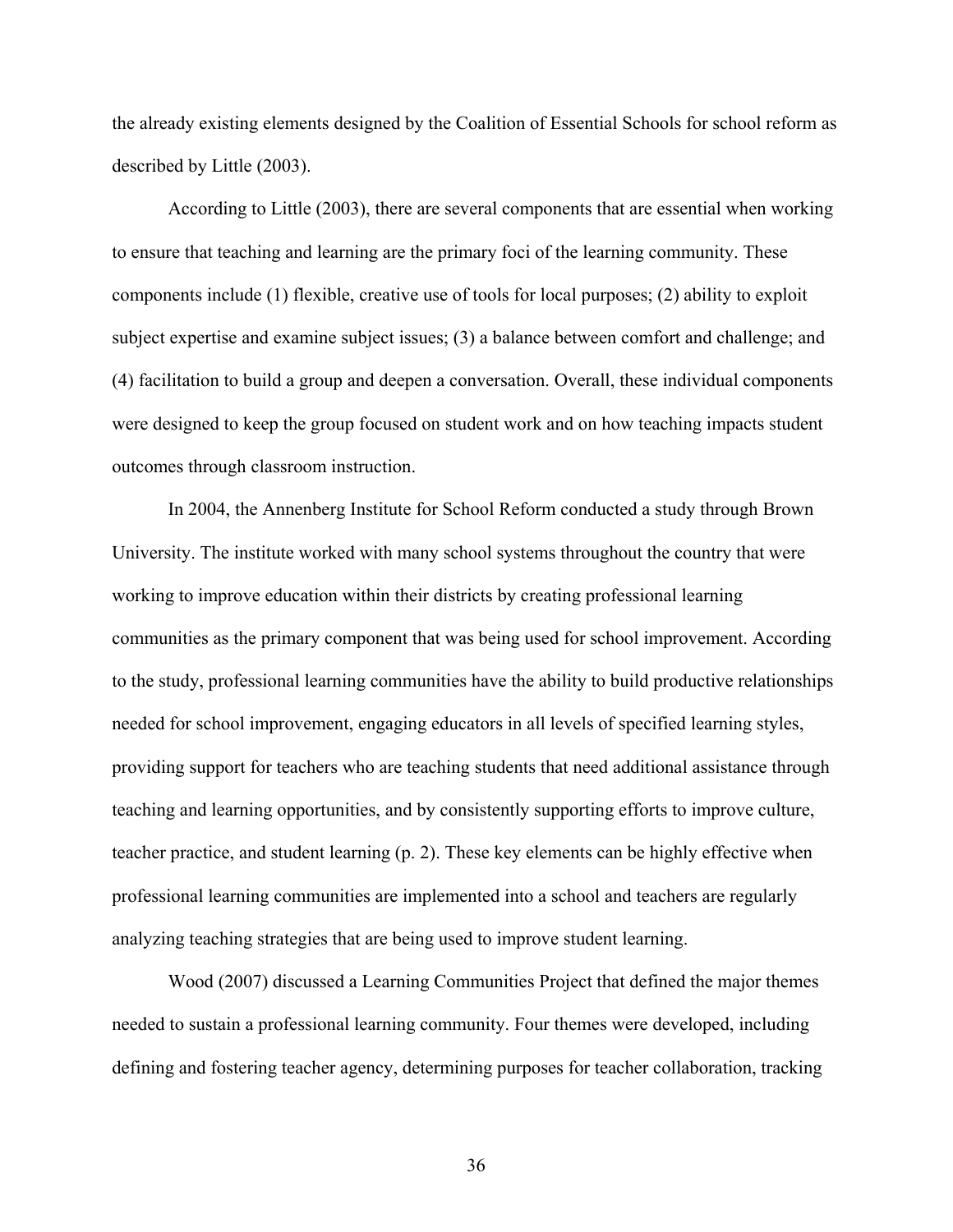the challenges that impact district culture, and identifying the institutional and policy conditions (p. 699). Over the course of the project, Wood (2007) explained how teachers learned how to pose a question or problem, to develop action plans, and to collect data on what students were learning. She stated that the success or failure of working to improve student learning resides with the teacher. The Learning Communities Project was designed by and for teachers who are committed to how teachers are teaching and how students are learning.

Learning communities have been described in education for more than 50 years. According to Hord (1997), the contribution of scholars' and authors' work on learning communities supports the idea that a properly developed learning community is able to successfully impact teaching and student learning. Hord (2008) explained how a meaningful professional learning community organizes teachers in a way that enables them to engage in purposeful, collegial learning. The importance of the learning is to improve teacher effectiveness in the classroom. This is to ensure that all students are learning successfully at high standards. Hord believed the primary factor is focused on if teachers are teaching and students are learning. According to Graham and Ferriter (2008), many professional learning communities go through seven stages, including filling the time, sharing personal practices, planning, developing common assessments, analyzing student learning, differentiating follow-up, and reflecting on instruction. Each of these stages described by Graham and Ferriter (2008) enable teachers to come full circle in how they are teaching instruction, assessing how teaching is taking place, and ensuring that student learning is the primary focus of the professional learning community.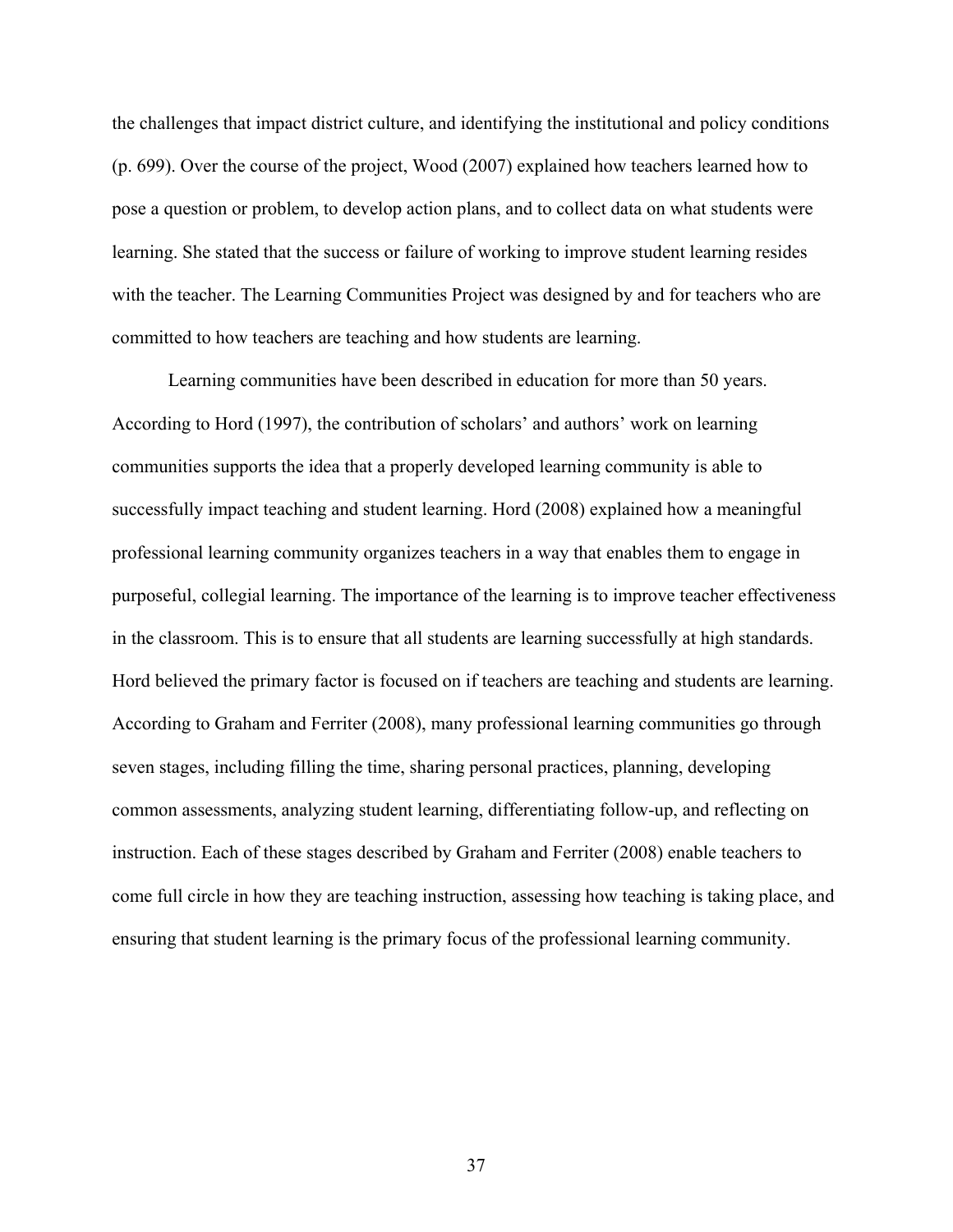#### Cautions in Professional Learning Communities

As research continues to support the findings that professional learning communities are impacting teaching and learning, several questions have been raised as to how specifically professional learning communities impact student learning. Vescio, Ross, and Adams (2008), attribute some of the results as being due to the Hawthorne Effect. Franke and Kaul (1978) discussed Mayo's research on the Hawthorne effect in the early 1900s. The Hawthorne effect is the increase in worker productivity produced by the psychological stimulus of being singled out and made to feel important. This also led to the work of Fredrick Taylor, according to Franke and Kaul (1978), which focused on industrial psychology, meaning that it is important to consider all factors and influences when conducting efficiency research such as time and motion studies. Vescio et al. (2008) explained how the positive results could simply be the teacher's interest and involvement and not actually a direct correlation between the work that is taking place within the professional learning communities and the impact it has on teaching and student learning. However, studies have been conducted to attempt to show that student learning is affected. According to the studies conducted by Bolam et al. (2005) and by Louis and Marks (1998), on professional learning communities, these studies found that professional learning communities that are student focused work to change how instruction is being delivered to the students and thereby may affect student learning.

Additional concerns of practices within professional learning communities have been described by Little (2002). She explained the importance of teachers working together within their professional learning communities with a focus on an improvement of practice, and said even some really great professional learning communities were missing key components and are not focused on working toward change and improvement in teaching practice. Dooner (2008)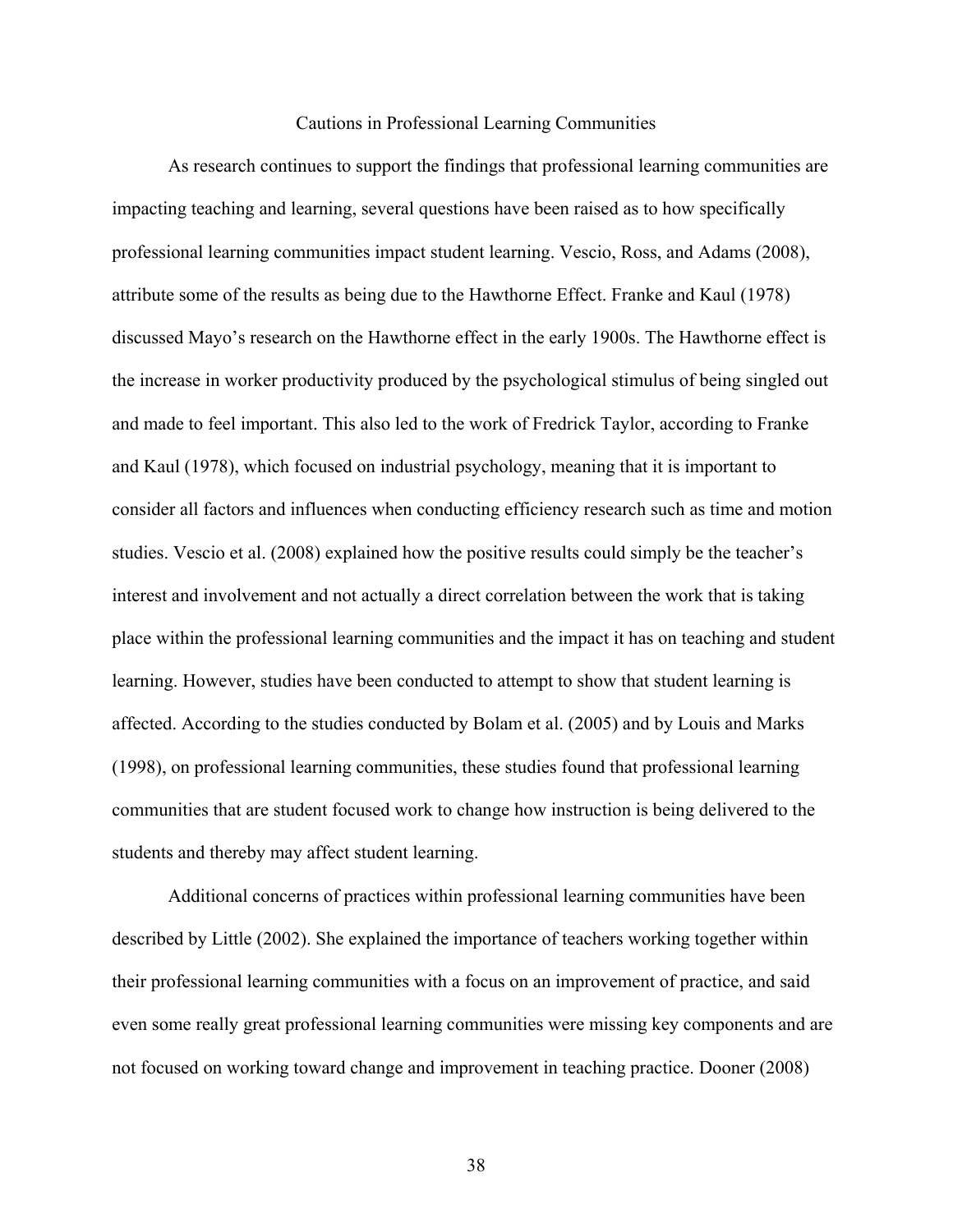described some of the dilemmas that teachers face in respect to change and improvement largely due to conflicts and tensions within the community that often arise due to lack of trust, time, and talent. However, Dooner argued many times this is due to the lack of understanding of the processes used in a professional learning community.

## Summary

 Professional learning communities are described as a school reform innovation that may lead to improved student learning through the use of a variety of teaching strategies specifically designed to improve student learning. Significant increases in interests and some evidence has been found that supports the use a professional learning community. Proponents and advocates argue that these gains suggest that teacher perceptions, as well as data, may provide evidence that supports the fact that professional learning communities are having some degree of an impact on student learning. According to the entrepreneurial writings, some evidence shows that through the use of professional learning communities, students are learning and achieving at higher levels. The primary focus is ensuring that the student is the most important aspect of the learning community (Little, 2003). Creating a learning community that puts students first and creates an environment where learning is taking place, results in students who are mastering their knowledge and skills.

 As described by Schmoker (2001), teachers are a primary part of a professional learning community and need to feel that they are important and that they make a difference. As discussed in this chapter, providing a learning community that incorporates collaboration is an important part of successful team meetings, which work to help teachers feel they are important and make a difference. Understanding how teaching strategies are working to improve student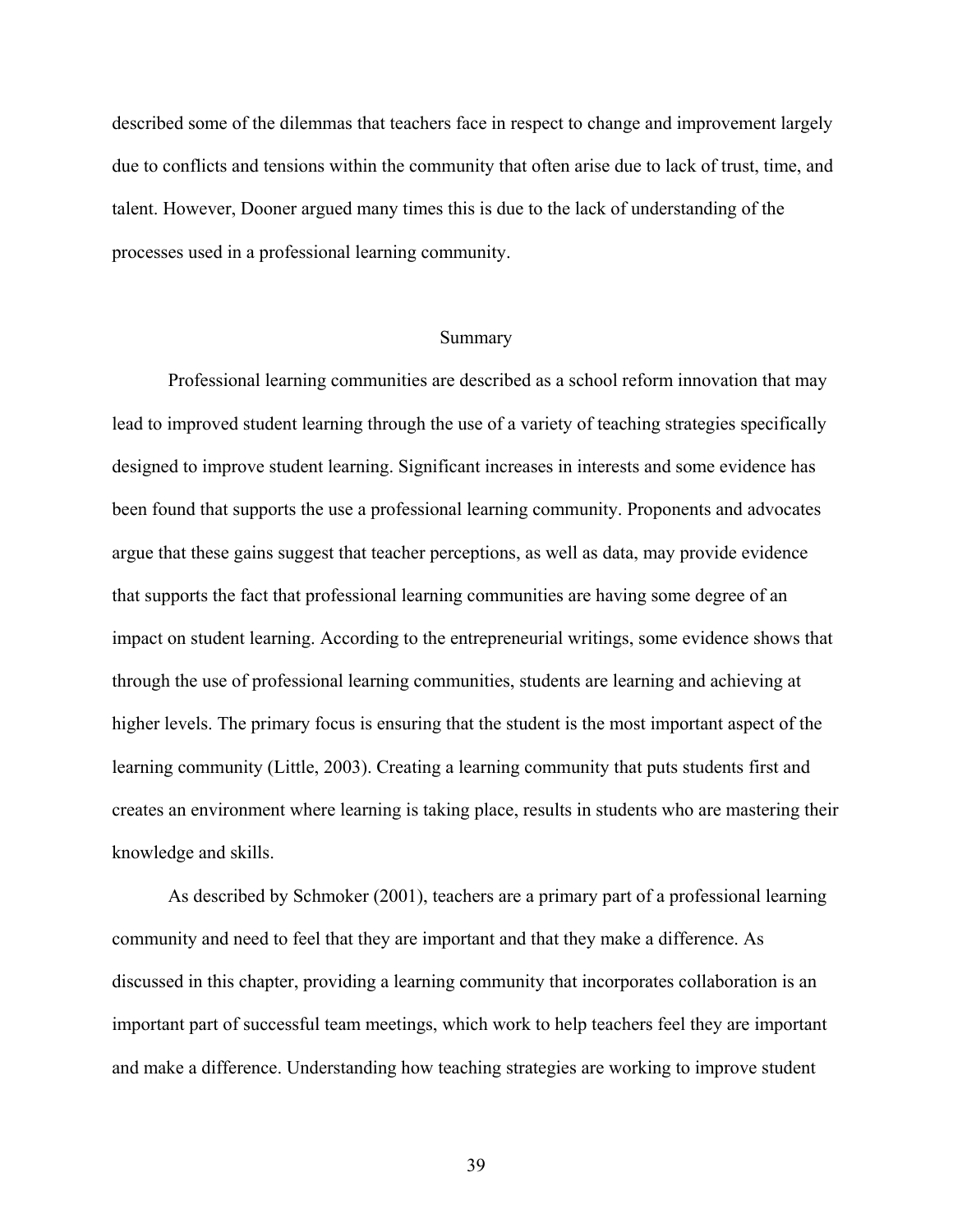learning is an important aspect of learning communities and leads to student learning. In order for these strategies to work effectively, teachers need to know how they can improve their teaching skills through current and up-to-date staff development that provides meaningful handson strategies that teachers are able to use in their classroom to improve student learning.

Skeptics of professional learning communities have raised questions about the effects they have on student learning. The results, according to Vescio et al. (2008), argued that a professional learning community should be student focused and constantly working to change how instruction is being delivered in the classroom. If these teaching practices are established and professional learning communities are operating as they are designed, then some weak and tenuous evidence shows professional learning communities are working and are impacting student learning. They are a hopeful sign, but rigorous research is needed.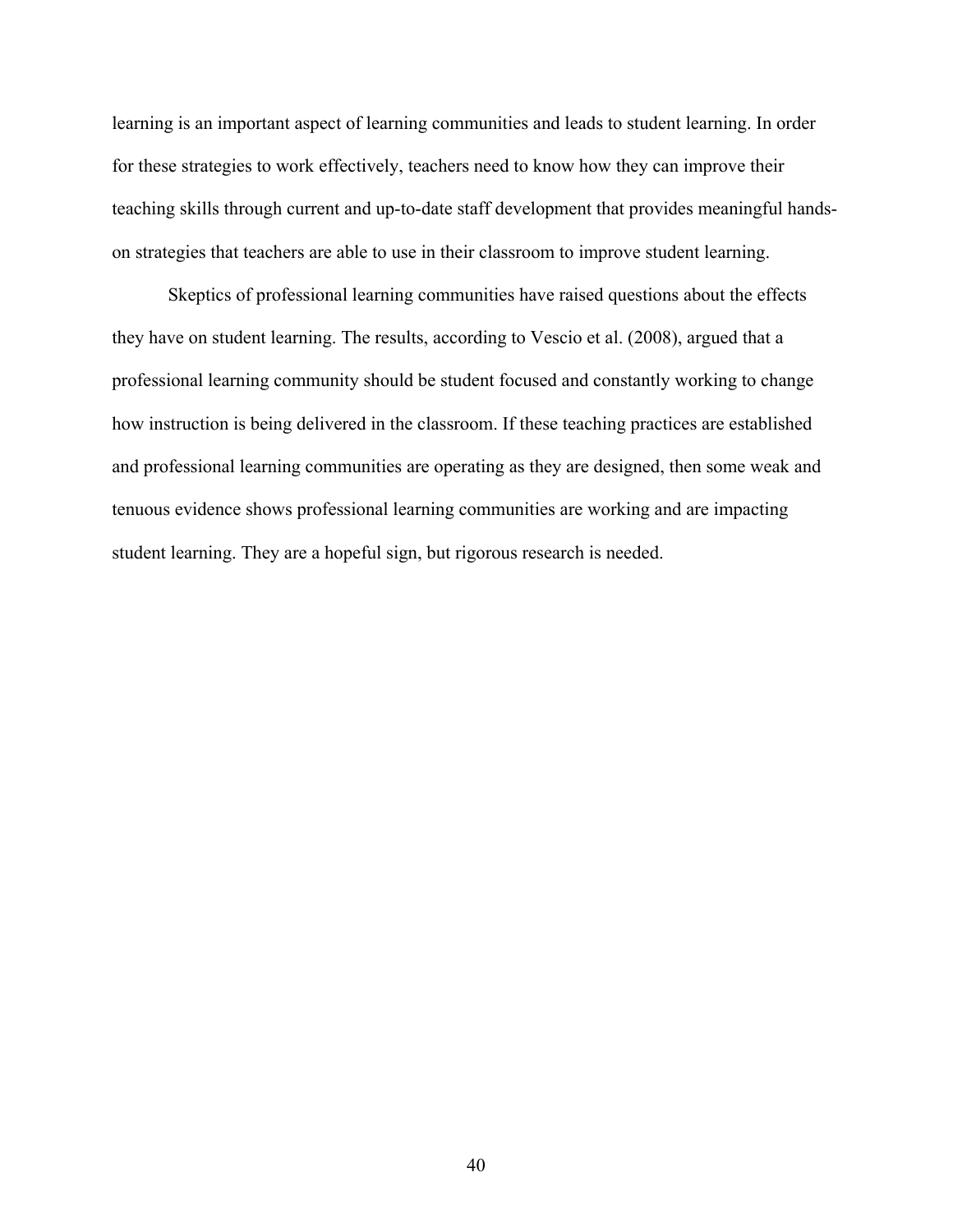## CHAPTER III

# RESEARCH METHODOLOGY

The purpose of this study was to examine teacher perceptions and views of how learning communities might affect teaching and student learning. Professional learning communities are designed so that teachers work in collaborative teams to develop, plan, and implement lessons that are innovative and may increase student learning (DuFour, 2004). Learning communities may enable teachers to collaborate about teaching strategies and the implementation of these strategies (Fullen, 2001).

Professional learning communities are said to establish a setting that enables teachers to work in teams to learn, plan, implement, and assess instructional strategies, develop and use common assessments, and thus increase student performance. In order to effectively provide students with the necessary knowledge and skills, meetings often take place weekly (Schmoker, 2007). During the weekly meetings, teachers discuss common assessments and how the common assessments are working, student performance, and collaboratively designed modifications, if any are needed. According to Peterson (2002), teachers rely on these weekly meetings in order to gain support from the learning community about common assessments, teaching strategies, and instruction. According to DuFour (2004), common assessments are one of the primary tools of professional learning communities. He claims it is important to determine where instruction is going and how the team is going to get there. This requires regular discussion, planning, and implementation that may impact student learning. Teamwork and collaboration, as described by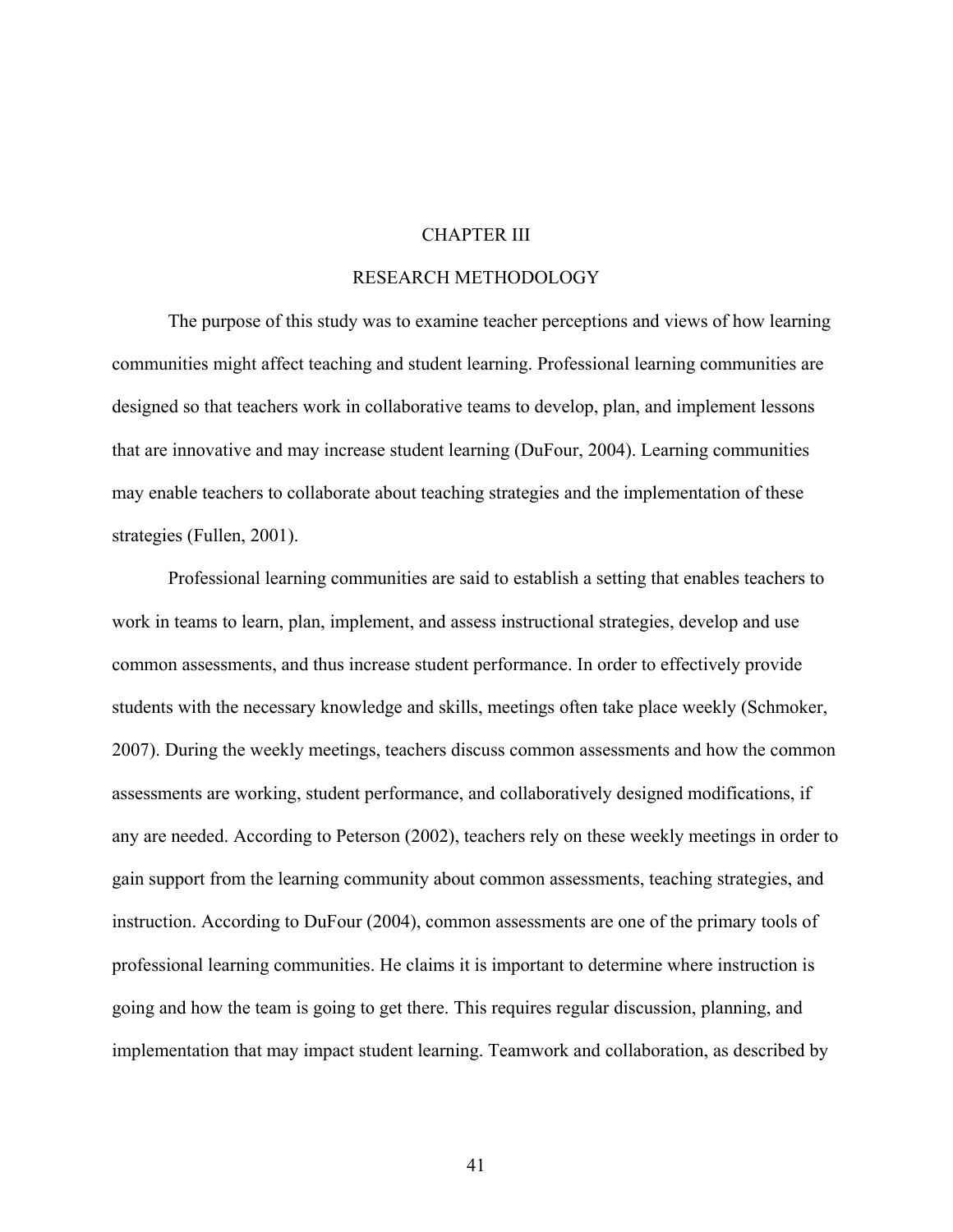Riley and Stoll (2004), are two of the key factors for successful professional learning communities.

According to Schmoker (2006), student learning is the major focus of professional learning communities. The goal of professional learning communities is to impact student learning through use of effective teaching strategies based on examination of student learning data. Professional learning communities provide teachers with time to develop and plan instructional strategies that they believe can improve student learning. As Little (2003) recommended, it is necessary to create an environment that promotes and sustains student learning through teaching that is innovative and gets students excited about learning. In schools using professional learning communities, teachers consistently work together, plan together, and modify teaching strategies and techniques in order to make a bigger impact on students learning new information. As Little (2003) explained, working together as a team helps keep teachers focused on student learning and how innovative instructional strategies may positively impact student learning outcomes.

#### Research Design and Methodology

The study was a multiple methods study that included three middle schools from the Gwinnett County School System. Both qualitative and quantitative methods were used for this study. The quantitative data for this study included demographic information about teacher background, education, and experiences as well as teacher ratings of their perceptions of the impact of the professional learning community on student learning. The quantitative data were used to inform the analysis of the qualitative data. The survey research instrument (Bolam et al., 2005) was used to identify specific themes that are consistent throughout each school. The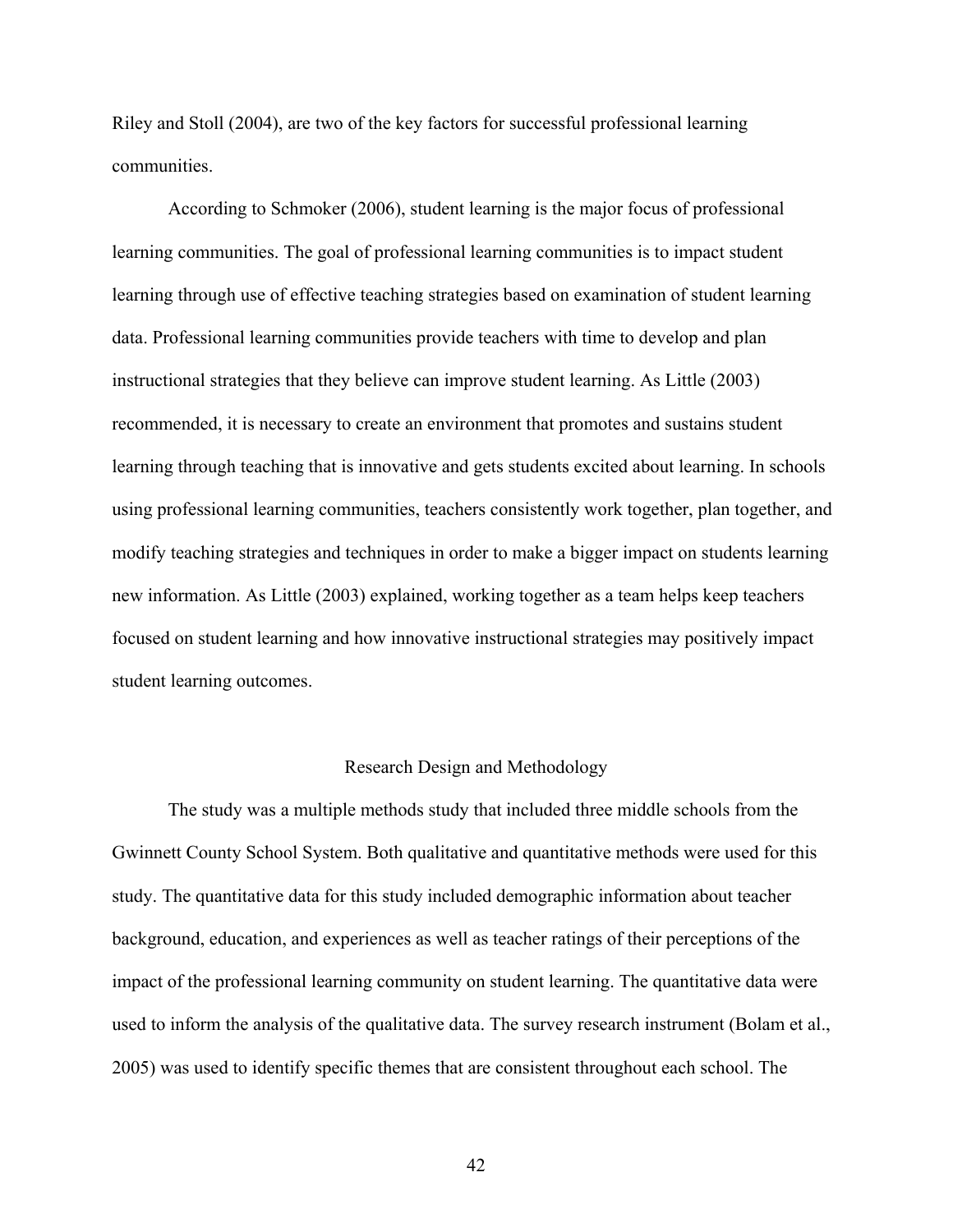survey data helped the researcher determine which individuals would be interviewed. The qualitative portion of the study consisted of question items from the instrument that were used to collect teachers' perceptions of their school as a professional learning community and from interviews with a sample of the participants. The survey instrument was administered to the seventh grade science teachers at each school. The data collected described the teachers' perceptions of the effects of learning communities at each of the middle schools. The open-ended items were used to capture the emerging themes about professional learning communities and how they affect teaching and student learning.

#### *Survey*

The survey consisted of three parts. Items in Part 1 asked teachers to rate teacher beliefs and behaviors about professional learning communities, using a Likert-type scale (see Appendix A). In this section of the survey, five possible choices were based on teacher agreements with statements about their school as a professional learning community. In Part II of the survey, five possible choices were based on the extent to which the teacher believed the statement had changed over the past 2 years. Part two of the survey also included questions that allowed for teacher comments. The final section of the survey, part three, collected demographic data that were used to show patterns among differences between responses and certain teacher characteristics.

The researcher provided letters and consent forms to all members of the seventh grade science teachers of each participating school. The researcher distributed the instruments to each school's science department. Teachers who decided to participate were given a letter, along with the survey, which indicated the purpose of the research. Teachers were informed that their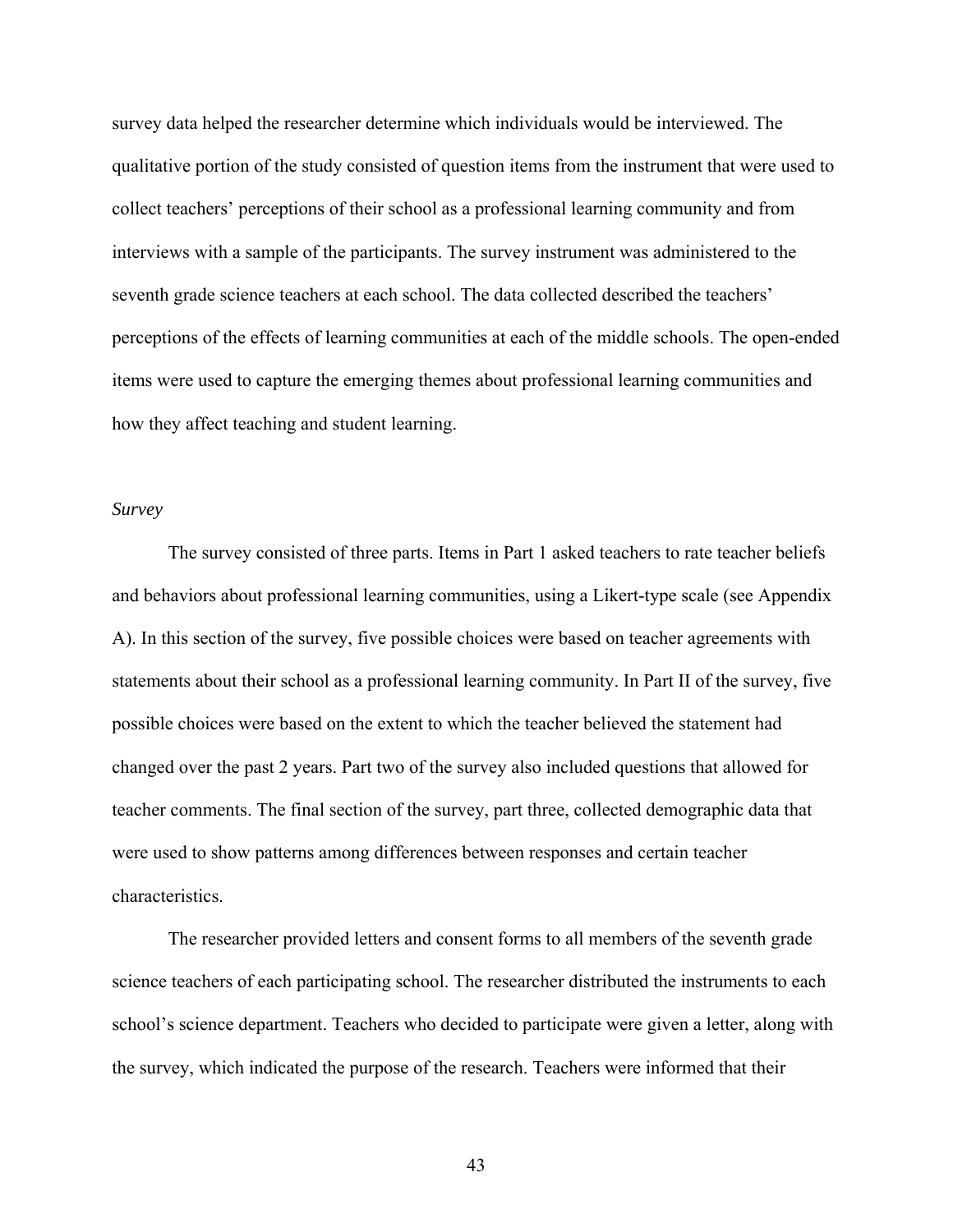participation was completely voluntary, and that participants could opt out of the study at anytime. Instruments were color coded by school. The purpose of color coding the instrument for each school was to help ensure confidentiality for each teacher and school as well as to keep information organized between schools (e.g. Color A, Color B, and Color C).

#### *Interview*

Interview data were collected from purposefully selected participants to explain and support why and how professional learning communities may be impacting teaching and student learning. One-on-one in-person or telephone teacher interviews took place after the survey had been collected. Interviews were approximately 15-20 minutes in length. Interviewees were selected based on whether they had been department chairs, how long they had taught science, how many years of teaching experience they had, and/or by their responses on the open comment survey items.

#### Study Participants

Participants in this study were selected from three middle schools in the Gwinnett County School System. Twenty-one science teachers who were working in professional learning communities participated in interviews. The schools studied had similar characteristics, including the curriculum that was being taught and student socioeconomic levels. Schools were selected based on the size and demographics that made up their school culture. The schools that were selected consisted of similar numbers of years they had been using a professional learning community design. Each of the schools had similar demographics and school size. The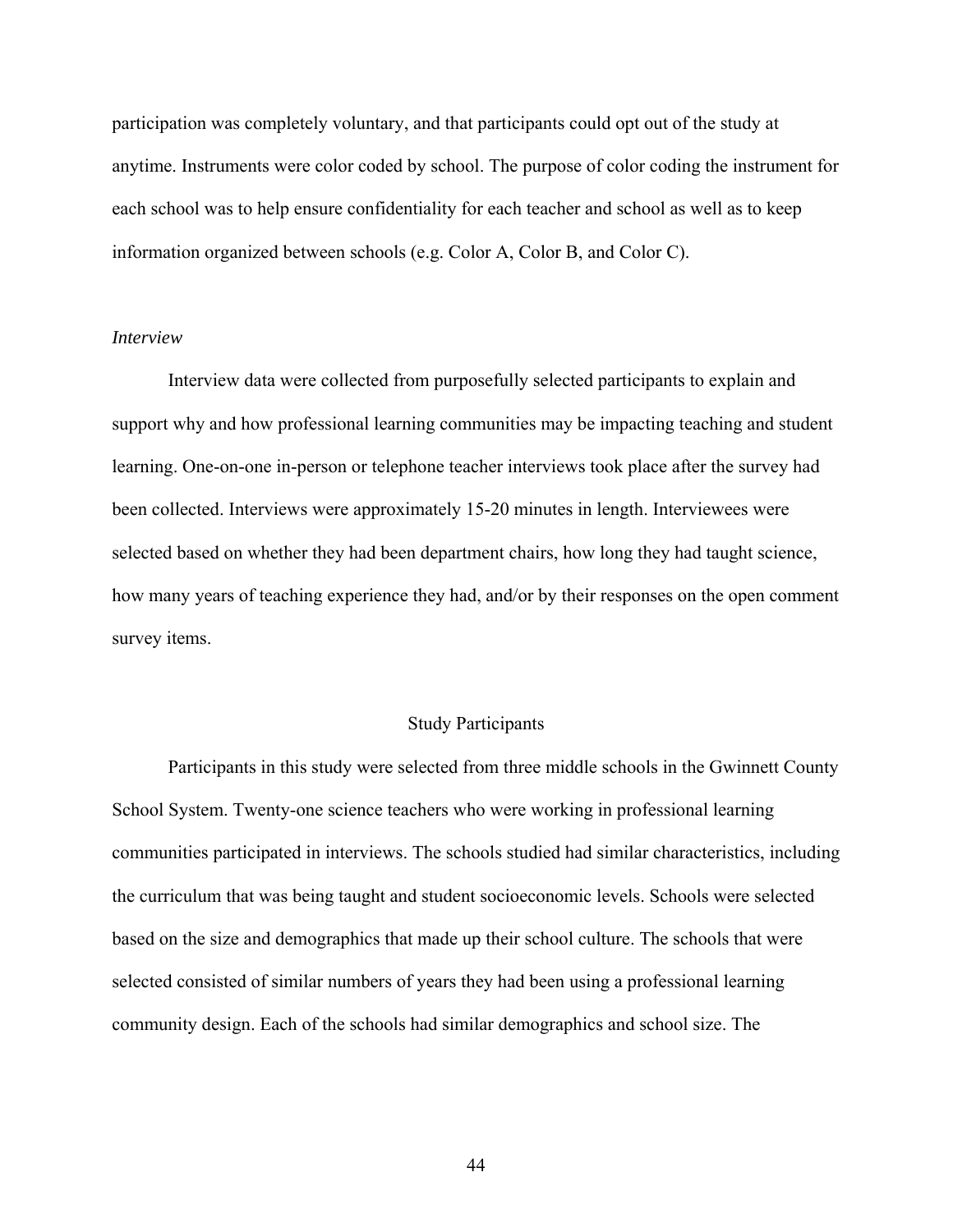researcher wanted to show the themes and categories that emerged by studying three schools that had used a professional learning community's model.

# **Limitations**

The research has limitations that may have affected the outcomes of the study. Participants for this study had a variety of teaching experiences. The teaching experiences and years of teaching in their subject areas varied from school to school. These experiences may have had an effect on the knowledge and understanding each teacher had about professional learning communities, including specific instructional strategies that affect student learning in science. Another limitation is that the surveys and interviews collected only teacher perceptions that may differ from what actually happened.

#### Research Position

 My position as a researcher of this study is as follows. I am currently a teacher in the Gwinnett County Public School System. I have been an employee in the system for three and a half years. I currently teach seventh grade at school B, which was one of the research schools. In all qualitative research, the researcher is the primary investigator and all data that are collected is filter through the researcher. I recognize there may be a bias on the topic of professional learning communities. However I have attempted to remove as much bias by checking with participants to filter out any bias on the part of the researcher. I have also tried to stay as close to the data as possible by using the participant terminology instead of my own.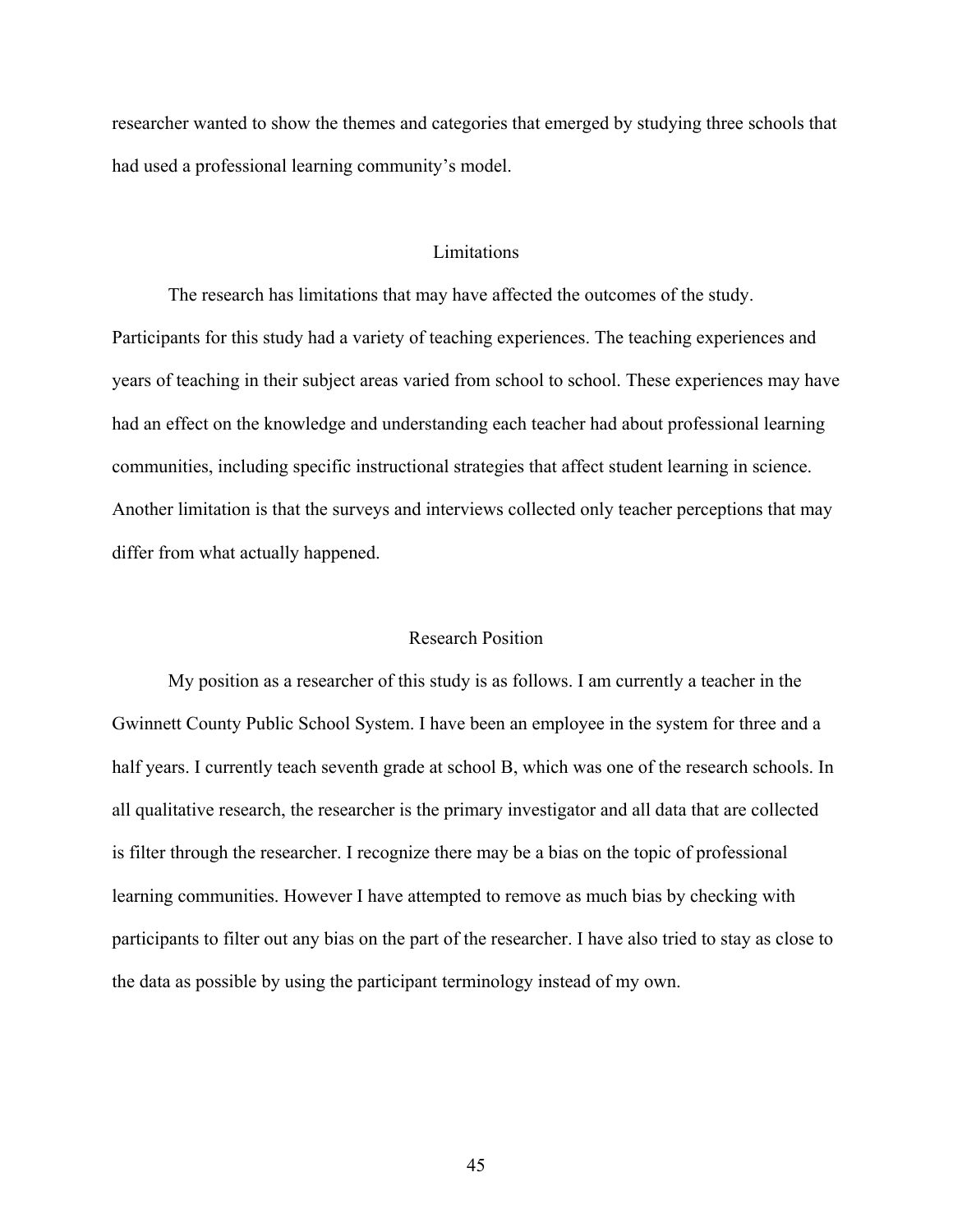### *Survey*

 The instrument used to collect the data was a slightly modified version of the survey that was developed and used to gather information on professional learning communities in England (Bolam et al., 2005). In developing their instrument, Bolam et al. (2005) determined the validity and reliability by using a factor analysis. They described the technical details of the analysis and used standard measures in order to deal with the missing values and to determine which items should be included or excluded from the survey (Atkinson & Thompson, 2004). Bolam et al. (2005) concluded that the instrument used to collect data showed a strong reliability score of ( $\alpha$  > 0.7). When the factor scores were analyzed from each school, the findings showed four factors that existed within the survey. These factors were learning trends, organizational support for professional learning community, enquiry orientation, and support staff involvement (described as factors 1, 2, 3, and 4, respectively), which are consistent with the constructs in the literature on professional learning communities.

 Post hoc tests were also used to determine internal consistency for the instrument (Bolam et al., 2005). The results of the internal validity check showed that the general school responses in part one do not conflict with those from part two. There were four factors resulting from survey part one, including: Factor 1, professional and pupil learning ethos  $(r = 0.952)$ ; Factor 2, school policy, management, and support ( $r = 0.853$ ); Factor 3, enquiry orientation ( $r = 0.788$ ); and Factor 4, participation of non-teaching staff in professional learning communities (*r* = 0.793). The results reported that the schools responding to the survey were consistent and provided evidence to show an acceptable level of internal consistency and highlighted important links between specific characteristics and factual items collected by other data sources.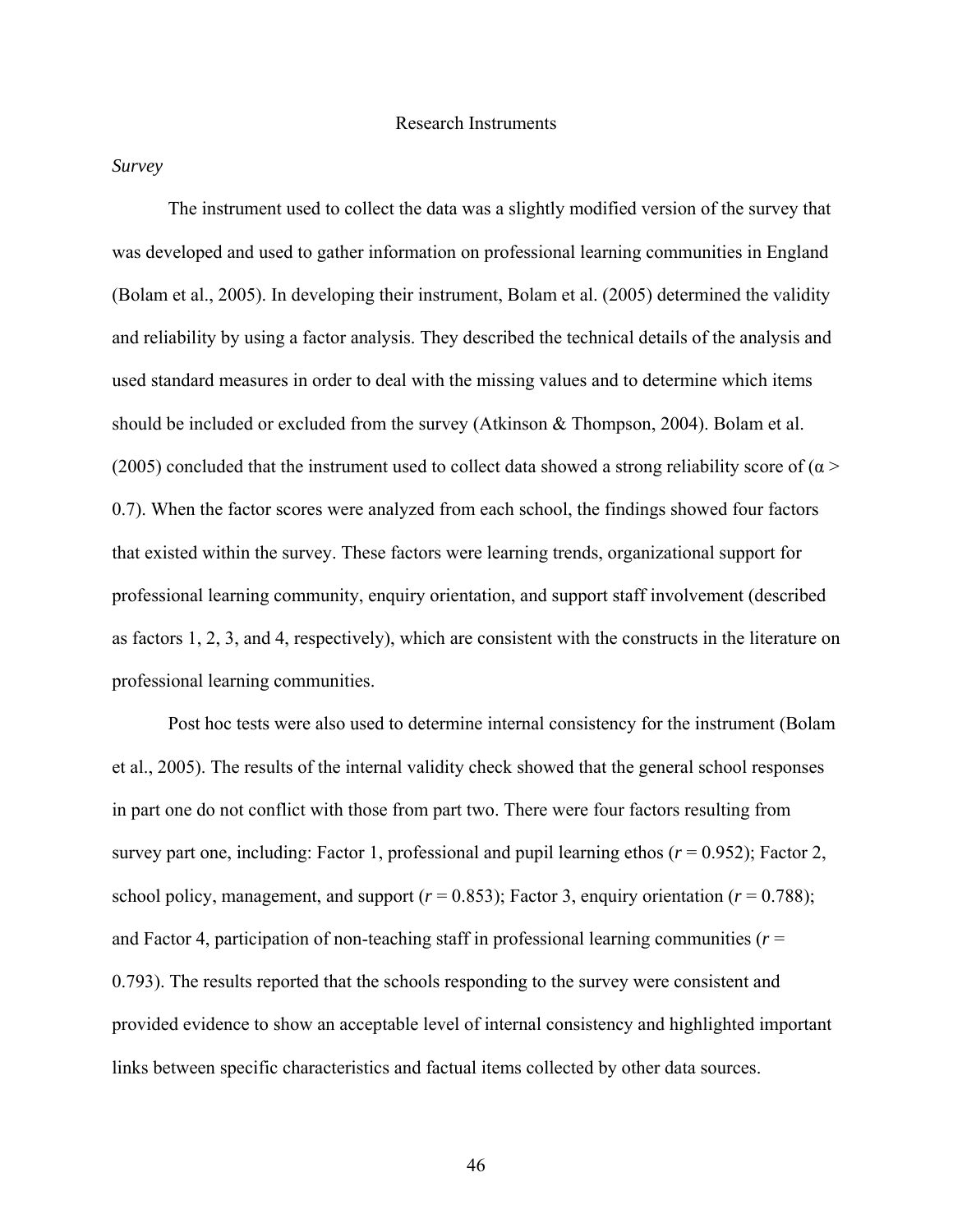Factors being analyzed were found to be aligned with the components of professional learning communities. The four factors were found to be statistically significant in relation to the support for professional learning communities. The results indicated that school responses were consistent and provided evidence to show internal validity. Additional relationships were also made between specific characteristics and factual information items that supported the validity of findings. The findings provided evidence to support the four themes that emerged from this study. The themes that were found support the common elements of professional learning communities and their impact on student learning.

## *Interview*

 The interview section used to collect data was devised by the researcher. The interview was developed based on the literature review on professional learning communities. Questions were constructed out of the characteristics that make up an effective professional learning community as discussed in the literature review. The questions were teacher focused to help ensure the researcher was able to capture an accurate and complete understanding of the teacher's perceptions about professional learning communities. Questions were created to allow teachers to report their experiences and understandings of their professional learning community.

## Collection of Data

 While primarily qualitative in design, multiple methods were used to analyze quantitative and qualitative data, which addressed the research question in this study. The research instruments that were used to collect teacher perceptions included a survey and an interview protocol. Twenty-one teachers completed the survey. The survey was categorized using a color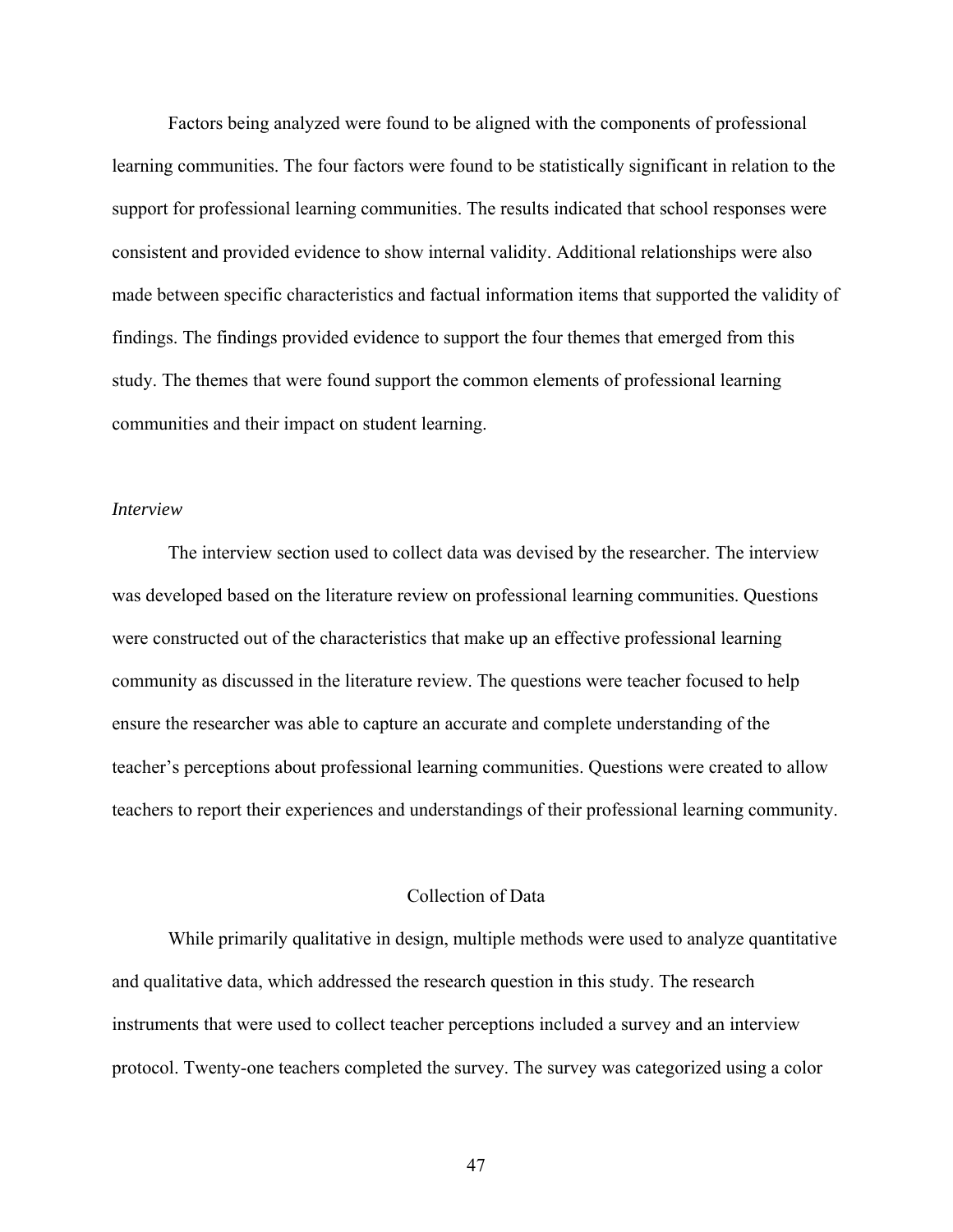coding system as described by Miles and Huberman (1994). The participant responses to the survey questions were used to help determine a purposeful sample of candidates for teacher interviews. The interview protocol consisted of eight teachers that participated in the interview. The interviews were recorded and transcribed and used to collect teacher perceptions about professional learning communities. Data from the interview were used along with the open – ended questions from the teacher survey as the primary data sources for perceptions of teachers. The data were categorized and grouped according to the similarities and commonalities by using a color coding process.

#### Data Analysis

The surveys were then collected and data were analyzed according to commonly accepted qualitative research methods, with emergent themes and patterns identified as described by (Miles & Huberman, 1994). A multiple methods study was used to analyze the data. Data were analyzed through multiple methods. The data were first coded by themes using colors to separate them. This study began by gathering the necessary descriptive data that were needed about professional learning communities.

Survey questions were categorized using a color coding system that was used to organize and show similarities among the themes for this study. Colored dots were used for the coding system to show consistency that existed throughout the teacher perceptions. The survey reported the constructs within the theoretical framework. The data were grouped and organized according to the similarities and commonalities, as discussed by Miles and Huberman. These emerging themes and categories from participants' responses were compared to the demographic data about each of the participants, and then used to help determine a purposeful sample of candidates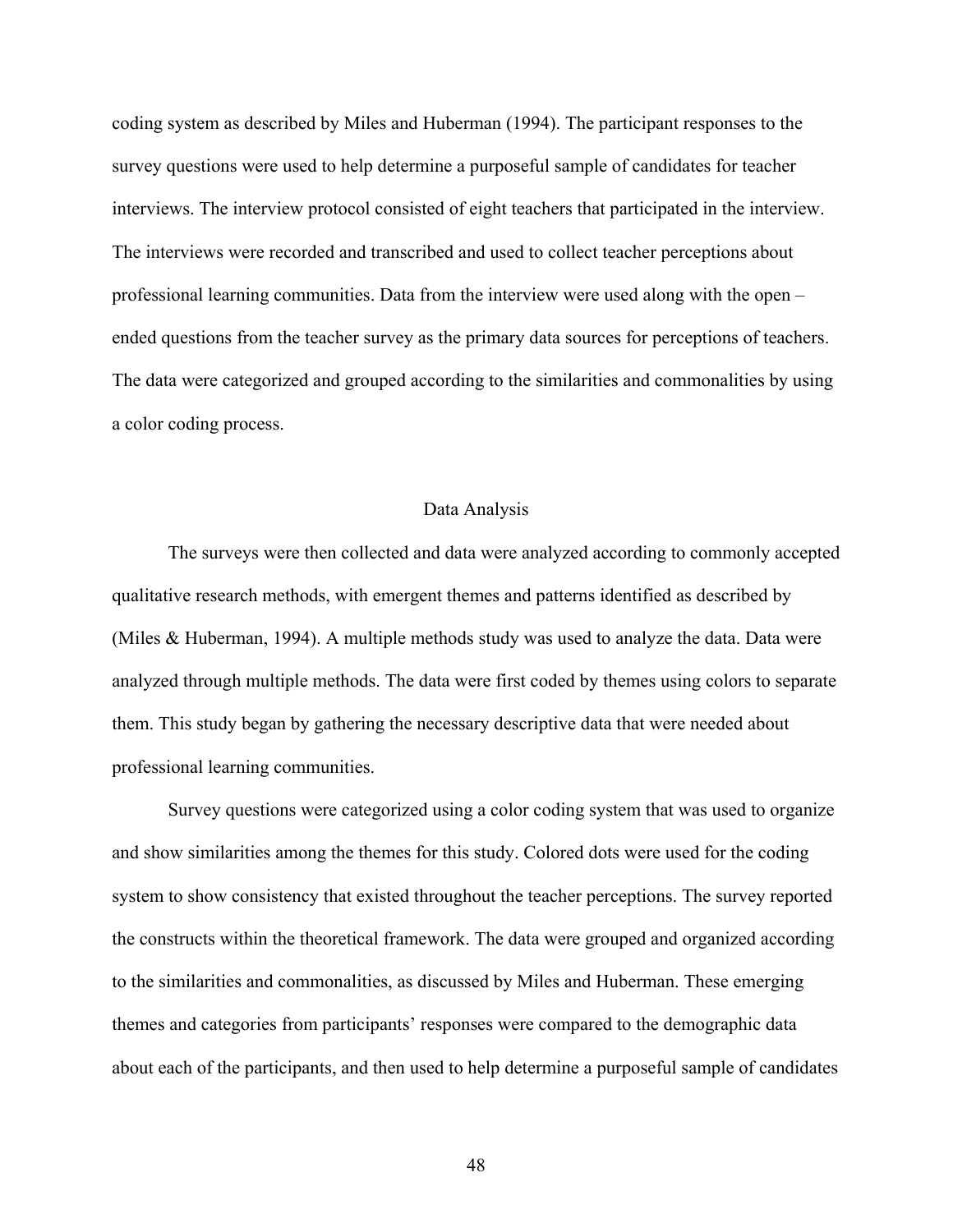for the teacher interviews. The researcher used the broad themes that were found in the literature review as a basis for judging the appropriate themes for this study. The themes for this study were organized according to how the teacher perceptions were reported in the surveys and teacher interviews. The researcher kept all names and schools anonymous, as required by the Institutional Review Board for The University of Alabama.

 The results of the interview questions were categorized, and compared to the common themes that emerged through the findings from both the surveys and interviews. Each survey was grouped according to teacher perceptions for each statement. The researcher organized the collected data, as Miles and Huberman (1994) described, as having similarities and commonalities. The themes discovered assisted the researcher in explaining the findings of the research. The multiple data collections (survey and interview) strengthened the findings of the study, and increased confidence in the conclusions.

#### Summary

 This chapter described the study methods, design, and instruments that were used in this study. The reliability and validity information about this survey explains the internal consistency and presents several common factors that exist within the survey instrument in regard to professional learning communities. Chapter IV presents the data collected in the research, and the findings from the study.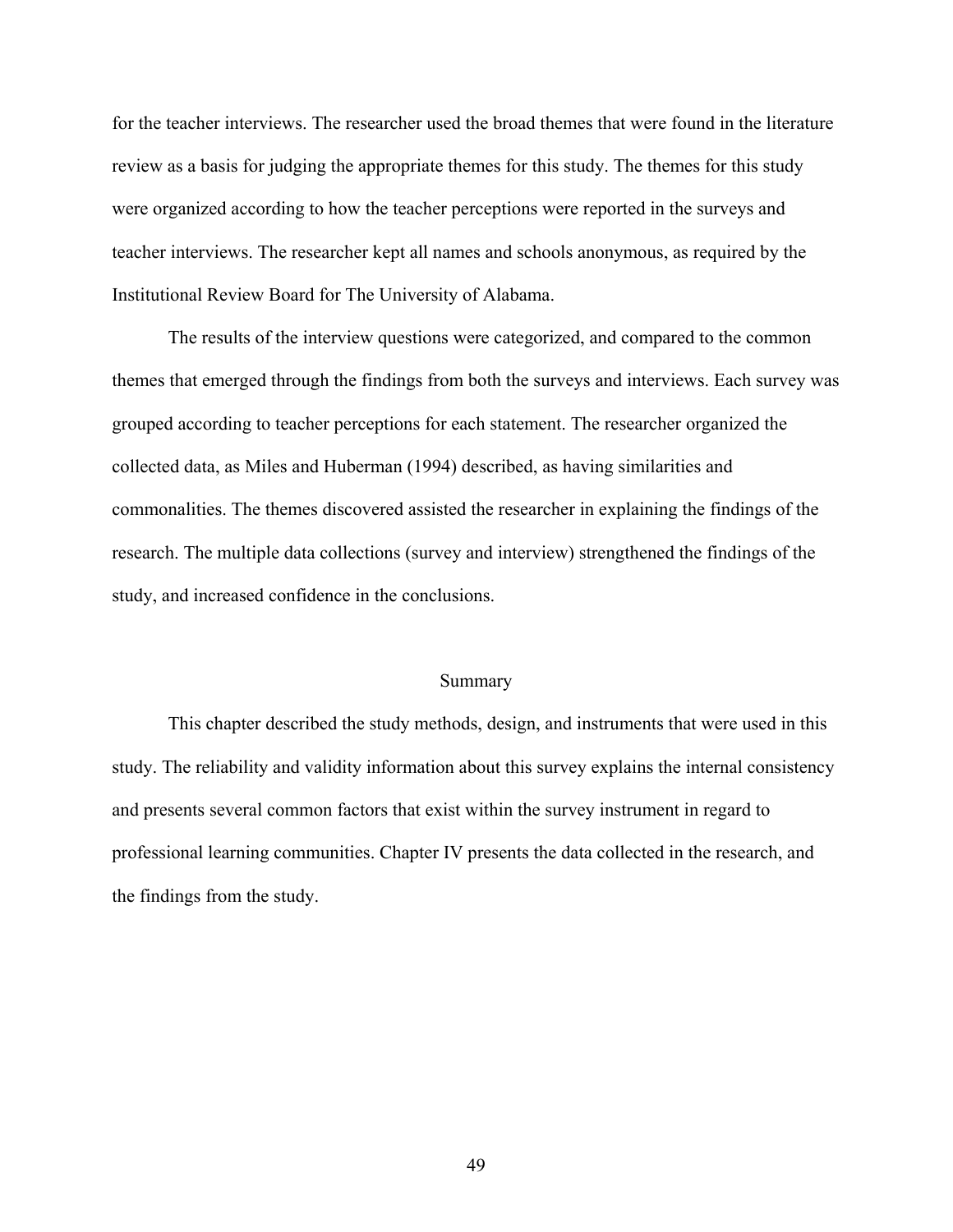# CHAPTER IV

# RESULTS OF THE STUDY

#### Introduction

 This study was designed to examine teacher perceptions about professional learning communities. The researcher wanted to determine how and to what extent professional learning communities may affect teaching and student learning in seventh grade science. Chapter's I-III of this dissertation provided background information on professional learning communities, a review of important literature significant to professional learning community research, and a description of the research methods used. This chapter describes the data collected, how the data were analyzed, and presents the findings from the study.

According to Little (2003) and Hoy and Hoy (2006), professional learning communities are believed to work by ensuring that teachers maximize instructional strategies in the classroom, and place a greater emphasis on student learning. As a result, they argued, teaching takes place with an emphasis on specific learning results, and students may achieve at higher levels. Two instruments were used to collect data about teacher perceptions on the professional learning community model. The instruments included a survey and interview. Common themes were then identified from the collected data about the perceived effects of teaching and learning in the schools studied.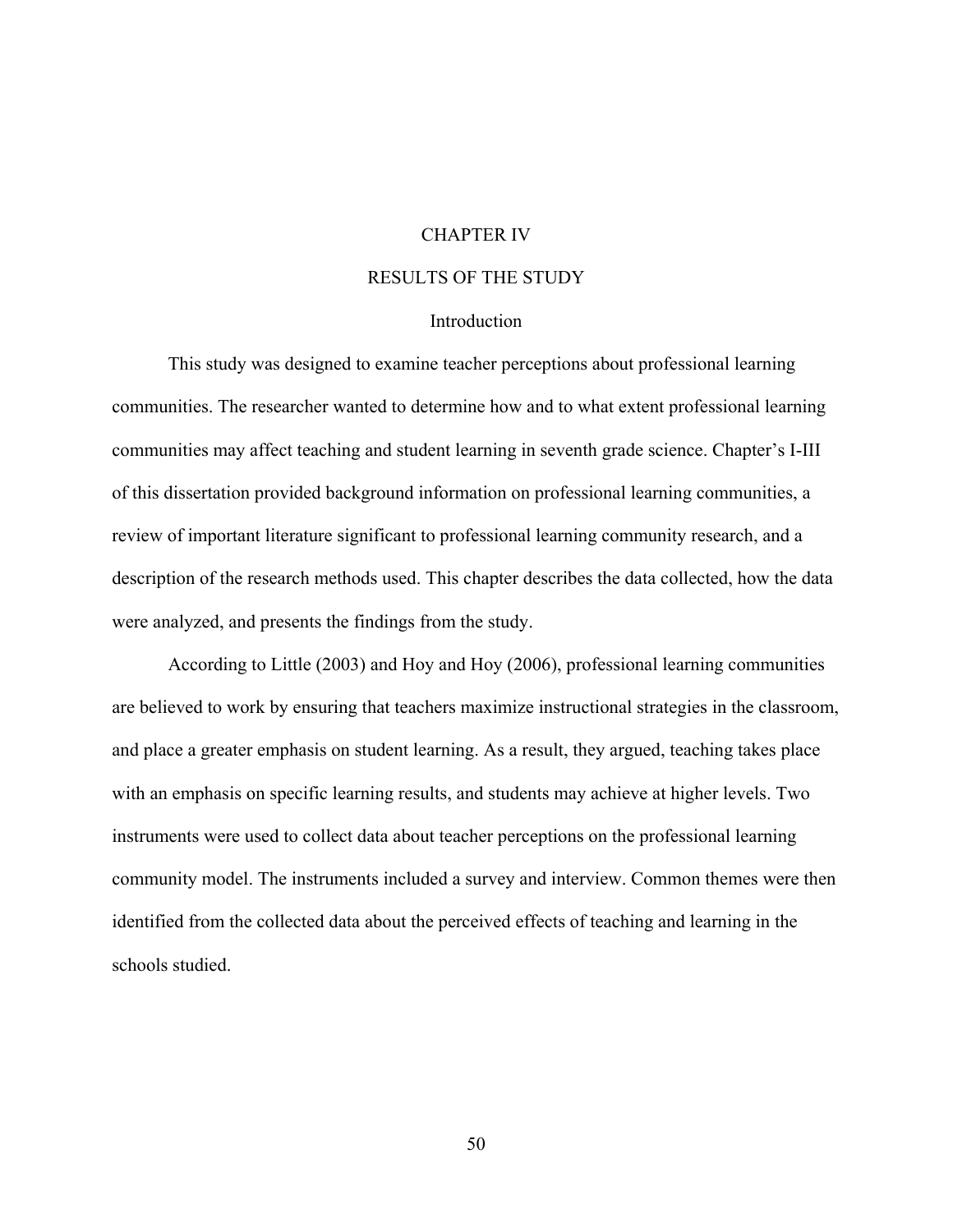#### Study Participants

 The participants for this study consisted of seventh grade science teachers from three middle schools in the Gwinnett County Public School System. The Gwinnett County Public School System is one of the largest in the state of Georgia. The three schools selected for this study were similar in size and demographic characteristics.

 School A opened in August of 2004. The school currently houses 1,260 students and has 76 teachers on staff. The school has 32% of students on free and reduced lunch. School B opened in 2004. The student population consists of 1,546 students. There are currently 82 teachers employed at school B. The total percentage of students on free and reduced lunch is 21%. School C opened in August of 1996. The school currently houses 2,770 students and 174 teachers. The percentage of students receiving free and reduced lunch is 22%.

Twenty-one seventh grade science teachers participated in the survey. The number was slightly lower than planned because 4 of the 25 teachers opted not to participate in the study. The demographic section of the survey provided the researcher with information about the specific numbers of years the teachers have been in their current schools, as well as the number of years the teachers have taught in their current subject areas.

#### Results of the Survey

The survey (see Appendix A) consisted of three parts. Part 1 was comprised of 43 questions that allowed the teacher to agree or disagree with each statement. The second part included 5 questions about the feasibility and relevance of professional learning communities as perceived by the individual teacher. The survey questions asked the teachers to provide feedback about their perceptions about the way their school operates in relation to a professional learning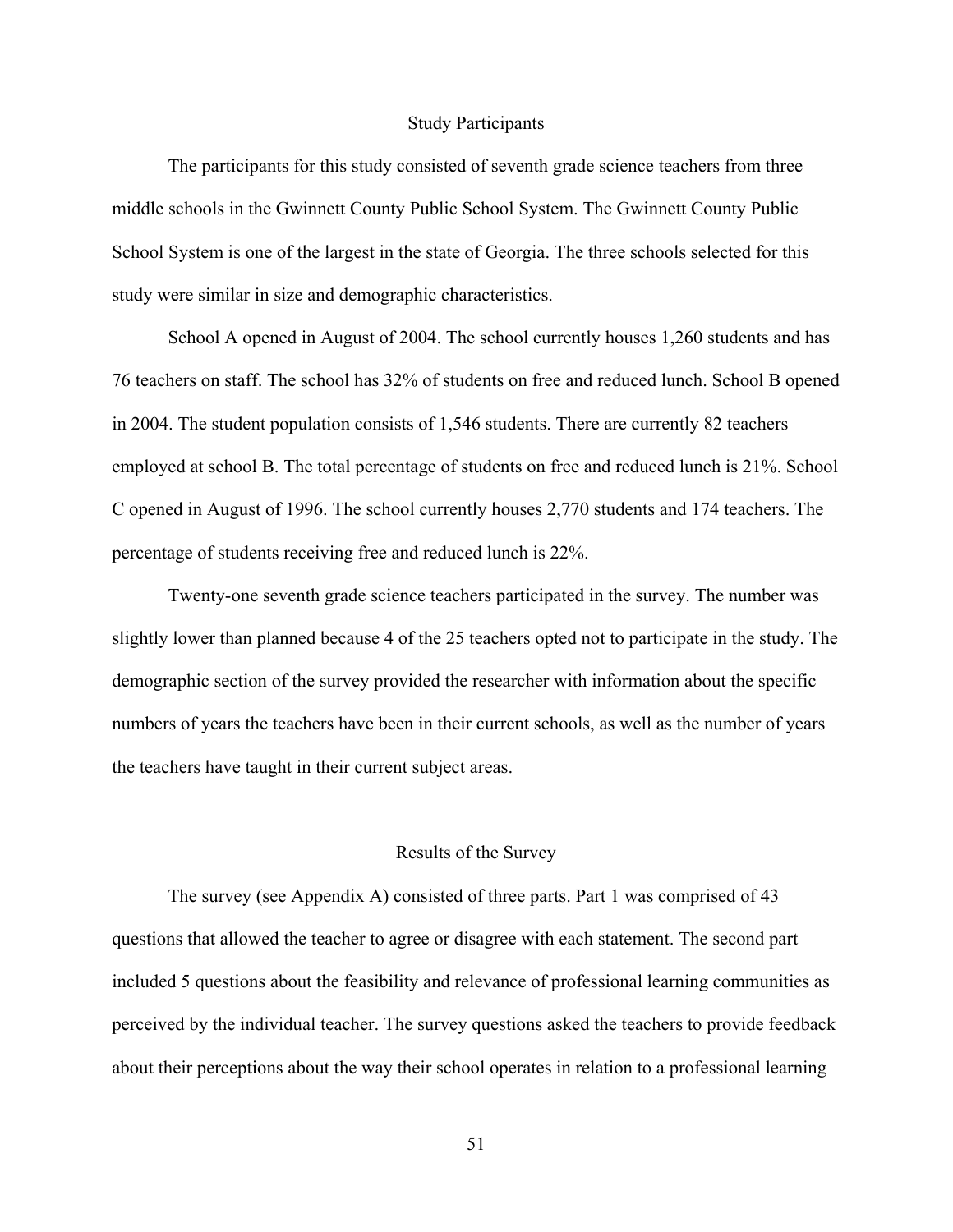community. Additional questions asked the participants to report how they felt about the working definition of professional learning communities, how they use a professional learning community to help their school or their students, their opinions about the support personnel needed to become a professional learning community, and the challenges of implementing a professional learning community. The third part of the survey consisted of demographic information about the individual teachers.

# *Survey, Part 1*

Tables 3-6 present results about how the teachers answered the survey questions. The tables present the level of teachers' agreement with the items in the survey. The questions are categorized by the common themes found in the Bolam et al. research. In this study, the researcher organized the data by the themes that were evident from the data analysis. The data were organized to provide a better understanding of the themes. Each table represents a common theme and shows the results for the survey items specific to the theme that had the greatest significance to the participants.

Several components of professional learning communities were identified by all of the teachers as being representative of their learning community model. The survey results provided data supporting four themes. These data were evidenced in all three of the school climates. The four themes were learning trends, organizational support for the learning community, enquiry orientation, and planning and development.

One of the themes, support staff involvement, found in the Bolam et al. (2005) study was not found in this study. Insufficient comments about his theme were found among the teacher perceptions for a theme to emerge in this study. Support staff involvement was viewed by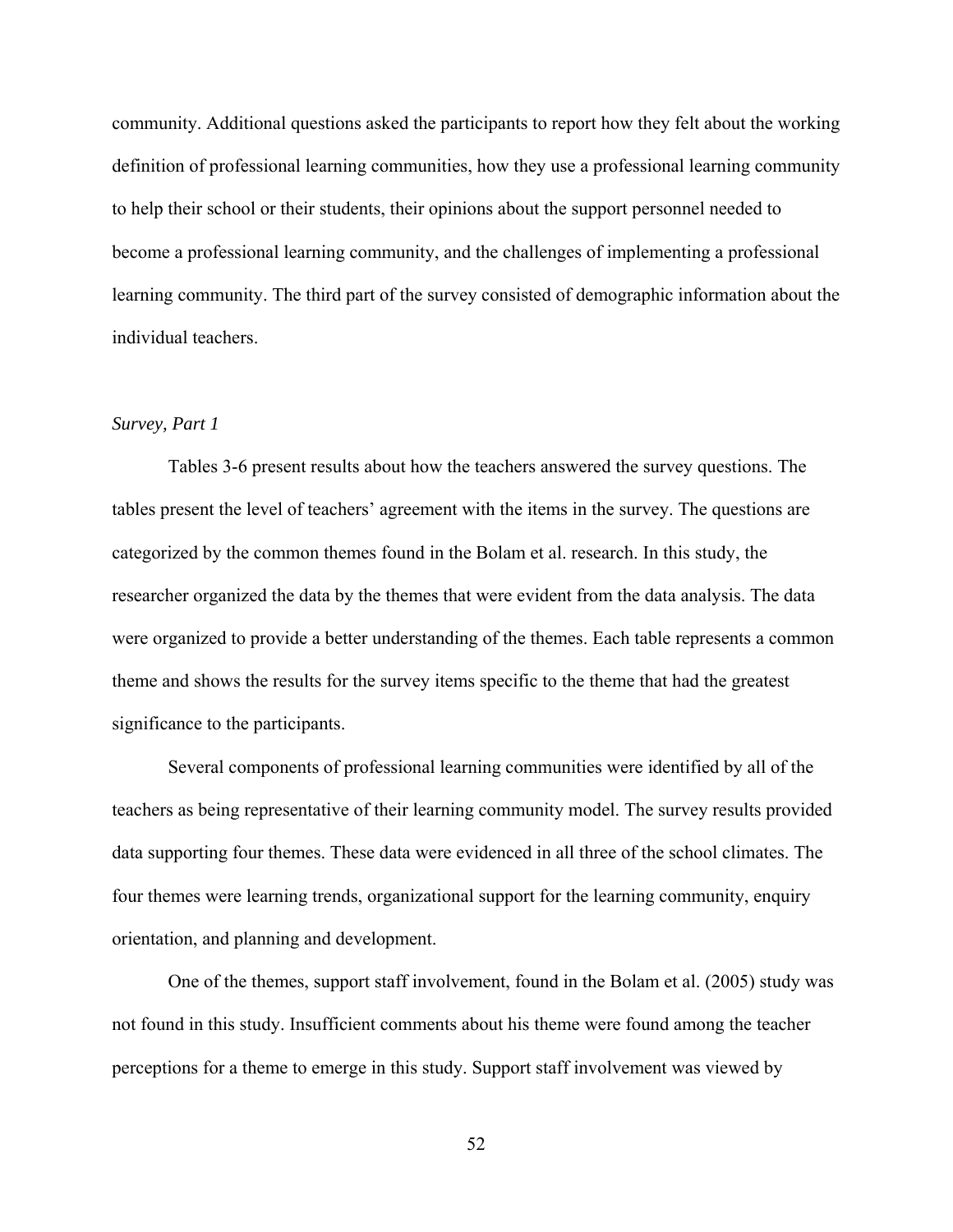various researchers from the Bolam et al. (2005) study, and by Little (2002) as being an important part of a professional learning community; however, it was not identified by the participants in this study. In addition, in this study, teachers reported that they perceived that a key contributor to a professional learning community was planning and development. This did not show up as a theme in the Bolam study; however, it was discussed and found to be important here. Teachers in the Bolam study provided some evidence that showed planning and development as being an area that showed a high rate of importance; however, it was not judged as significant by Bolam and his/her colleagues. The following tables present the themes with items and percentages of faculty who believed these to be important in this study.

#### Table 1

| Percentage of Teachers Who Identified Learning Trends as Important to Their School's PLC |  |  |  |  |  |
|------------------------------------------------------------------------------------------|--|--|--|--|--|
|------------------------------------------------------------------------------------------|--|--|--|--|--|

|                                      | Strongly      | Neutral       | Strongly            |
|--------------------------------------|---------------|---------------|---------------------|
| Item                                 | Agree/Agree % | $\frac{0}{0}$ | Disagree/Disagree % |
| 1. Have opportunities for            | 100.0         | 0.0           | 0.0                 |
| professional development.            |               |               |                     |
| 2. Take responsibility for their own | 95.2          | 4.8           | 0.0                 |
| professional learning.               |               |               |                     |
| 3. Give priority to learning more    | 71.4          | 19.0          | 9.0                 |
| about student learning.              |               |               |                     |
| 4. Learn about their own learning.   | 71.4          | 14.2          | 14.2                |
| 5. Give priority to learning more    | 71.4          | 14.2          | 14.2                |
| about subject knowledge.             |               |               |                     |

#### *Learning Trends*

 Table 1 presents teachers' perceptions about learning trends. The researcher categorized the statements from the survey and grouped them by this theme. Statements that provided the most evidence to support the learning trends theme are shown in Table 1. The data showed that all of the teachers agreed that they have the opportunity for professional development, and they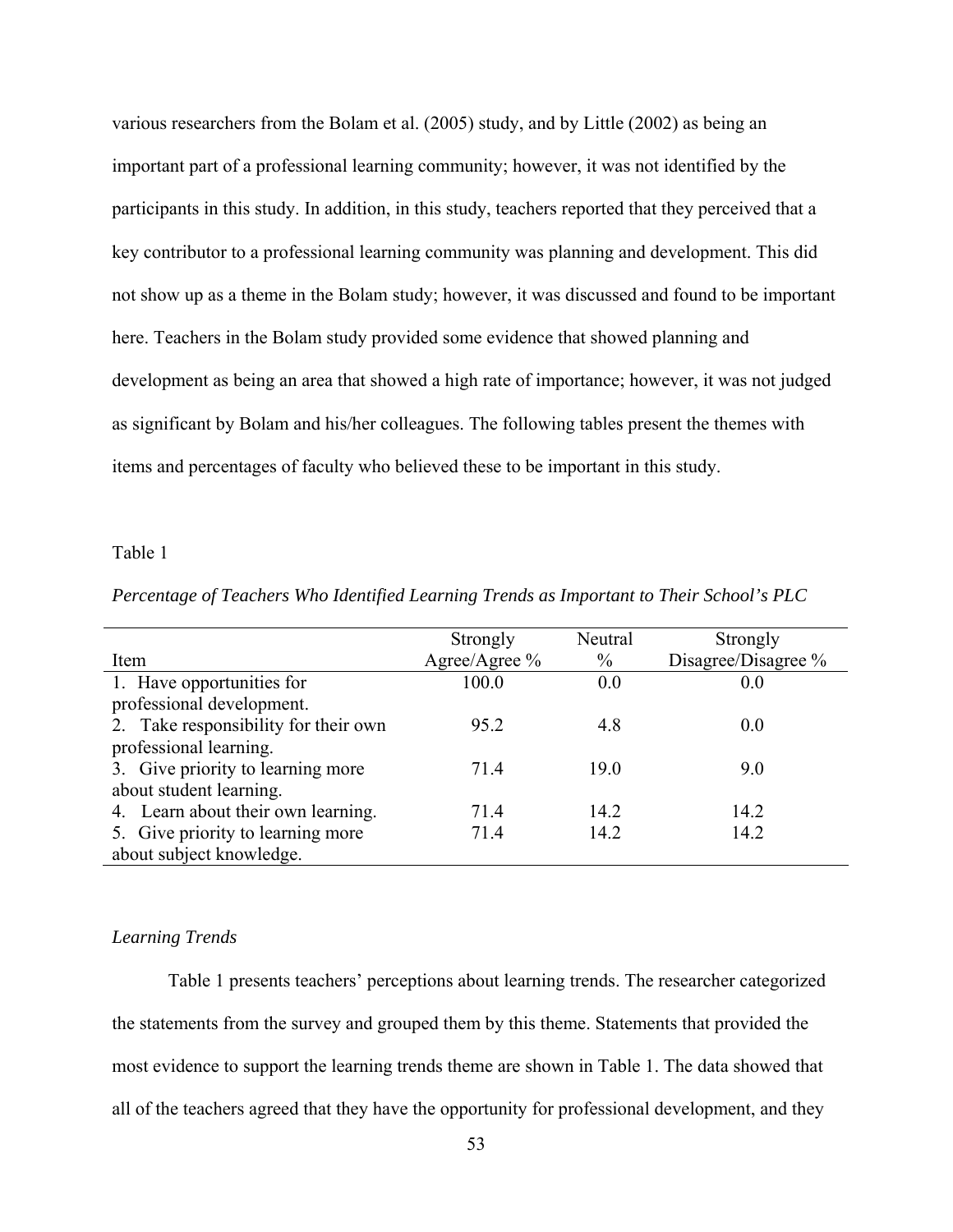take responsibility for their own professional learning. The majority of the teachers, 71.4%,

reported that they take part in learning about student learning, learning about subject knowledge,

and learning about their own learning.

#### Table 2

*Percentage of Teachers Who Identified Organizational Support as Important to Their School's PLC* 

|                                      | Strongly      | Neutral       | Strongly            |
|--------------------------------------|---------------|---------------|---------------------|
| Item                                 | Agree/Agree % | $\frac{0}{0}$ | Disagree/Disagree % |
| 1. Have high expectations of         | 100.0         | 0.0           | 0.0                 |
| students.                            |               |               |                     |
| 2. Regularly monitor the learning    | 100.0         | 0.0           | 0.0                 |
| and progress of individual students. |               |               |                     |
| 3. Create conditions for pupils to   | 95.2          | 4.7           | 0.0                 |
| feel the confidence to learn.        |               |               |                     |
| 4. Routinely share information with  | 90.4          | 9.5           | 0.0                 |
| parents and community.               |               |               |                     |
| 5. Share responsibility for student  | 90.4          | 4.7           | 4.7                 |
| learning.                            |               |               |                     |
| 6. Share a common core of            | 85.7          | 0.0           | 9.5                 |
| educational values.                  |               |               |                     |
| 7. Are members of at least one       | 80.9          | 9.5           | 4.7                 |
| professional team.                   |               |               |                     |
| 8. See the school as stimulating and | 80.9          | 4.0           | 9.5                 |
| professionally challenging.          |               |               |                     |

# *Organizational Support for Learning Community*

The statements were categorized and organized in Table 2 to show the levels of teacher agreement with the statements. A high percentage of teachers reported agreement for all of the categories listed in Table 2. For example, the teachers all agreed (100%) that they have high expectations for students, they regularly monitor the learning and progress of individual students, and they routinely share information with parents and the community. The majority of the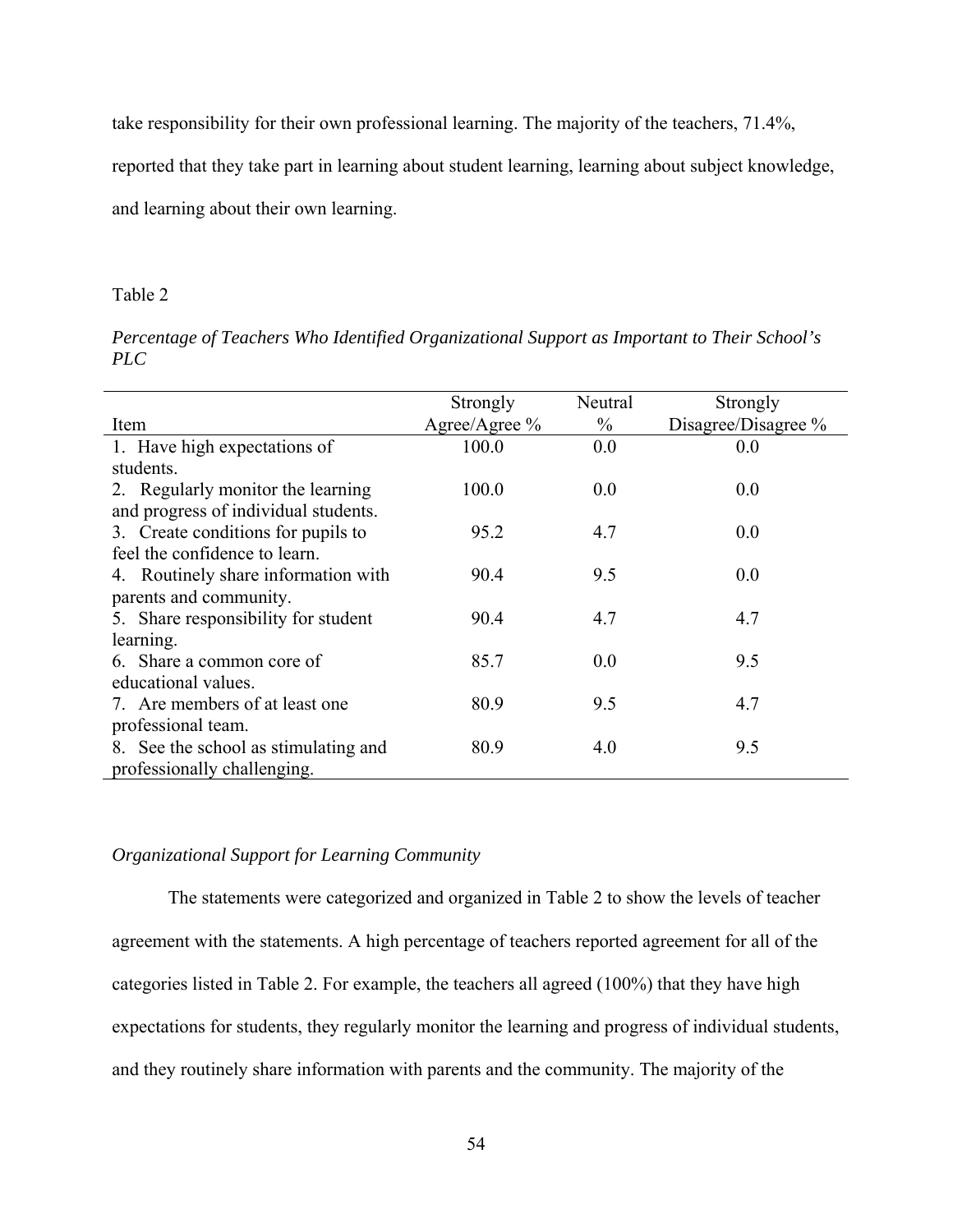teachers, 80-95%, reported that they contribute to the school as a professional learning community, share responsibility for student learning, create conditions for pupils to feel the confidence to learn, share a common core of educational values, are members of at least one professional team, and see the school as stimulating and professionally challenging. The teachers perceived that these items were important components of the team design for all of the schools.

## Table 3

*Percentage of Teachers Who Identified Enquiry Orientation as Important to Their School's PLC*

|                                         | Strongly      | Neutral       | Strongly            |
|-----------------------------------------|---------------|---------------|---------------------|
| Item                                    | Agree/Agree % | $\frac{0}{0}$ | Disagree/Disagree % |
| 1. Routinely collect, analyze and use   | 95.2          | 4.7           | 0.0                 |
| data and evidence to inform their       |               |               |                     |
| practice.                               |               |               |                     |
| 2. Take collective responsibility of    | 90.4          | 4.7           | 4.7                 |
| pupil learning.                         |               |               |                     |
| 3. Base their approach to change on     | 85.7          | 14.2          | 0.0                 |
| good evidence.                          |               |               |                     |
| 4. Ensure students receive              | 76.1          | 23.8          | 0.0                 |
| constructive feedback about their       |               |               |                     |
| work.                                   |               |               |                     |
| 5. Seek out and use external            | 71.4          | 27.2          | 4.7                 |
| research that is relevant and practical |               |               |                     |
| to inform their work.                   |               |               |                     |
| 6. Are involved in seeking solutions    | 71.4          | 14.2          | 14.2                |
| to problems facing the school.          |               |               |                     |

#### *Enquiry Orientation*

Table 3 provides descriptive data about the areas that teachers reported as being important within the enquiry orientation theme. A high percentage of teachers agreed with the statements. For example, about 90% of the teachers reported that they routinely collect, analyze, and use data and evidence to inform their practice, they take collective responsibility of pupil learning, and that they base their approach to change on good evidence. They reported that they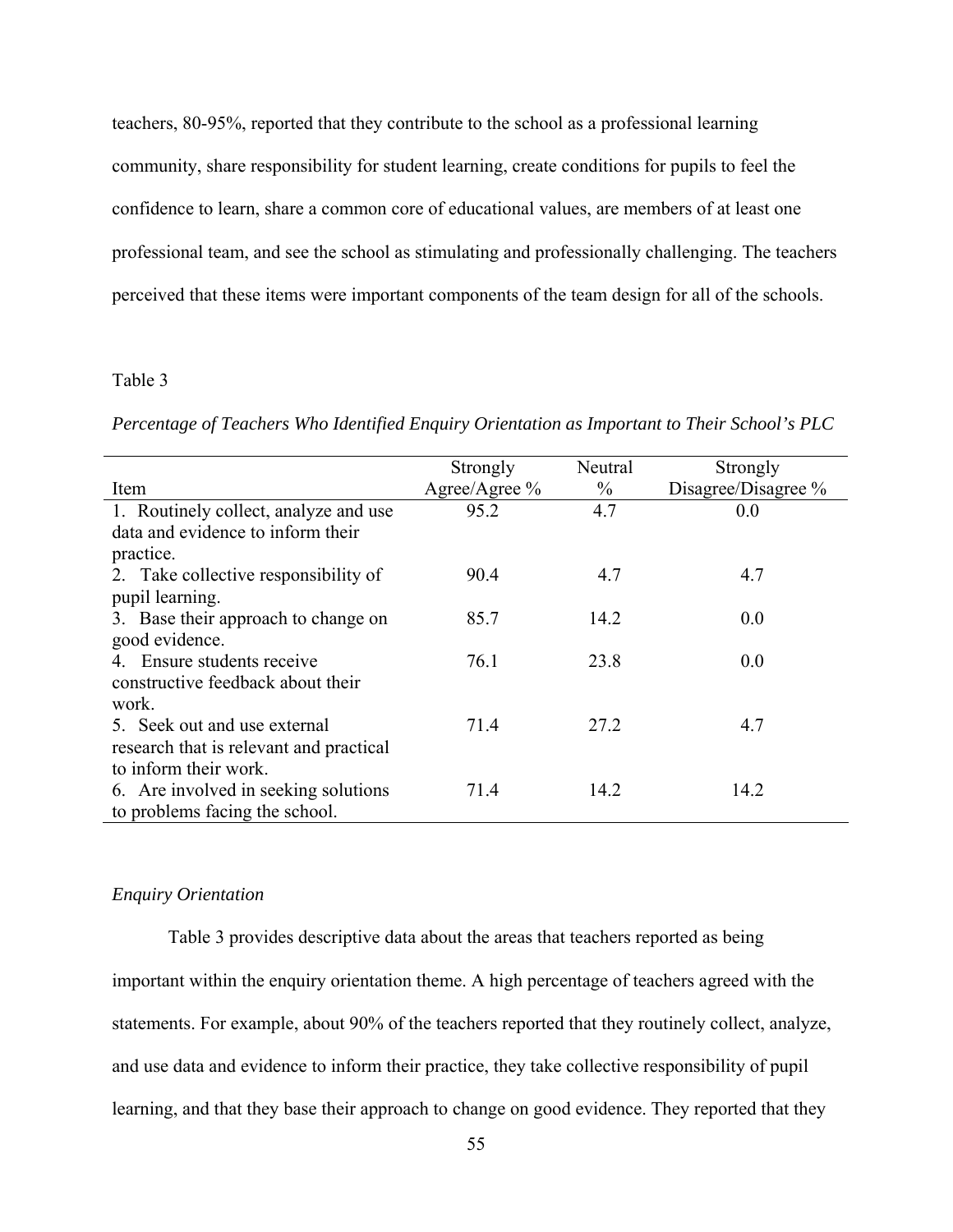ensure students receive constructive feedback about their work. In addition, about 75% of the teachers agreed that they seek out and use external research that is relevant and practical to inform their work, and they are involved in seeking solutions to problems facing the school. The items that are listed in Table 3 for enquiry orientation provide data that are supportive of the PLC implementation.

## Table 4

*Percentage of Teachers Who Identified Planning and Development as Important to Their School's PLC*

|                                    | Strongly      | Neutral       | Strongly            |
|------------------------------------|---------------|---------------|---------------------|
| Item                               | Agree/Agree % | $\frac{0}{0}$ | Disagree/Disagree % |
| 1. Learn together with colleagues. | 100.0         | 0.0           | 0.0                 |
| 2. Regularly discuss teaching      | 95.2          | 4.7           | 0.0                 |
| methods.                           |               |               |                     |
| 3. Share my experiences and        | 95.2          | 0.0           | 0.0                 |
| success.                           |               |               |                     |
| 4. Have some protected for joint   | 95.2          | 0.0           | 0.0                 |
| planning and development.          |               |               |                     |
| 5. Learn from each other.          | 90.4          | 4.7           | 0.0                 |
| 6. Experiment and innovate about   | 76.1          | 9.5           | 0.0                 |
| new curriculum.                    |               |               |                     |

#### *Planning and Development*

Table 4 shows a high percentage of teachers agreed with the statements about planning and development. All of the teachers (100%) said that they learned together with colleagues, 95% of teachers reported regularly discussing teaching methods, 95% of teachers said they shared experiences and successes as a group, and 95% of teachers reported that some protected time for joint planning, and development was made available. Additionally 90% of the teachers said they learn from each other, and 76% of teachers said they experiment with new curriculum.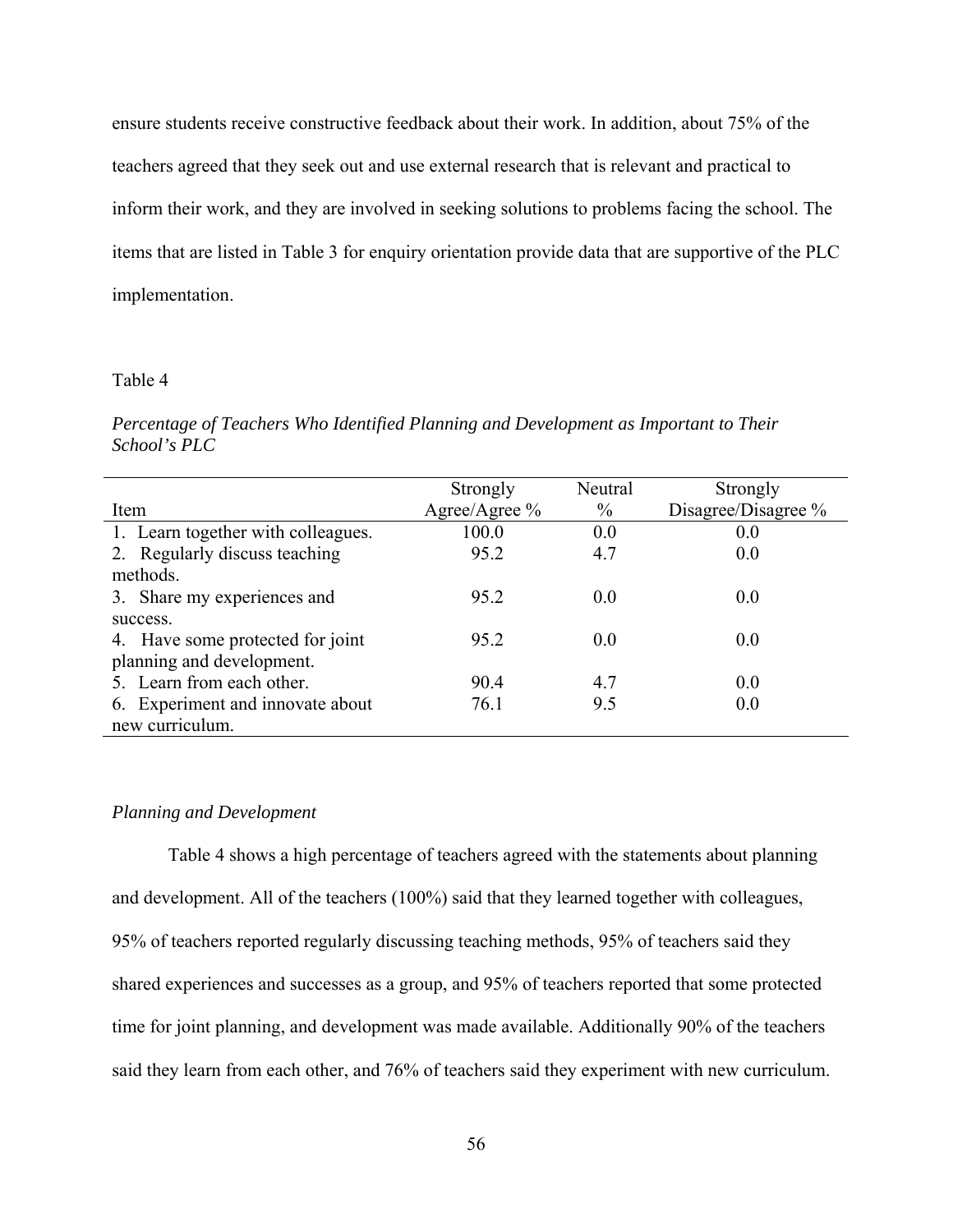Table 4 shows data that support the idea of planning and development as being required for professional learning communities.

## *Non-teaching Support Staff*

Non-teaching support staff was another factor discussed in the research review as being part of a successful learning community. The non-teaching support staff included anyone who was not teaching in a classroom, for example, individuals working in the building supporting teachers on a daily basis. This could include, but was not limited to, administration, clerical, and/or custodial staff members. The teachers were asked to provide some information as to how the non-teaching support staff was viewed in their school setting. The teachers were given three statements in the survey portion to report their perceptions about the support staff. These included the non-teaching support staff is valued by teachers, the non-teaching support staff shares responsibility for student learning, and the non-teaching support staff actively contributes to the school as a professional learning community. Additional areas of the survey and interview provided teachers with opportunities to elaborate on this theme. However, only the results from the survey section on non-teaching support staff provided supportive data. There was not enough data for a theme to develop for non-teaching support staff in this study.

The following teacher perceptions about the non-teaching support staff were reported. All of the teachers reported that the support staff is valued by the teachers at each school, and that they actively contribute to the school as a professional learning community. Out of the 21 teachers who participated in this study, 18 completed this portion of the survey. Overall, it was clear that the non-teaching support staff at each school was perceived as a significant part of the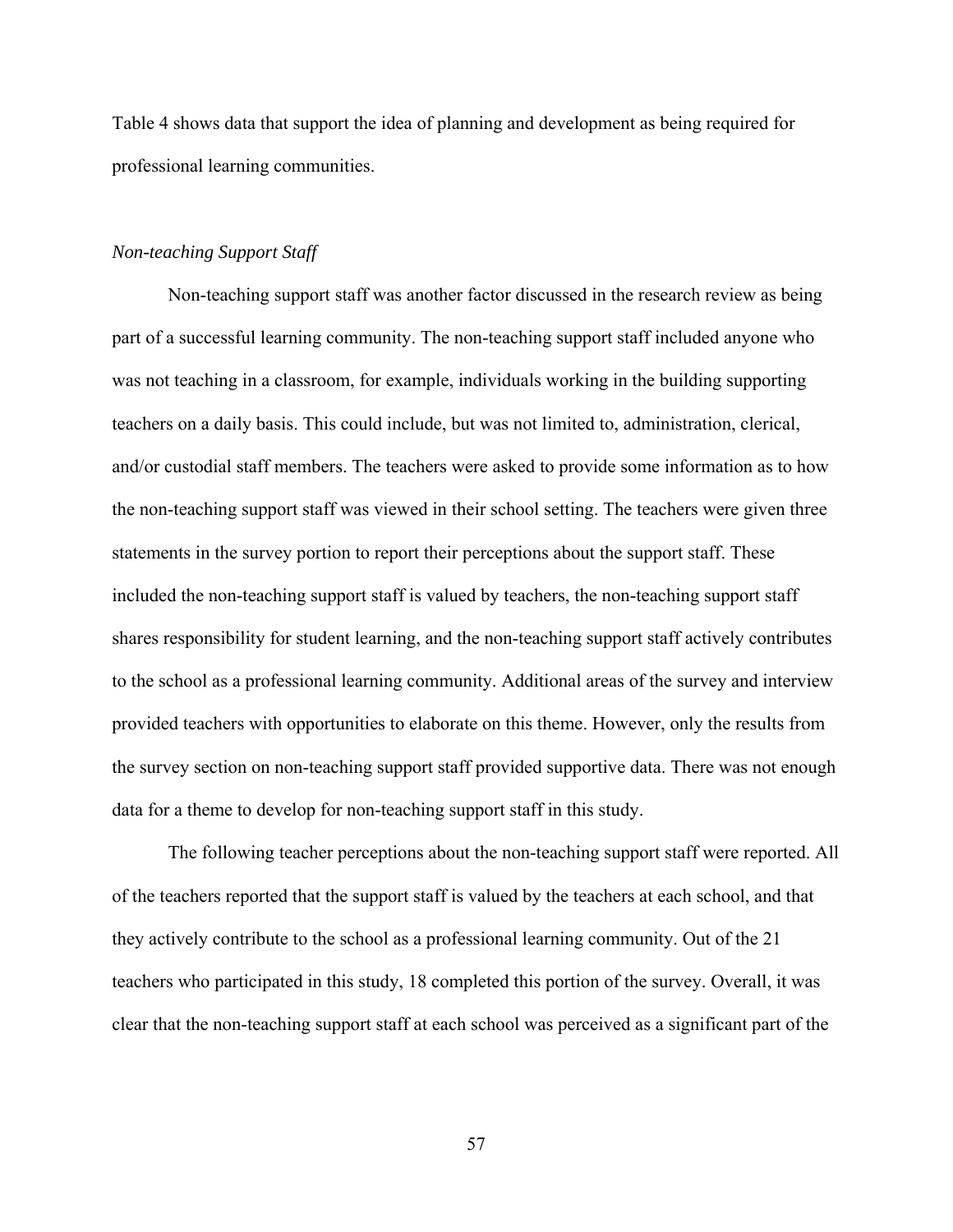function and design of the school, and they were seen as a necessary component needed to ensure that the school is successful as a professional learning community.

## *Survey, Part 2*

Part 2 of the survey (see appendix A) consisted of five questions designed to collect information about how teachers viewed several areas of a professional learning community. The areas that were described by the teachers included the following: the definition of professional learning communities, the challenges of maintaining a successful professional learning community, and how learning communities may affect teaching and students' learning. For example, the first question asked teachers to report how they see their school in terms of development as a professional learning community. There were five possible levels for teachers to select from: a mature/established professional learning community, a developing professional learning community, starting the journey to become a professional learning community, working to re-establish what they had previously achieved as a professional leaning community, and not yet started on becoming a professional learning community. Twenty teachers responded to this portion of the survey, and 35% of the teachers stated their school was a mature/established professional learning community. Forty-five percent of the teachers said their school was a developing professional learning community, and 15% of the teachers reported their school was starting the journey to become a professional learning community. Five percent of the teachers reported their school as working to re-establish what had previously been achieved as a professional leaning community. One teacher did not complete this portion of the survey.

 All of the teachers who completed this portion of the survey (20 out of 21) said they liked the working definition of professional learning communities presented and would not change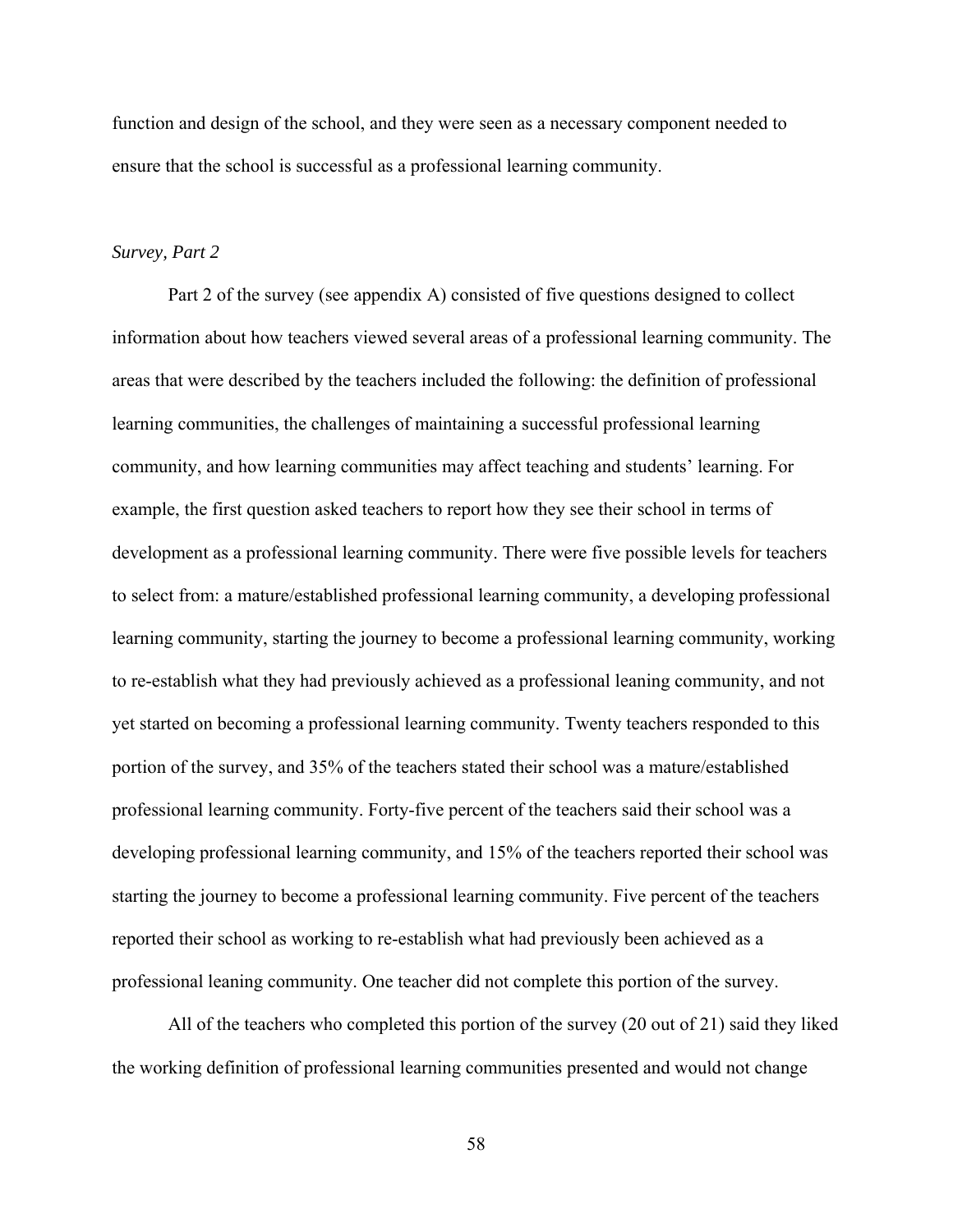anything in it. Two teachers said they would add an additional statement about professional learning communities to the already existing definition. One teacher stated, "She/he would include a statement about a team of teachers working together to create effective learners" (Teacher 7, School C). Another reported, "The definition could include the fact that teachers also reflect on the effectiveness of the lessons/activities as well as prepare and develop common assessments" (Teacher 5, School B).

Four main themes seemed to be evident in part 2 of the survey: learning trends, organizational support for learning community, enquiry orientation, and planning and development. These themes were consistent with the findings in the study conducted by Bolam et al. (2005).

# *Learning Trends*

Professional development was also discussed by the participants as being a major component to a successful learning community. According to Eaker et al. (2002), the staff development process should provide the entire staff with a number of staff development opportunities throughout the entire program, during implementation, and even thereafter. This provision of new learning opportunities is a critical part of ensuring that growth takes place among the members of the learning community throughout the year. The participants in this research reported that professional development within the team was important.

Teachers reported that sustaining a professional learning community was important. One teacher stated, "Once a professional learning community is established, it is necessary to continue with a main focus on student learning in order for the learning community to be successful" (Teacher 5, School B). Another reported, "It is important to ensure that clear goals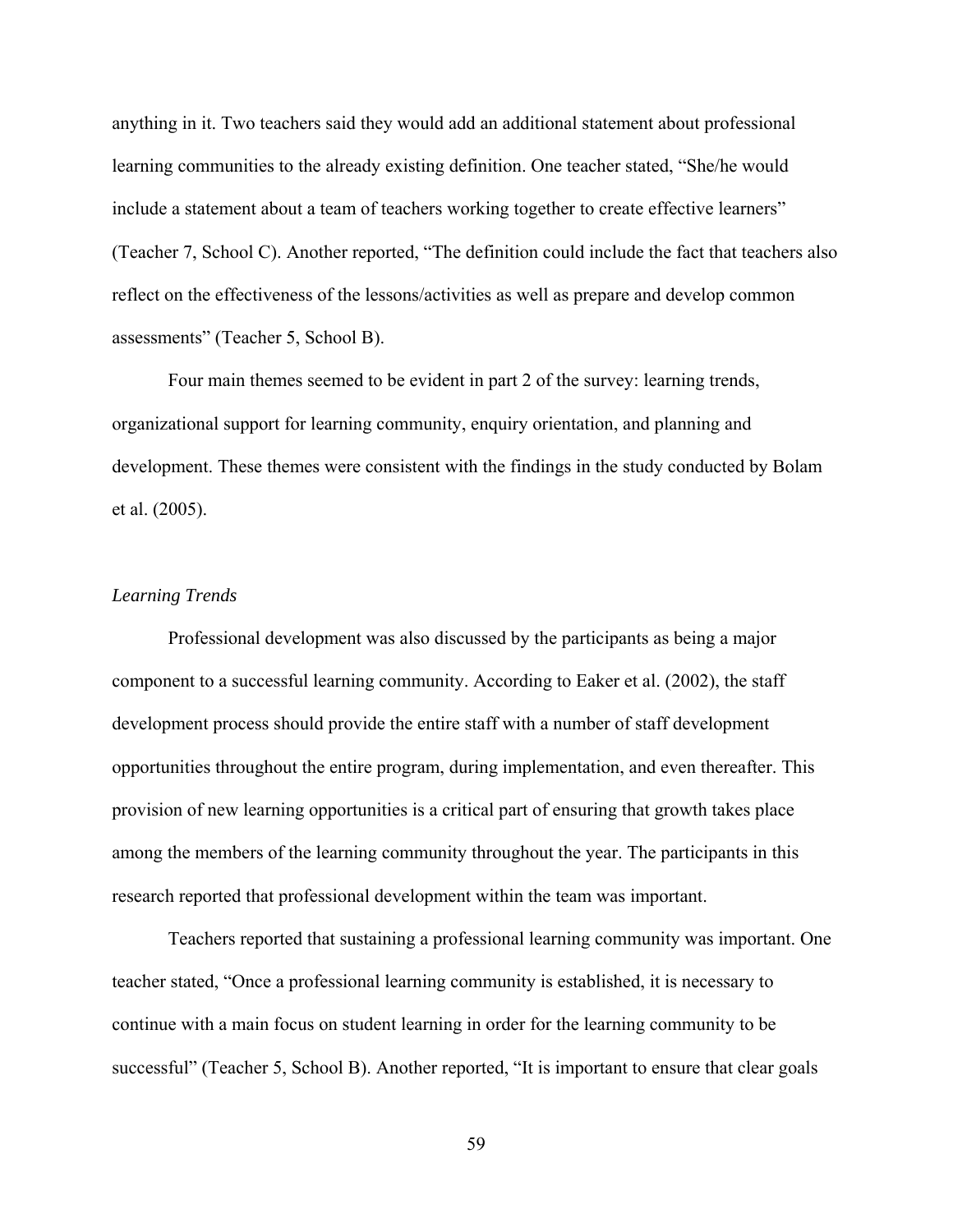are being established and that teams are working toward these goals" (Teacher 6, School B). Still another said, "There was a need for continued innovative training to provide methods and strategies that work to improve teaching and learning" (Teacher 1, School C).

## *Organizational Support for Learning Community*

The climate and culture of a school were determined to be one of the themes that developed through this research. The participants described the importance of having a well defined climate and culture in order for the learning community model to be successful. The participants expressed their ideas about how the climate and culture should be designed. One teacher stated, "The climate of the group should provide an environment that teachers feel they are part of the learning community and are able to give their opinions and contributions" (Teacher 1, School C). Another teacher reported, "All members of the learning community need to feel that everyone is an equal participant and they are valued in the group" (Teacher 6, School B).

The lack of time was reported as an issue for learning communities as well as resistance. For example, one teacher stated, "Some teachers may resist the idea of meeting on a regular basis and at times they resist the collaboration process" (Teacher 5, School B). Teachers described the difficulties that take place when members of the team were reluctant to participate and resisted changes. Several commented about the need to trust each other. However, they saw trust as something that takes time and work. For example, "The initial process of designing a professional learning community takes time and should also include the creation and design of an atmosphere that is conducive to collaboration" (Teacher 6, School B). Most of the teachers reported that learning communities were valuable and beneficial to the school and to the pupils.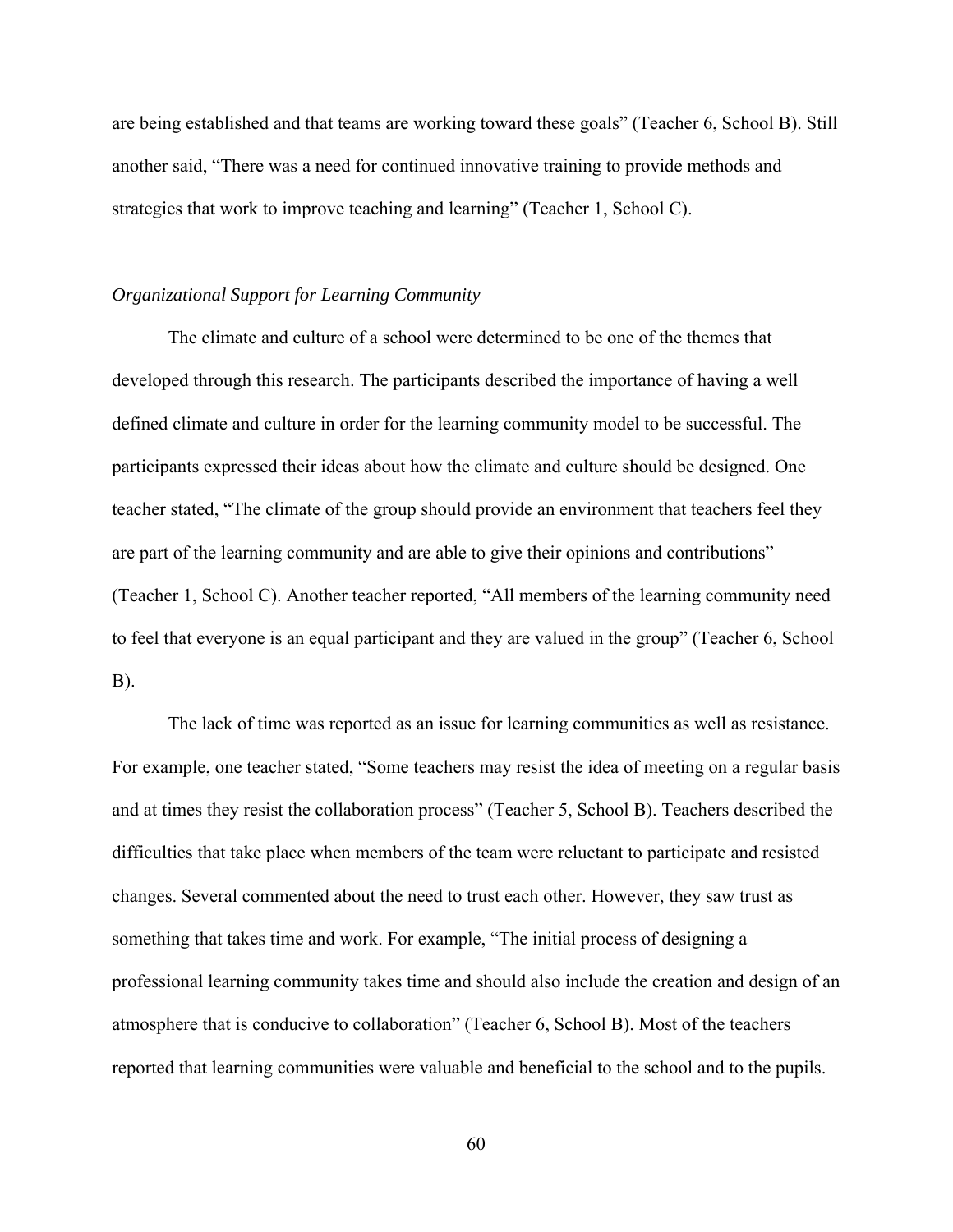For example, one reported, "They are more useful and beneficial to the school instead of to the students" (Teacher 8, School C), while another teacher reported that, "Learning communities work well when more teachers buy into the system" (Teacher 4, School C).

 According to Little (2003), the culture of the learning community should provide consistency and structure for the group. In these schools, it is the responsibility of the curriculum leader to ensure that meetings follow an agenda designed to cover the main priorities of the learning community. The participants in this research described the importance of having structure and guidance from administration, team leaders, and team members.

#### *Enquiry Orientation*

Collaboration was a category frequently discussed by teacher participants. In all of the data collected, collaboration was described most often by the teachers, and the importance of collaboration was evident among their learning community. Teachers reported that collaboration was important in order to hold in-depth conversations about the curriculum, instruction, and assessments on a regular basis. They reported that this process was one of the key components of their collaboration process, and that it positively affected student learning in their schools.

The teachers reported that many factors were important when a professional learning community is being designed. Leadership was one of the most often discussed aspects for a successful professional learning community. Teachers described how the leadership direction needs to come from the principal and assistant principals of the school, and that the teacher leaders should continue this direction within the curriculum teams. Several teachers described the importance of a team that was committed and delivered clear, concise goals that are set forth by the administrative team, and then are implemented through the curriculum teams. One teacher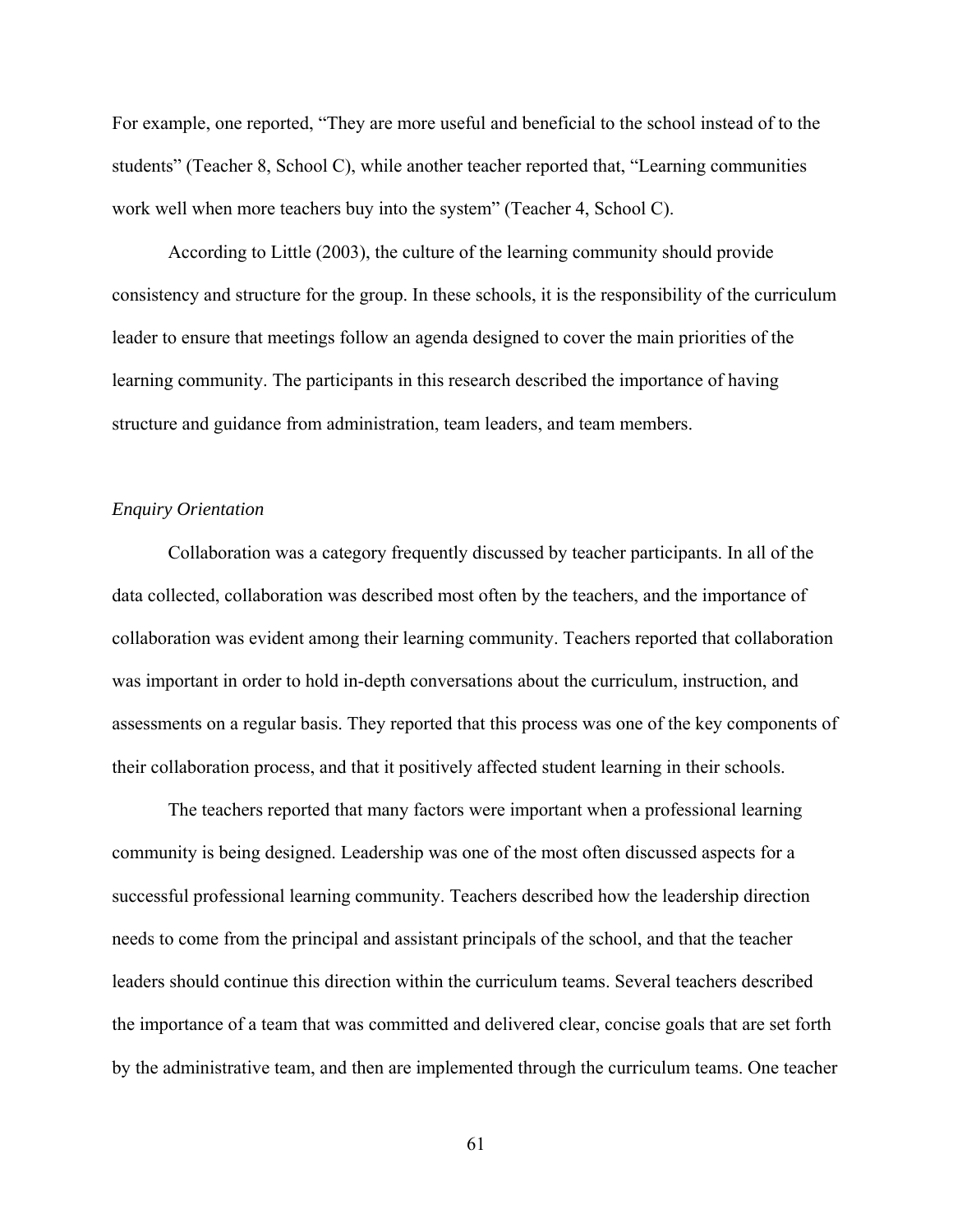reported, "Trust and respect are also necessary in order for each team to be able to be committed to and feel part of the team" (Teacher 2, School B). Another stated, "The team needs to have time for building trust by ensuring that time for collaboration and planning is established on a regular basis" (Teacher 4, School B).

Teachers reported that sustaining a professional learning community posed major challenges, especially when they were continuing to reach new goals. One teacher stated, "It is important to continue to look at new goals and ideas in order to keep the team moving forward and growing" (Teacher 1, School B). Another stated, "We can accomplish this by continuing to analyze areas of weakness, for example, student data and/or teaching methods" (Teacher 7, School B). One teacher reported, "Time and lack of commitment by team members were possible problems when sustaining a learning community" (Teacher 8, School C). This viewpoint was echoed by several teachers. As discussed in previous chapters, there are challenges that teams have to consider and collaboratively work to overcome. Riley and Stoll (2004) described problem solving as one of the major contributors to a professional learning community.

According to the teachers who participated in this study, constantly discussing the curriculum and instruction enabled the team to more effectively align the curriculum to meet the needs of the students through purposeful instruction. Teachers reported that common assessments were used to provide clear data about specific topics that may need to be revisited with further instruction. They also reported that the assessments helped identify which students may need additional assistance. The focus on data was a big part of a professional learning community, and it enabled the teachers to keep the curriculum consistently aligned with instruction. The data also helped guide the curriculum and instruction so the team knew where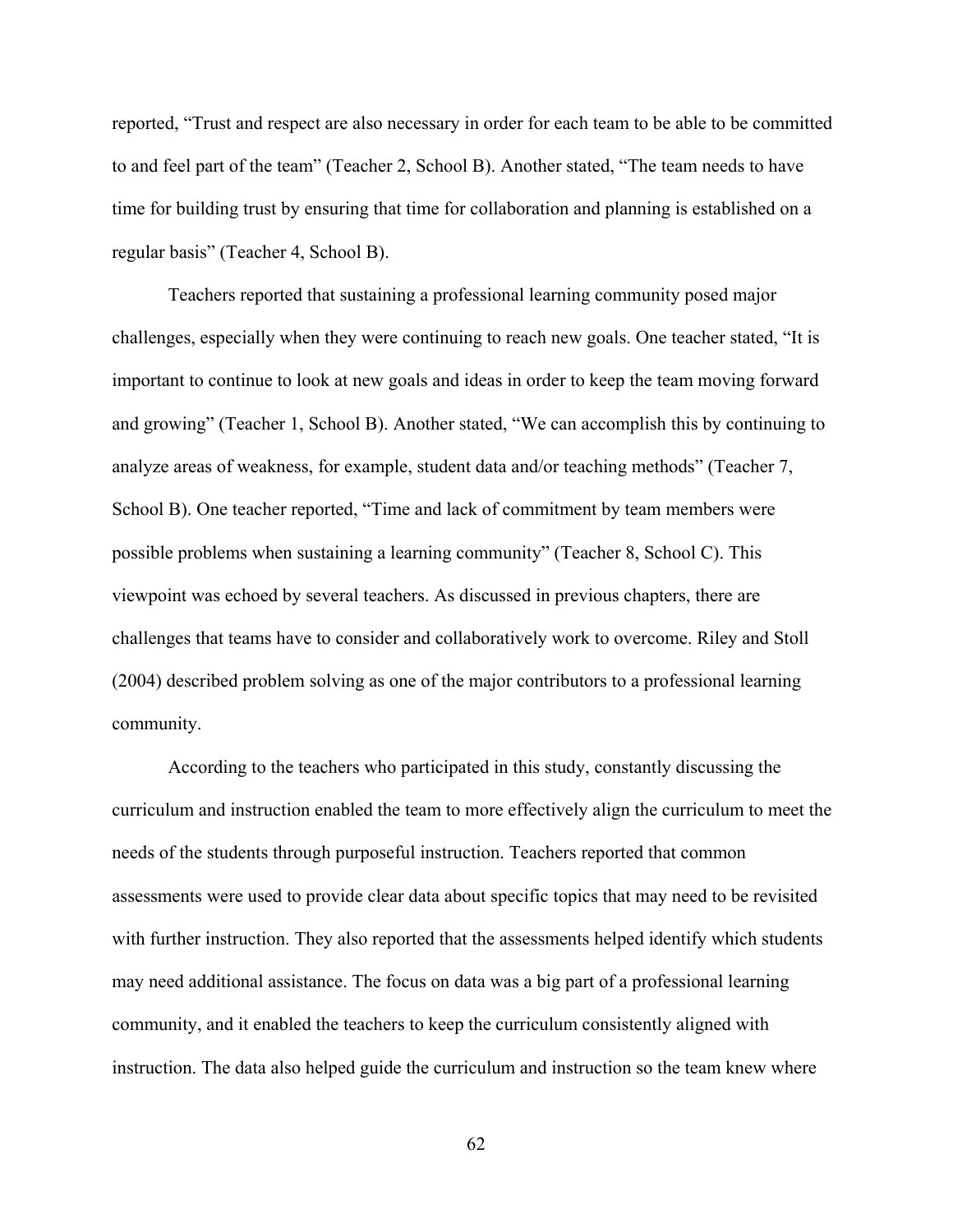they were going and how they got there through constant planning, designing, and implementing teaching strategies, focused on improving student learning.

#### *Planning and Development*

According to Little (2003), team meetings provide a place for teachers to come together to plan and design effective teaching strategies on a regular basis. In the schools in this study, the structure of the team meetings was an important part of the success of the learning community. According to Hord (2008), team meetings should have a purpose and the usefulness of time should also be considered. Hord explained how learning communities organize teachers, so they are better able to engage in purposeful, collegial learning. Several components of team meetings were reported by the teachers studied. For example, "It is important for teams to establish cohesiveness within the group and focus on setting up goals for the team" (Teacher 7, School C). Teachers reported the importance of creating an atmosphere where meeting frequently was part of the normal weekly activity and going beyond just planning together to analyze how it has helped student learning. Meeting on a weekly basis was believed to provide teachers with the necessary amount of time that was needed to accomplish the school goals as reported by the participants.

Teachers reported that collaboration time should be consistent and scheduled weekly in order to discuss the curriculum and instruction that is most beneficial to teaching and learning. One teacher stated, "The collaboration time should involve teacher participation and the development of knowledge and skills that is, in turn, implemented in the classroom" (Teacher 6, School B). During collaboration, one teacher discussed the importance of tolerance. She stated, "It is necessary for teachers to respect a variety of ideas within the group, so every member feels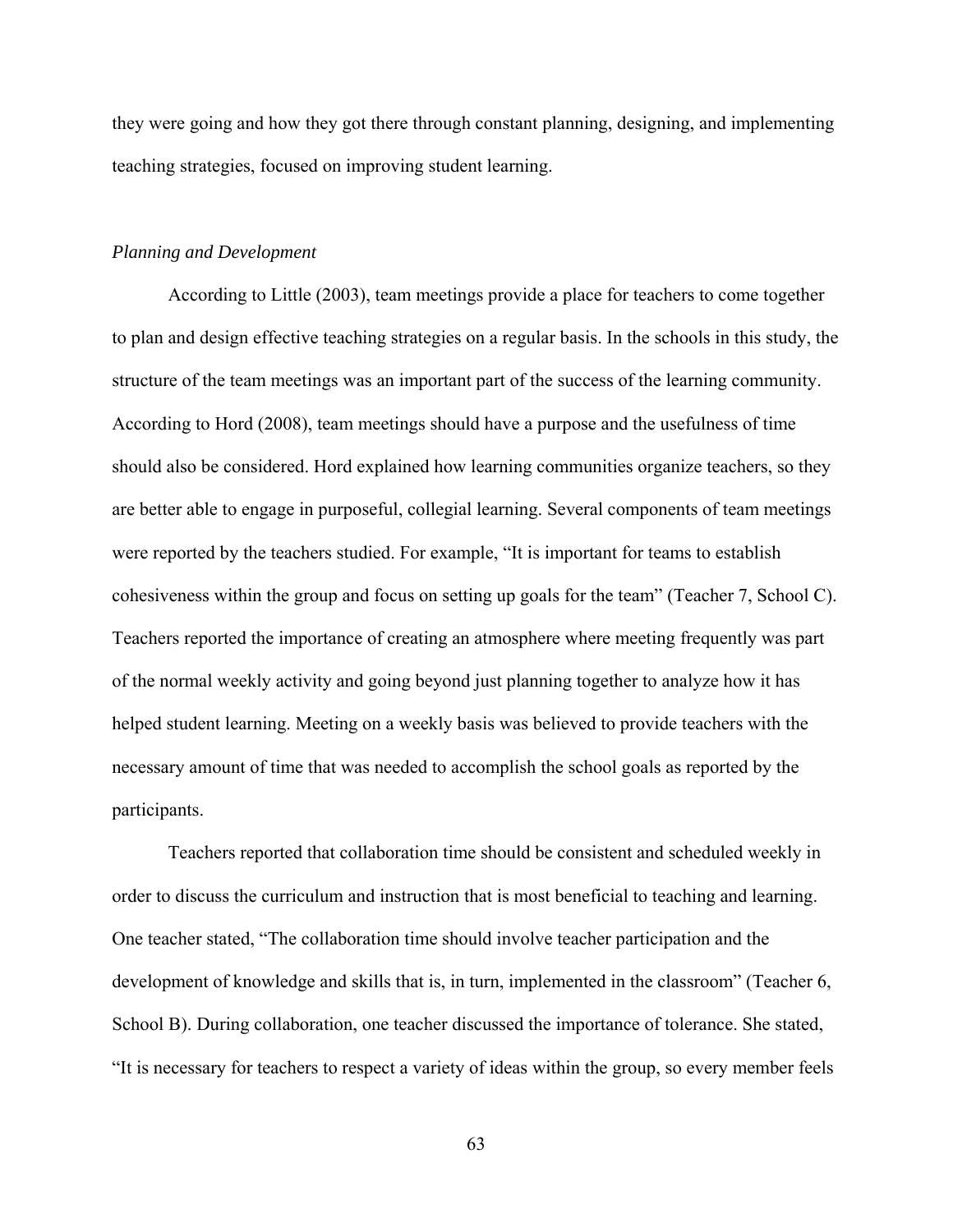he/she can trust each other (sic)" (Teacher 2, School B). "Teachers should be open and flexible when new ideas are shared among the group and have a willingness to try new things," another stated (Teacher 8, School C). One teacher argued about the importance of constructively critiquing the group and how the group performs as a whole. "This helps the teachers, team leader, and administrators to see the strengths and weaknesses within the team," she said. (Teacher 7, School B). Another elaborated, "This process can be very helpful for the team to see how members agree or disagree about the performance of the team as a whole. It allows teachers to show areas they need to work on to improve and grow as a team" (Teacher 6, School B). Several teachers reported that collaboration was the key to their school's success. One teacher said, "Collaboration enables us to gain more ideas and knowledge by problem solving and discussing issues with other science teachers" (Teacher 4, School C).

Several teachers described the challenges that should be considered when schools are interested in becoming a professional learning community. For example, "Time was a significant issue when becoming a professional learning community." One seventh grade teacher commented that time was necessary on a regular basis in order for collaboration and planning to be successful. This advice is given in the literature; according to Schmoker (2004), a professional learning community should meet on a weekly basis with a specified agenda to ensure that meetings are productive. His advice to administrators was that incorporating the necessary time needs to be part of the implementation process and should be consistently provided.

#### *Survey, Part 3*

Part 3 of the study provided the researcher with demographic information about the teachers. This included whether or not the teachers have taught in the science professional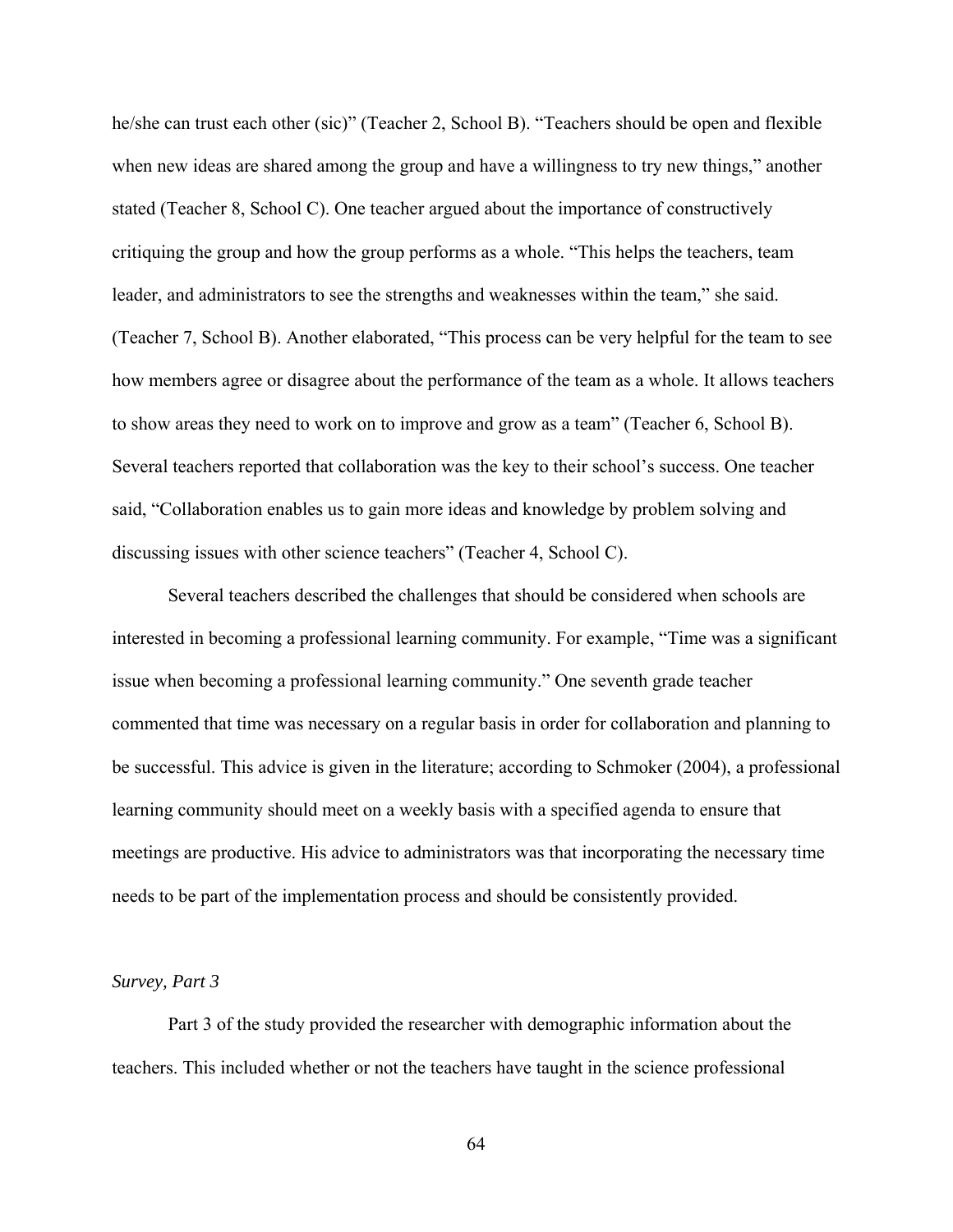learning community and the years of experience they have in their field of expertise. The data showed the majority of the teachers have been at their current schools since the school opened. The teaching experiences ranged from 2 to 32 years in their specific subject area of science. For example, 50% of teachers have taught science for 6-15 years, 39% of the teachers have taught science for 15+ years, and 11% of the teachers have taught for 1-5 years.

## Teacher Interview Results

Teachers were selected for interviews based on their survey responses. In addition, specific teachers were asked to participate in the interview process based on their knowledge and understanding of a professional learning community. The interviews were recorded and transcribed. The data were added to those collected and reviewed as Part 1 and Part 2 of the survey. The results from Part 3 of the survey provided additional information about teacher experiences. Twelve teachers were initially invited to participate; however, only 8 teachers were actually interviewed. The teacher interviews (see Appendix B) consisted of 12 questions about learning communities, collaboration, and student learning. The interview questions were designed to provide additional information to describe the extent to which professional learning communities might be affecting the way teachers were teaching and the students' were learning. The interview questions focused on specific areas of professional learning communities and allowed the participants to describe his/her perceptions. The teacher perceptions as described in the literature helped establish an in-depth understanding as to how professional learning communities were working and any effects they perceived on student learning. These data were compared to data collected from the surveys in order to respond to the research questions.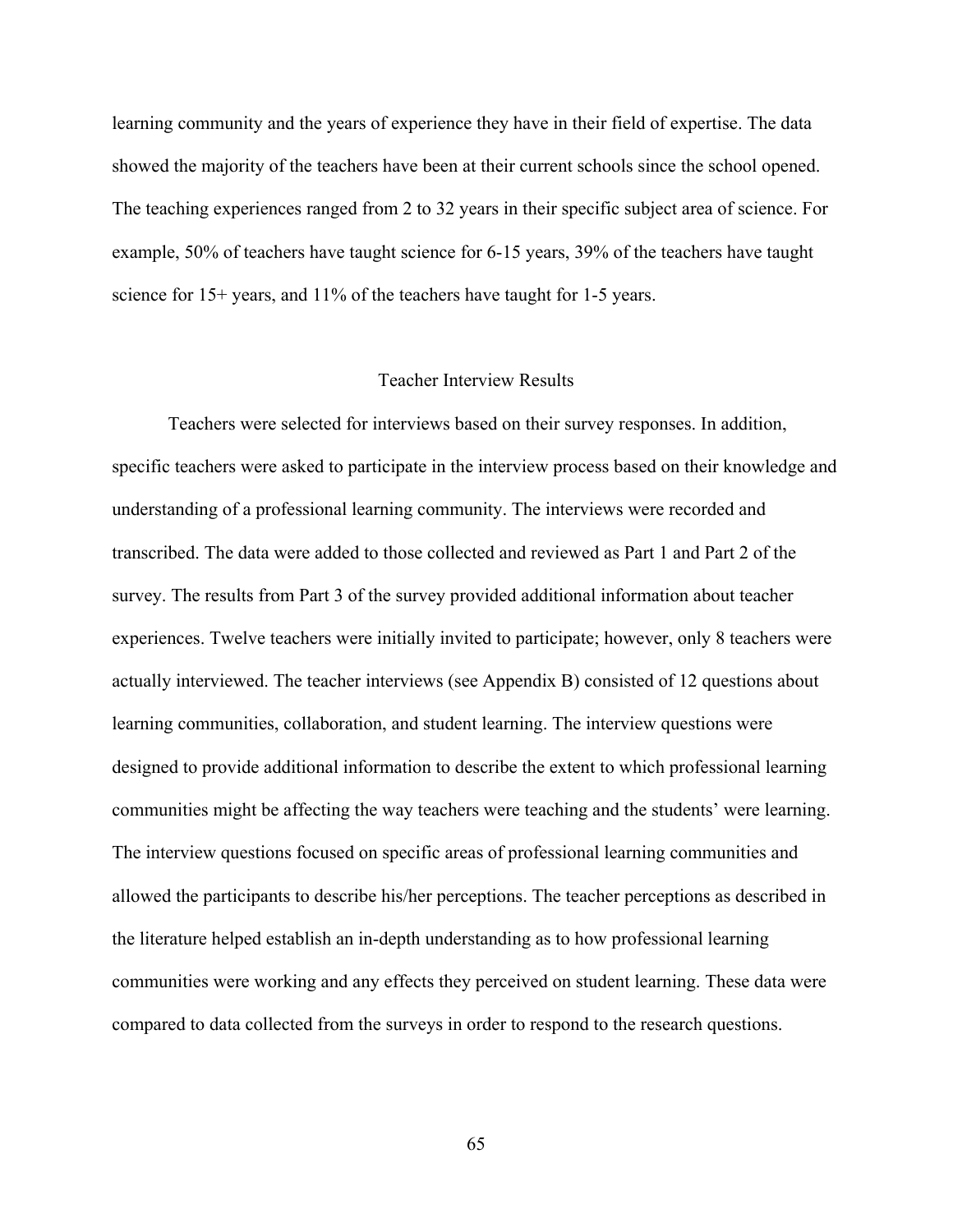The following are the results from the interviewees' responses. Some of the statements were made by more than one teacher. The responses to these questions are only reported one time, even if several teachers made the same comment. The results have been grouped according to the themes and arranged as teacher perceptions were used to respond to the research questions.

#### *Research Question*

 What are the teachers' perceptions of seventh grade learning communities' impact on teaching and on student learning in science?

Four themes were found: (1) learning trends, (2) organizational support for learning community, (3) enquiry orientation, and (4) protected time for joint planning. Interviews were conducted with eight teachers about their perceptions of professional learning communities, and about school culture and climate, collaboration, professional development, and team meetings. These major components were described by Little (2003) as making a difference in how teachers teach and how students learn. These questions enabled the researcher to understand teacher perceptions about the professional learning community models, and how they were perceived as benefiting teaching and learning. These data also help explain the attitudes and feelings of the individual teachers.

Teachers reported their perceptions about the significance of each of the categories in the professional learning community model used. Their comments support the themes as described by Bolam et al. (2005). The results of the survey and interview items in this study were similar to those found in the Bolam et al. study, with the main themes of learning trends, organizational support for learning community, enquiry orientation, and planning and development being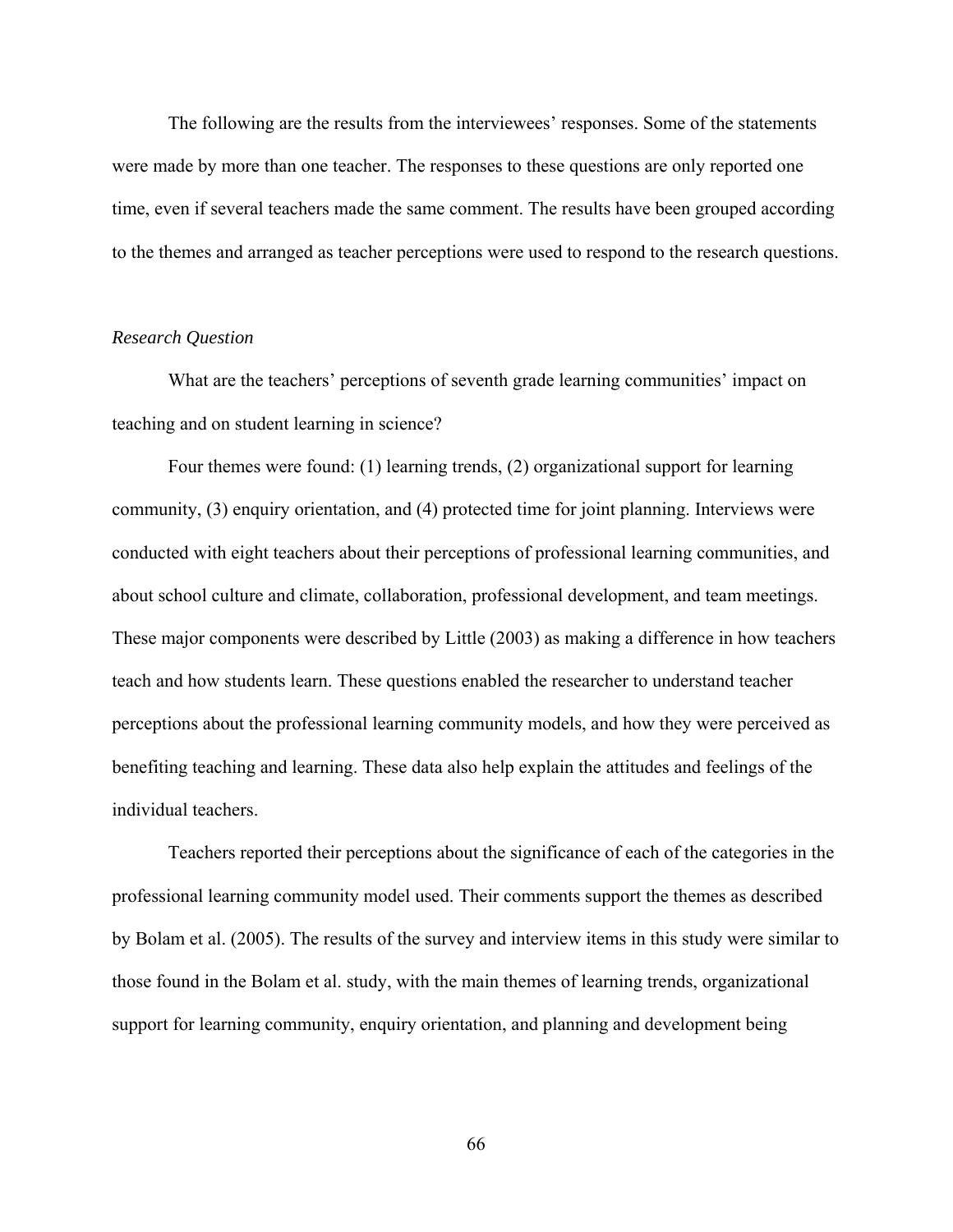perceived by teacher. However, only four of the themes identified in the Bolam et al. (2005) study were found in this study. These four themes are described separately.

## *Learning Trends*

Joyce (2004) described the need for continued professional development that provides teachers with content designed to develop skills and knowledge for effective use of teaching strategies. Professional development was a theme that the participants in this research perceived as being an important component of a professional learning community. Participants reported that professional development was needed in order to ensure teachers continued growth within their learning community. For example, one teacher said, "Teachers need to have continued protection of planning and be provided innovative training" (Teacher 1, School C). Another teacher stated, "It is important to give and take, to be willing to try new things, and not become stagnant and lose focus" (Teacher 2, School B). The items reported by teachers were the importance of team meetings and their structure. For example, one teacher reported, "Creating an atmosphere when meeting frequently is part of a normal weekly activity" (Teacher 4, School B). Another stated, "We need to go beyond just planning together, but to analyze how it has helped student learning, and teachers establishing cohesiveness and setting (sic) up goals to work toward" (Teacher 7, School C).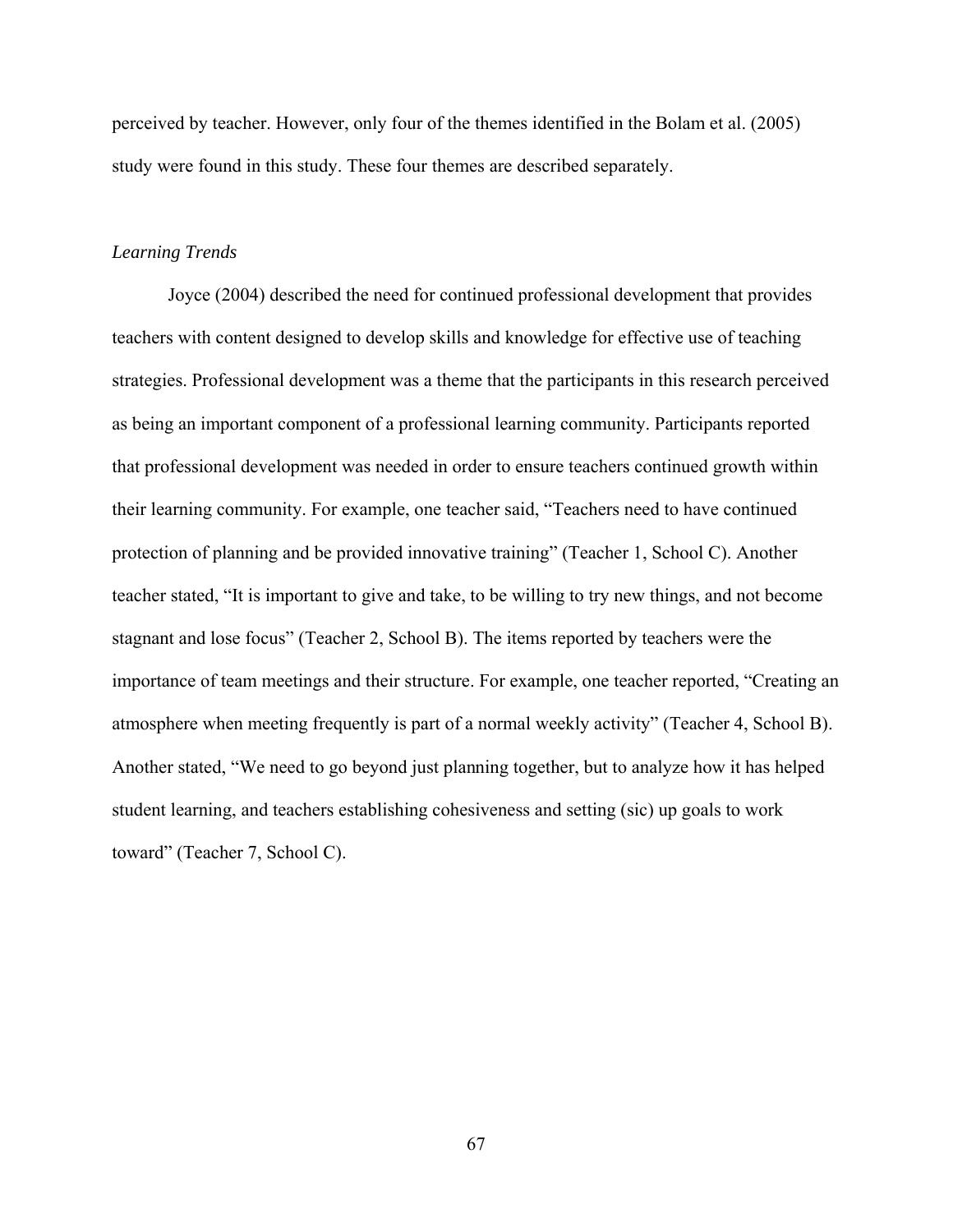## *Organizational Support for Learning Community*

The discussion of school culture and climate has been explained by King (2004) and Riley and Stoll (2004) as being one of the main contributors of a professional learning community. The researcher found this to be one of the major themes teachers perceived as essential to professional learning communities. This theme was consistently repeated through the reports of the teachers and their views on professional learning communities. Teachers reported their thoughts and ideas about school culture and climate; for example, "Teams establishing cohesiveness and setting up the goals for the team, mutual trust and respect for colleagues" (Teacher 7, School C). Another reported, "It is important to have a willingness to consider other teachers' ideas, and continuing to look at areas of weakness, and to critique each other constructively" (Teacher 7, School B). Teachers reported the importance of collaboration within the learning community. For example, one teacher said, "Collaboration should be part of the professional learning community to help discuss and improve the needs of the students" (Teacher 1, School C).

 Communication has been identified as one of the necessary components of a learning community by Joyce et al. (1998). All of the teachers here said that communication was a key component in order for a learning community to be successful and operational. One teacher reported, "Communication is needed in order for the learning community to work" (Teacher 7, School B). Another stated, "When an open line of communication is evident, team members feel they can be honest and trust the members of the group to be honest" (Teacher 9, School C). Still another reported, "Every member of the learning community needs to feel that he/she is an important part of the group and that his/her opinion matters. It is important for all of the team members to be able to openly discuss the topics at hand and move forward with group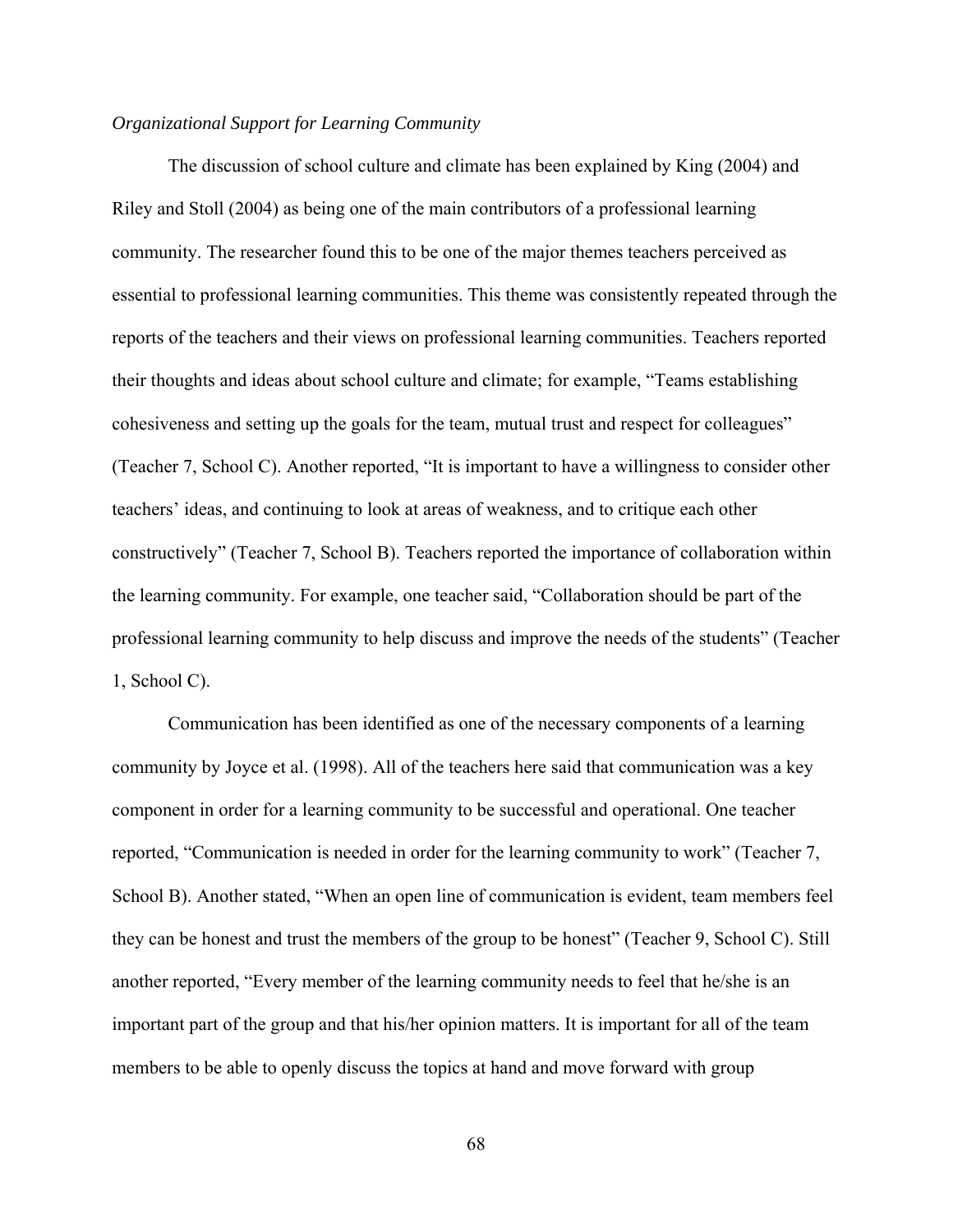consensus" (Teacher 1, School C). The participants consistently reported that communication was necessary in order for every member to feel part of the group and for the community to be successful.

Getting every team member to be "on board" is something that the teachers discussed as being a challenge for the learning community. One participant reported, "It is also challenging to get all of the members to be active participants, for example sharing ideas or lessons and contributing during meetings" (Teacher 3, School B). Another stated, "Ensuring that everyone is involved and working to better the team is a challenge" (Teacher 5, School B).

## *Enquiry Orientation*

According to Riley and Stoll (2004), collaboration is an ongoing process that involves teachers who are consistently working together to create a common goal through discussion, problem solving, and sharing knowledge to ensure the success of teaching and learning. Collaboration is one of the most often reported characteristics of a successful professional learning community. Teachers participating in this research consistently reported the necessity of collaboration and the significance it brings to regular team meetings and the success of the learning community. For example, one teacher reported, "Collaborating about curriculum, instruction, and assessments helps to ensure that the necessary components of the required academic knowledge and skills are being met" (Teacher 6, School B). Another stated, "It is important for our team to have a visual outlook that allows us to see the path ahead" (Teacher 1, School C). Still another reported, "Teachers are constantly assessing themselves by collaborating about the curriculum, instruction, and assessments that are being developed among our team" (Teacher 6, School B).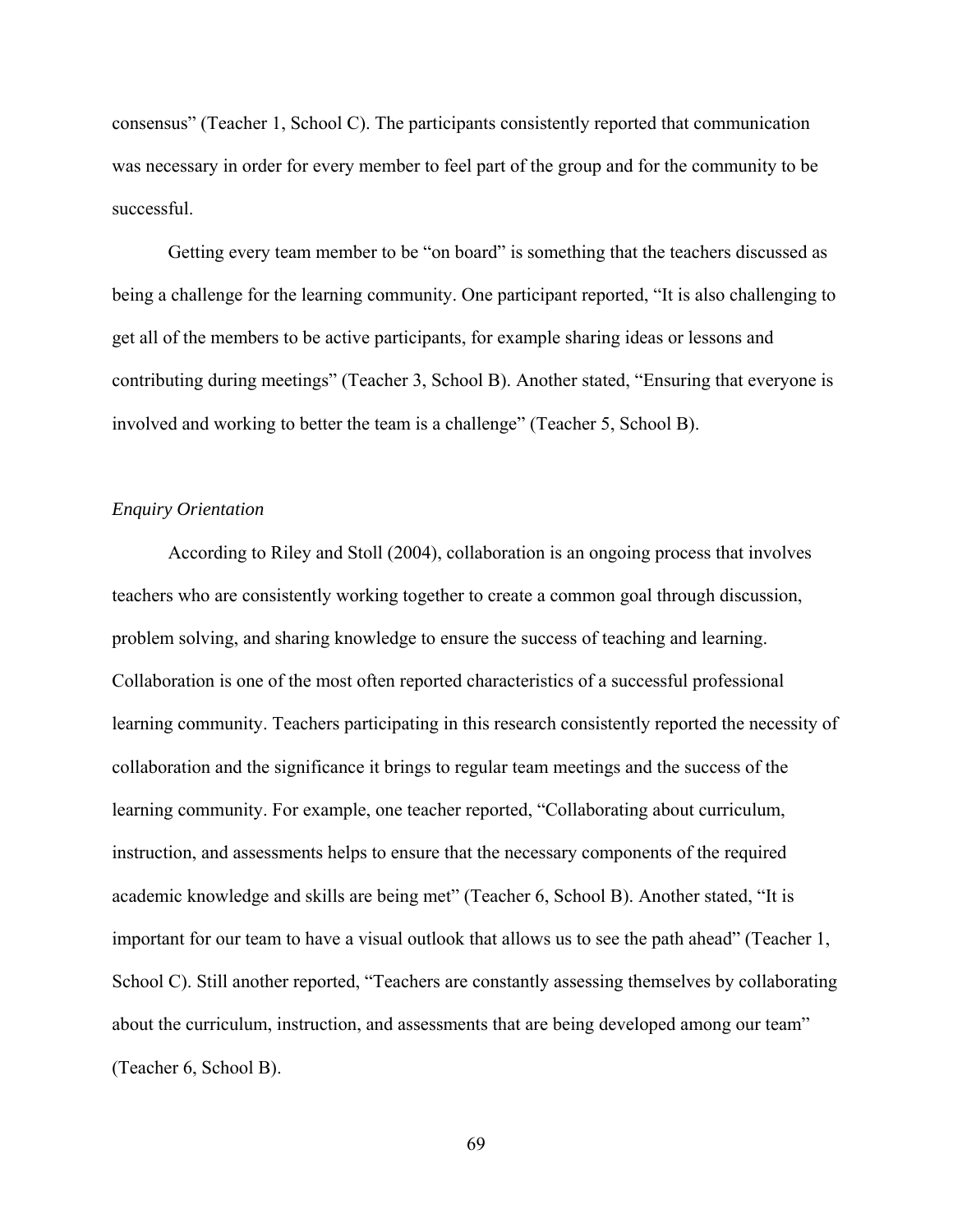According to the teachers interviewed, many goals were designed and set for each team.

The goals were designed by the school and by the team of teachers. One teacher reported,

School wide goals are designed by the Local School Plan for Improvement Committee (LSPI). These goals are used to guide our overall goals for the school. The administration team helps ensure that these goals are being met within each team of teachers through their weekly meetings. (Teacher 3, School B)

Another teacher stated, "Each team of teachers for each subject area sets goals for their specific group in addition to the goals that are designed for the school. Goals are set in place early in the year, based on student performance data" (Teacher 6, School B). Still another teacher reported,

Teachers work to analyze data on student learning and look for areas that need to grow. These goals are set and discussed each week by the team. The team discusses ways they can work to meet the goals and the best ways for this to happen. (Teacher 1, School C)

"The curriculum leader and team members are constantly working together to establish the weekly agenda where these goals are discussed on a regular basis," another stated (Teacher 6, School B).

Several strategies were described by the participants as being important to the success of a professional learning community. They included the following: common assessments, Criterion Referenced Competency Test (CRCT) data, benchmarks, writing scores throughout the school, and a group survey on how the learning community is working to accomplish the school's goals. Several teachers reported that common assessments provided data about their own personal teaching successes as well as student mastery on specific content. The CRCT data and benchmark data were also described as being used to show student growth and how well students understood and mastered the knowledge and skills for the specific science curriculum. According to Grossman (2001), it is important for teachers to continually monitor their understanding of specific content areas for their own development as a teacher as well as for the individual students.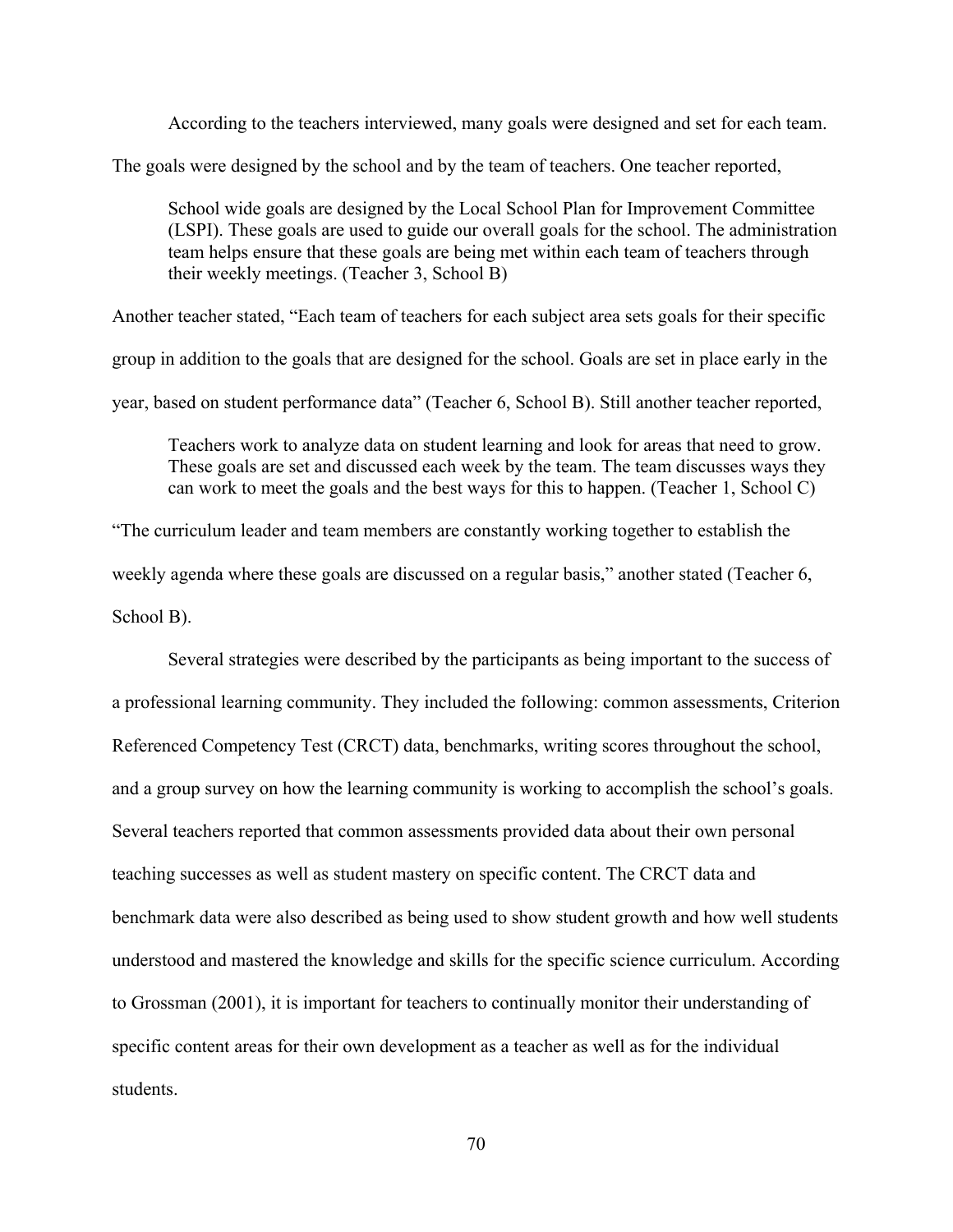Data use was identified by several participants as a help with planning. One participant stated, "Data helps (sic) us to develop lessons that are structured to ensure student learning is taking place. This may include lessons that require re-teaching specific subject matter or follow up lessons that revisit material to check for mastery" (Teacher 3, School B). Another teacher stated, "Assessment data should be used to guide instruction by reviewing frequently missed questions" (Teacher 7, School C). Still another reported, "Analyzing teaching methods to determine how effective they are is also an important job of the learning community" (Teacher 5, School B). One teacher said,

Just going over frequently missed questions and retesting does not give students a clear understanding of the material they are having a difficult time understanding. It is important for students to understand the material they are being taught, so they can obtain mastery on the subject matter. (Teacher 3, School B)

Several participants reported the use of common assessments. For example, one teacher stated, "Common assessments are pretty well developed and only require small amounts of adjustments from the team. This allows the group to focus more on sharing lessons, ideas, and experiences during collaboration time" (Teacher 7, School B). Another teacher reported, "Writing is one of the main focuses, that and the collaboration that takes place ensures that teachers understand the process and are clear about how writing instruction will take place in the classroom" (Teacher 5, School B). The teacher also commented, "This process is something that is new for a lot of the science teachers and it requires that teachers are well prepared in order to effectively help students to become successful writers in the science content" (Teacher 5, School B). As Little (2003) described, collaboration that takes place among the teachers provides them with guidance and support, when introducing new materials into the classroom.

Many teachers reported that team minutes or notes were an important part of the curriculum meeting each week. One teacher said,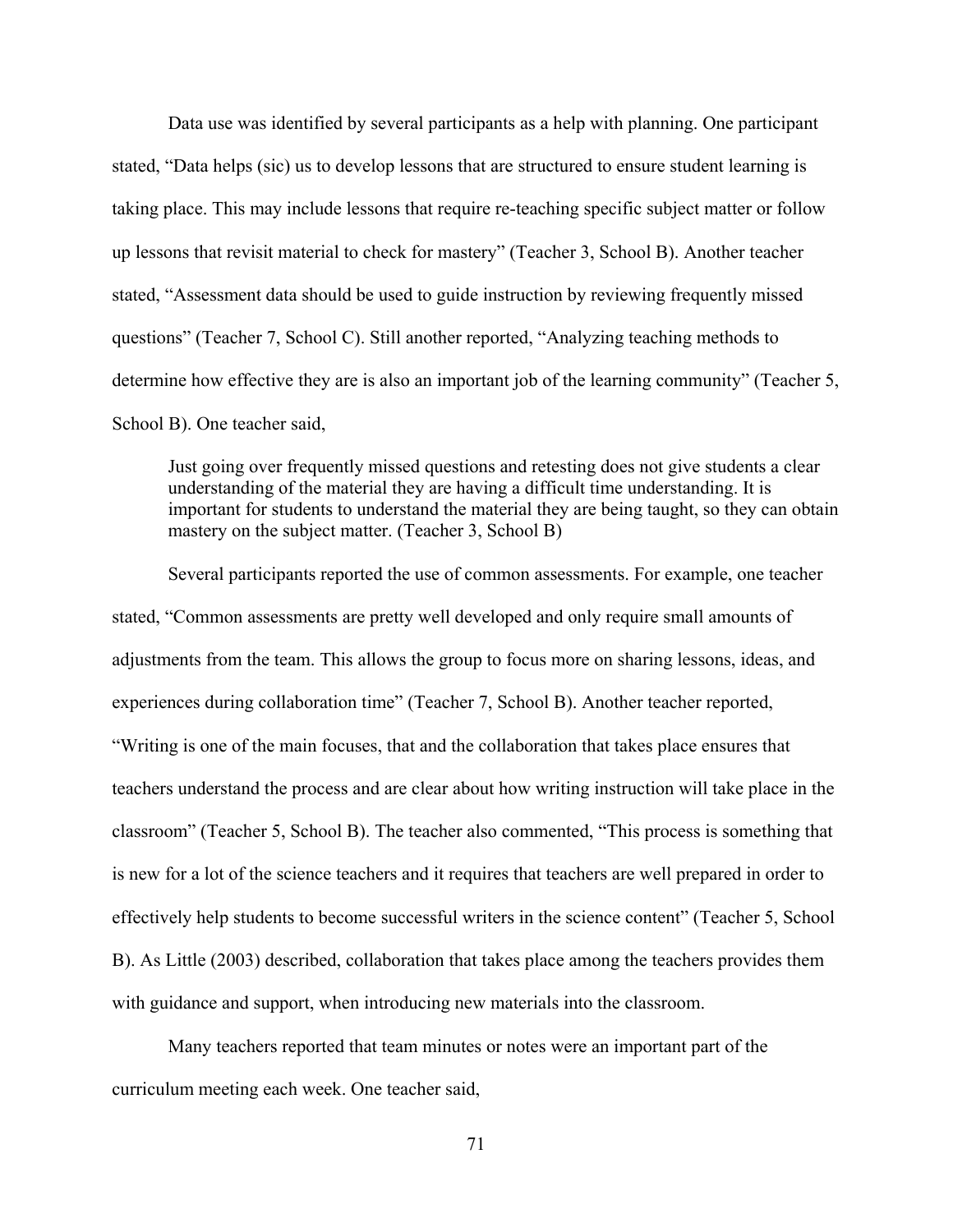Minutes are taken by a note taker at each meeting about the major topics that were discussed. These minutes are then typed up into a document and distributed to each teacher on the team. The administration also receives a copy of the document for their documentation about the meeting. (Teacher 7, School B)

Several teachers described how it helped to have the minutes from the meeting as a refresher of

the points that were discussed. One teacher reported,

Meetings sometimes become intense and time gets away from us as we are collaborating and planning. I sometimes forget to write a note for myself and the minutes are good reminders about the meeting and things that I may need to go back and do. (Teacher 9, School C)

Several teachers reported that they printed the minutes and kept them for their own records.

Overall, teachers seemed to think the minutes were something that were useful and helped them reflect on the specific topics that were important from the meeting. Only one teacher reported

that the minutes were not something that she/he used that often.

## *Planning and Development*

Teachers reported that team meetings were necessary and critical to the professional learning community. Teachers described the weekly meeting as being an important component that allowed them to revisit specific topics as a whole group with little time lapse between meetings. One stated, "Teachers are able to discuss issues in curriculum and instruction more frequently, which allows teachers to provide opportunities to evaluate the lessons and adjustments can be made to the curriculum and instruction when necessary" (Teacher 3, School B). Another teacher reported, "Meeting on a weekly basis is believed to provide teachers with the necessary amount of time that is needed to accomplish these goals" (Teacher 6, School B).

According to Little (2003), collaboration is a major component of a learning community. All of the participants described collaboration as essential and important for their learning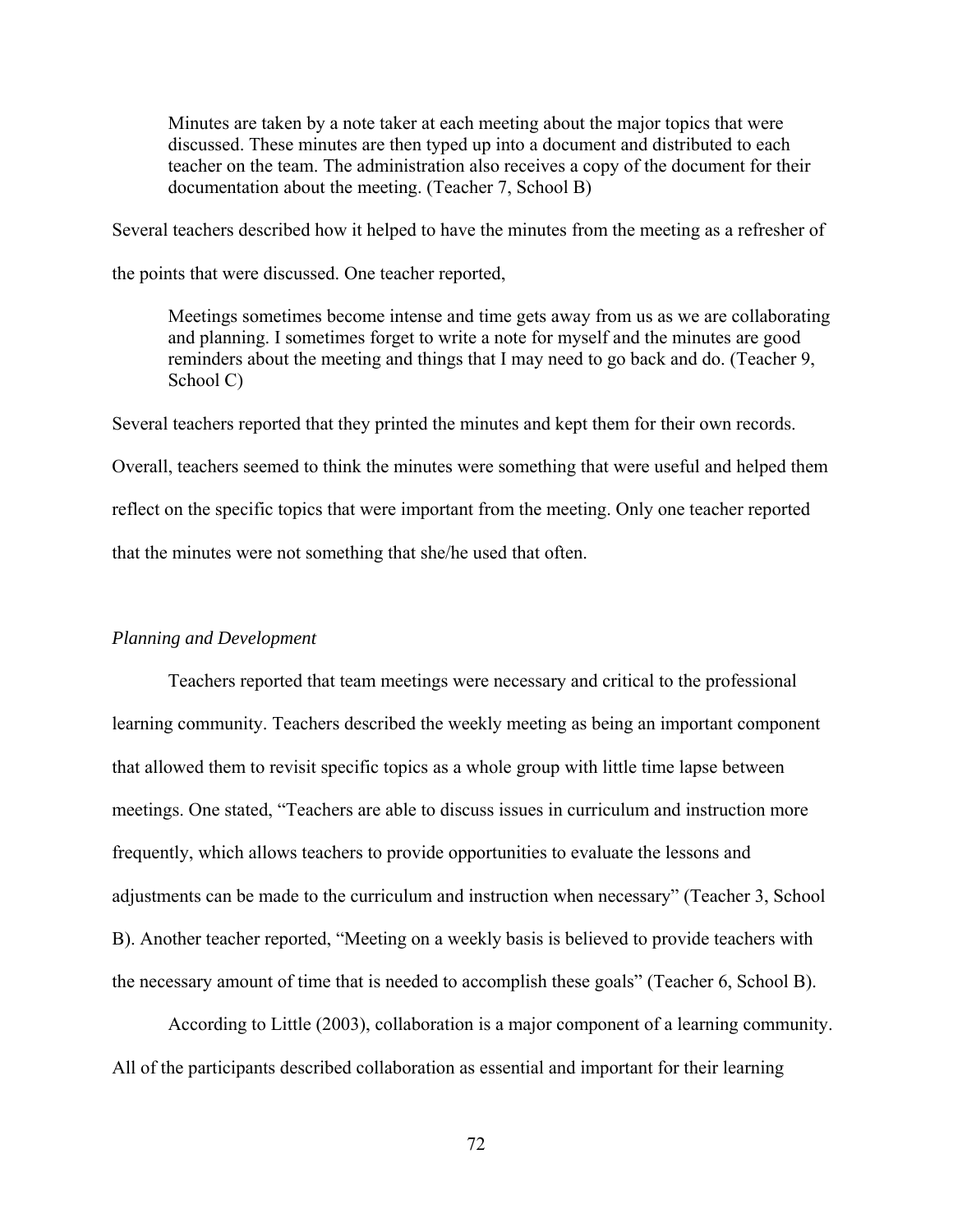community. The following are quotes taken from teachers' perceptions about collaboration, and how it is working for their learning community model. According to the participants interviewed, collaboration was necessary and allowed for problem solving to occur among the team. One teacher said, "Developing and implementing lessons that are effective is difficult and time consuming" (Teacher 6, School B). The participants reported the importance of collaborating about curriculum, instruction, and that assessments helped to ensure that the necessary components of the required academic knowledge and skills were being met. A teacher stated, "When we meet as a team regularly we can plan the instructional strategies that will be most effective in order to maximize student learning. This helps us know where we are going as a team" (Teacher 9, School C). Another stated, "It is important for our team to have a visual outlook that allows us to see the path ahead" (Teacher 1, School C). Still another reported, "Teachers are constantly assessing themselves by collaborating about the curriculum, instruction, and assessments that are being developed by the team of teachers" (Teacher 6, School B). Several teachers commented about the curriculum and how it was important to the success of the students. One teacher said "Our collaboration time gives us time to align our curriculum with the instructional strategies that we use in the classroom" (Teacher 6, School B). Another stated,

Professional learning communities are made up of teachers with a variety of strengths. The strengths of one teacher can help another teacher that may not be as strong in a specific area. Providing those teachers with the ideas and experiences can in turn make the entire team stronger. (Teacher 1, School C)

Teachers reported the importance of preparedness in the classroom and how being properly prepared for classroom instruction can sometimes be one of the biggest challenges for teachers. For example, King (2004) described how professional learning communities are designed to enable teachers to discuss these types of challenges before the members of their learning community. Several teachers expressed the importance of sharing their ideas, lessons,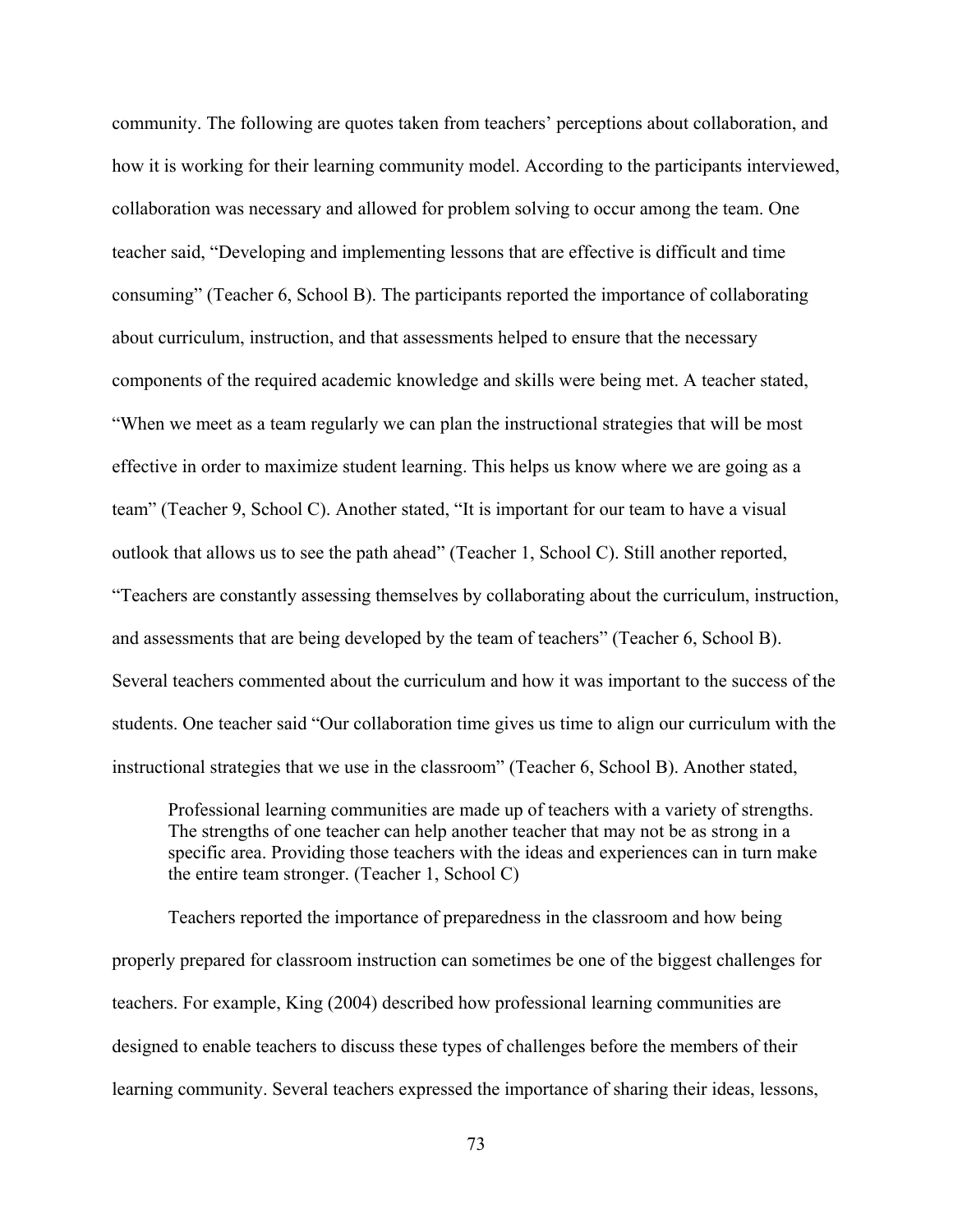and experiences with other teachers within the group. For example, the following are typical statements teachers made during the collaboration process among their learning community. One teacher said, "Everyone is gaining something from the team members and taking useful information back to the classroom" (Teacher 9, School C). Another stated, "Teachers can help each other discover better ways to reach students and be effective teachers" (Teacher 7, School C). This type of discovery comes from collaboration that provides opportunities for teaching and learning to take place on a consistent basis.

 Common assessments help teachers know where the curriculum and instruction need to be focused. One teacher said, "The academic knowledge and skills (AKS) should be looked at carefully in order to develop common assessments that cover that appropriate material" (Teacher 3, School B). Another stated, "The assessments guide the curriculum and instruction, which helps teachers determine which lessons will help maximize student learning" (Teacher 6, School B). Still another reported, "When common assessments have been scored, it is important for teachers to look at the data and determine if the assessment accurately measured the curriculum and instruction that was taught" (Teacher 7, School B). Another stated, "Assessments identify the questions that students found more challenging and more often missed. These questions should be discussed and reviewed for future re-teaching of the subject matter" (Teacher 3, School B). The teacher interviews suggested that common assessments gave meaning to the student data and learning and provided the teachers with a map that helped them know where the curriculum and instruction should be focused.

Several participants reported that meeting on a weekly basis allowed teachers to revisit specific topics as a whole group with little time lapse between meetings. One teacher stated, "There are set goals that each team must reach throughout the year including designing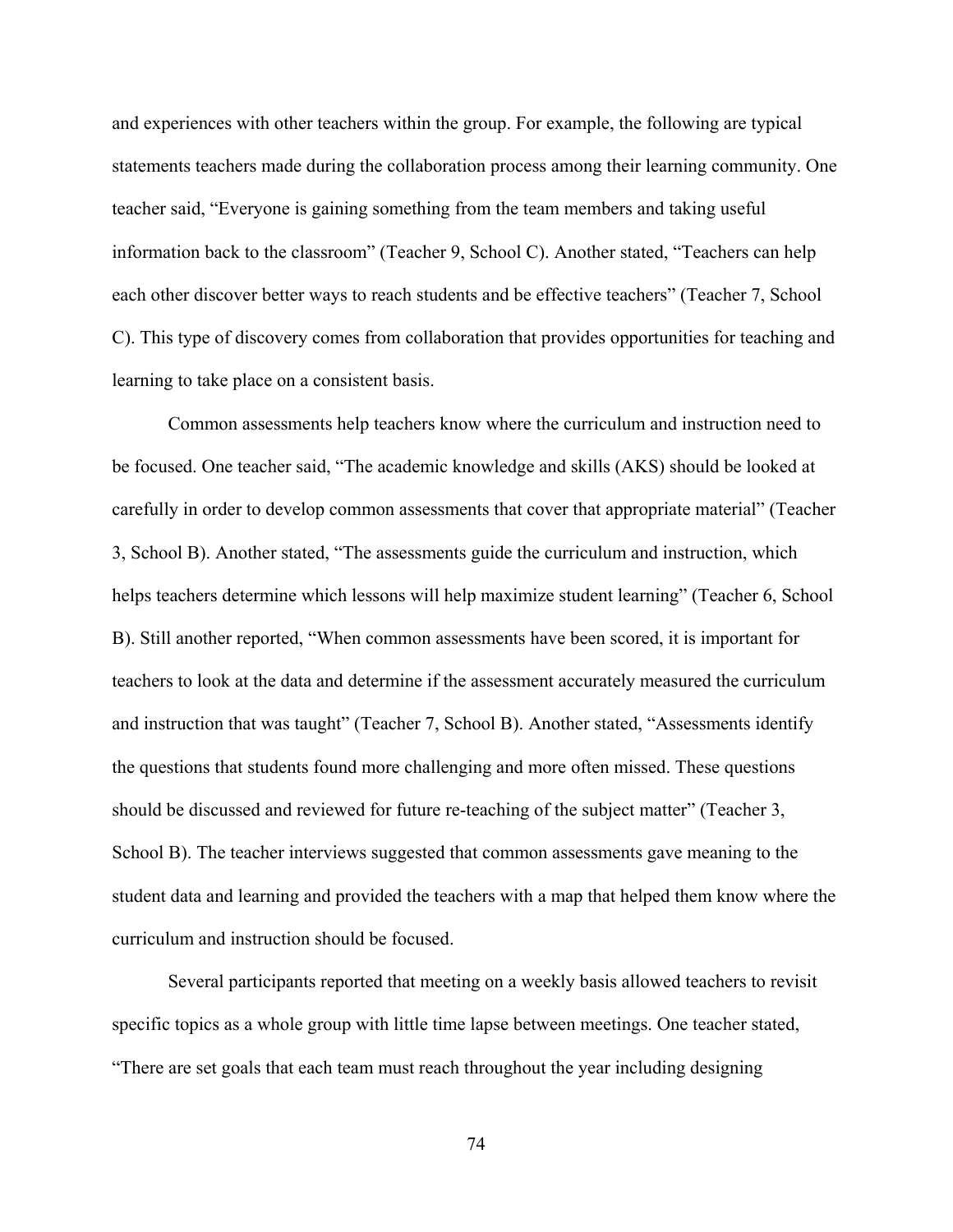assessments, sharing lesson plans, discussing strategic teaching strategies, reviewing data on assessments, and curriculum and instruction implementation" (Teacher 3, School B). According to Little (2003), meeting on a weekly basis is believed to provide teachers with the necessary amount of time needed to accomplish these goals.

 Several teachers reported that the factors within a learning community model contribute to student success. These teachers described how students benefit, for example, "Students benefit when teacher collaboration is taking place about curriculum and instruction on a regular basis" (Teacher 5, School B). One teacher said, "Student success can also be attributed to teachers sharing ideas among the team" (Teacher 3, School A). Another teacher stated, "It helps when developing instructional strategies that are focusing on student learning" (Teacher 5, School C). Another argued, "Teachers who consistently work together and share ideas help each other learn and at the same time are positively affecting student learning" (Teacher 7, School C). All of the teachers that were interviewed discussed the importance of collaboration and how this was necessary in order for the learning community to be successful.

#### Summary of Teacher Survey Results and Teacher Interview Results

Two types of data were used to answer the question: A teacher survey (Appendix A) and an interview (Appendix B). The survey included 43 survey questions and 5 questions about teacher perceptions on professional learning communities. Four themes were found: (1) learning trends, (2) organizational support for learning community, (3) enquiry orientation, and (4) planning and development. Interviews were conducted with eight teachers about their perceptions of professional learning communities, and about school culture and climate, collaboration, professional development, and team meetings. These major components were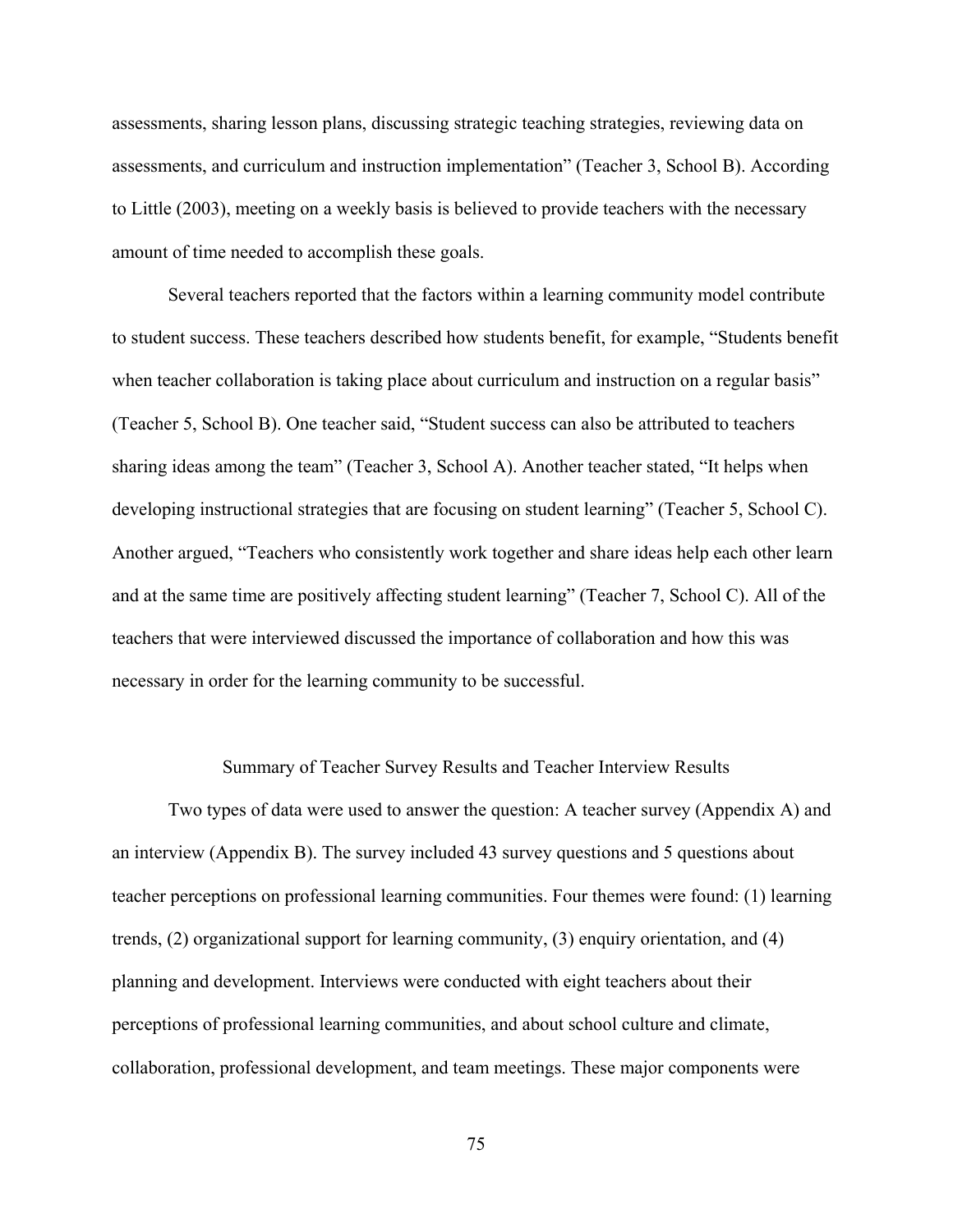described by Little (2003) as making a difference in how teachers teach and how students learn. These questions enabled the researcher to understand teacher perceptions about the professional learning community models, and how they were perceived as benefiting teaching and learning. These data also help explain the attitudes and feelings of the individual teachers.

Teachers reported their perceptions about the significance of each of the categories in the professional learning community model used. Their comments support the themes as described by Bolam et al. (2005). The results of the survey and interview items in this study were similar to those found in the Bolam et al. study, with the main themes of learning trends, organizational support for learning community, enquiry orientation, and planning and development being perceived by teacher. However, only three of the themes identified in the Bolam et al. (2005) study were found in this study.

The collected data provided specific information about the perceptions of seventh grade science teachers of a professional learning community model. Teachers described their observations and perceptions about a learning community model, and how specific practices, such as consistent collaboration and team planning, are probable contributors that may lead to successful teaching and learning. For example, one teacher reported "A collaborative setting allows teachers to bounce ideas off one another and provide suggestions, so that they can improve lessons that are beneficial to all students" (Teacher 3, School B).

Through the use of the two data sources, surveys and interviews, the researcher found four common themes that support the idea of a professional learning community and the characteristics that teachers perceived as contributing to successful teaching and learning. The four themes that have emerged from the research include the importance of learning trends,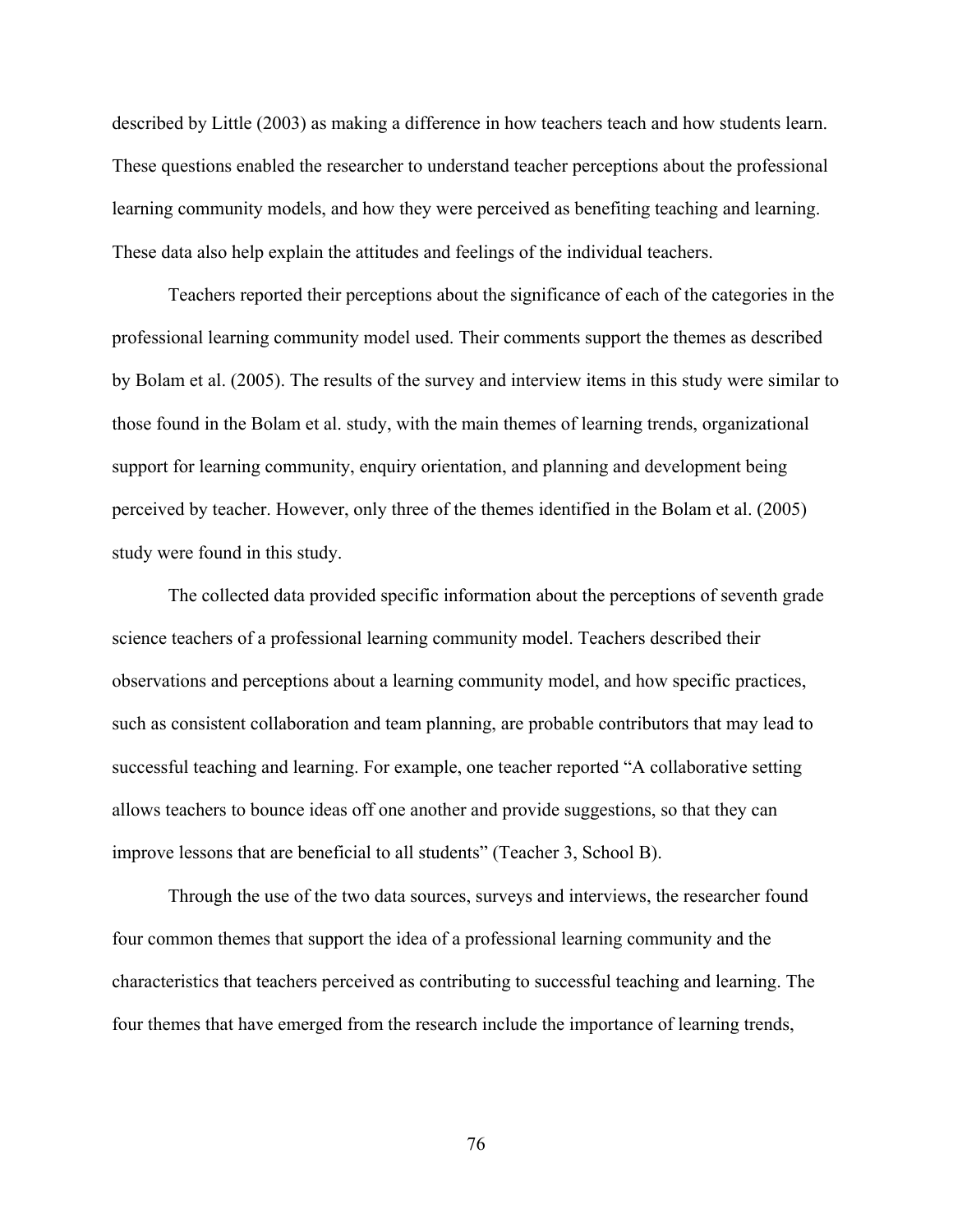organizational support for a learning community, enquiry orientation, and the provision of planning and development.

The teachers perceived that a professional learning community model was a major part of the school dynamics in each of these three schools. For example, one teacher reported the following:

Our team is constantly striving to create engaging lessons, mutual trust and respect for colleagues is important for our team, collaboration is key to improvement of student learning, and our team of teachers are consistently working together to create effective learners. (Teacher 2, School B)

King (2002) described the importance of the school culture and climate within a school as being the driving force of a strong, successful learning community that is able to establish clear, concise goals and carry out those goals successfully. Hoy and Hoy (2006) explained how the use of professional learning communities may help establish the climate within the school, based on how the learning communities are implemented.

Collaboration, as described by Riley and Stoll (2004), is seen as a necessary component of a successful learning community. According to Joyce (2005), professional development should provide faculty members with an understanding of the process of change, provide teachers who are credible to the practice, and should take place on more than one occasion. Grossman (2001) explained how teachers needed to find and schedule time during the school day to enable teachers to meet and collaborate on a regular basis. These themes are discussed as being key components for a successful learning community, which may work to ensure teaching and learning that promote successful student learning.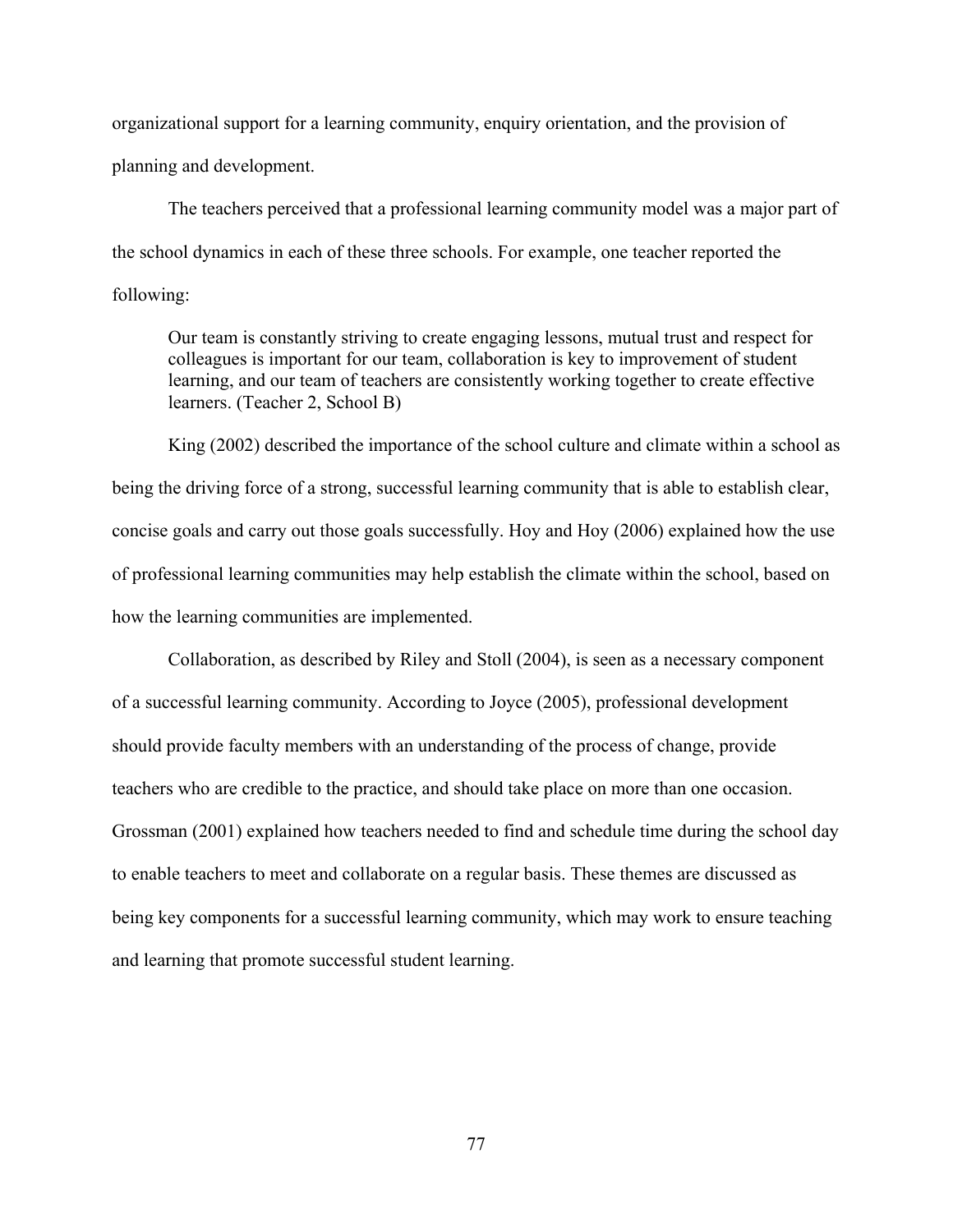## Summary

This chapter reviewed the data collected during this research that provided some evidence that supports the idea of a professional learning community model. The researcher has identified four themes: learning trends, organizational support for a learning community, enquiry orientation, and planning and development, which seemed to be the most significant, according to the data collected in this study about professional learning community models as perceived by participants in this study. Chapter 5 will report the summaries and conclusions found in this study.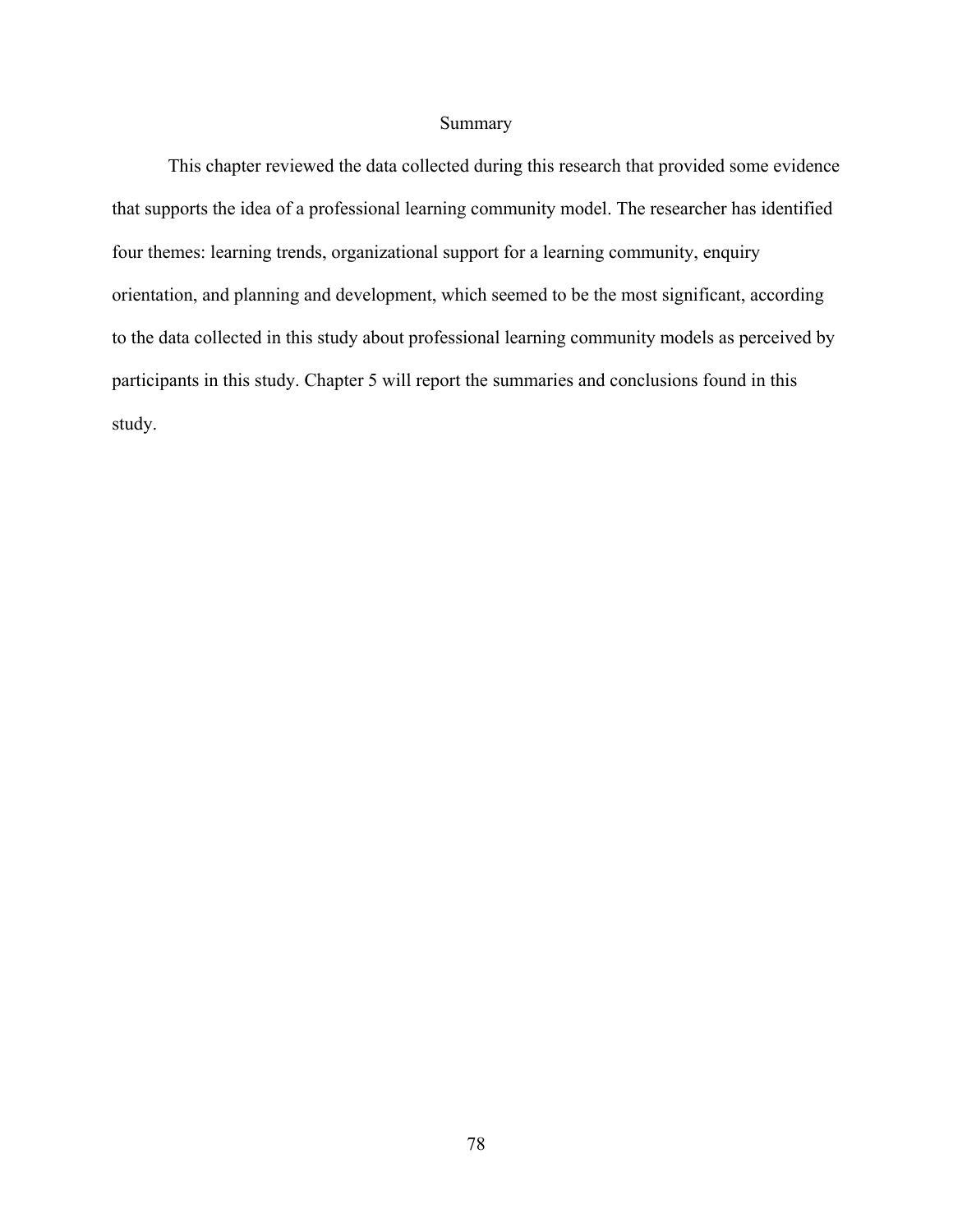### CHAPTER V

#### CONCLUSION, SUMMARY, AND DISCUSSION

#### **Introduction**

This chapter includes a summary of the findings, discussion of results, implications, and recommendations for future research on professional learning communities. The purpose of this study was to determine teacher perceptions about how three Gwinnett County middle schools were working as professional learning communities. According to Little (2002), understanding how teaching affects student learning enables teachers to focus on ways to improve instructional strategies and student learning through their collaborative efforts.

This study investigated how learning communities may affect teaching strategies that may have an impact on student learning. The researcher used a slightly modified version of the Bolam et al. (2005) survey and teacher interviews to collect data for this study. One primary research question was developed by the researcher: "What are the teachers' perceptions of seventh grade learning communities' impact on teaching and on student learning in science?"

The researcher selected three middle schools with similar demographics and school size to examine the perceived effects of a professional learning community model and the effects on teaching and learning. Twenty-five teachers were asked to participate in the study. Of the 25 surveys that were administered, 21 were returned for a response rate of 95%. Teachers were selected, based on their responses to the survey, to participate in an interview. Of the 12 teachers selected, 8 agreed to participate in the interview portion of the study.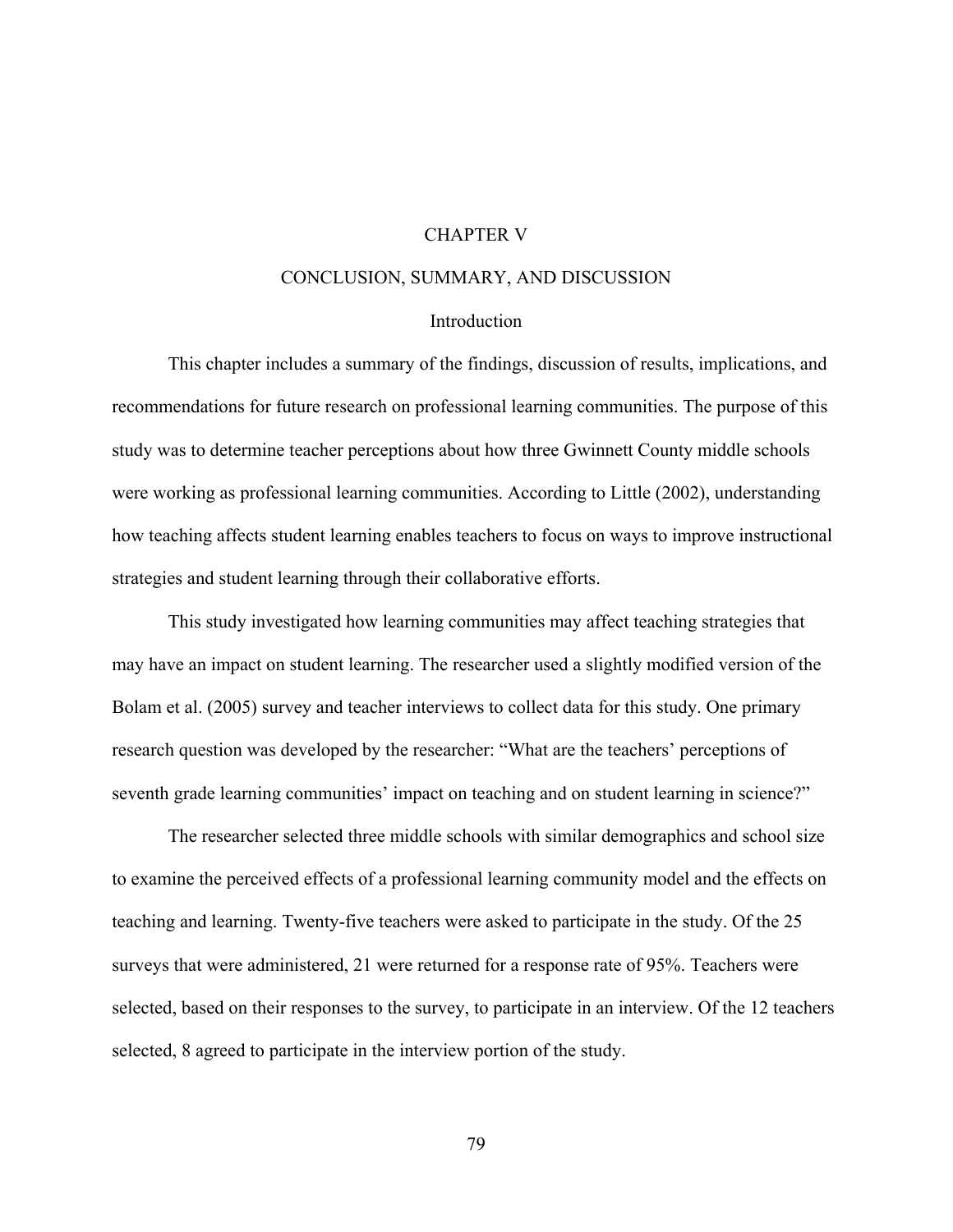This study was based on a theoretical framework, about the use of professional learning communities. According to Joyce (1989), professional learning communities should provide opportunities for collaboration and support for teachers, so that curriculum and instruction can be designed and implemented for maximum student learning. Works from Dewey (1933) and Meiklejohn (1932), and their ideas on student- centered learning, along with the ideas about professional learning communities from recent research of Little (2002), King (2002), and Joyce (2004) that encourage teachers to work collaboratively to discuss, create, plan, implement, and solve student learning problems related to curriculum, were used. Teacher collaboration is believed to create opportunities that may have a positive impact on effectiveness of instructional strategies and on student learning as described by Bolam et al. (2005) and Schmoker (2006).

### Discussion of the Findings

 Professional learning communities have become a popular topic in education over the last 2 decades. However, research that has been conducted on this topic has focused more on reviews or suggestions about professional learning communities and teams working together through collaboration instead of any effects on student learning. When reviewing research on professional learning communities, it became evident that the term "professional learning community" has a variety of meanings for different individuals, groups, and audiences; for example faculty learning communities (FLC); communities of learners; knowledge building communities; school assistance and intervention teams (CAI); and curriculum, instruction, and assessment teams (CIA) are just a few. However, many of the practices that are used in implementation efforts portray similar characteristics.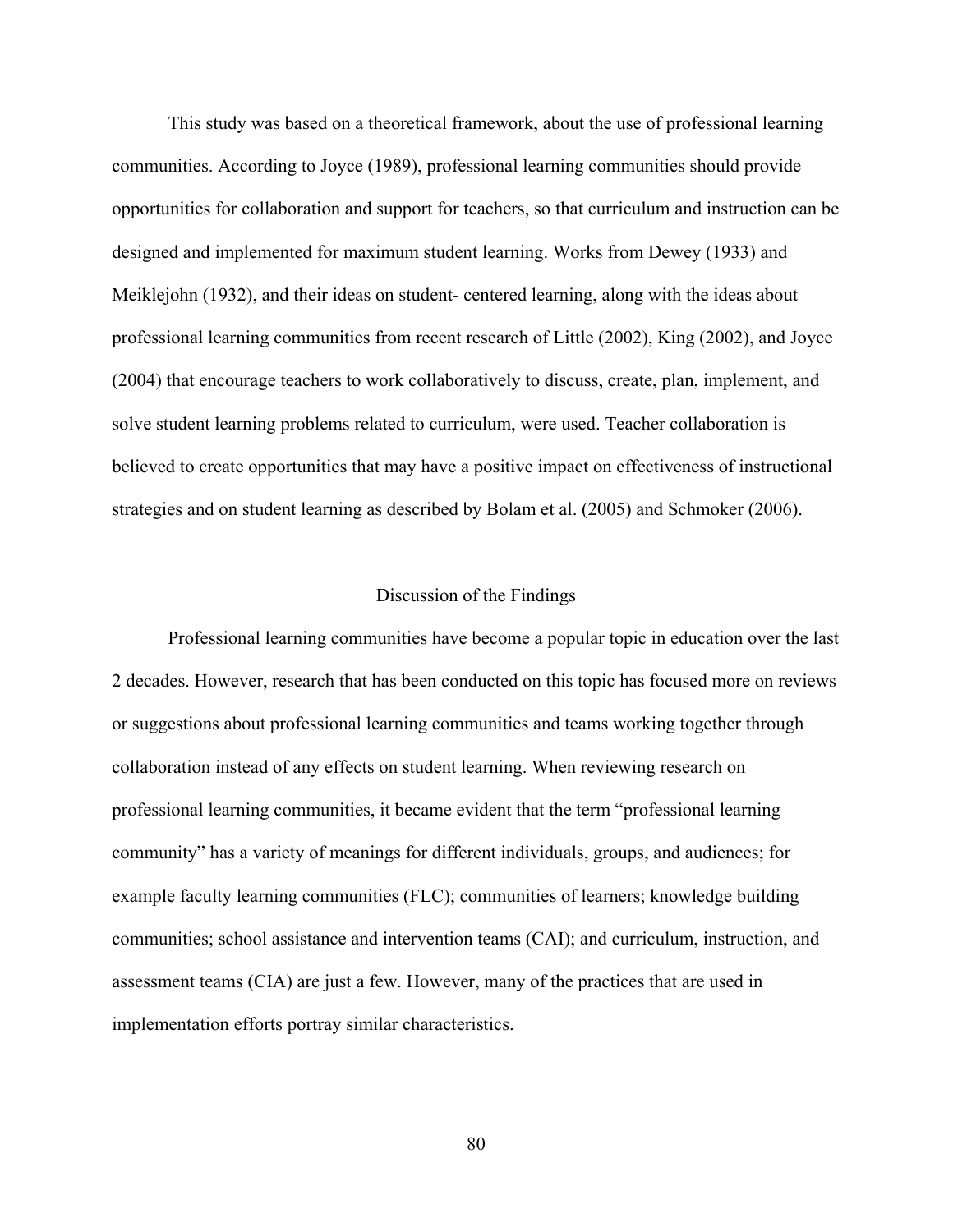The researcher identified several components in the literature review to help provide a more in-depth understanding about the research on professional learning communities. In this research, four primary themes were perceived to be present, and were believed by the study participants to be important in the development of effective instructional strategies and in the improvement of student learning. These components include organizational support for the learning community, updated information on learning trends, enquiry orientation, and planning and development. Prior research on professional learning communities does not include much supportive data about effects of professional learning communities on teaching and learning.

 In the Bolam et. al. (2005) study, support staff involvement was discussed as one of the four themes of the study. The data provided evidence to show that the involvement of the support staff was important. However, the data that were gathered in this study on professional learning communities showed only some importance in regard to support staff involvement. The literature suggests that support staff involvement is important and part of a professional learning community. However, the literature also describes several key components of a professional learning community. Due to the minimal support for support staff involvement in this study, a theme did not emerge.

The study conducted in three Gwinnett County middle schools provides some evidence that the teachers perceived that the professional learning community models used by the three middle schools may be affecting student learning. The three middle schools in this study do not label their collaborative teams as professional learning communities; however, the data collected offers supportive evidence to suggest that these schools portray the characteristics that have been described by Joyce (2004), King (2002), Little (2002), and Schmoker (2004) as professional learning community models.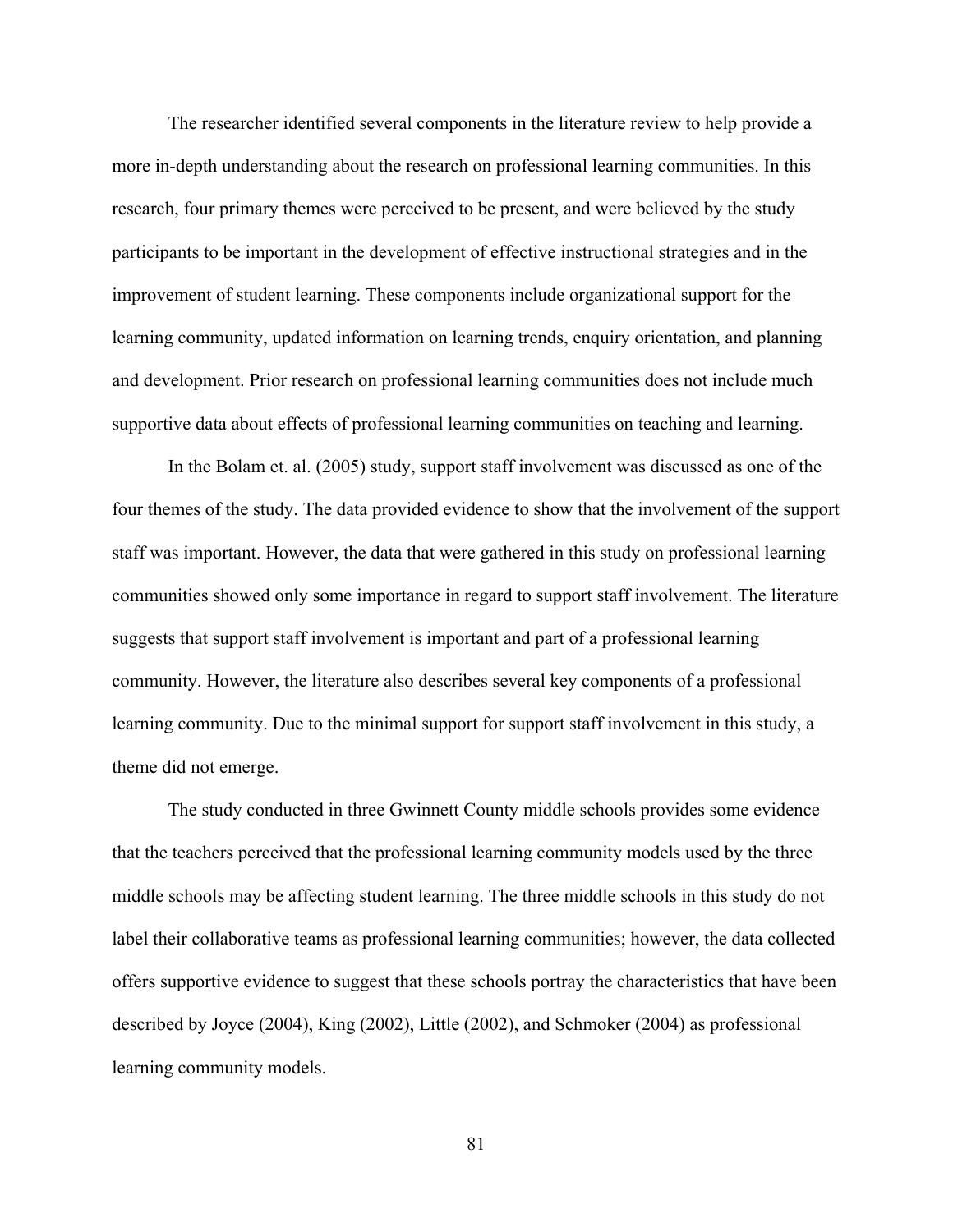This study investigated the relationship between professional learning communities and the perceived impact they may have on teaching and learning. Data showed the presence of characteristics of a professional learning community and the components that focus on the collaboration as presented in these learning communities. Teacher perceptions about professional learning communities were described. Purposefully selected participants provided additional interview data about teacher perceptions. These data provided the researcher with details and information that were supportive of the use of professional learning communities in this study.

As our nation's focus on education has continued to tighten over the past decades, the demand for greater accountability and responsibility has increased. This demand has forced educators to look at teaching practices and to access how they are affecting student learning. This study has provided some data on how teachers from the three middle schools believe professional learning communities are providing the necessary components that may be working to ensure that teaching and learning are the primary focus in education today and in the future.

Professional development was discussed by the participants as being a major component to a successful learning community. According to Eaker et al. (2002), the staff development process should provide the entire staff with a number of staff development opportunities throughout the entire program, during implementation, and even thereafter. This provision of new learning opportunities is a critical part of ensuring that growth takes place among the members of the learning community throughout the year. The participants in this research reported that professional development within the team was important. This characteristic of a professional learning community is important in continuing to build good teaching practices that are changing the way teaching and student learning are taking place in the classroom.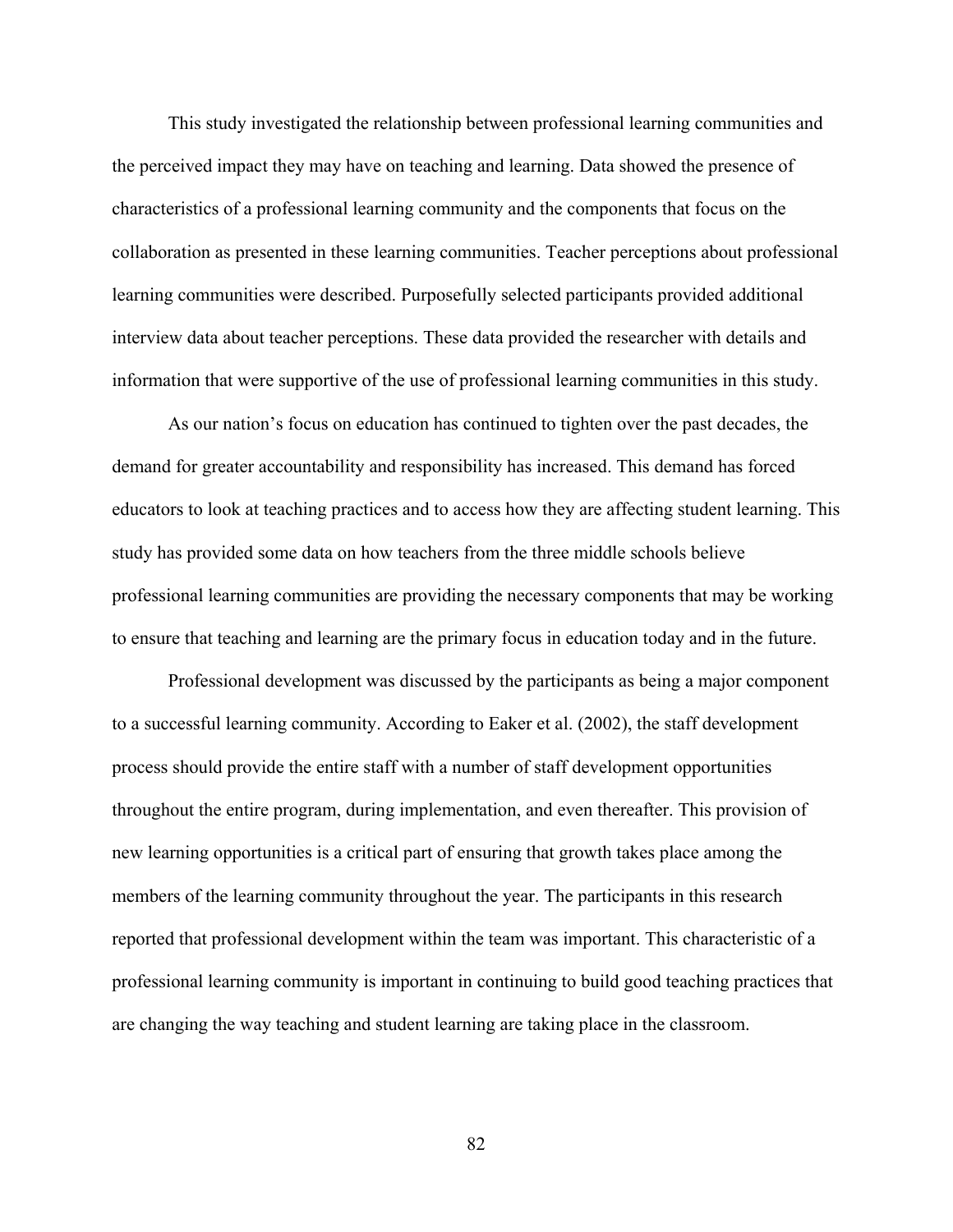The climate and culture of a school were determined to be one of the characteristics that developed throughout this research. The participants described the importance of having a welldefined climate and culture in order for the learning community model to be successful. The participants expressed their ideas about how the climate and culture should be designed as to provide a professional learning community that contributes to better teaching practices and student learning. As the research suggests, a professional learning community must have the necessary support in order to effectively impact teaching and student learning. The data show that this characteristic was believed to be evident in an operational professional learning community and the participants provided some evidence to show this as being a contribution to a professional learning community.

Collaboration was frequently discussed by teacher participants. In all of the data collected, collaboration was described most often by the teachers, and the importance of collaboration was evident among their learning community. Teachers reported that collaboration was important in order to hold in-depth conversations about the curriculum, instruction, and assessments on a regular basis. They reported that this process was one of the key components of their collaboration process, and that it positively affected student learning in their schools. This characteristic seems to influence the success of a professional learning community.

If collaboration is taking place and teachers are talking and discussing curriculum and instruction on a regular basis, it is going to make a difference in the classroom. Assessing how these teaching practices are working allows teachers to approach teaching with student learning in mind. According to the teachers who participated in this study, constantly discussing the curriculum and instruction enabled the team to more effectively align the curriculum to meet the needs of the students through purposeful instruction.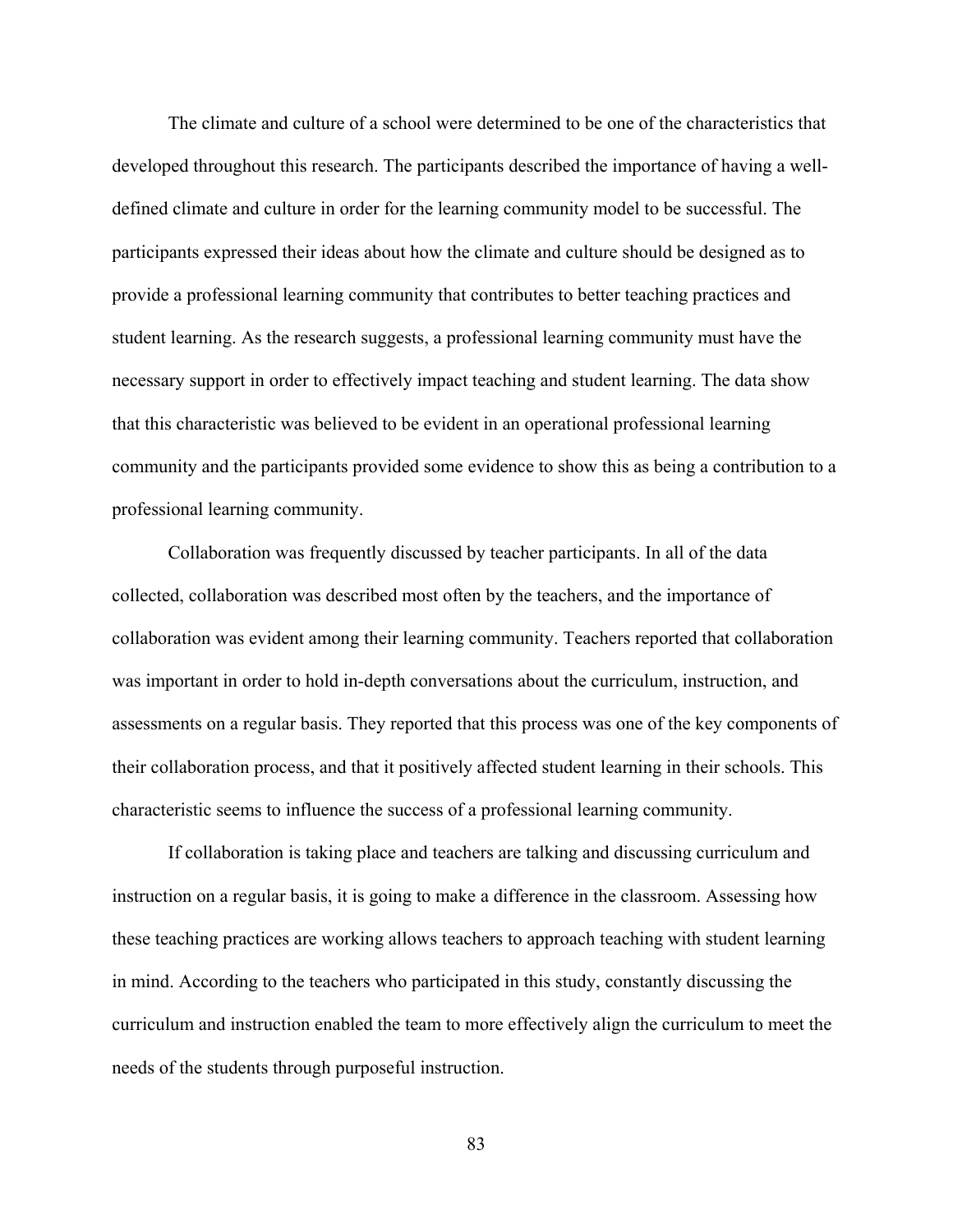According to Little (2003), team meetings provide a place for teachers to come together to plan and design effective teaching strategies on a regular basis. In the schools in this study, the structure of the team meetings was an important part of the success of the learning community. According to Hord (2008), team meetings should have a purpose and the usefulness of time should also be considered. Hord explained how learning communities organize teachers, so they are better able to engage in purposeful, collegial learning.

#### Limitations

 The research has limitations that may have affected the outcomes of the study. Participants for this study had a variety of teaching experiences. The teaching experiences and years of teaching in their subject areas varied from school to school. These experiences may have had an effect on the knowledge and understanding each teacher had about professional learning communities, including specific instructional strategies that affect student learning in science. Another limitation is that the surveys and interviews collected only teacher perceptions, which may differ from what actually happened.

#### Practical Implications

 According to Bolam (2004), professional learning communities are designed to ensure that teachers have the opportunity to work in a collaborative setting on a regular basis to develop, plan, and implement teaching strategies that promote student learning. The idea of a professional learning community must be studied to determine any evidence that suggests teachers work to promote student learning. This study was conducted to determine how professional learning communities were impacting teaching strategies and student learning. The results of this study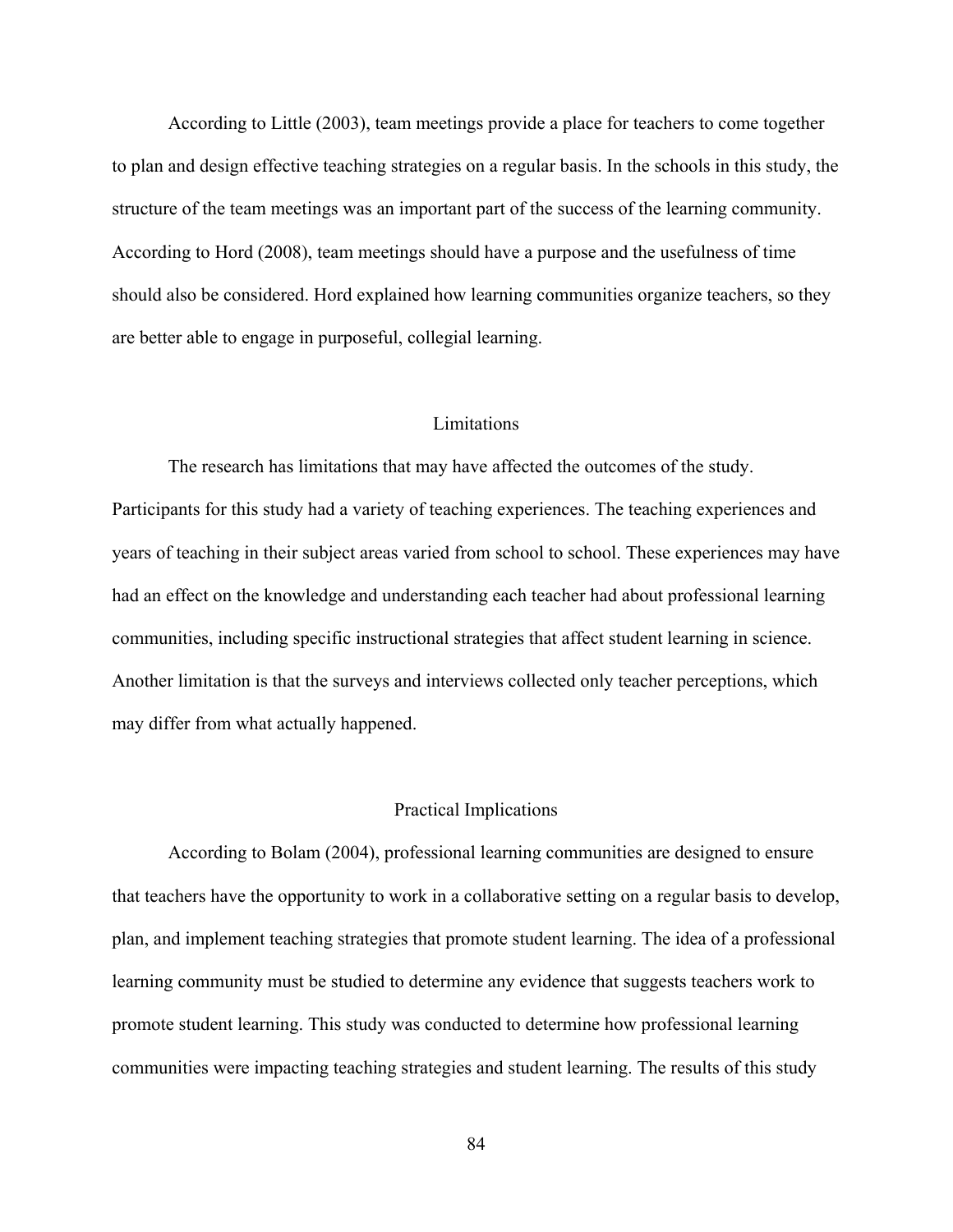provided the researcher with four themes that provided continued support for a professional learning community. The implications from this study can provide educators with a basis of information to help design learning communities that can be used to improve teaching strategies and student learning.

 The findings from this study provide educators with a professional learning community design that can be created for their school. Once the school determines its goals and visions, then learning communities can be put in place. The learning community will be the place where effective teaching strategies, strengths and weaknesses of students, and continued assessment of successful teaching and learning are shared and discussed. The literature can also be helpful for educators, as they are trying to better understand professional learning communities and how they are changing teaching practices and student learning.

#### Future Research

 According to Schmoker (2006), when professional learning communities are consistently focused on teaching and learning, there is an increase in student learning. The results from this study can be used as a building block for future research in this specific area of professional learning communities. Additional research should be completed on school-wide effects of professional learning communities on student learning; how professional learning communities may vary at elementary school, middle school, and high school levels; various factors that may be considered including staff development, professional experience, and how long the professional learning community has been established within the school.

A study on similarities and differences among elementary, middle, and high school professional learning communities might be beneficial in showing how learning takes place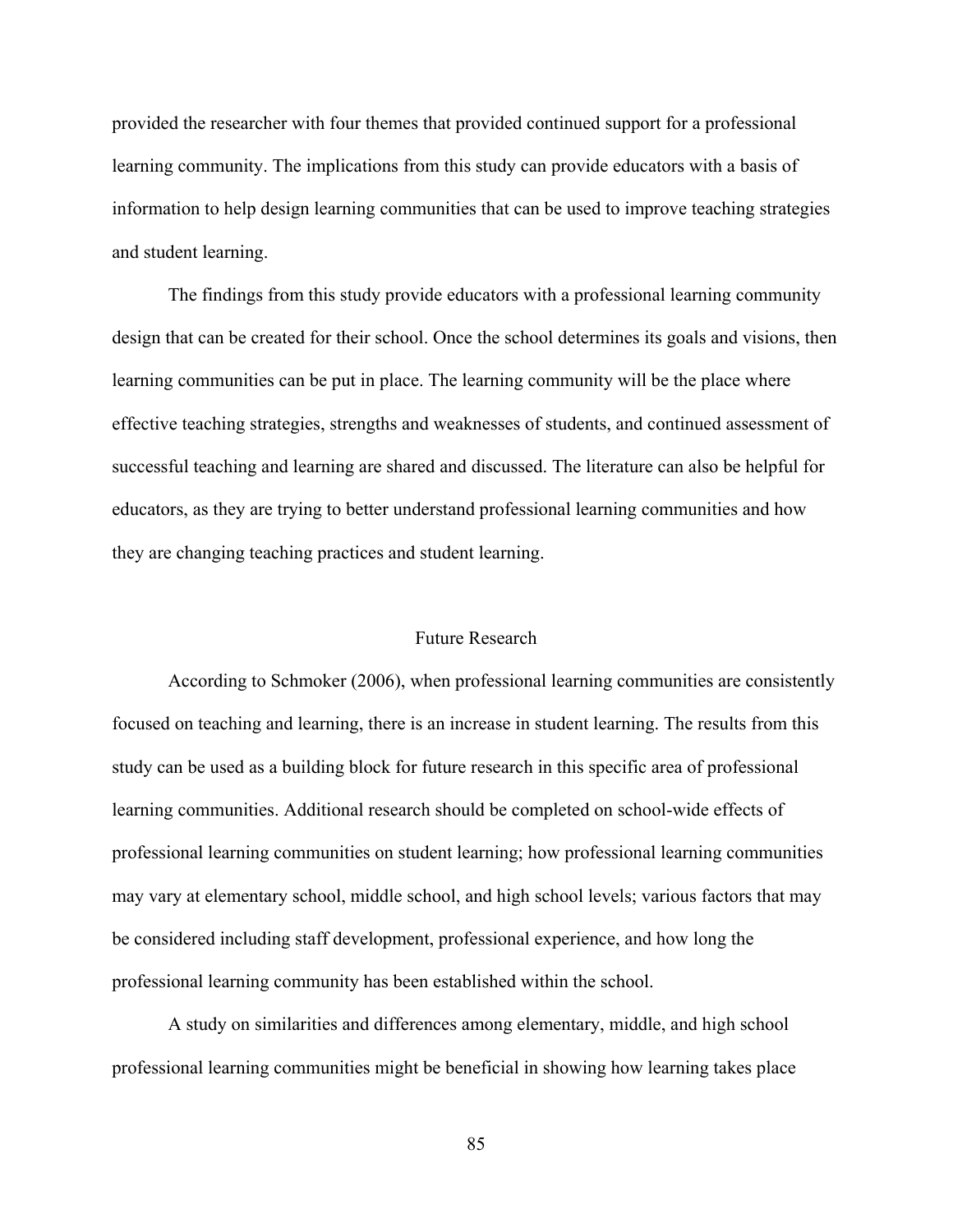within each subject area, as well as how it continues through each subject from one grade to the next. Another study that examines student achievement and changes that occur over an extended period of time may help to show the long term affects of professional learning communities. In addition, a replication of this study could be done on a larger scale that studies several other middle schools across the state of Georgia or from one county to another. Obtaining information on a larger scale may help to show continued results that suggest professional learning communities are making a difference in curriculum and instruction and changing teaching practices and student learning.

## **Conclusion**

Professional learning communities consist of several components, and when they are combined successfully they may increase how teachers are teaching and how students learn. The professional learning community model does not always portray the same characteristics from one team or school to another. However, what makes a team more likely to be successful is based on the structure of the learning community, the goals that are set in place, and the collaboration that exists on a regular basis.

As described by the participants of this research, it is necessary to collaborate about developing goals to promote high levels of learning. Collaborative teams were believed necessary in order for teachers to develop, implement, and ensure that effective instructional strategies are being used to promote student learning. The primary focus of a collaborative learning community is improving student learning through the use of effective teaching strategies. Professional learning communities focus on continuous improvement of learning through consistent assessment of student learning. As argued by Schmoker (2006), learning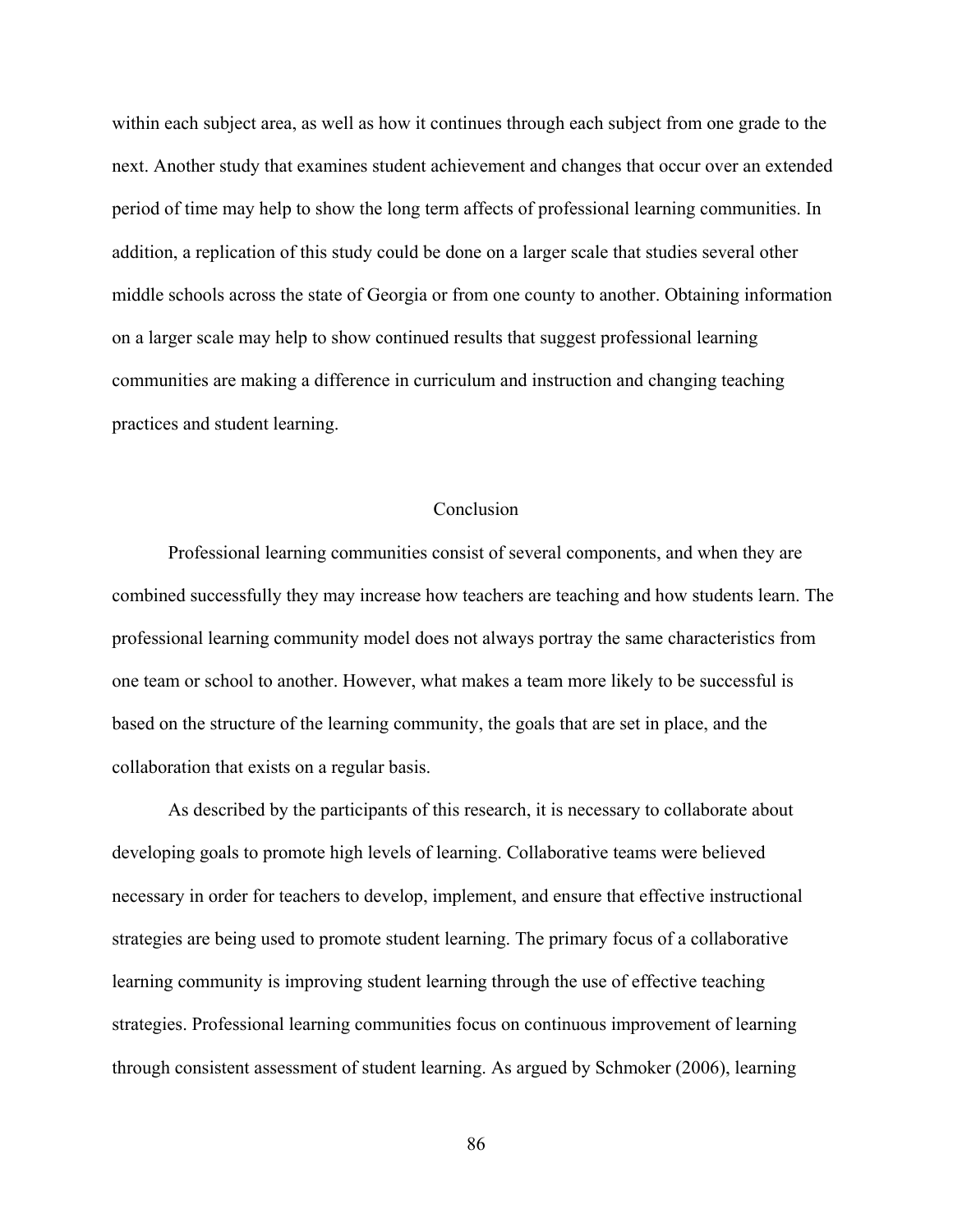communities are involved in developing and clarifying a shared understanding of instructional leadership, identifying practical ways to improve the quality of student work, working to improve school improvement efforts of everyone, increasing content knowledge and understanding, maximizing instructional strategies, and by increasing student learning results.

The teachers reported favorable perceptions of the effects of their professional learning community. They reported that their professional learning community was continuing to move in a positive direction, that it provided an opportunity for teacher growth, and that it ensured student learning is taking place. The themes identified in this research as being important to their professional learning community included learning trends, organizational support for the learning community, enquiry orientation, and planning and development. These themes provided the researcher with supportive evidence that professional learning communities are working to improve instructional strategies that make a difference in the students' learning.

Teachers perceived that the professional learning community's structural components were major contributors to the success of a functioning professional learning community. The research offers an outline of what schools should look at when developing and implementing a professional learning community, as well as what methods need to be understood and followed in order for the professional learning community to be successful. The evidence from the research suggests that professional learning communities' may improve teachers' content knowledge and teaching strategies.

 The results of this study provide some evidence to support the primary assumption that professional learning communities may impact teaching and learning. The research shows four primary themes that seem to capture the essence of a successful learning community through the data collected on teacher perceptions. From the results of this study, the researcher concluded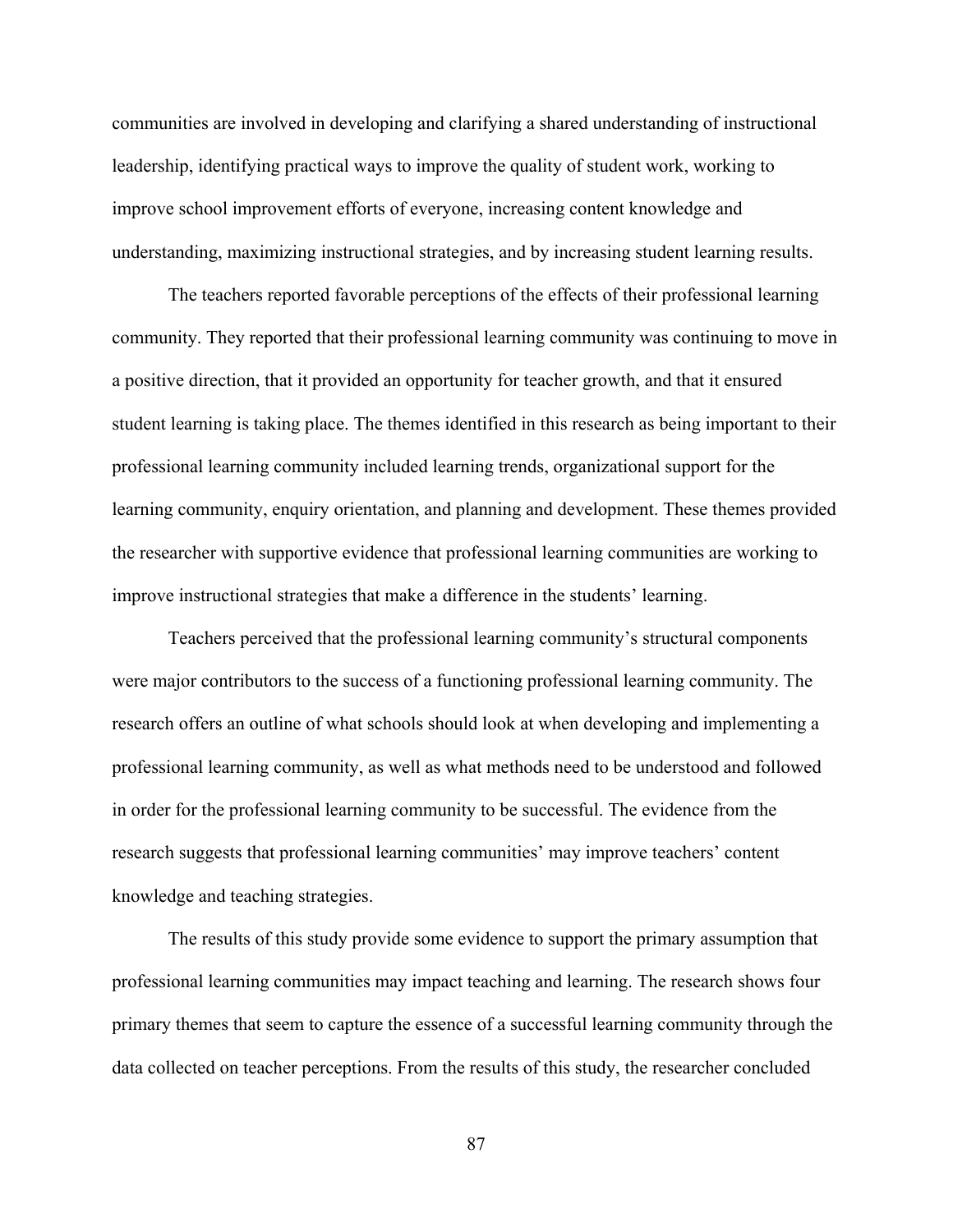that effective teaching should include constant collaboration that involves understanding and growth, which is geared toward teaching strategies used to make a difference in student learning. Further, the climate and culture of a school should not just focus on strategies that improve student learning, but should also be focused on working to improve teaching and learning strategies that are meaningful and effective for teachers as well. More research needs to be conducted on professional learning communities to investigate the effects they may have on student growth and learning.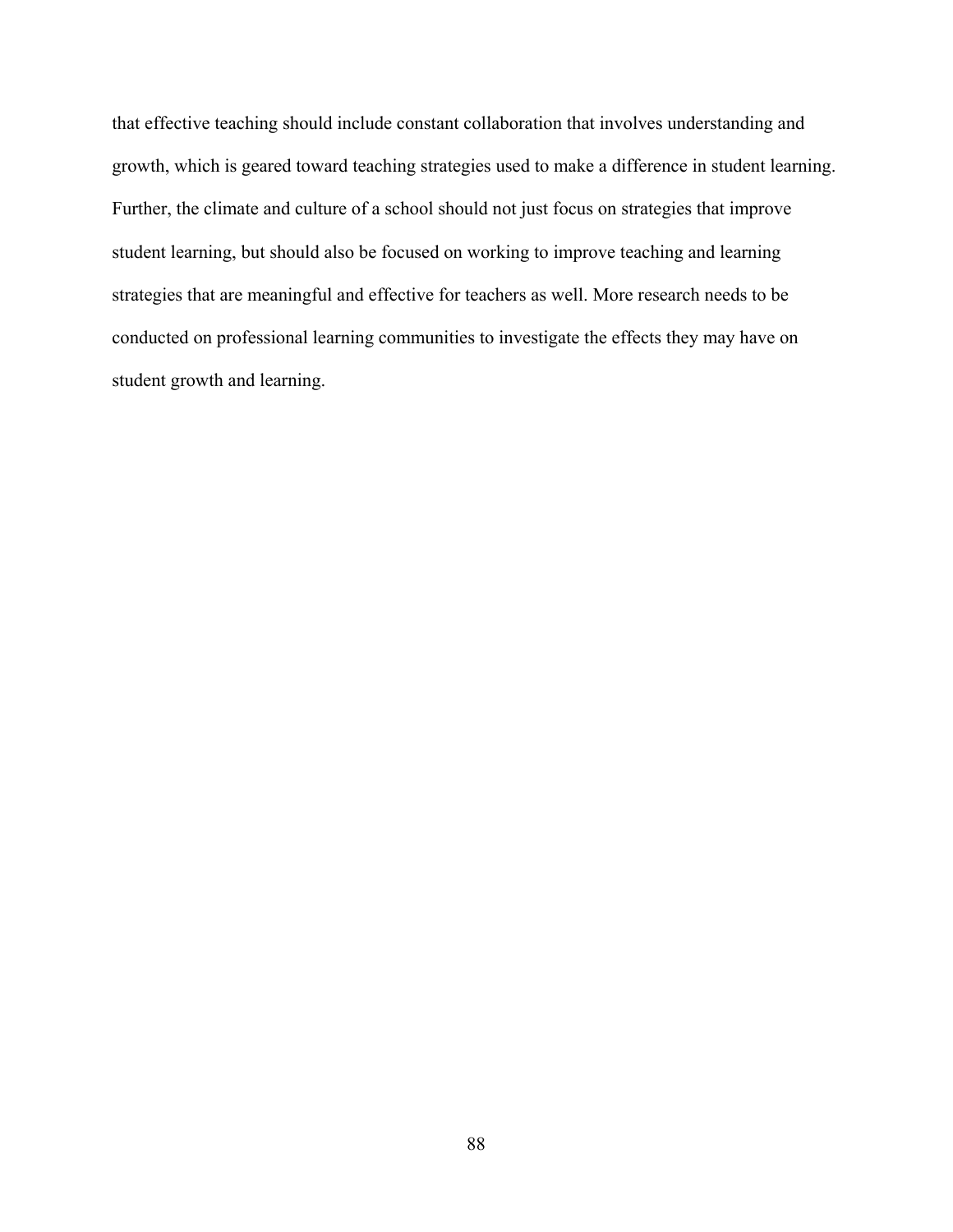#### REFERENCES

- Achinstein, B. (2002). Conflict amid community: The micro-politics of teacher collaboration. *Teachers College Record, 104*(3), 421-455.
- Annenberg Institute. (2002). *A framework of accountability.* Retrieved October 2007, from http://www.annenberginstitute.org.
- Bolam, R., McMahon, A., Stoll, L., & Thomas, S. (2005*). Creating and sustaining effective professional learning communities*. London, England: Universities of Bristol, Bath, and London: Institute of Education.
- Cox, M. (2001). Faculty learning communities: Change agents for transforming institutes into learning communities. *To Improve the Academy, 19*, 69-93.
- Cuban, L. (1988). *The managerial imperative and the practice of leadership in schools.* Albany: SUNY Press.
- Dewey, J. (1933). *How we think*. Lexington, MA: Heath.
- Dooner, A., Mandzuk, D., & Clifton, R.A. (2008). Stages of collaboration and the realities of professional learning communities. *Teaching and Teacher Learning, 24*, 564-574.
- DuFour, R. (2001a). How to launch a community. *Journal of Staff Development, 22*(3), 50-51.
- DuFour, R. (2001b). In the right context. *Journal of Staff Development, 22*(1), 14-17.
- DuFour, R. (2002). The learning-centered principal. *Educational Leadership, 59*(8), 12–15.
- DuFour, R. (2003). Building a professional learning community. *The School Administrator, 60*(5). 13-18.
- DuFour, R. (2004, May). What is a professional learning community? *Educational Leadership, 61*(8), 6-11.
- DuFour, R., & Eaker, R. (1998). *Professional learning communities at work: Best practices for enhancing student learning*. Bloomington, IN: National Educational Service.
- Eaker, R., DuFour, R., & DuFour, R. (2002). *Getting started: restructuring schools to become professional learning communities.* Bloomington, IN: National Education Service.
- Elmore, R. F. (2000). *Building a new structure for school leadership.* Washington, DC: Albert Shanker Institute.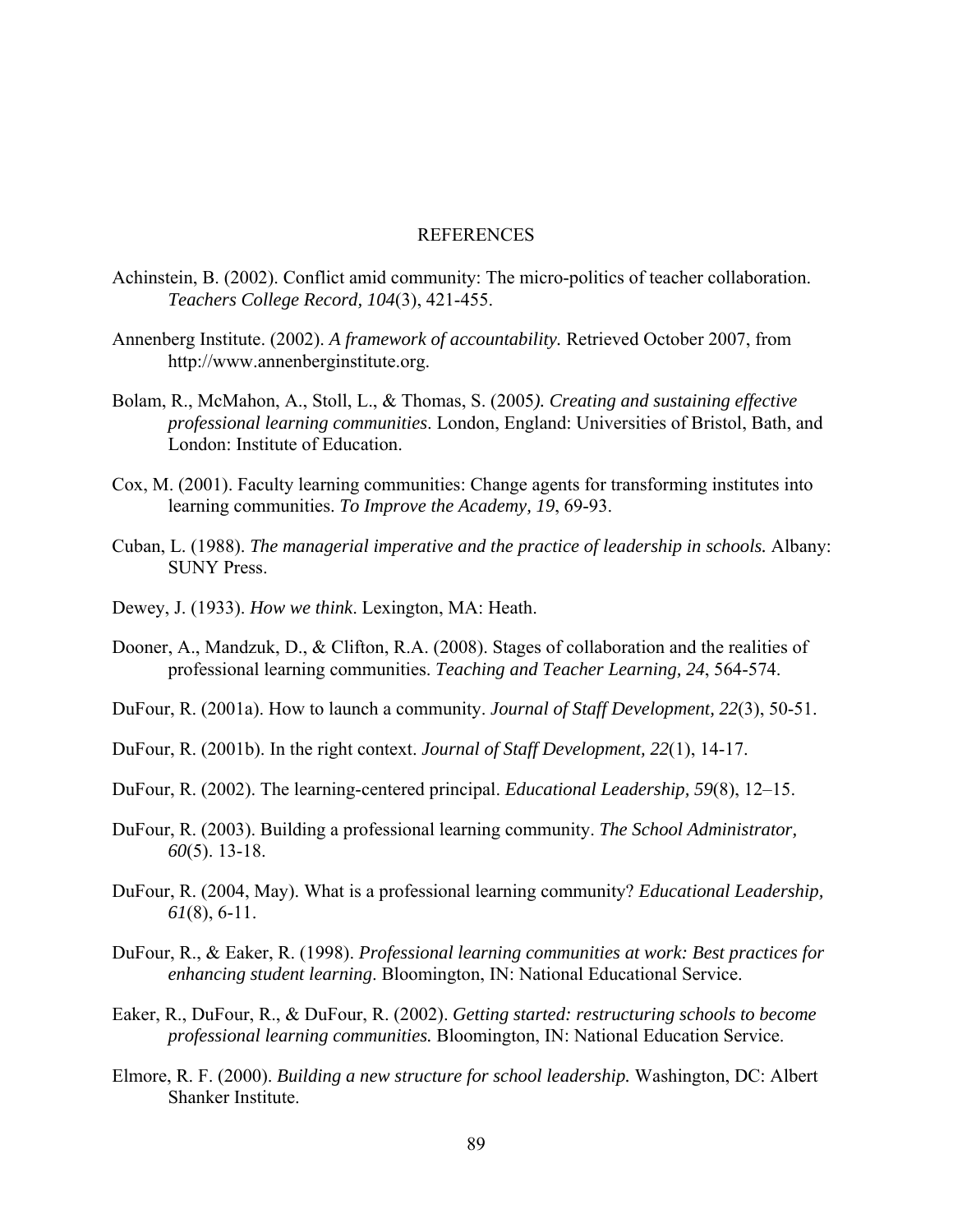- Fullan, M. (1982). The meaning of educational change. Ontario: OISE Press/The Ontario Institute for studies in Education.
- Fullan, M. (1990). Staff development, innovation, and institutional development: In B. Joyce (Ed.), *Changing school culture through staff development* (pp. 3-25) Alexandria, VA: Association for Supervision and Curriculum Development.
- Fullan, M. (2006). *Turnaround leadership.* San Francisco, CA: Jossey-Bass.

Georgia Department of Education (2009). Retrieved, 2009, from www.doe.k12.ga.us

- Graham, P., & Ferriter, B. (2008). One step at a time. *Journal of Staff Development, 29*(3), 38- 42.
- Grossman, P., Wineburg, S., & Woolworth, S. (2001). Toward a theory of teacher community. *Teachers College Record, 103*(6), 942-1012.
- Guskey, T. R. (2001). The backward approach. *Journal of Staff Development, 22*(3), 60.
- Hipp, K., Huffman, J. Pankake, A., & Olivier, D. (2008). Sustaining professional learning communities: Case studies. *Journal of Education Change, 9,* 173-195.
- Hobson, D. (2001). Learning with each other: Collaboration in teacher research. In G. Burnaford, J. Fischer, & D. Hobson (Eds.), *Teachers doing research: The power of action through inquiry* (pp. 173-191). Mahwah, NJ: Lawrence Erlbaum Associates.
- Hord, S. (1987). *Taking charge of change.* Alexandria, VA: Association for Supervision and Curriculum Development.
- Hord, S. (1997). Professional learning communities: What are they and why are they important? *Issues about Change, 6*(1). Austin, TX: Southwest Educational Department Laboratory.
- Hord, S. (2008). Evolution of Professional Learning Community. *Journal of Staff Development. 29*(3), 10-13.
- Hoy, A., & Hoy, W. (2006). *Instructional leadership: A research-based guide to learning in school.* Boston, MA: Pearson.
- Joyce, B. (2004, September). How are professional learning communities created? *Phi Delta Kappan, 86*(1), 76-83.
- Joyce, B., Murphy, C., Showers, B., & Murphy, J. (1989, November). School renewal as cultural change. *Educational Leadership, 47*(3), 70-77*.*
- Kanter, R. M. (2004). *Confidence: How winning and losing streaks begin and end.* New York: Crown Business.
- King, M. B. (2002). Professional development to promote school wide inquiry. *Teaching and Teacher Education. 18*, 243-257.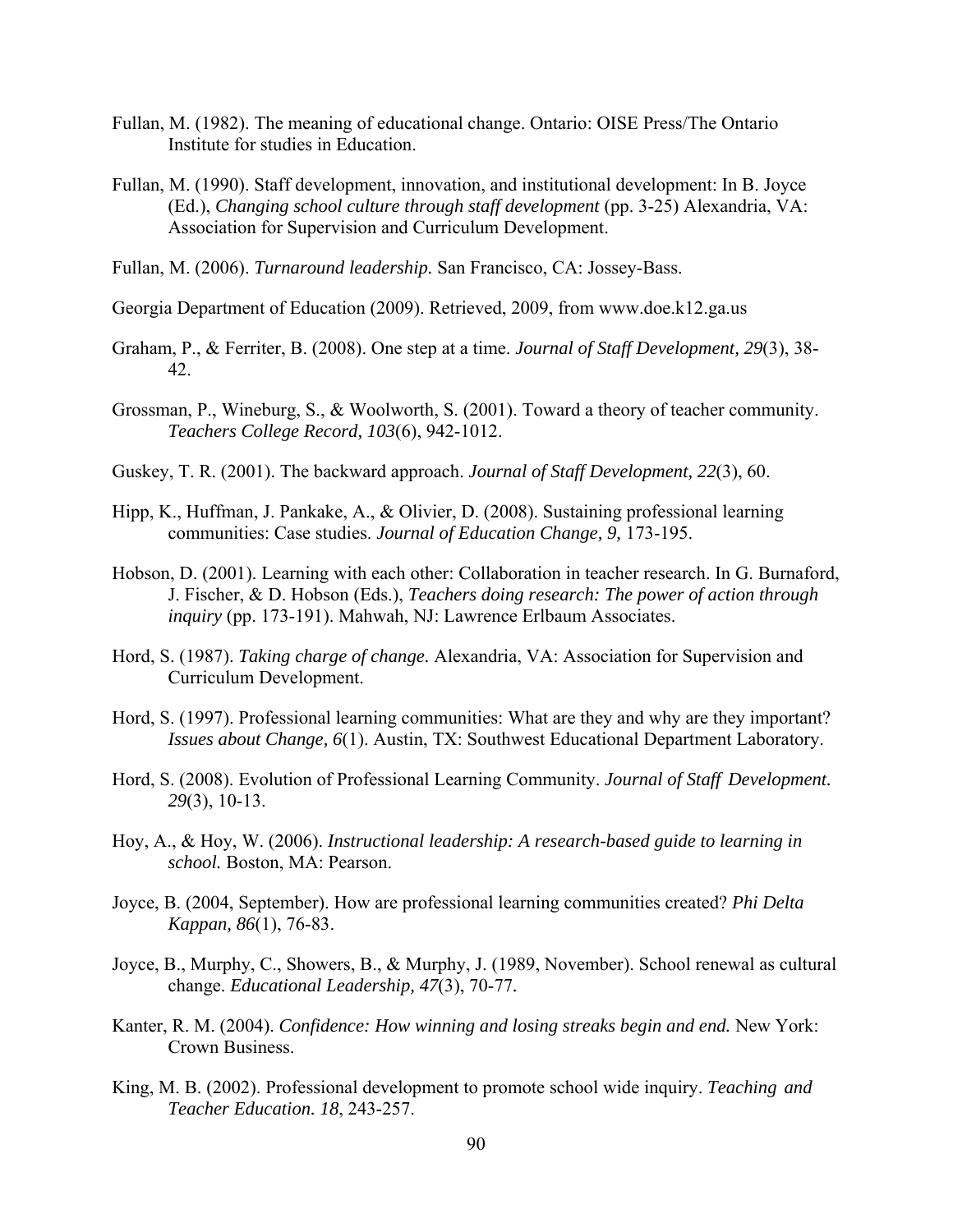- King, M. B. (2004). School and district level leadership for teacher workforce development: enhancing teacher learning and capacity. In M. A. Smylie & D. Miretzky (Eds.), *Developing the teacher workforce*, 103<sup>rd</sup> Yearbook of the National Society for the Study of Education, Part I (pp. 303-325). Chicago: University of Chicago Press.
- King, M. B., & Newmann, F. M., (2000). Will teacher learning advance school goals? *Phi Delta Kappan, 81*(3).
- Little, J. W., (2002). Locating learning in teacher's communities of practice: Opening up problems of analysis in records of everyday work. *Teaching and Teacher Learning, 18*, 917-946.
- Little, J. W., Gearhart, M., Curry, M., & Kafka, J. (2003, November). Looking at student work for teacher learning, teacher community, and school reform. *Phi Delta Kappan, 85*(3), 185-192.
- Meiklejohn, A. (1932). *The experimental college*. New York: Harper & Row.
- Miles, M. B., & Huberman, A. M. (1994). *Qualitative data analysis* (2nd ed.). Thousand Oaks, CA: Sage Publications.
- Murphy, C. (2001). The principal of study group leader. *Journal of Staff Development, 22*(1).

National Staff Development Council (2001). Retrieved 2009, from www.nsdc.org.

- Peterson, K. (2002). A school's culture is always at work, either helping or hindering adult learning. Here's how to see it, assess it, and change it for the better. *Journal of Staff Development, 16*(3), 11-15.
- Peterson, K. (2002). Positive or negative. *Journal of Staff Development, 23*(3).
- Riley, K., & Stoll, L.  $(2004)$ . Inside-out and outside-in: why schools need to think about communities in new ways. *Education Review*, *18*(1).
- Schmoker, M. J. (2001). *The results fieldbook: Practical strategies from drastically improved schools.* Alexandria, VA: Association for Supervision and Curriculum Development.
- Schmoker, M. (2006). *Results now: How we can achieve unpredicted improvements in teaching and learning*. Alexandria, VA: Association for Supervision and Curriculum Development.
- Schmoker, M., & Marzano, R. (1999, March). Realizing the promise of standards-based education. *Educational Leadership, 56*(6), 17-21.
- Senge, P. (1990). *The fifth discipline: The art and practice of the earning organization.* New York: Currency Doubleday.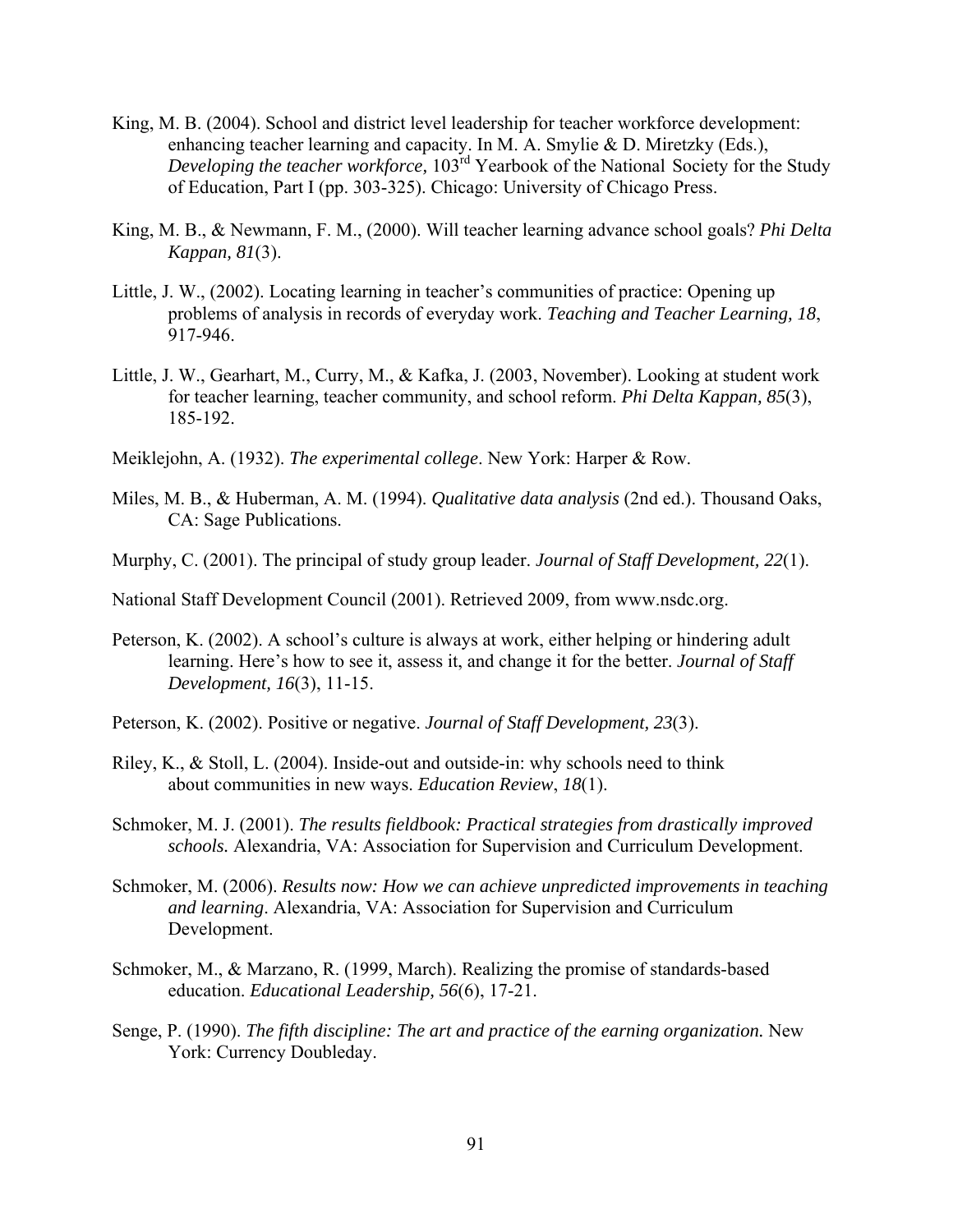- Sparks, G. M. (1983). Synthesis of research on staff development for effective teaching. *Educational Leadership, 41*(3), 65-72.
- Smylie, M. A., & Miretzky, D. (2004). School and district-level leadership for teacher workforce development: Enhancing teacher learning and capacity. *Yearbook of the National Society of Study of Education, 100*(1), 303-325.
- Snow-Gerono, J. L. (2005). Professional development in a culture of inquiry: PDS teachers identify the benefits of professional learning communities. *Teaching and Teacher Education, 21,* 241-256.
- Supovitz, J. A., & Christman, J. B. (2003). Developing communities of instructional practice: lessons from Cincinnati and Philadelphia. *CPRE Policy Briefs, RB-39*, 1-7.
- Vescio, V., Ross, D., & Adams, A. (2008). A review of research on the impact of professional learning communities on teaching practice and student learning. *Teaching and Teacher Education, 24*, 80-91.
- Wood, D. (2007). Teachers' learning communities: Catalyst for change or a new infrastructure for the new status quo? *Teachers College Record, 109*(3), 699-739.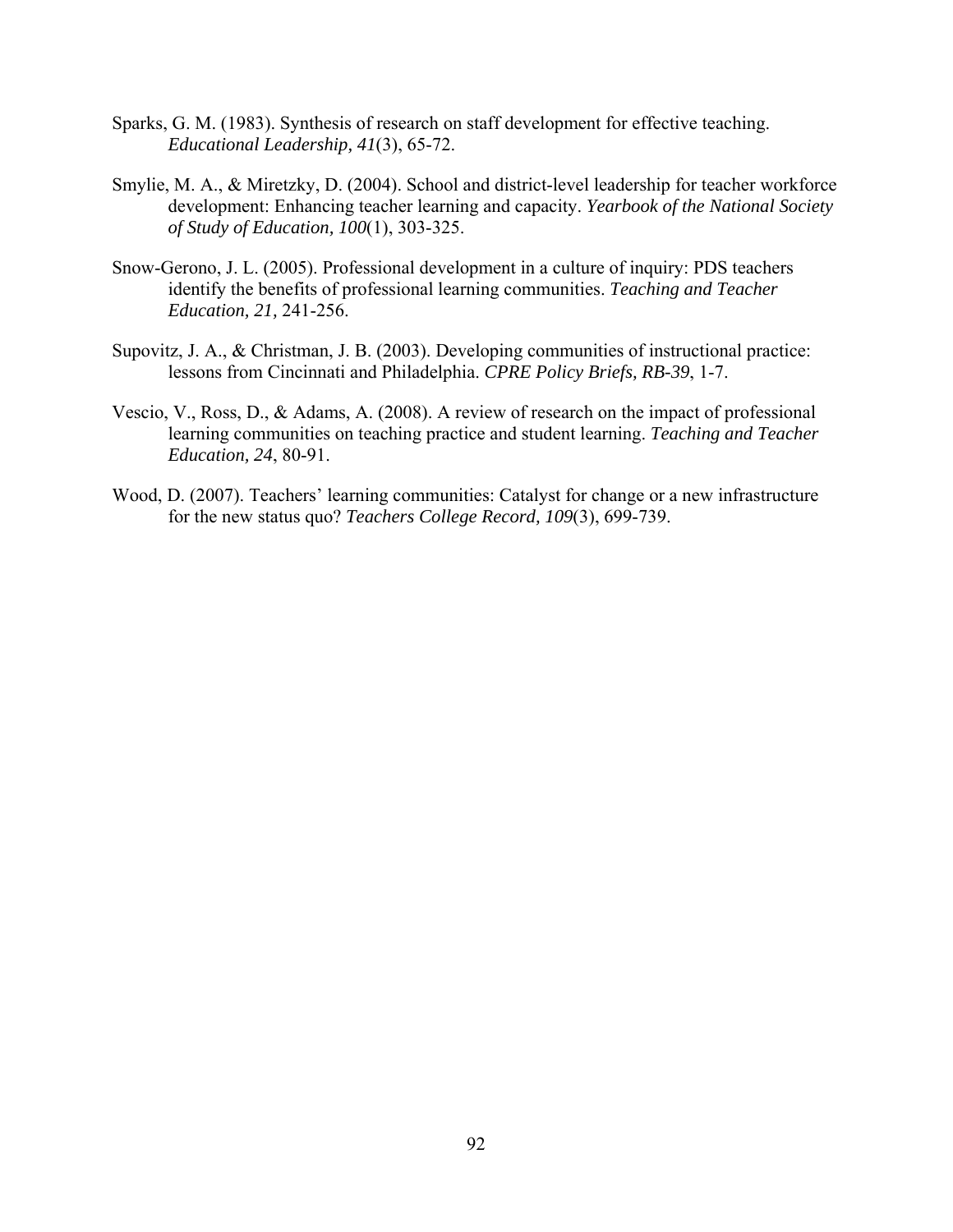## APPENDIX A

## SURVEY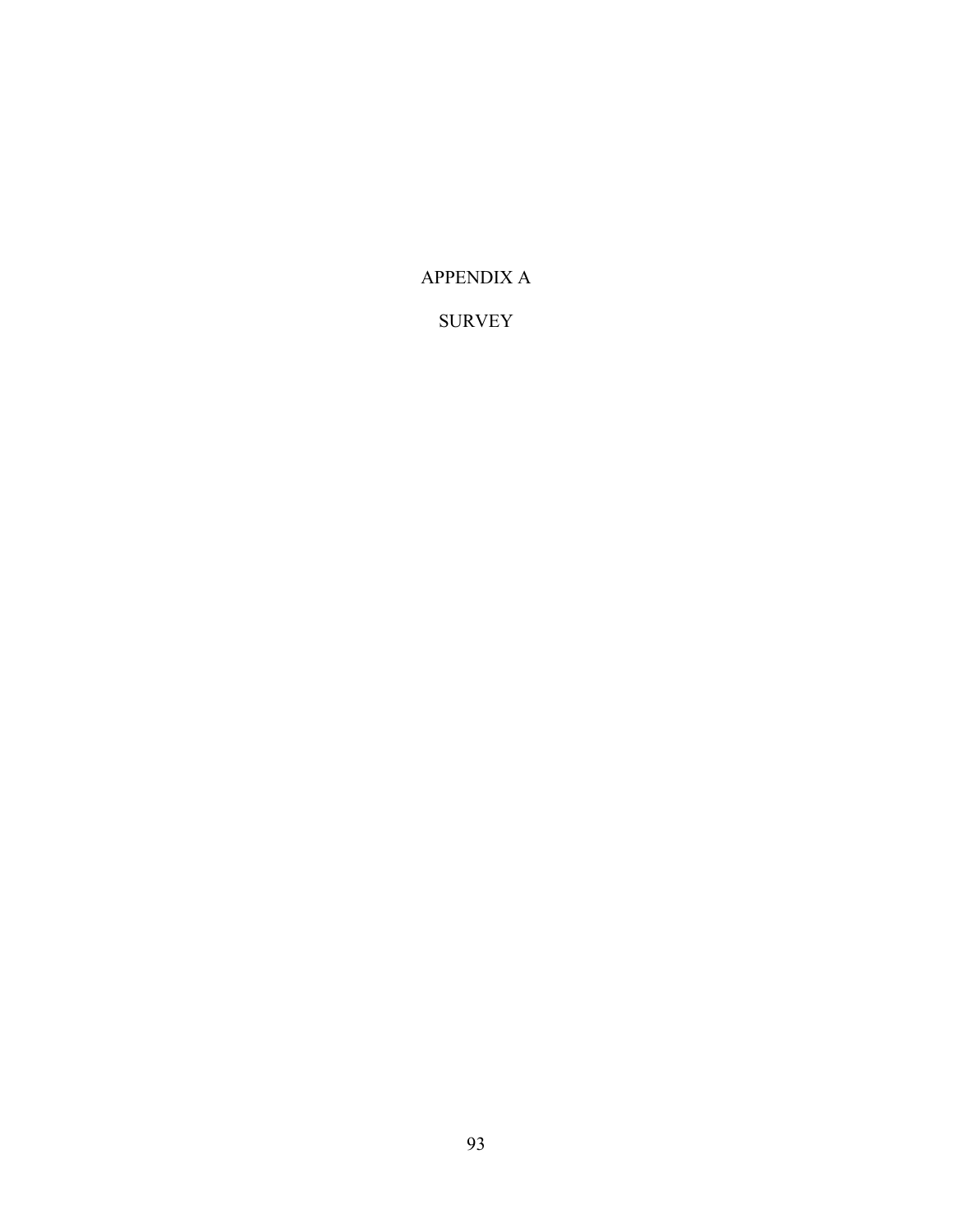Survey/Questionnaire Protocol

The Professional Learning Communities Survey will be administered to the Science Departments of three schools that are participants of my study. A meeting will be set up for the surveyor to speak to the group of teachers at each school about the survey, the time frame for completing the survey, and future interviews. The surveyor will collect the surveys in a 2-3 week time period. Once the surveys are collected, individual interviews will be conducted with specific teachers based on possible answers to the survey questions.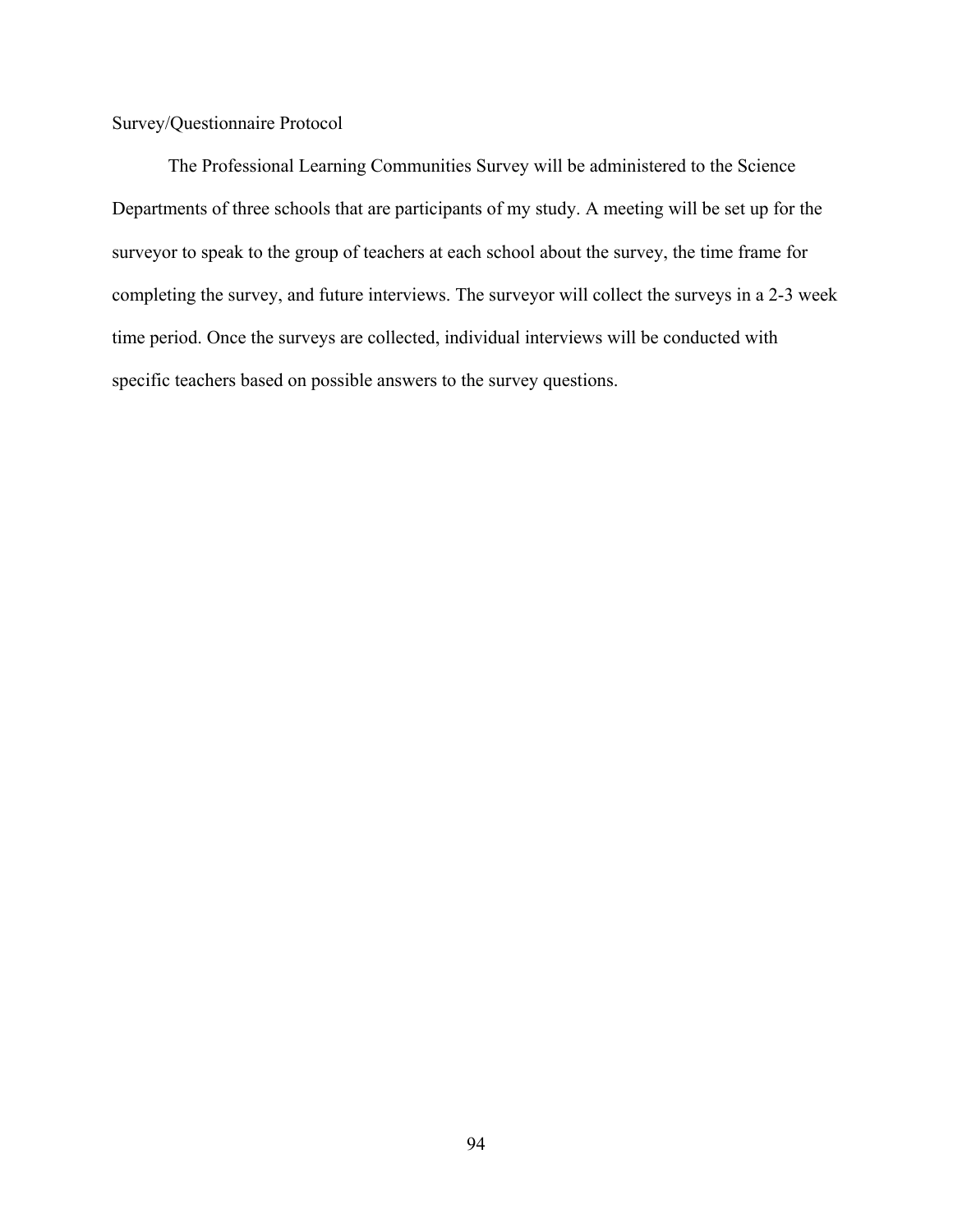# **Professional Learning Communities**

## **Part 1:**

*A Professional Learning Community is designed so that teachers are provided with an opportunity to work in collaborative teams to develop, plan, and implement lessons that are innovative and promote student learning.* 

*A Learning Community is designed so that teachers are provided with an opportunity to work in collaborative teams to develop, plan, and implement lessons that are innovative and promote student learning.* 

#### **In completing this section, please circle whichever of the following best reflects your position**  For each statement, please circle **one** number on scale A and **one** number on scale B.

| Scale A                     | Scale B                                 |
|-----------------------------|-----------------------------------------|
| How does this apply to you? | Has this changed in the past two years? |
| <b>Strongly Agree</b>       | 1. Strongly Agree                       |
| Agree                       | 2. Agree                                |
| Neutral                     | 3. Neutral                              |
| Disagree<br>-4.             | 4. Disagree                             |
| <b>Strongly Disagree</b>    | 5. Strongly Disagree                    |

| <b>Teachers in your science learning</b><br>community?                                            | How does this apply to your<br>science department? |                |                |                | Has this changed in<br>the past two years? |              |                |                |                |    |
|---------------------------------------------------------------------------------------------------|----------------------------------------------------|----------------|----------------|----------------|--------------------------------------------|--------------|----------------|----------------|----------------|----|
| 1. Take collective responsibility for pupil learning.                                             | $\mathbf{1}$                                       | 2              | 3              | 4              | 5                                          | $\mathbf{1}$ | $\mathfrak{D}$ | $\overline{3}$ | $\overline{4}$ | -5 |
| 2. Base their approach to change on good evidence.                                                | -1                                                 | 2              | $\overline{3}$ | $\overline{4}$ | 5                                          | $\mathbf{1}$ | $\overline{2}$ | $\overline{3}$ | $\overline{4}$ | 5  |
| 3. Create conditions for pupils to feel the confidence 1<br>to learn.                             |                                                    | $\overline{2}$ | 3              | $\overline{4}$ | 5                                          | $\mathbf{1}$ | $\overline{2}$ | $\overline{3}$ | $\overline{4}$ | 5  |
| 4. Learn together with colleagues.                                                                | $\mathbf{1}$                                       | $\overline{2}$ | 3              | $\overline{4}$ | 5                                          | $\mathbf{1}$ | $\mathfrak{D}$ | $\overline{3}$ | $\overline{4}$ | 5  |
| 5. Ensure students receive constructive feedback<br>about their work.                             | $\mathbf{1}$                                       | $\overline{2}$ | $\overline{3}$ | $\overline{4}$ | 5                                          | $\mathbf{1}$ | $\overline{2}$ | $\overline{3}$ | $\overline{4}$ | 5  |
| 6. Actively seek ideas from colleagues in other<br>schools.                                       | 1                                                  | $\overline{2}$ | 3              | $\overline{4}$ | 5                                          | 1            | $\overline{2}$ | 3              | $\overline{4}$ | -5 |
| 7. Set learning targets for individual students.                                                  | 1                                                  | 2              | $\overline{3}$ | $\overline{4}$ | 5                                          | $\mathbf{1}$ | $\overline{2}$ | $\overline{3}$ | $\overline{4}$ | 5  |
| 8. Routinely collect, analyze and use data and<br>evidence to inform their practice.              | $\mathbf{1}$                                       | $\overline{2}$ | $\overline{3}$ | $\overline{4}$ | 5                                          | $\mathbf{1}$ | $\overline{2}$ | $\overline{3}$ | $\overline{4}$ | 5  |
| 9. Have high expectation of students.                                                             | $\mathbf{1}$                                       | $\mathfrak{D}$ | $\overline{3}$ | $\overline{4}$ | 5                                          | $\mathbf{1}$ | $\overline{2}$ | $\overline{3}$ | $\overline{4}$ | 5  |
| 10. Seek out and use external research that is<br>relevant and practical to inform<br>their work. | $\mathbf{1}$                                       | $\overline{2}$ | $\overline{3}$ | $\overline{4}$ | 5                                          | $\mathbf{1}$ | $\overline{2}$ | $\overline{3}$ | $\overline{4}$ | 5  |
| 11. Have time dedicated to classroom observations.                                                | -1                                                 | 2              | $\overline{3}$ | $\overline{4}$ | 5                                          | $\mathbf{1}$ | 2              | $\overline{3}$ | $\overline{4}$ | -5 |
| 12. Regularly monitor the learning and progress of<br>individual students.                        | 1                                                  | $\overline{2}$ | $\mathcal{E}$  | 4              | 5                                          | $\mathbf{1}$ | $\overline{2}$ | $\mathcal{E}$  | $\overline{4}$ | 5  |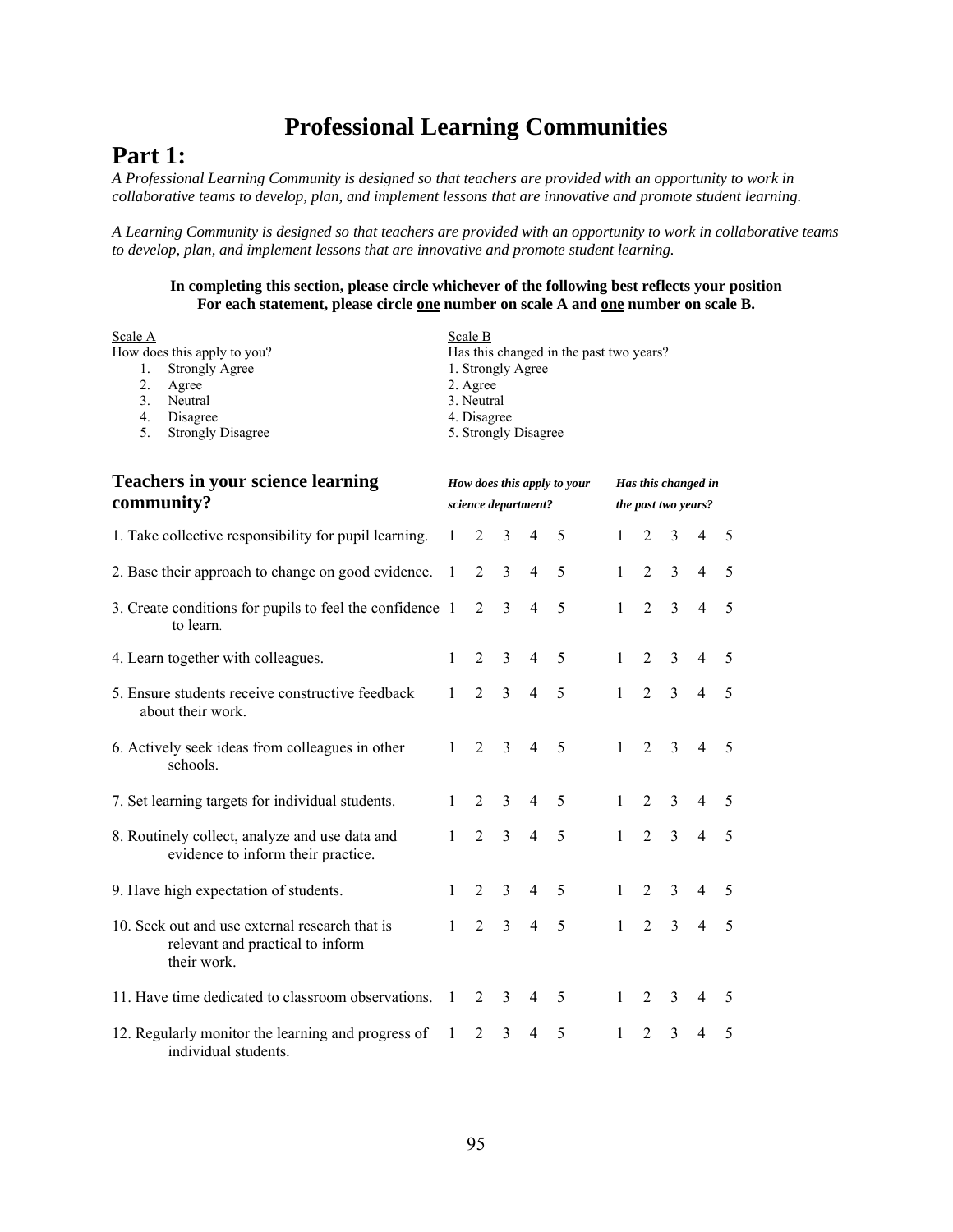## For each statement, please circle **<u>one</u>** number on scale A and **<u>one</u>** number on scale B.

| Scale A<br>How does this apply to you?<br><b>Strongly Disagree</b><br>1.<br>2.<br>Disagree<br>3.<br>Neutral<br>Agree<br>4.<br>5.<br><b>Strongly Agree</b> | Scale B<br>Has this changed in the past two years?<br>1. Strongly Disagree<br>2. Disagree<br>3. Neutral<br>4. Agree<br>5. Strongly Agree |                |                |                     |                             |              |                |                |                                                   |                |
|-----------------------------------------------------------------------------------------------------------------------------------------------------------|------------------------------------------------------------------------------------------------------------------------------------------|----------------|----------------|---------------------|-----------------------------|--------------|----------------|----------------|---------------------------------------------------|----------------|
|                                                                                                                                                           |                                                                                                                                          |                |                | science department? | How does this apply to your |              |                |                | Has this changed in<br><i>the past two years?</i> |                |
| 13. Use professional/subject associations for<br>professional learning.                                                                                   | 1                                                                                                                                        | 2              | 3              | $\overline{4}$      | 5                           | 1            | 2              | 3              | $\overline{4}$                                    | 5              |
| 14. Share a common core of educational values.                                                                                                            | 1                                                                                                                                        | 2              | 3              | $\overline{4}$      | 5                           | 1            | 2              | 3              | $\overline{4}$                                    | 5              |
| 15. Think their work load is too heavy.                                                                                                                   | 1                                                                                                                                        | $\overline{c}$ | $\overline{3}$ | $\overline{4}$      | 5                           | 1            | 2              | $\overline{3}$ | $\overline{4}$                                    | 5              |
| 16. Are involved in seeking solutions to problems<br>facing the school.                                                                                   | 1                                                                                                                                        | $\overline{2}$ | $\overline{3}$ | $\overline{4}$      | 5                           | 1            | $\overline{2}$ | $\overline{3}$ | $\overline{4}$                                    | 5              |
| 17. Are members of at least one professional team.                                                                                                        | 1                                                                                                                                        | 2              | 3              | $\overline{4}$      | 5                           | 1            | $\overline{2}$ | $\mathfrak{Z}$ | $\overline{4}$                                    | 5              |
| 18. Regularly discuss teaching methods.                                                                                                                   | 1                                                                                                                                        | 2              | 3              | $\overline{4}$      | 5                           | 1            | $\overline{2}$ | $\overline{3}$ | $\overline{4}$                                    | 5              |
| 19. Share my experiences and success.                                                                                                                     | $\mathbf{1}$                                                                                                                             | $\overline{2}$ | 3              | $\overline{4}$      | 5                           | 1            | $\overline{2}$ | $\overline{3}$ | $\overline{4}$                                    | 5              |
| 20. Experiment and innovate about new curriculum. 1                                                                                                       |                                                                                                                                          | $\overline{2}$ | $\overline{3}$ | $\overline{4}$      | 5                           | 1            | $\overline{2}$ | $\overline{3}$ | $\overline{4}$                                    | 5              |
| 21. Receive training in how to work and learn in<br>teams.                                                                                                | $\mathbf{1}$                                                                                                                             | 2              | $\overline{3}$ | $\overline{4}$      | 5                           | 1            | $\overline{2}$ | $\overline{3}$ | $\overline{4}$                                    | 5              |
| 22. Have opportunities to take on leadership roles.                                                                                                       | $\mathbf{1}$                                                                                                                             | 2              | 3              | $\overline{4}$      | 5                           | 1            | 2              | $\overline{3}$ | $\overline{4}$                                    | 5              |
| 23. See the school as stimulating and professionally 1<br>challenging.                                                                                    |                                                                                                                                          | $\overline{2}$ | 3              | $\overline{4}$      | 5                           | 1            | $\overline{2}$ | $\overline{3}$ | $\overline{4}$                                    | 5              |
| 24. Routinely share information with parents and<br>community.                                                                                            | $\mathbf{1}$                                                                                                                             | $\overline{2}$ | 3              | 4                   | 5                           | 1            | 2              | $\overline{3}$ | $\overline{4}$                                    | 5              |
| 25. Learn from each other.                                                                                                                                |                                                                                                                                          |                | $2 \t3 \t4$    |                     | 5                           | $\mathbf{1}$ | $\overline{2}$ | $\overline{3}$ | $\overline{4}$                                    | 5              |
| 26. Take responsibility for their own professional 1<br>learning.                                                                                         |                                                                                                                                          | $\overline{2}$ | $\overline{3}$ | $\overline{4}$      | 5                           | 1            | $\overline{2}$ | $\overline{3}$ | $\overline{4}$                                    | 5              |
| 27. Give priority to learning more about student<br>learning.                                                                                             | 1                                                                                                                                        | $2^{\circ}$    | 3 <sup>7</sup> | $\overline{4}$      | $5\overline{)}$             | 1            | $\overline{2}$ | $\mathfrak{Z}$ | $\overline{4}$                                    | 5              |
| 28. Have dedicated time to be mentored in a new<br>role.                                                                                                  | 1                                                                                                                                        | $\overline{2}$ | 3 <sup>7</sup> | $4\quad 5$          |                             | 1            | $2^{\circ}$    | $\mathfrak{Z}$ | $\overline{4}$                                    | $\overline{5}$ |
| 29. Have opportunities for work shadowing.                                                                                                                | 1                                                                                                                                        | $\overline{2}$ | $\mathfrak{Z}$ | $\overline{4}$      | $5\overline{)}$             | $\mathbf{1}$ | $\overline{2}$ | $\mathfrak{Z}$ | $\overline{4}$                                    | 5              |
| 30. Engage in team teaching.                                                                                                                              | $\mathbf{1}$                                                                                                                             | $\overline{2}$ | $\mathfrak{Z}$ | $\overline{4}$      | 5                           | $\mathbf{1}$ | $\overline{2}$ | $\mathfrak{Z}$ | $\overline{4}$                                    | 5              |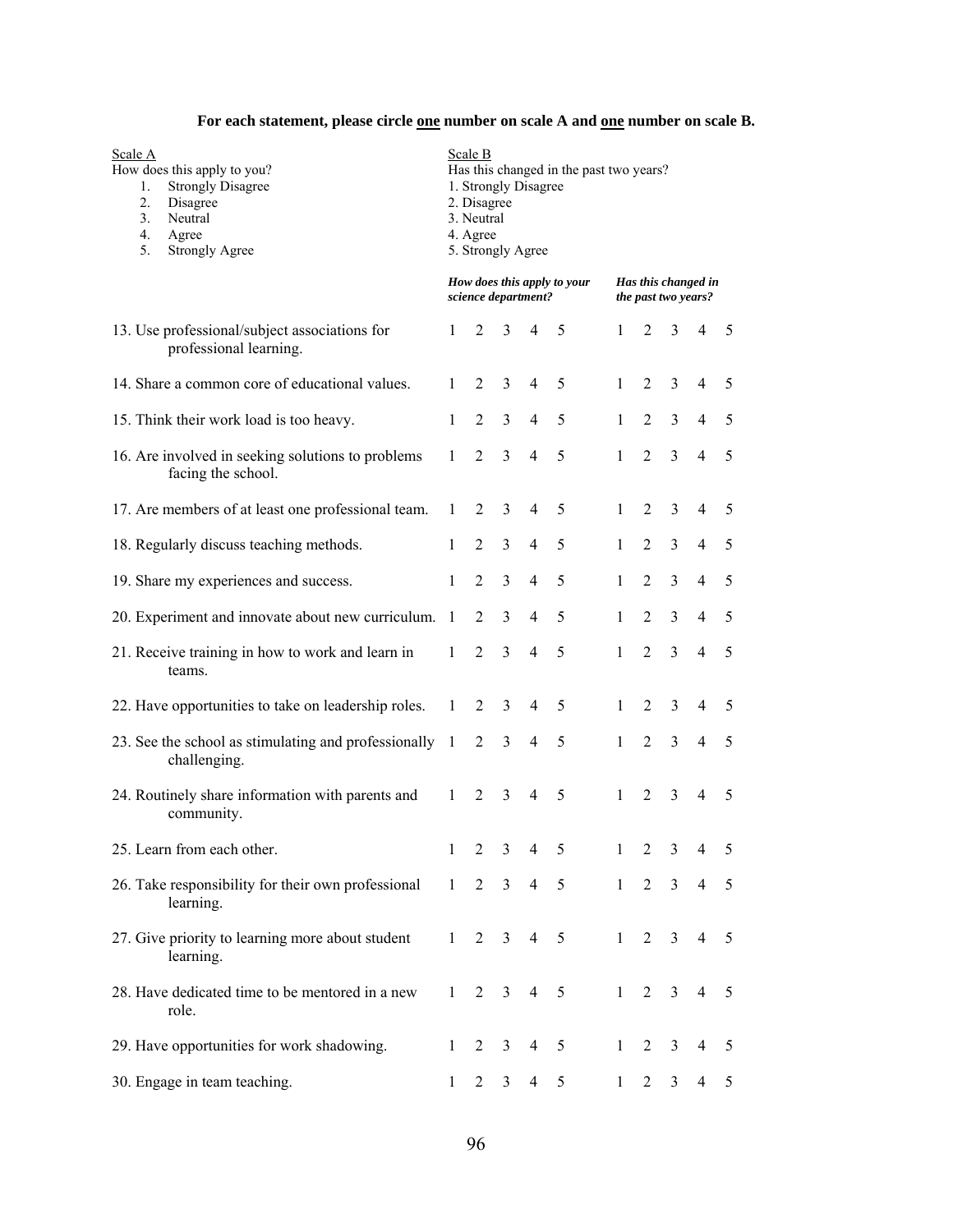#### For each statement, please circle **<u>one</u> number on scale A and <u>one</u> number on scale B.**

| Scale A<br>How does this apply to you?<br>1.<br><b>Strongly Disagree</b><br>$\overline{2}$ .<br>Disagree<br>3.<br>Neutral<br>4.<br>Agree<br>5.<br><b>Strongly Agree</b> | Scale B<br>Has this changed in the past two years?<br>1. Strongly Disagree<br>2. Disagree<br>3. Neutral<br>4. Agree<br>5. Strongly Agree |                             |                |                     |                             |              |                |                                            |                |   |
|-------------------------------------------------------------------------------------------------------------------------------------------------------------------------|------------------------------------------------------------------------------------------------------------------------------------------|-----------------------------|----------------|---------------------|-----------------------------|--------------|----------------|--------------------------------------------|----------------|---|
|                                                                                                                                                                         |                                                                                                                                          |                             |                | science department? | How does this apply to your |              |                | Has this changed in<br>the past two years? |                |   |
| 31. Learn about their own learning.                                                                                                                                     | $\mathbf{1}$                                                                                                                             | $\mathfrak{D}$              | 3              | $\overline{4}$      | 5                           | 1            | 2              | 3                                          | $\overline{4}$ | 5 |
| 32. Have some protected time for joint planning<br>and development.                                                                                                     | 1                                                                                                                                        | $\overline{2}$              | $\overline{3}$ | $\overline{4}$      | 5                           | $\mathbf{1}$ | $\overline{2}$ | $\overline{3}$                             | $\overline{4}$ | 5 |
| 33. Say they experience undue stress in their job.                                                                                                                      | $\mathbf{1}$                                                                                                                             | 2                           | $\overline{3}$ | $\overline{4}$      | 5                           | $\mathbf{1}$ | $\overline{2}$ | $\overline{3}$                             | $\overline{4}$ | 5 |
| 34. Use private consultant for professional learning. 1                                                                                                                 |                                                                                                                                          | $\overline{2}$              | 3              | $\overline{4}$      | 5                           | $\mathbf{1}$ | 2              | $\overline{3}$                             | $\overline{4}$ | 5 |
| 35. Systematically give feedback of external courses 1<br>to colleagues.                                                                                                |                                                                                                                                          | $\overline{2}$              | $\overline{3}$ | $\overline{4}$      | 5                           | $\mathbf{1}$ | $\overline{2}$ | $\overline{3}$                             | $\overline{4}$ | 5 |
| 36. Give priority to learning more about subject<br>knowledge.                                                                                                          | $\mathbf{1}$                                                                                                                             | 2                           | $\overline{3}$ | $\overline{4}$      | 5                           | $\mathbf{1}$ | 2              | 3                                          | $\overline{4}$ | 5 |
| 37. Share responsibility for student learning.                                                                                                                          | $\mathbf{1}$                                                                                                                             | 2                           | 3              | $\overline{4}$      | 5                           | $\mathbf{1}$ | 2              | 3                                          | $\overline{4}$ | 5 |
| 38. Have opportunities for professional<br>development.                                                                                                                 | $\mathbf{1}$                                                                                                                             | $\overline{2}$              | $\overline{3}$ | $\overline{4}$      | 5                           | $\mathbf{1}$ | $\overline{2}$ | $\overline{3}$                             | $\overline{4}$ | 5 |
| 39. Are satisfied with their job.                                                                                                                                       | $\mathbf{1}$                                                                                                                             | 2                           | 3              | $\overline{4}$      | 5                           | $\mathbf{1}$ | 2              | 3                                          | $\overline{4}$ | 5 |
| 40. Actively contribute to the school as a<br>professional learning community.                                                                                          | $\mathbf{1}$                                                                                                                             | $\mathcal{D}_{\mathcal{L}}$ | 3              | 4                   | 5                           | $\mathbf{1}$ | $\mathfrak{D}$ | $\overline{3}$                             | $\overline{4}$ | 5 |

## **Non-teaching support staff in this school:**

#### *Non-teaching support staff would be anyone who is not teaching in a classroom. This could include administration, clerical and/ or custodial staff members.*

| 41. Are valued by teachers.                                                    |  |  | $1 \t2 \t3 \t4 \t5 \t1 \t2 \t3 \t4 \t5$ |  |  |  |
|--------------------------------------------------------------------------------|--|--|-----------------------------------------|--|--|--|
| 42. Share responsibility for student learning.                                 |  |  | 1 2 3 4 5 1 2 3 4 5                     |  |  |  |
| 43. Actively contribute to the school as a<br>professional learning community. |  |  | $1 \t2 \t3 \t4 \t5 \t1 \t2 \t3 \t4 \t5$ |  |  |  |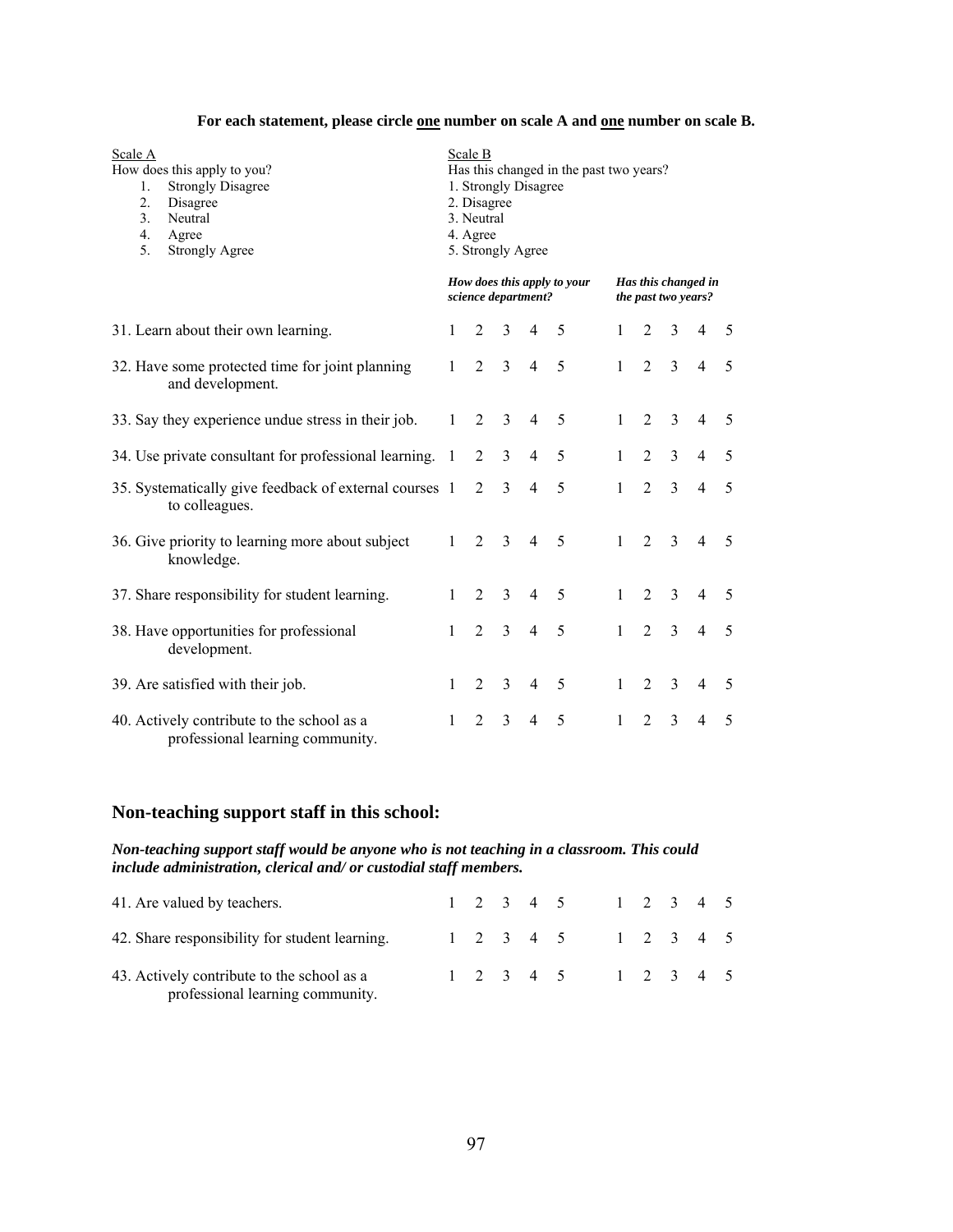# **Part 2**

The idea of the school as a professional learning community is relatively new and the purpose of this research is to investigate its feasibility and relevance. The provisional, working definition used in this research is:

*"Usually a school attempting to develop a professional learning community is set up so that teachers work in collaborative teams to develop, plan, and implement lessons that are innovative and promote student learning."* 

44. What is your overall assessment of the school's current position in relation to the above working definition?

| Overall this school is: (please read all categories before checking one box) |
|------------------------------------------------------------------------------|
|                                                                              |
| starting the journey to become a professional learning community             |
| working to re-establish what we had previously achieved as a                 |
| not yet started on becoming a professional learning community                |

- 45. How would you change the working definition? What is your definition?
- 46. How useful is the idea of a professional learning community for your school and pupils?
- 47. What do you see as the main facilitators to: a. becoming a professional learning community?

b. sustaining a professional learning community?

48. What do you see as a challenge to:

a. becoming a professional learning community?

b. sustaining a professional learning community?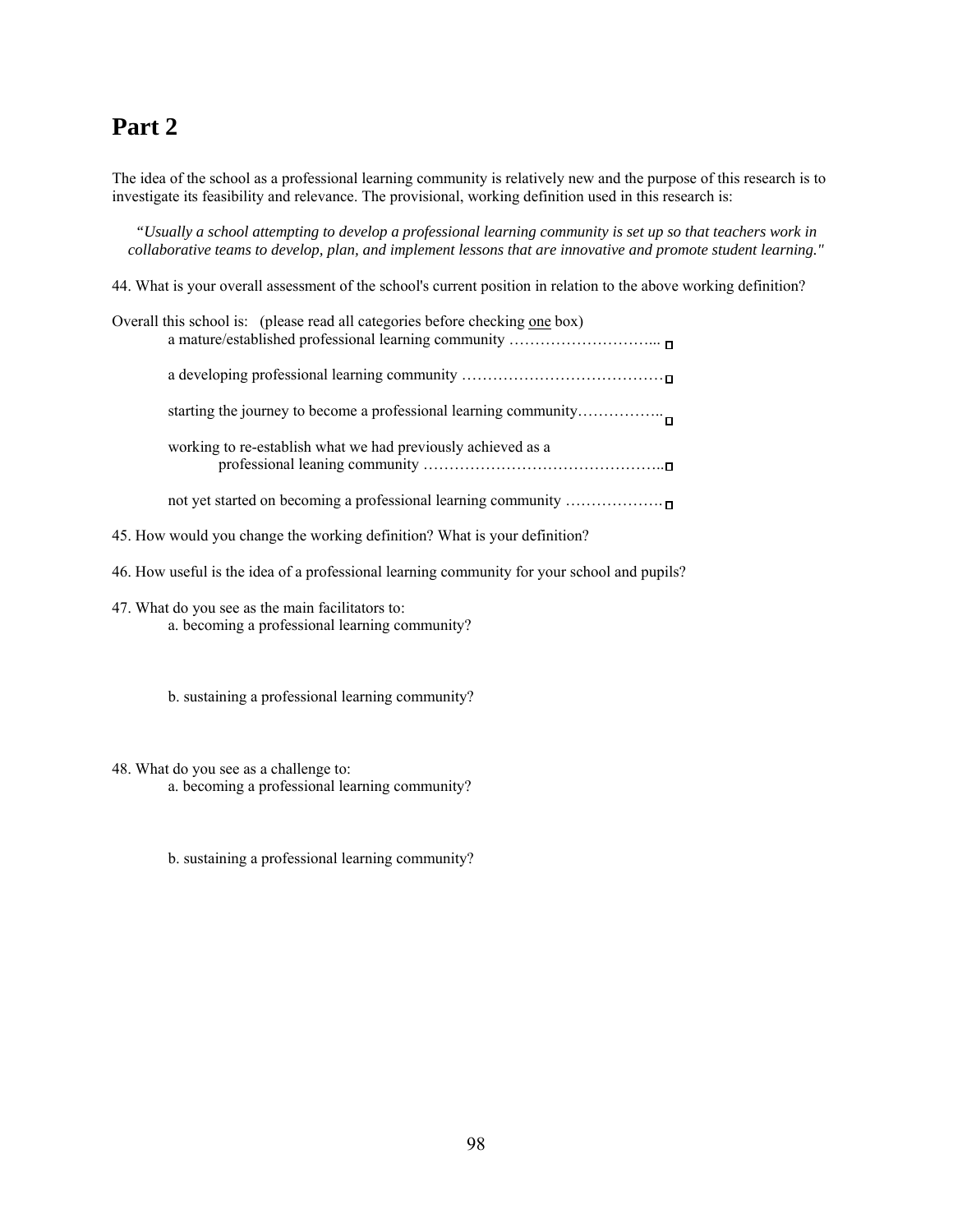#### **Part 3 Factual Information**

#### **About You**

- 49. Please indicate your position in this school.
- 50. Approximately how many years have you worked in this school?
- 51. How many years have you taught your subject area?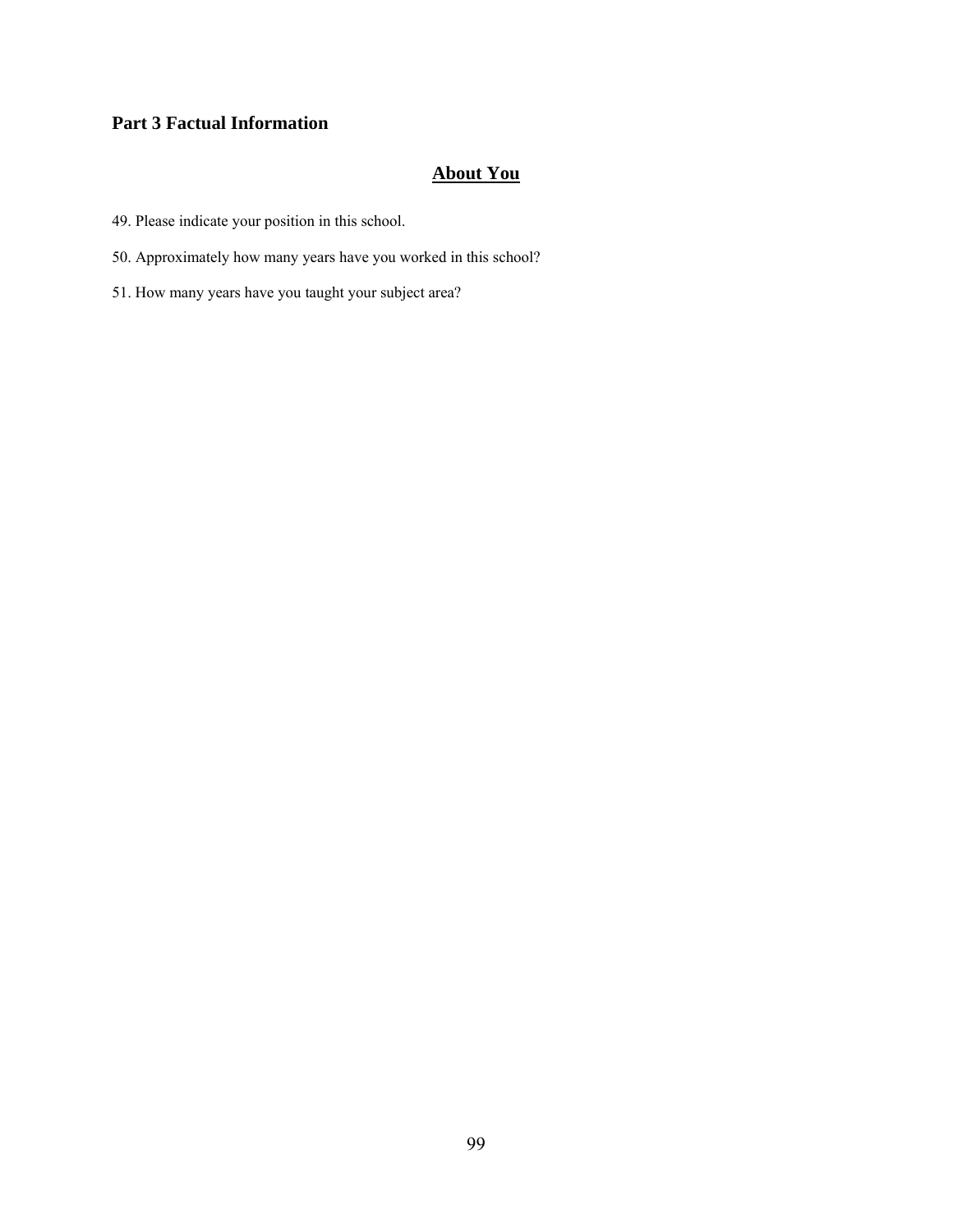### APPENDIX B

### INTERVIEW PROTOCOL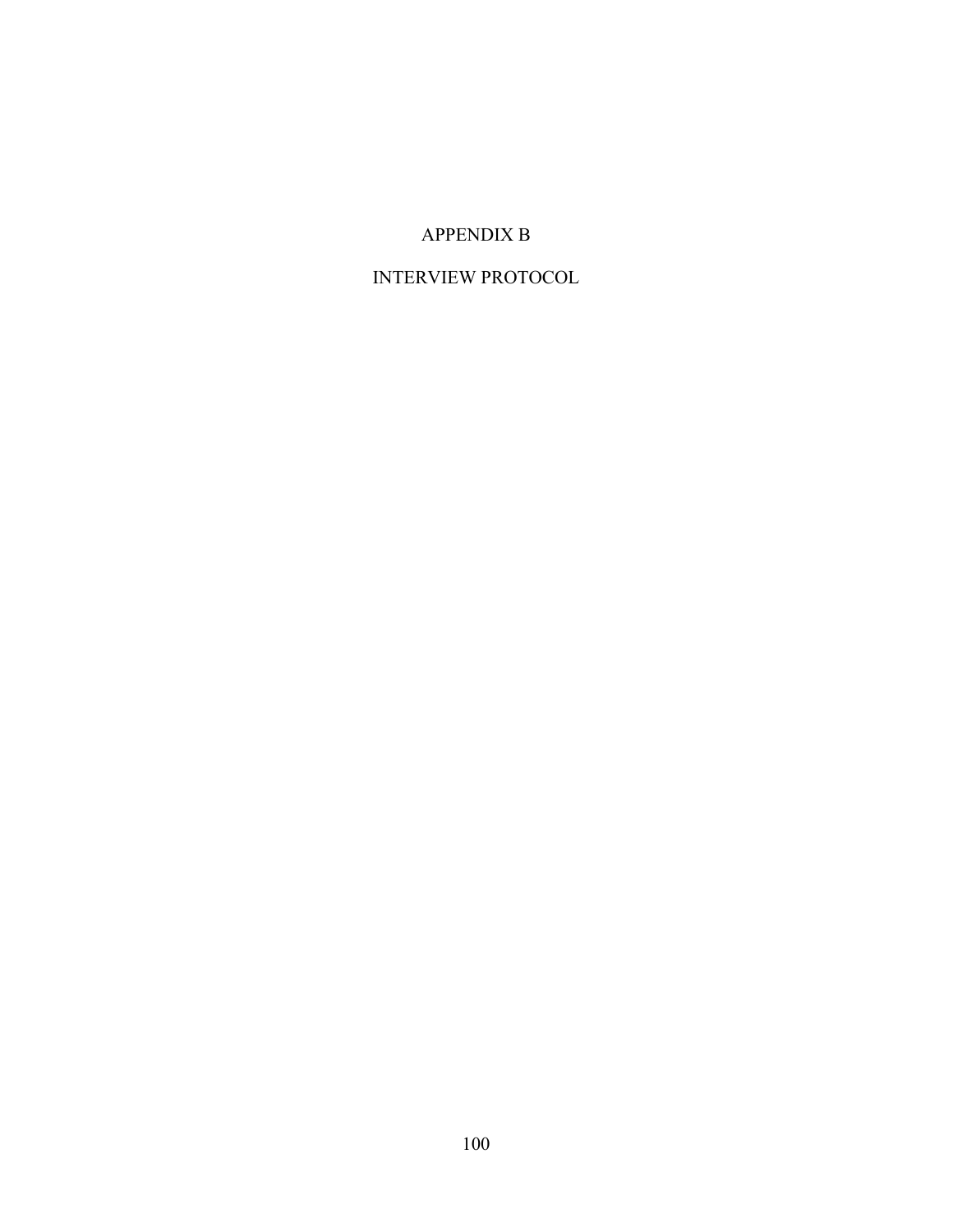Interview Protocol

Interviews for each teacher will include a signed permission form that will give permission for the interviewer to use the information that will be discussed for research purposes. Interviews may take place face to face or by phone. The interviews will relate to how the participant answered questions on their survey. The interview questions will be compared to other interviews and the questions from the survey.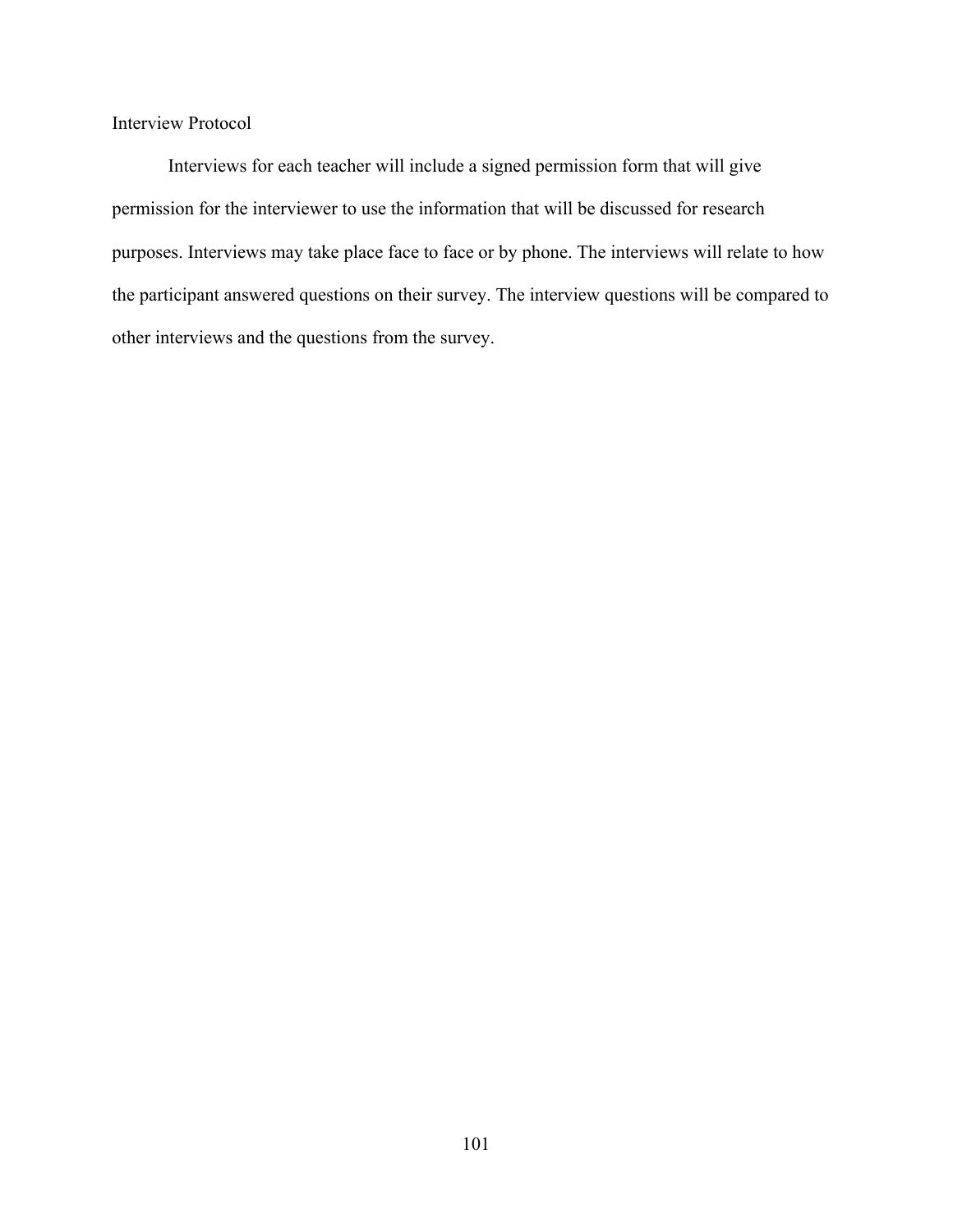#### Interview Questions

- 1. How do you see PLC's contributing to student success?
- 2. How do you see PLC's are helping teachers to be prepared for classroom instruction?
- 3. Why do you feel collaboration is an important part of PLC's?
- 4. How do you think communications within a PLC contributes to its success?
- 5. What do you think the benefits of meeting weekly enable the PLC to accomplish as opposed to meeting bi-weekly or monthly?
- 6. How does your PLC determine goals for the year?
- 7. How does your PLC document minutes/information and distribute to the group?
- 8. How do common assessments help you to develop lesson plans for instruction?
- 9. How does data help your PLC when decided lessons for upcoming units? (re-teaching, follow-up lessons, etc)
- 10. How has your PLC changed at your school over the past 2 years?
- 11. What are some challenges of a PLC?
- 12. What data has been provided to help determine the success of PLC? (data, articles, books, etc.)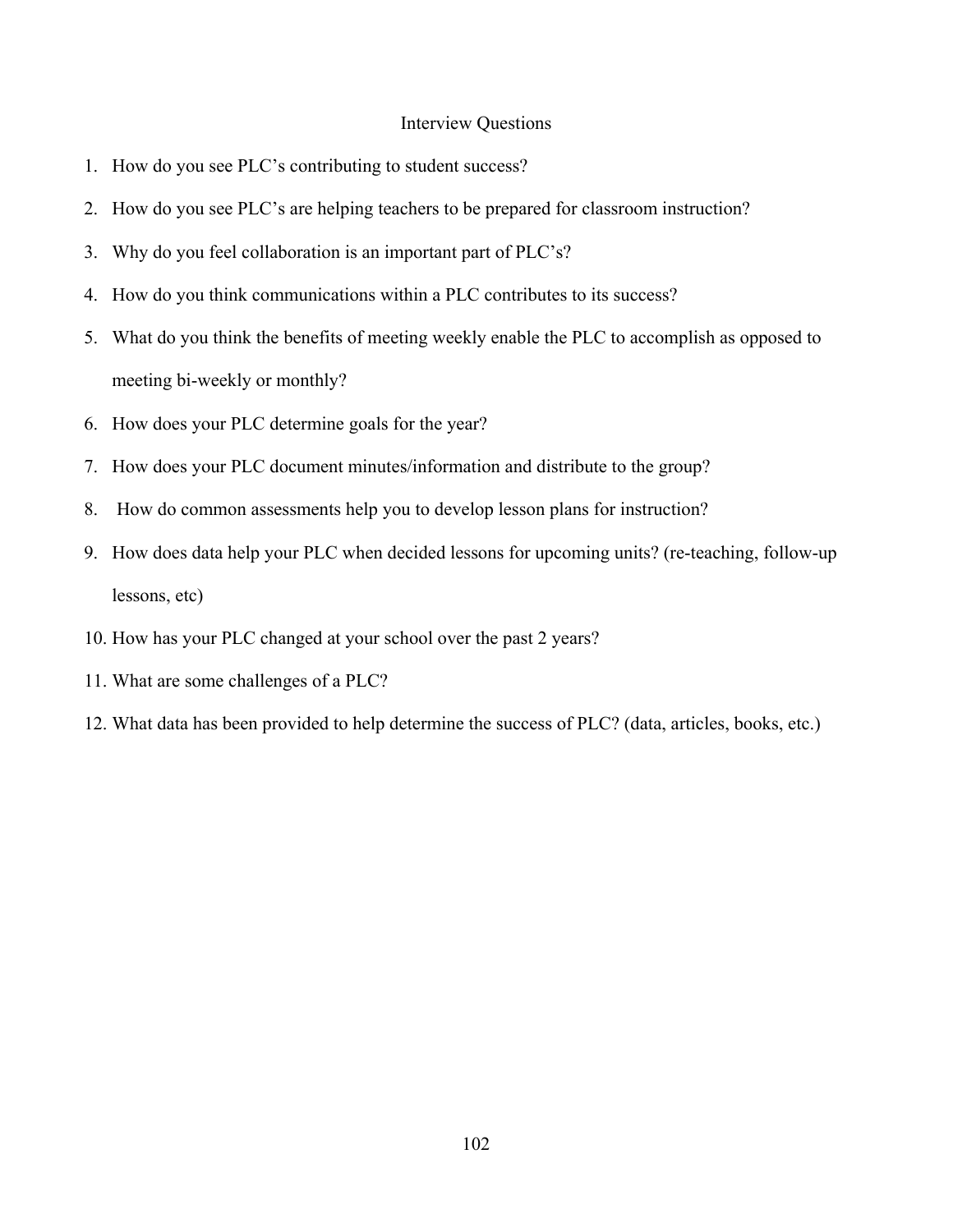# APPENDIX C

### LETTER INVITING TEACHERS TO PARTICIPATE IN THE STUDY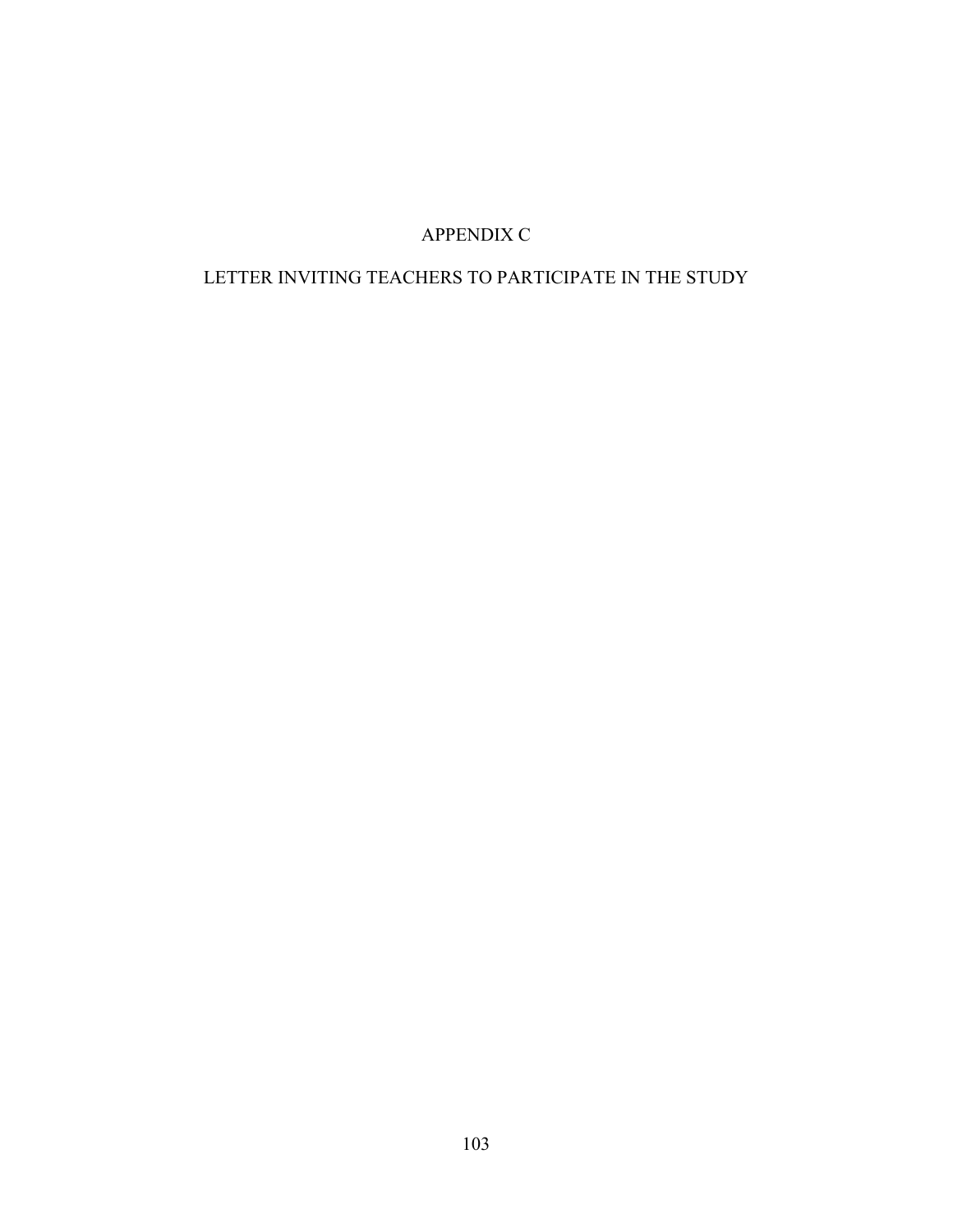Dear Teachers,

My name is Teresa Bitterman and I am currently teaching  $7<sup>th</sup>$  grade Science at Osborne Middle School. I am completing my EdD in Educational Administration from the University of Alabama. I need your assistance in completing the attached survey for my research. I have given a brief description of my research below. The survey results will be kept in confidence at all times. I know that your time is very important and I truly appreciate your efforts.

Please complete the attached survey, place it in the envelope provided, and then place it in the currier. It should only take about 15 minutes of your time. Please sign the following consent form and return it with the survey. If you have any questions or concerns, please feel free to call or email me at any time. Thank you for providing your knowledge and understanding on this subject matter.

Sincerely,

Teresa Bitterman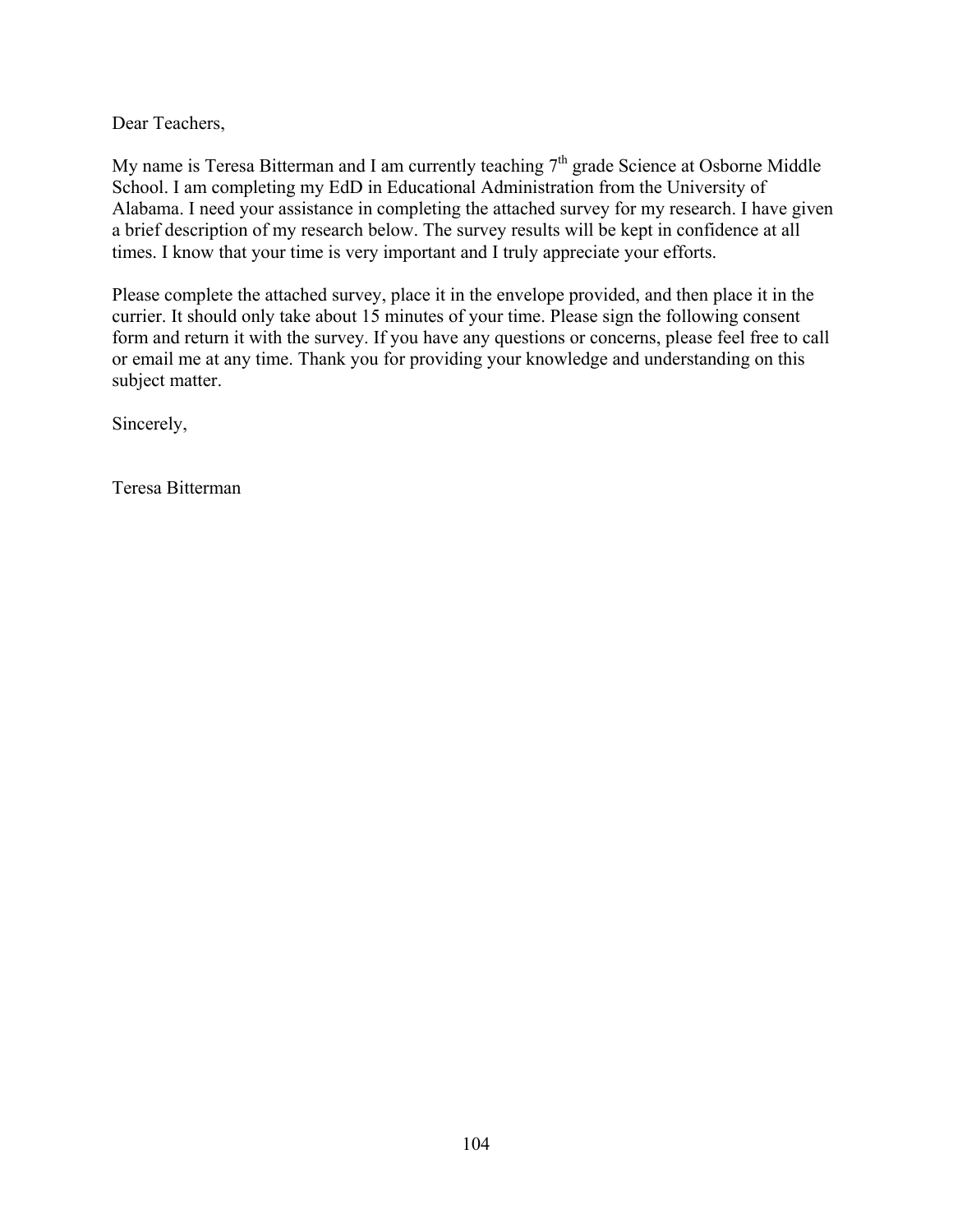## APPENDIX D

### INFORMED CONSENT STATEMENT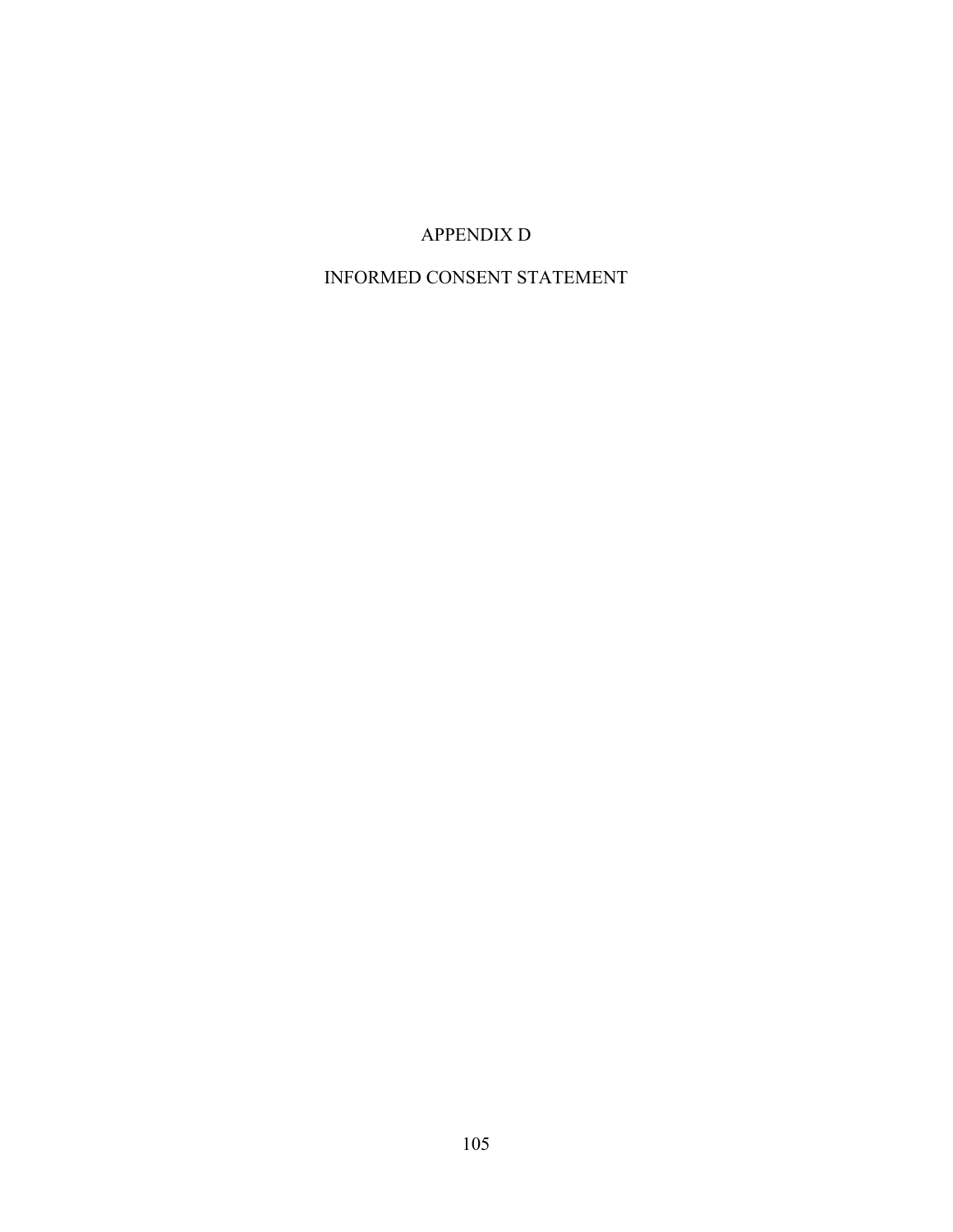# Consent to Participate in Research for Teachers

| <b>RESEARCH:</b>           | <b>TEACER PERCEPTIONS ON HOW LEARNING</b><br>COMMUNITIES IMPACT STUDENT LEARNING                                                                                                                                                                            |
|----------------------------|-------------------------------------------------------------------------------------------------------------------------------------------------------------------------------------------------------------------------------------------------------------|
| <b>INVESTIGATOR:</b>       | Teresa Bitterman<br>3590 Greenside Ct.<br>Dacula, GA 30019                                                                                                                                                                                                  |
| <b>ADVISOR:</b>            | Dr. Daisy Arredondo-Rucinski, PhD.<br>Educational Leadership, Policy, and Technology Studies<br>College of Education<br>205.348.4456                                                                                                                        |
| <b>SOURCE OF SUPPORT:</b>  | In partial fulfillment of the requirements for a doctoral<br>degree in Educational Administration at the University of<br>Alabama.                                                                                                                          |
| PURPOSE:                   | The research you are being asked to participate in is being<br>used to determine the impact of professional learning<br>communities and how they impact student learning.                                                                                   |
| <b>RISKS AND BENEFITS:</b> | There are no risks or benefits to you as the participant.                                                                                                                                                                                                   |
| <b>COMPENSATION:</b>       | There is no compensation for your participation in the<br>research. There will be no cost to you as the participant in<br>the research. Participants will be provided with an envelope<br>that will be used to return the survey.                           |
| CONFIDENTIALITY:           | All of the information that is collected will remain<br>confidential. Your name will not be used in any of the<br>research. The surveys will remain in a confidential secure<br>location. After the research is complete all material will be<br>destroyed. |
| RIGHT OF WITHDRAWAL:       | You do not have to participate in the study. As a<br>participant you have the right to withdraw your consent to<br>participate at any time.                                                                                                                 |
| <b>SUMMARY OF RESULTS:</b> | Once the research is complete, a summary of the results<br>will be supplied to you upon request.                                                                                                                                                            |
| <b>VOLUNTARY CONSENT:</b>  | I have read the information above and understand the terms<br>of my participation. I understand that                                                                                                                                                        |